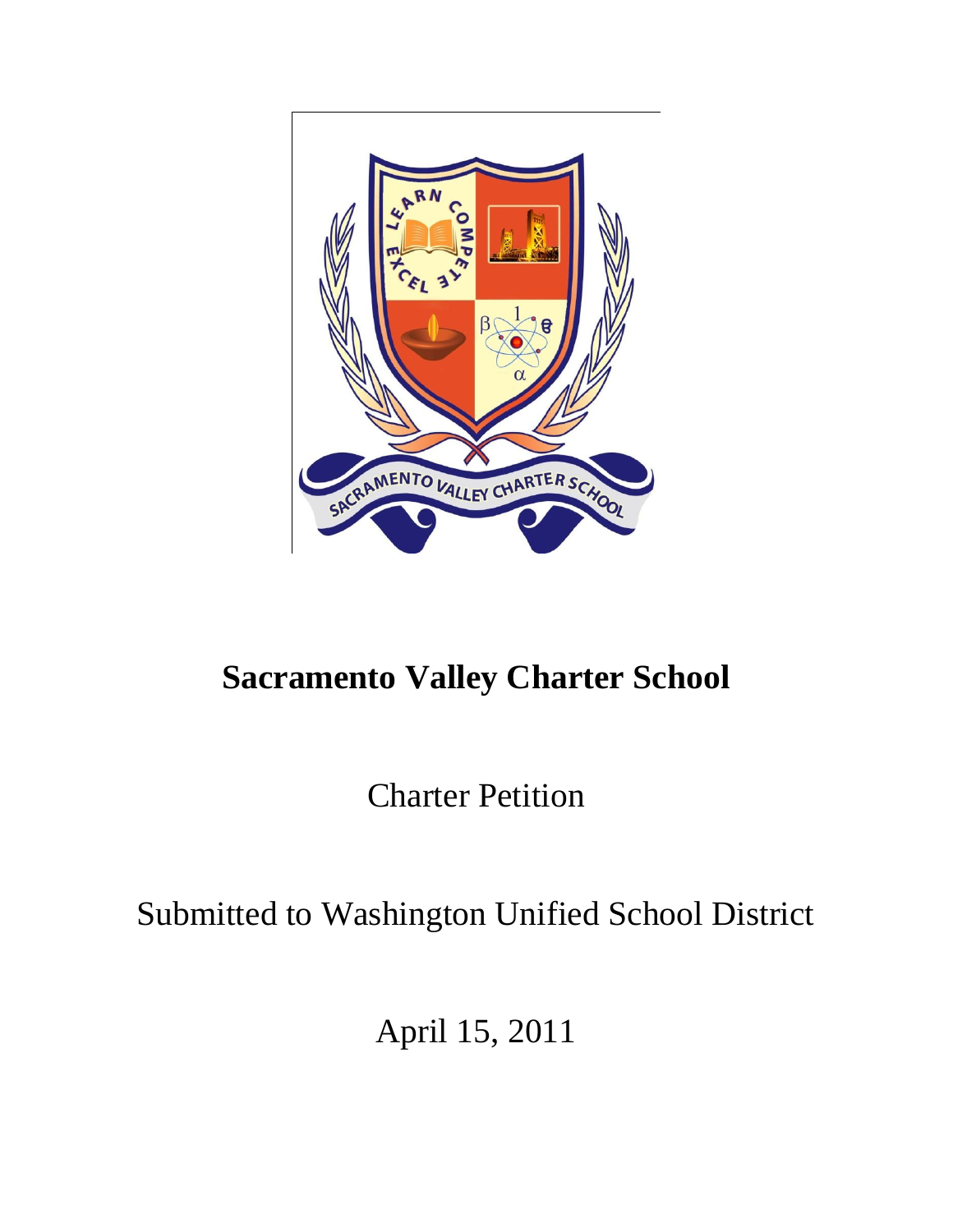# **TABLE OF CONTENTS**

## AFFIRMATIONS/ASSURANCES

| $\mathbf{I}$ . |                                                         |                                                                         |  |  |
|----------------|---------------------------------------------------------|-------------------------------------------------------------------------|--|--|
|                | A.                                                      |                                                                         |  |  |
|                | <b>B.</b>                                               |                                                                         |  |  |
|                | $C$ .                                                   |                                                                         |  |  |
| II.            |                                                         |                                                                         |  |  |
|                | A.                                                      |                                                                         |  |  |
|                | <b>B.</b>                                               |                                                                         |  |  |
|                | $C$ .                                                   |                                                                         |  |  |
|                | D.                                                      |                                                                         |  |  |
|                | E.                                                      |                                                                         |  |  |
|                | F.                                                      |                                                                         |  |  |
|                | G.                                                      |                                                                         |  |  |
|                | H.                                                      |                                                                         |  |  |
|                | L.                                                      |                                                                         |  |  |
|                | J.                                                      |                                                                         |  |  |
|                | K.                                                      |                                                                         |  |  |
|                | L.                                                      | Typical Day in the Life of a Sacramento Valley Charter School Student30 |  |  |
| III.           | MEASURABLE PUPIL OUTCOMES AND METHODS OF MEASUREMENT 33 |                                                                         |  |  |
|                | A.                                                      |                                                                         |  |  |
|                | <b>B.</b>                                               |                                                                         |  |  |
| IV.            |                                                         |                                                                         |  |  |
|                | A.                                                      |                                                                         |  |  |
|                | <b>B.</b>                                               |                                                                         |  |  |
|                | $C$ .                                                   |                                                                         |  |  |
|                | D.                                                      |                                                                         |  |  |
|                | E.                                                      |                                                                         |  |  |
|                | F.                                                      |                                                                         |  |  |
| V.             |                                                         |                                                                         |  |  |
|                | A.                                                      |                                                                         |  |  |
|                | <b>B.</b>                                               |                                                                         |  |  |
|                | C.                                                      |                                                                         |  |  |
|                | D.                                                      |                                                                         |  |  |
|                | Ε.                                                      |                                                                         |  |  |
|                | F.                                                      |                                                                         |  |  |
|                | G.                                                      |                                                                         |  |  |
| VI.            |                                                         | STUDENT ADMISSIONS, ATTENDANCE, AND SUSPENSION/EXPULSION POLICIES54     |  |  |
|                | A.                                                      |                                                                         |  |  |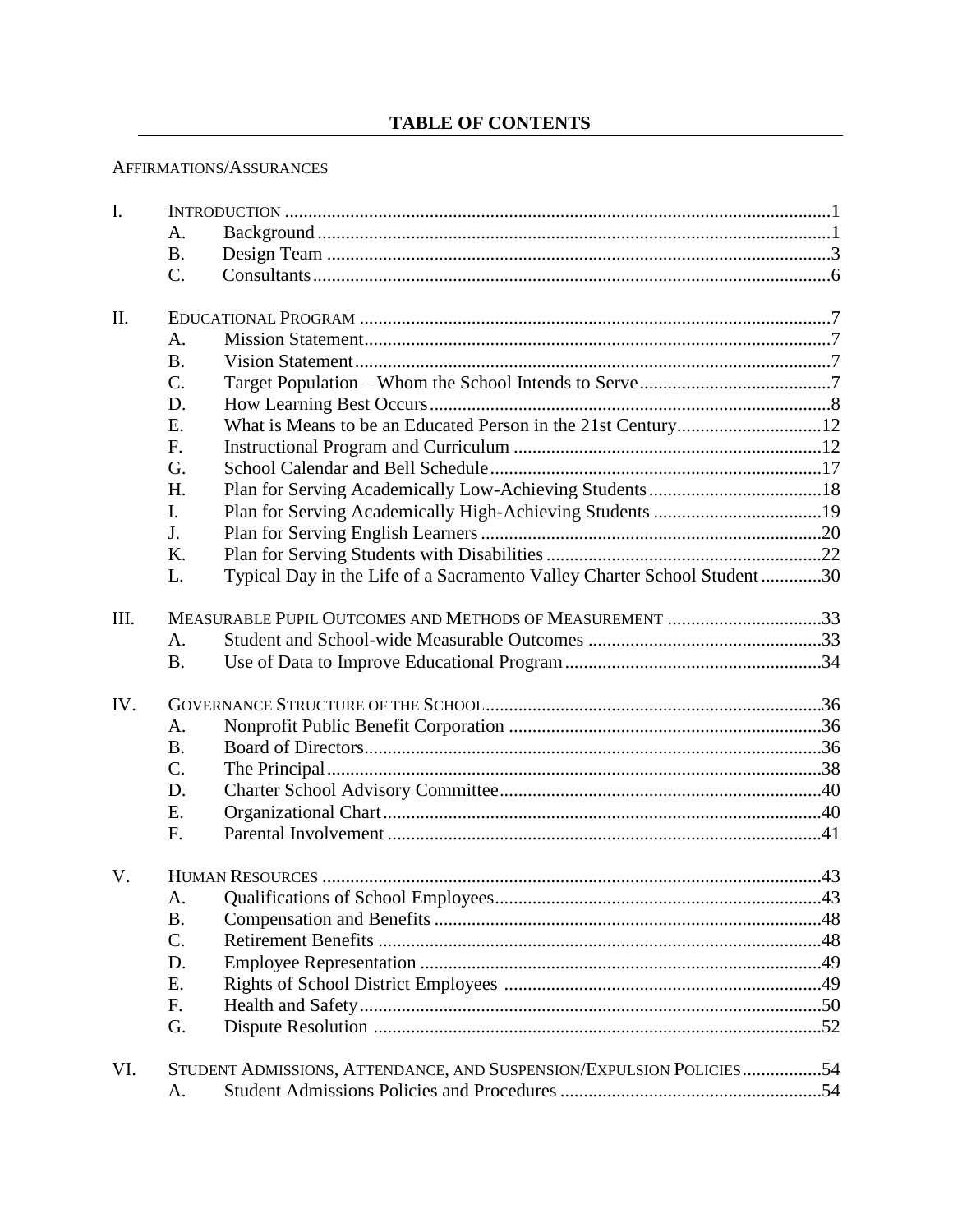|       | <b>B.</b><br>C.<br>D. |  |
|-------|-----------------------|--|
| VII.  |                       |  |
|       | A.                    |  |
|       | B.                    |  |
|       | C.                    |  |
|       | D.                    |  |
|       | Ε.                    |  |
|       | F.                    |  |
|       | G.                    |  |
| VIII. |                       |  |
| IX.   |                       |  |

#### **APPENDICES**

| Appendix A: Pacing Guide                                                         |
|----------------------------------------------------------------------------------|
| Appendix B: Sample Punjabi Curriculum                                            |
| Appendix C: SVCS Calendar 2011-12                                                |
| Appendix D: Proposed bell schedule                                               |
| Appendix E: 504 Board Policy, Administrative Regulations and Parent Rights       |
| Appendix F: DRAFT Articles of Incorporation, DRAFT Bylaws, and DRAFT Conflict of |
| Interest Code                                                                    |

- Appendix G: Charter Advisory Committee Biographies
- Appendix H: Draft Employee Handbook
- Appendix I: Health and Safety Policies
- Appendix J: Prospective Student Information
- Appendix K: 1st year Budget, Assumptions, and Financial Projections
- Appendix L: MOU between SVCS and Sikh Temple
- Appendix M: Schoolsite Blue Print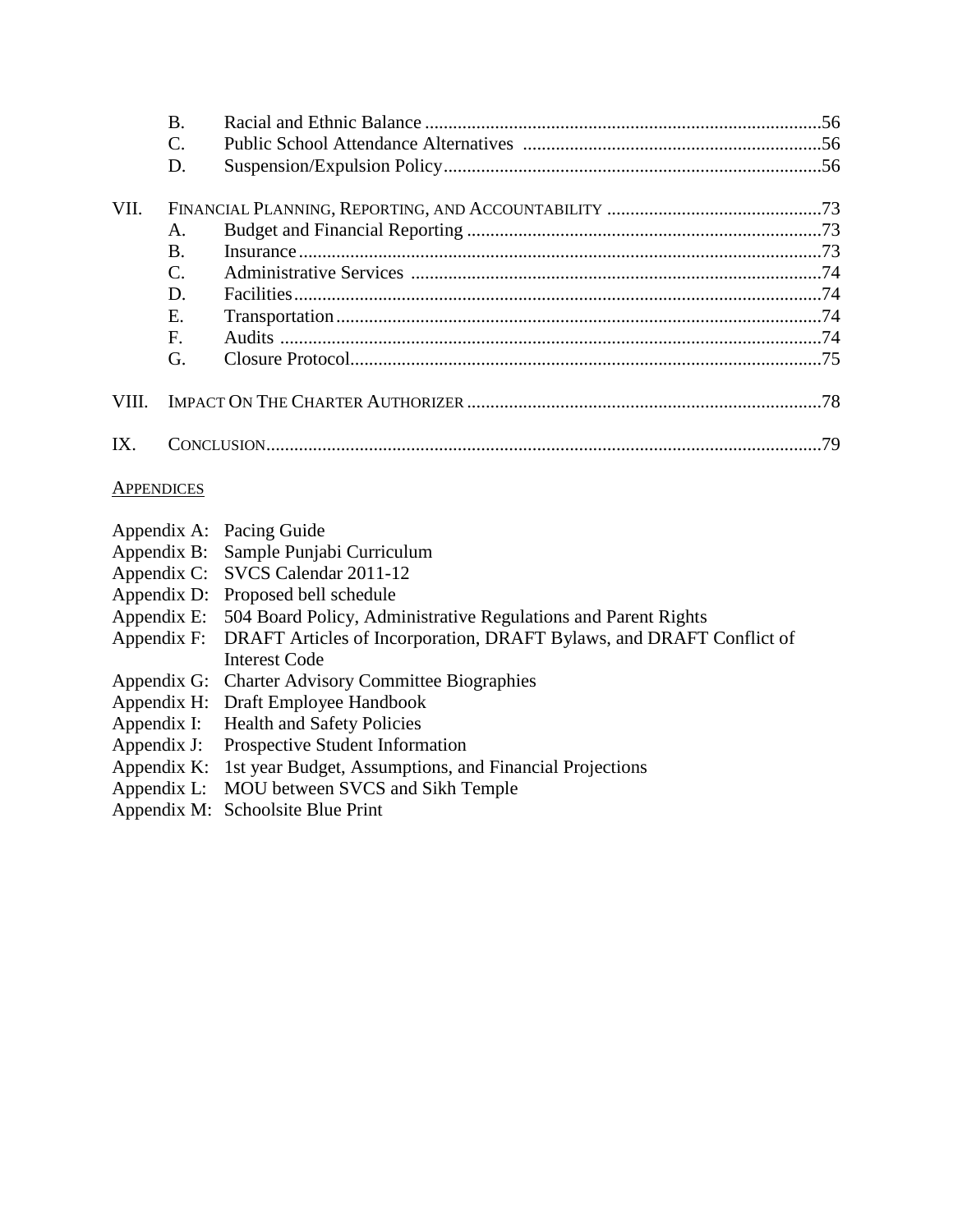#### **AFFIRMATIONS AND ASSURANCES**

As the authorized lead petitioner, I, Narinder Dhaliwal, MD, hereby certify that the information submitted in this petition for a California public charter school to be named Sacramento Valley Charter School ("SVCS" or the "Charter School"), and to be located within the boundaries of the Washington Unified School District (the "District") is true to the best of my knowledge and belief; I also certify that this petition does not constitute the conversion of a private school to the status of a public charter school; and further, I understand that if awarded a charter, the Charter School will follow any and all federal, state, and local laws and regulations that apply to the Charter School, including but not limited to:

- The Charter School shall meet all statewide standards and conduct the student assessments required, pursuant to Education Code Sections 60605, and any other statewide standards authorized in statute, or student assessments applicable to students in non-charter public schools. [Ref. Education Code Section  $47605(c)(1)$ ]
- The Charter School shall be deemed the exclusive public school employer of the employees of Sacramento Valley Charter School for purposes of the Educational Employment Relations Act. [Ref. Education Code Section 47605(b)(5)(O)]
- The Charter School shall be non-sectarian in its programs, admissions policies, employment practices, and all other operations. [Ref. Education Code Section  $47605(d)(1)$ ]
- The Charter School shall not charge tuition. [Ref. Education Code Section  $47605(d)(1)$ ]
- The Charter School shall admit all students who wish to attend the Charter School, and who submit a timely application; unless the Charter School receives a greater number of applications than there are spaces for students, in which case each application will be given equal chance of admission through a public random drawing process. Except as required by Education Code Section 47605(d)(2), admission to the Charter School shall not be determined according to the place of residence of the student or his or her parents within the State. Preference in the public random drawing shall be given as required by Education Code Section 47605(d)(2)(B). In the event of a drawing, the chartering authority shall make reasonable efforts to accommodate the growth of the Charter School in accordance with Education Code Section 47605(d)(2)(C). [Ref. Education Code Section 47605(d)(2)(A)-(B)]
- The Charter School shall not discriminate on the basis of the characteristics listed in Education Code Section 220 (actual or perceived disability, gender, nationality, race or ethnicity, religion, sexual orientation, or any other characteristic that is contained in the definition of hate crimes set forth in Section 422.55 of the Penal Code or association with an individual who has any of the aforementioned characteristics). [Ref. Education Code Section 47605(d)(1)]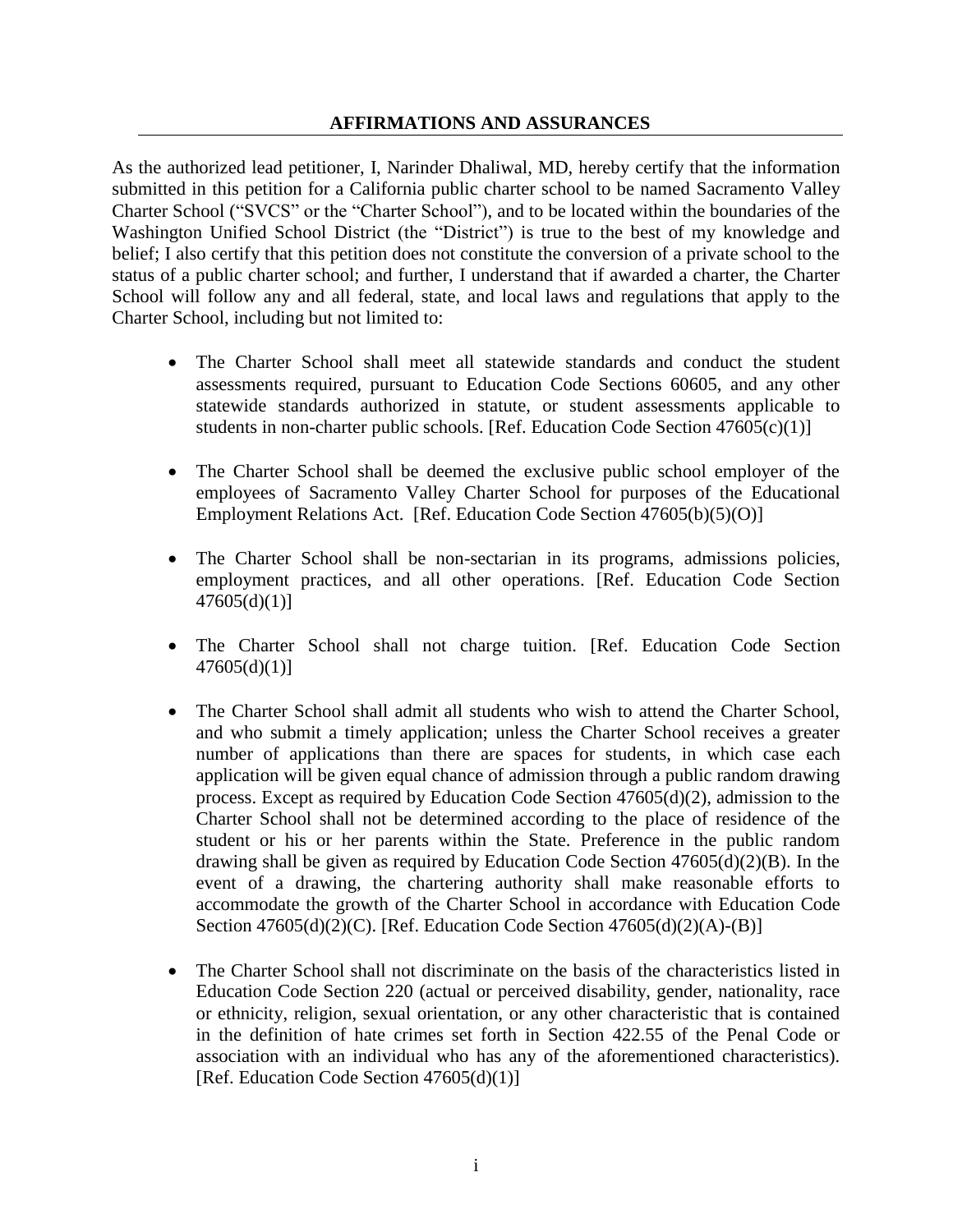- The Charter School shall adhere to all provisions of federal law related to students with disabilities including, but not limited to, Section 504 of the Rehabilitation Act of 1973, Title II of the Americans with Disabilities Act of 1990 and the Individuals with Disabilities in Education Improvement Act of 2004.
- The Charter School shall meet all requirements for employment set forth in applicable provisions of law, including, but not limited to credentials, as necessary. [Ref. Title 5 California Code of Regulations Section 11967.5.1(f)(5)(C)]
- The Charter School shall ensure that teachers in the Charter School hold a Commission on Teacher Credentialing certificate, permit, or other document equivalent to that which a teacher in other public schools are required to hold. As allowed by statute, flexibility will be given to noncore, non-college preparatory teachers. [Ref. California Education Code Section 47605(l)]
- The Charter School shall at all times maintain all necessary and appropriate insurance coverage.
- The Charter School shall, for each fiscal year, offer at a minimum, the number of minutes of instruction per grade level as required by Education Code Section  $47612.5(a)(1)(A)- (D)$ .
- If a pupil is expelled or leaves the Charter School without graduating or completing the school year for any reason, the Charter School shall notify the superintendent of the school district of the pupil's last known address within 30 days, and shall, upon request, provide that school district with a copy of the cumulative record of the pupil, including a transcript of grades or report card and health information. [Ref. California Education Code Section 47605(d)(3)]
- The Charter School shall maintain accurate and contemporaneous written records that document all pupil attendance and make these records available for audit and inspection. [Ref. California Education Code Section 47612.5(a)]
- The Charter School shall, on a regular basis, consult with its parents and teachers regarding the Charter School's education programs. [Ref. California Education Code Section 47605(c)]
- The Charter School shall comply with any jurisdictional limitations to locations of its facilities. [Ref. California Education Code Section 47605-47605.1]
- The Charter School shall comply with all laws establishing the minimum and maximum age for public school enrollment. [Ref. California Education Code Section 47612(b), 47610]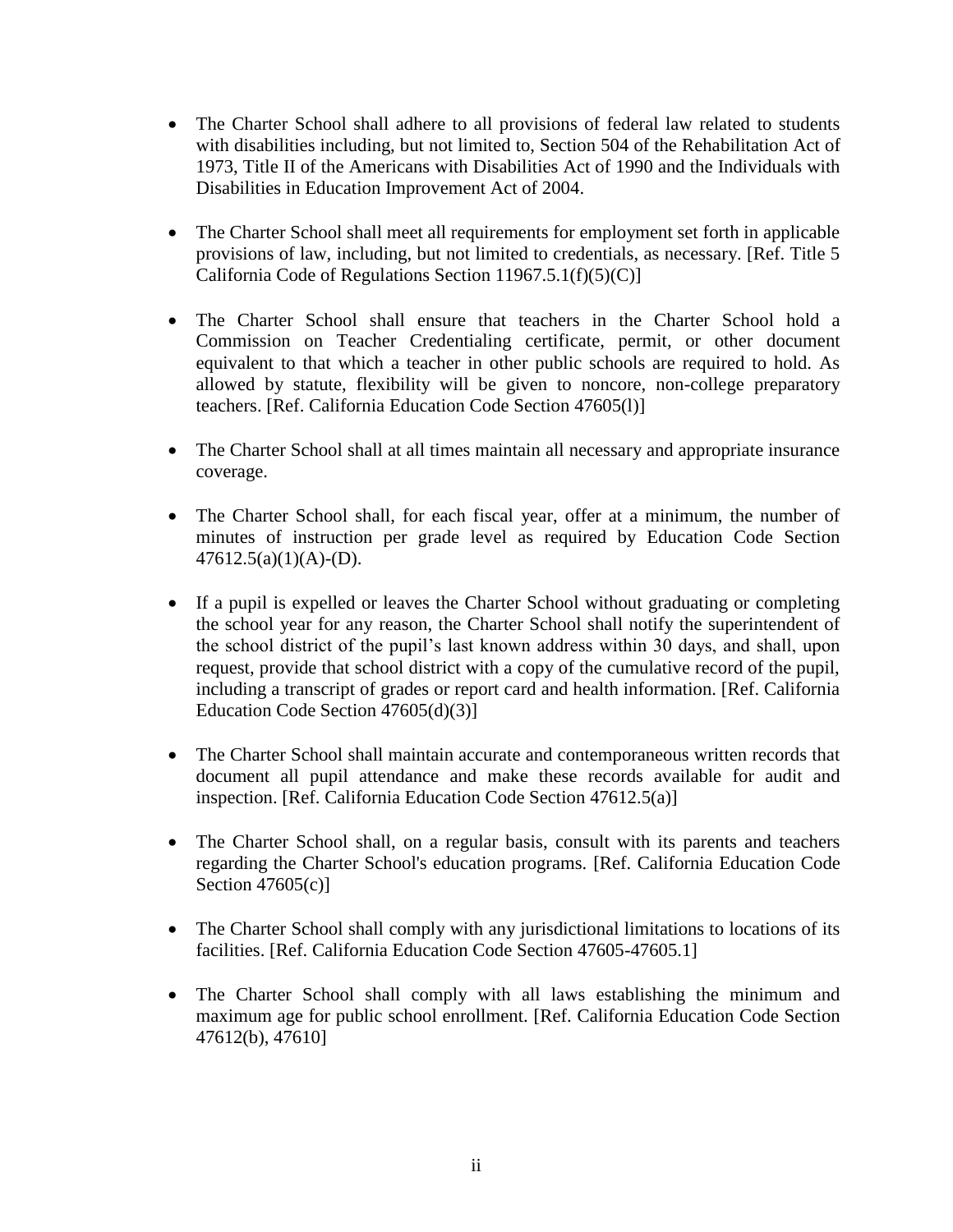- The Charter School shall comply with all applicable portions of the No Child Left Behind Act.
- The Charter School shall comply with the Public Records Act.
- The Charter School shall comply with the Family Educational Rights and Privacy Act.
- The Charter School shall comply with the Ralph M. Brown Act.
- The Charter School shall meet or exceed the legally required minimum of school days.[Ref. Title 5 California Code of Regulations Section 11960]

\_\_\_\_\_\_\_\_\_\_\_\_\_\_\_\_\_\_\_\_\_\_\_\_\_\_\_\_\_\_\_\_\_ \_\_\_\_\_\_\_\_\_\_\_\_\_\_\_\_\_\_\_\_\_\_\_\_

Narinder Dhaliwal, MD, Lead Petitioner Date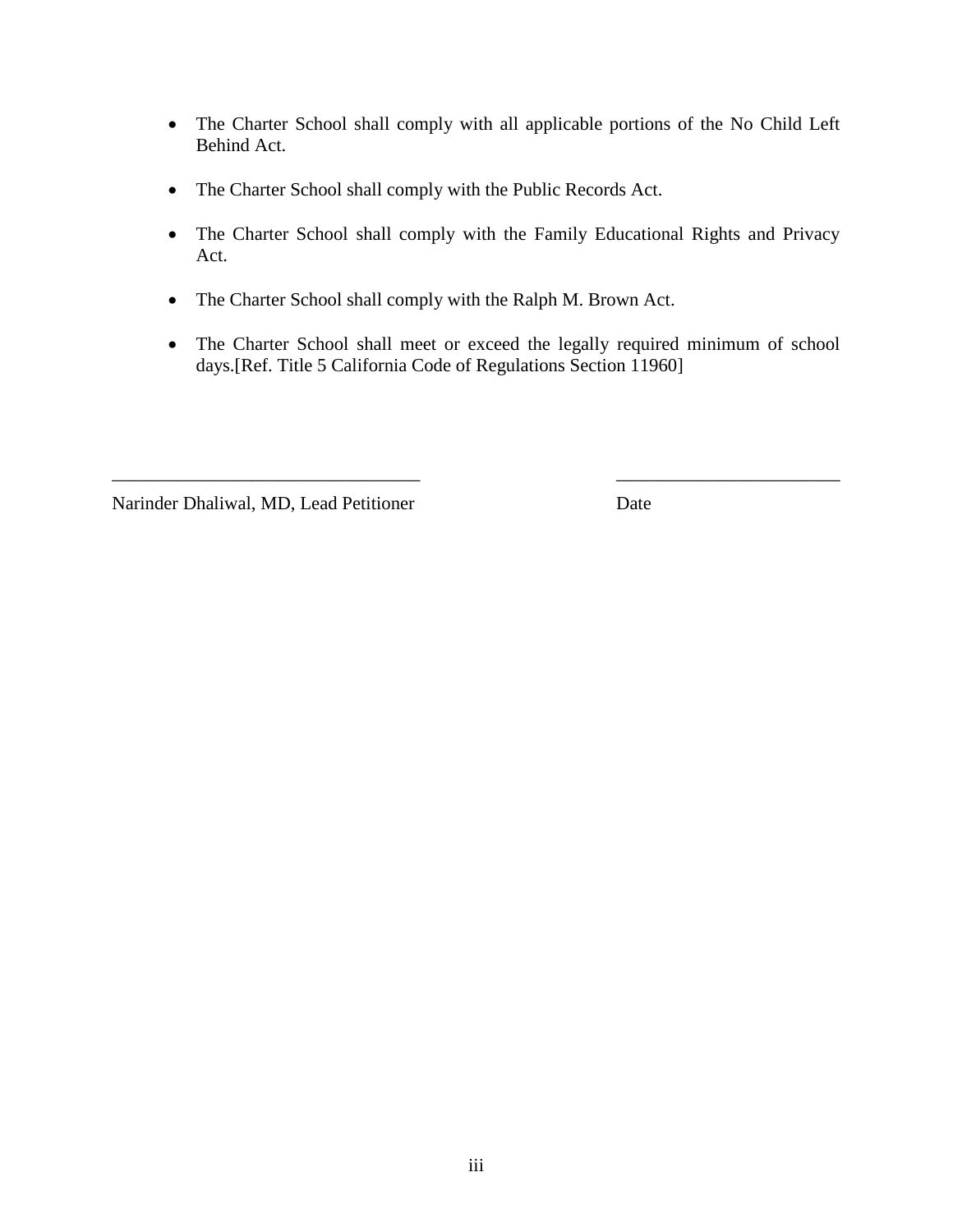#### **A. Background**

 $\overline{a}$ 

The families of the Washington Unified School District ("District") and the Sacramento area deserve schools consistent with the best standards in education. This petition describes the efforts of a group of concerned citizens to add to the fabric of our community through the establishment of a charter school.

The Sacramento Valley Charter School (also referred to as "Charter School" or "SVCS") will enroll children from Kindergarten through Sixth Grade in its inaugural year. In successive years, the school will be expanded to Grade 7 and then to Grade 8.

Reinforcing cultural identity and pride is a powerful tool to promote learning in young students. The Sacramento Valley Charter School will leverage the use of this learning tool. Many schools offer a few instructional hours of multi-cultural and multi-ethnic studies, however, traditional schools have largely failed to utilize non-Western languages and culture as a medium of instruction. They have also overlooked using a student's home language to promote the selfesteem essential to learning. It is not unusual, for example, for teachers to mispronounce the names of immigrant children.

The Sacramento Valley Charter School will provide instruction in Punjabi<sup>1</sup> language development and Punjabi culture, in addition to California state standards based curriculum. In the course of learning the Punjabi language, non-Punjabi students will develop a respect for all cultures. Students will also be taught to embrace differences, whether they be differences of race, ethnicity or religion<sup>2</sup>. By learning not to discriminate based on differences, the students will be better prepared for a world that is increasingly diverse.

The Sacramento Valley Charter School is blessed to have grassroots support from educators, students and parents from all walks of life. The school will be physically located at one site within District boundaries in ample building space provided through a lease with the Sikh Temple of Sacramento.<sup>3</sup> However, the Temple will not be involved in the operation or administration of the school.

The Sacramento Valley Charter School will provide a sense of community, a familiar environment for learning and an education that challenges the minds of students.

The Sacramento Valley Charter School logo, featured on the front cover of the charter and on all of our marketing materials, was specifically designed to encapsulate the ideas behind, and vision for the Charter School. The logo has four quadrants. The top left is an open book, signifying

<sup>&</sup>lt;sup>1</sup> 'Punjab' is a geographic region that straddles the border between India and Pakistan. 'Punjabi' is the language spoken by the majority of the residents of Punjab.

<sup>2</sup> Children will be specifically instructed to embrace differences in skin color, religious garb (turban, hajaab, yamalka, etc.)<br><sup>3</sup> 'Sikhe' ere.

<sup>&#</sup>x27;Sikhs' are followers of 'Sikhism,' a religion founded in Punjab during the mid-15th Century. Sikhism is a monotheistic religion that rejects discrimination based on things such as race, sex, ethnicity, religion or caste. Sikh Temples are sanctuaries, open to all, regardless of background.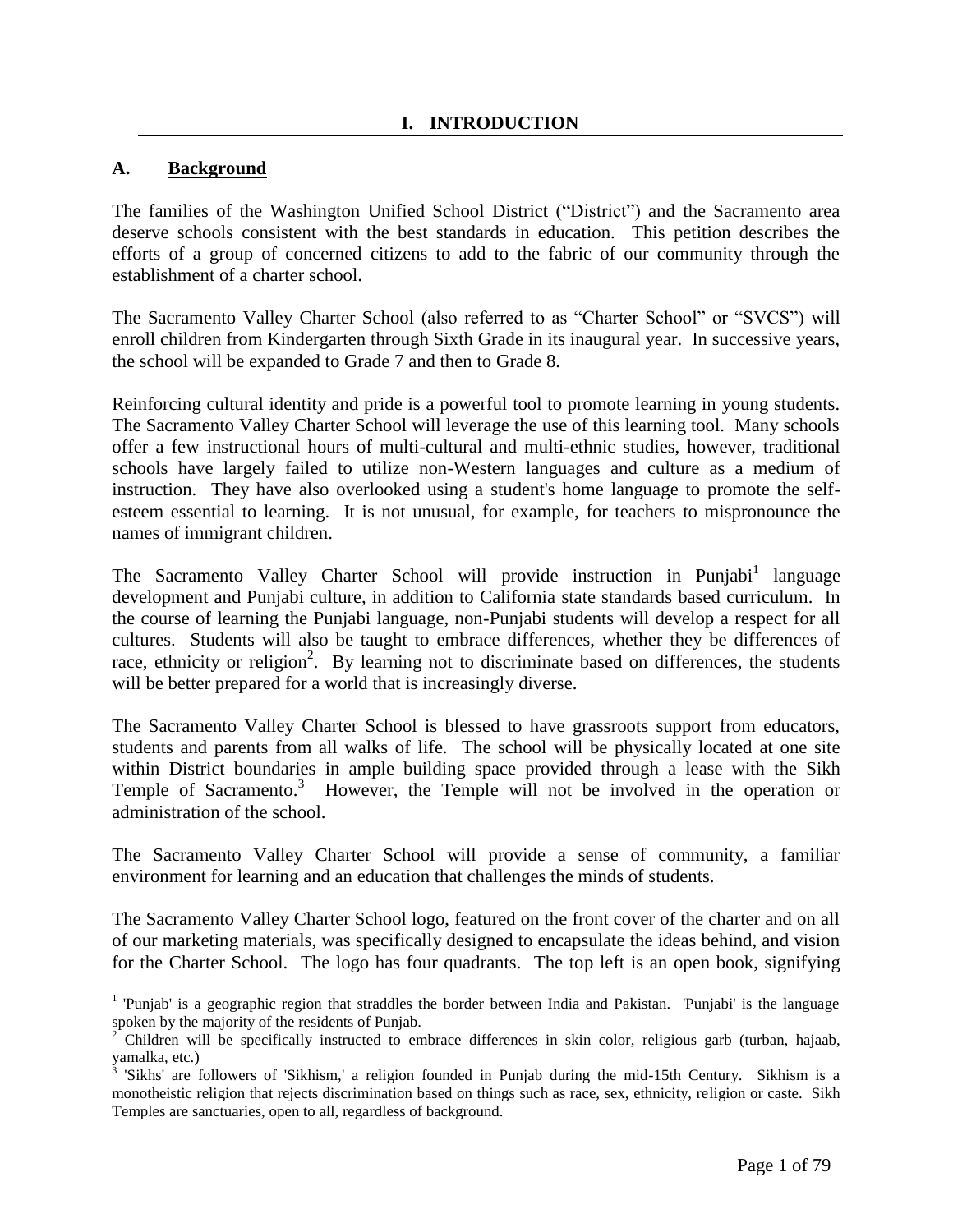that in elementary school students learn to read, a foundational skill critical for student success. The circle around the book which states "learn, compete, excel" is the Charter School's motto, which conveys that learning will be followed by a sense of competition internally and externally, followed by learning how to excel in life. The top right is the Sacramento Tower Bridge, which signifies that the Charter School serves the local community of Sacramento and its surroundings, including West Sacramento. The bottom right quadrant is the electron structure of an atom, with the Latin symbols of energy and math, and with the first letter of the Punjabi alphabet. This signifies that the Charter School will start Punjabi from the first letter, like "A" in the English language. The electron structure and Latin symbols signify that the Charter School will emphasize learning math and science, as well as the languages of English and Punjabi. Finally, the bottom left quadrant is an oil lamp, which is equated with knowledge; knowledge dispels darkness in life; dispelling darkness means progress in life.

The proposed opening date is for August 2011. A grass roots design team has been developing this petition for over a year. The Design Team is composed of parents, educators and professional consultants. The Design Team has identified a need in the community that area Punjabi students have declining scores as the children move up in the grades from K-8 and even more decline is seen in high school grades. The data on student achievement maintained by the State is aggregated by Asian student and is not sorted by home language of Punjabi, but nevertheless the data does not show progress even in this larger subgroup as the grades in school advance.

From our observation, the Punjabi community is distributed in major five major areas of greater Sacramento. The Design Team has the following observation on the academic performance of Asian students (including Punjabi students) in 2010 STAR test results in following local school districts.

Advanced and Proficient grade ratings only:

| School district:         |     |     | English $2^{nd}$ English $8^{th}$ English 11th |
|--------------------------|-----|-----|------------------------------------------------|
| <b>Elk Grove</b>         | 72% | 64% | 45%                                            |
| <b>Sacramento County</b> | 70% | 65% | 41%                                            |
| Folsom                   | 83% | 82% | 40 %                                           |
| <b>Natomas</b>           | 49% | 66% | 34%                                            |
| <b>Twin Rivers</b>       | 57% | 57% | 23%                                            |

The performance in mathematics and science shows a similar trend.

We do not have the scores isolated for Punjabi children, but from observation and communications within the community the numbers either meet or fall below the Asian categories. The observations of the community include dropout rates and issues with behavior such as anger or striking out which are linked to the underlying sense of lack of community feeling and facing unwanted school issues such as bullying. Punjabi students come with diverse family backgrounds where the parents range from non-English to English speaking. Parents' typically long work hours and lack of communication skills often become a barrier between the parents and teachers, and thus can directly affect their students' learning.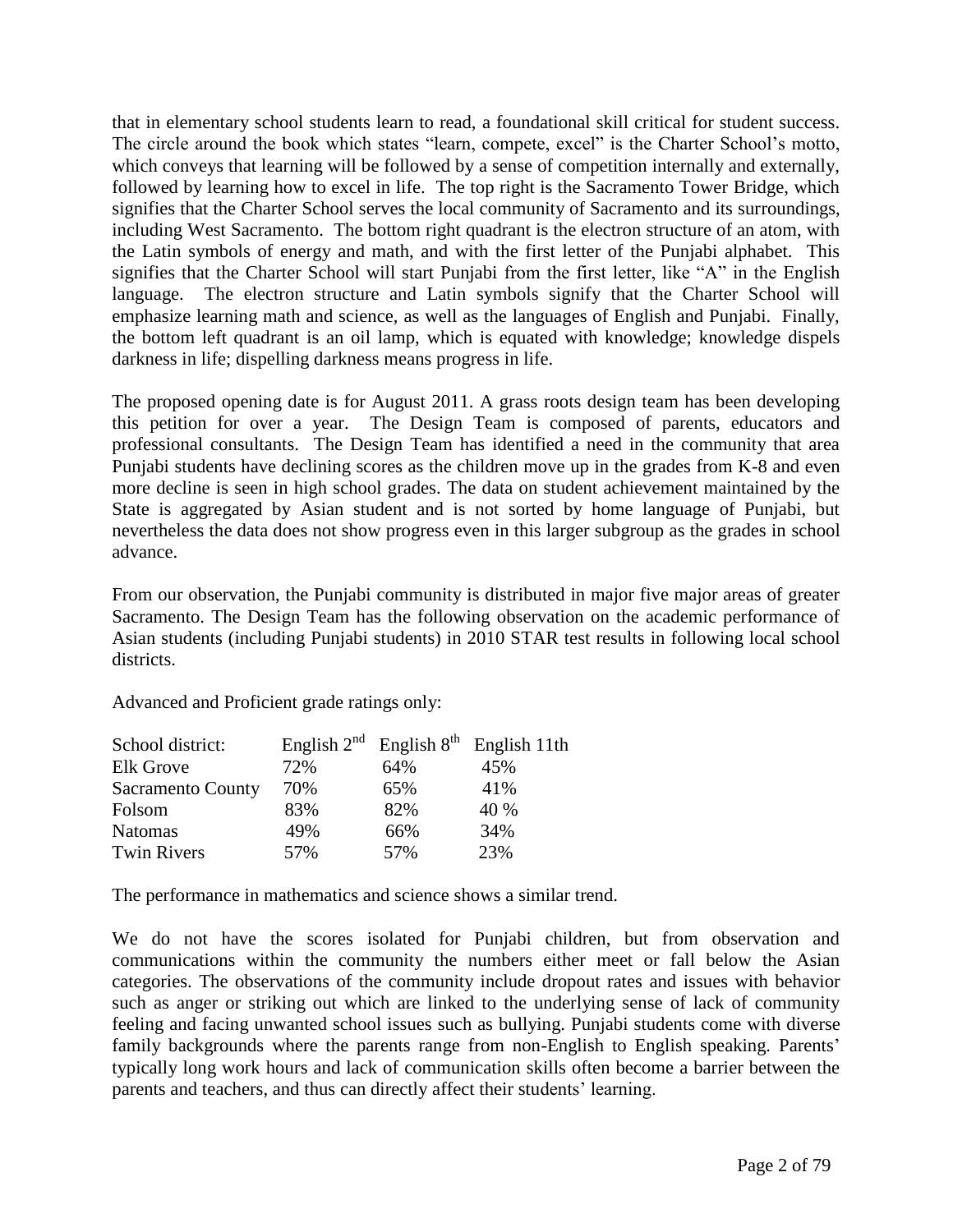Our vision includes providing a familiar environment for learning, a sense of community, and better communication with parents. The Sacramento Valley Charter School will provide an education which challenges the minds of students, increases self worth and self-reliance to meet the challenges of the future.

## **B. Design Team**

## **Narinder Dhaliwal, MD**

Dr. Dhaliwal is an attending physician at the Veteran's Hospital responsible for clinical teaching of the residents and medical school students from the UC Davis School of Medicine. While growing up in India, he was never satisfied with near-perfect marks and being at the head of his class. His parents and teachers encouraged him to a higher standard that would lead to even greater academic success. "It was the individual attention that I received from my educators at a crucial early age that inspired me to expect more from myself," recalls Dr. Dhaliwal. He was the first in his family to earn a doctorate degree (Masters Degree in Health Administration) and looks forward to helping children in the Sacramento Valley Charter School unlock their potential.

Dr. Dhaliwal has a long tradition of community service including as Sunday School Principal at the Sacramento Sikh Temple. He is also a senior member of the Temple's Management Committee. Dr. Dhaliwal's experiences with the community led him to head a group in researching the possibility of a charter school. His vision was to build a team of resourceful contributors, collaborate with others, design a sustainable infrastructure, anticipate issues and solve problems. With community input, he planned to establish a competent charter school board and an excellent advisory board from diverse backgrounds to ensure the success of the Sacramento Valley Charter School.

Dr. Dhaliwal has lived in the Sacramento area since 1988. He is married and has 2 adult children. He looks forward to one day hosting his own grandchildren at the Sacramento Valley Charter School.

#### **Amar Shergill, Esq.**

Amar Shergill, Esq. is a trial attorney and the sole shareholder of the Shergill Law Firm, PLC. The practice area focus of the firm is personal injury and wrongful death, however, Mr. Shergill donates considerable time in volunteer activities on behalf of the community. Mr. Shergill has successfully handled many pro bono cases on behalf of victims of violent crime. He also has recent experience in startup non-profit organizations. Mr. Shergill was the founding president of the South Asian Bar Association of Sacramento (SABA-Sac) and is a founding board member of the South Asian Community and Culture Political Action Committee (SACC-PAC). Mr. Shergill is a father of three children ages 9, 7 and 4 and a cub scout den leader. He is married to Goldy Shergill, M.Ed. and has lived in the Sacramento area since 1998.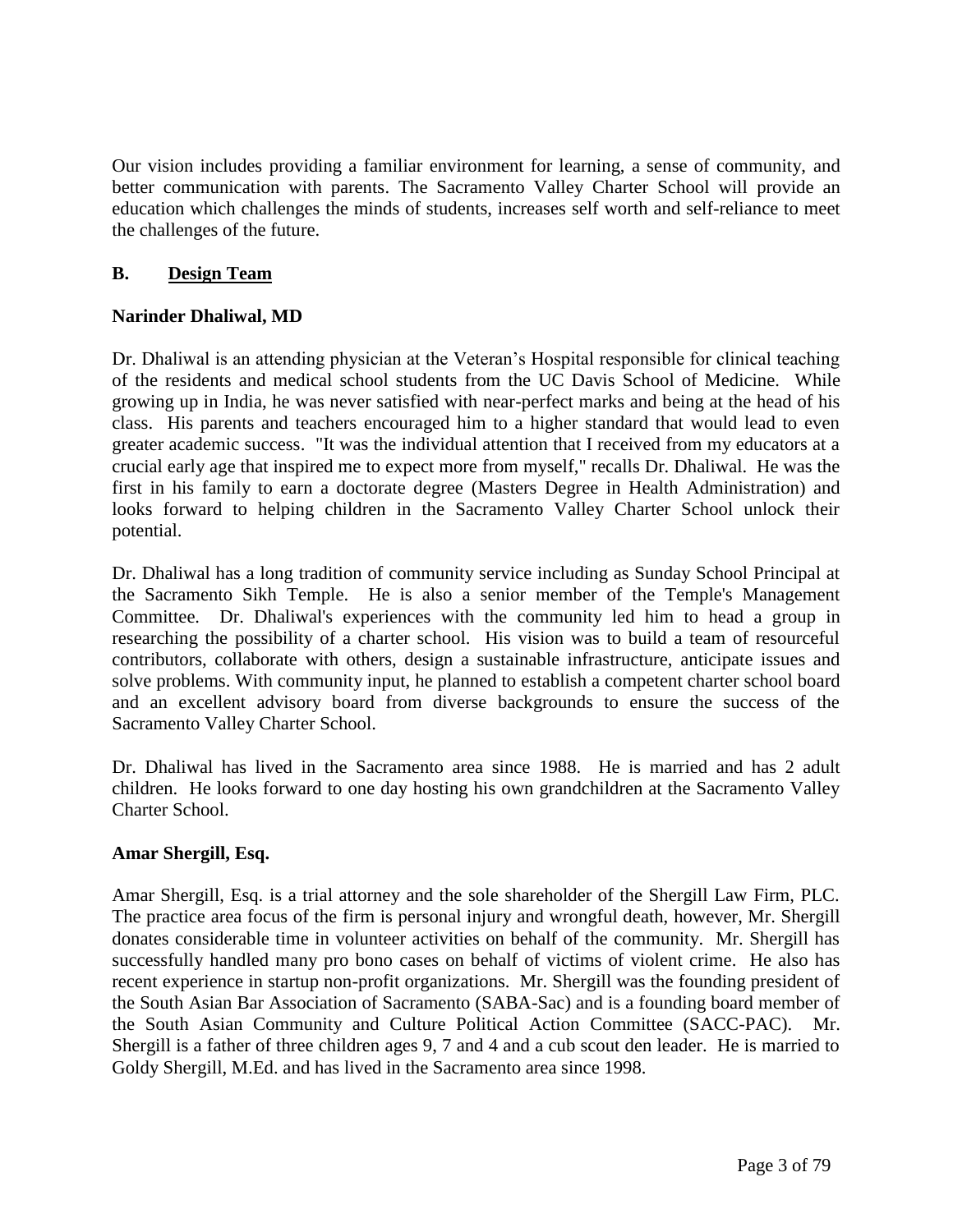#### **Iqbal Badwalz, CPA**

Iqbal S. Badwalz, CPA is licensed by the California Board of Accountancy and is also a member of the American Institute of Certified Public Accountants. Mr. Badwalz has extensive auditing and consulting experience in the California schools finance system. Mr. Badwalz is currently employed at the California Department of Education (CDE), in the Learning Support and Partnerships Division, as an Education Programs Consultant (EPC), and is currently responsible for providing technical assistance to Region 3 after school programs. Prior to his current assignment, Mr. Badwalz was an EPC at the CDE Charter Schools Division where he was responsible for overseeing the Charter School Facility Grant, Charter School Revolving Loan, and SB 740 Non-classroom based funding determination. Mr. Badwalz also reviewed a charter petition on appeal before the State Board of Education. Mr. Badwalz also has over eight years of CDE Schools Fiscal Services Division experience, providing fiscal and reporting technical assistance to schools districts, county offices of education, and charter schools throughout the state of California. Prior to joining the CDE, as a state auditor at the California State Controller's Office, Mr. Badwalz conducted a wide range of audits, including annual financial and compliance audits of financially troubled school districts, such as West Contra Costa Unified School District and Coachella Unified School District, and average daily attendance of Los Angeles Unified School District.

Mr. Badwalz has been on the Sacramento Sikh Temple executive committee since 1995 and is currently the vice-president of the Indus Valley American Chamber of Commerce across the greater Sacramento Valley. Mr. Badwalz is married and has two kids.

#### **Harjinder Mattu**

Harjinder Mattu is an educator in California for the last 16 years. He has been the principal of a junior high school for four years and the vice principal of a high school for seven years. At present he is the administrator of educational options with the Twin Rivers Unified School District. Before entering the administration, Mr. Mattu taught English for eight years at high school and community college levels. He was a teacher coach with Sacramento City Unified School District (SCUSD) for two years.

In 2000-2001, Mr. Mattu was the co-chairperson of a Blue Ribbon Panel established to redesign high schools in SCUSD. The high school redesign initiative was known as  $E=21$ , and it consisted of representatives from local and state governments, community leaders, educators, businesses, and institutions of higher learning. The work of the panel was recognized nationally and it resulted in establishment of small learning communities within large high schools.

Mr. Mattu has an M.A. in applied linguistics (Teaching English to Speakers of Other Languages) from CSU Sacramento, and an M.A. in English Literature from GND University, Amritsar, India. He has credentials in administrative services and single subject credentials in English with supplementary authorization in English as a Second Language. In addition, Mr. Mattu has bilingual credentials (BCLAD) in Spanish and Punjabi.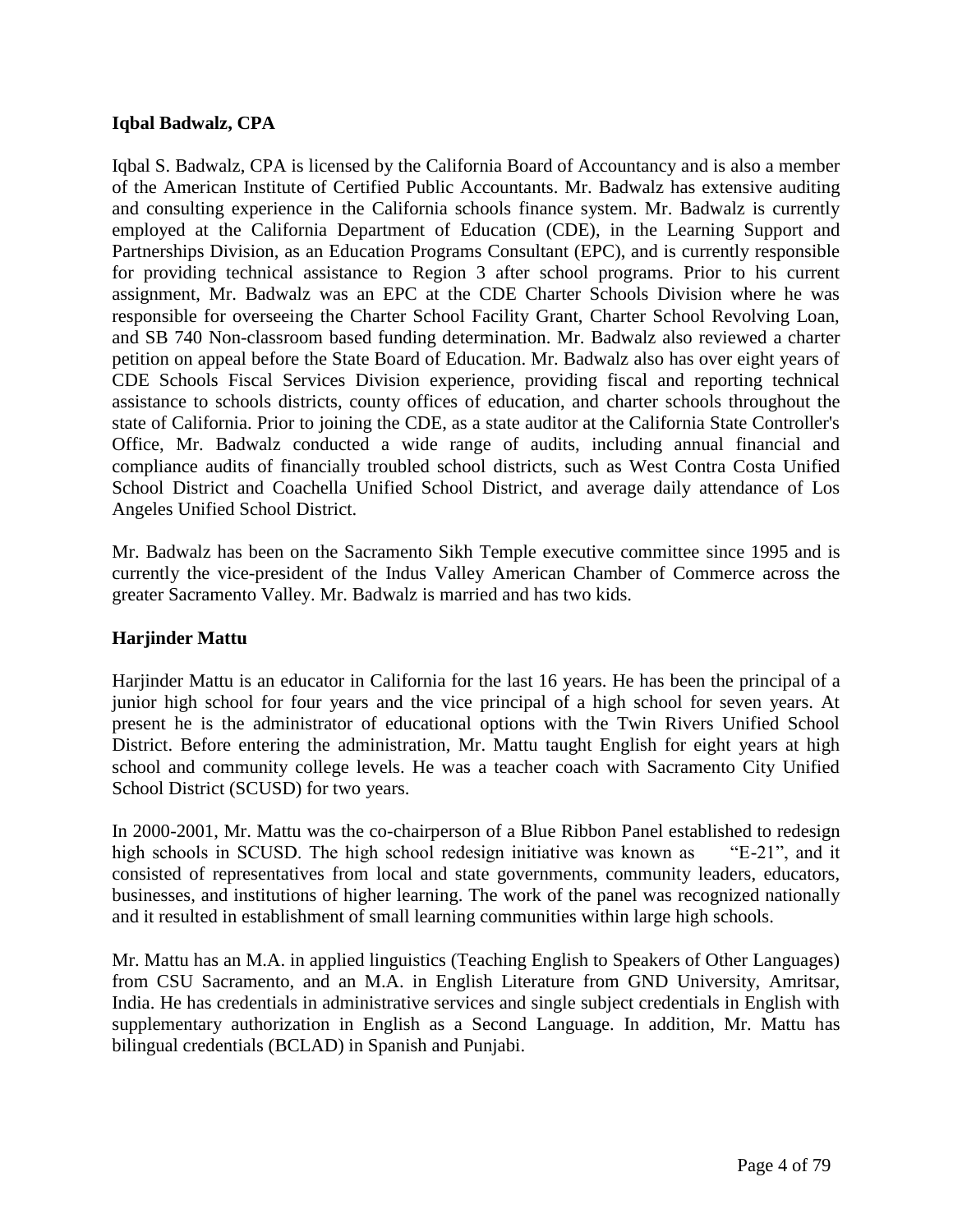Mr. Mattu is actively involved in the Association of California School Administrators (ACSA). He has held various ACSA appointments at state, region and charter levels. He also has been a member of three WASC (Western Association of Schools and Colleges) accreditation visiting teams.

Mr. Mattu immigrated to the US from India in 1991. He served in the Indian army for 11 years and attained the rank of Major. During his service he commanded an infantry company, and held various staff appointments at brigade and battalion level.

# **Ranbir Bains**

Ranbir Bains is an elementary school teacher and has been in the field of education for 14 years. She holds a Bachelor of Arts degree in Liberal Studies, along with a multiple subject teaching credential with CLAD certification. She has also earned a Master of Arts in Education with a concentration in multicultural education. The Asian Indian population in the U.S. has grown tremendously over the last decade. Coming from a bilingual background and being of Indian heritage, she strongly supports the idea of a charter school which will not only provide academic excellence, but also offer Punjabi as a foreign language. Language is one of the greatest bridge builders between cultures. This concept promotes respect for cultural and linguistic diversity. It also offers those from non Punjabi backgrounds a unique opportunity to learn a foreign language and to gain a bilingual skill sets. The Sacramento Valley Charter School's model will provide an exceptional program that represents the multicultural roots of our country.

## **Neelam Sethi**

Neelam Sethi has worked in the Resource Department of San Juan Unified School District for more than 15 years and has helped a large number of elementary school children in improving their math and reading skills in small group situations. She has also helped in development and implementation of instructional program for small, difficult student groups. Neelam loves listening to the children of different cultural backgrounds, who face tremendous challenges in an American setting. Having majored in guidance and counseling at master's level, she has learned to deal with these challenges in an effective manner.

# **Kanwalpreet Kaur, M. Ed.**

Mrs. Kaur moved to the United States in 1981 from Punjab. She holds a Political Science degree from UC Davis and a Masters Degree in Education Administration and Policy Studies. Her Masters' Thesis was published in 1998, it was entitled 'Factors Influencing East Indians Pursuit of Higher Education'. The thesis was selected for the 'Special Recognition for Excellence in Education' award. Mrs. Kaur is a former member of AmeriCorps where she established an after school program for South Asians at Woodland High School. She taught high school Social Science classes in the Elk Grove Unified School District. Mrs. Kaur is the proud mother of three children and is active in her local Parent-Teacher organization, where she served on the Board. She leads the Art Docent program at her children's elementary school. Mrs. Kaur volunteers as a Punjabi School teacher at the West Sacramento Gurdwara.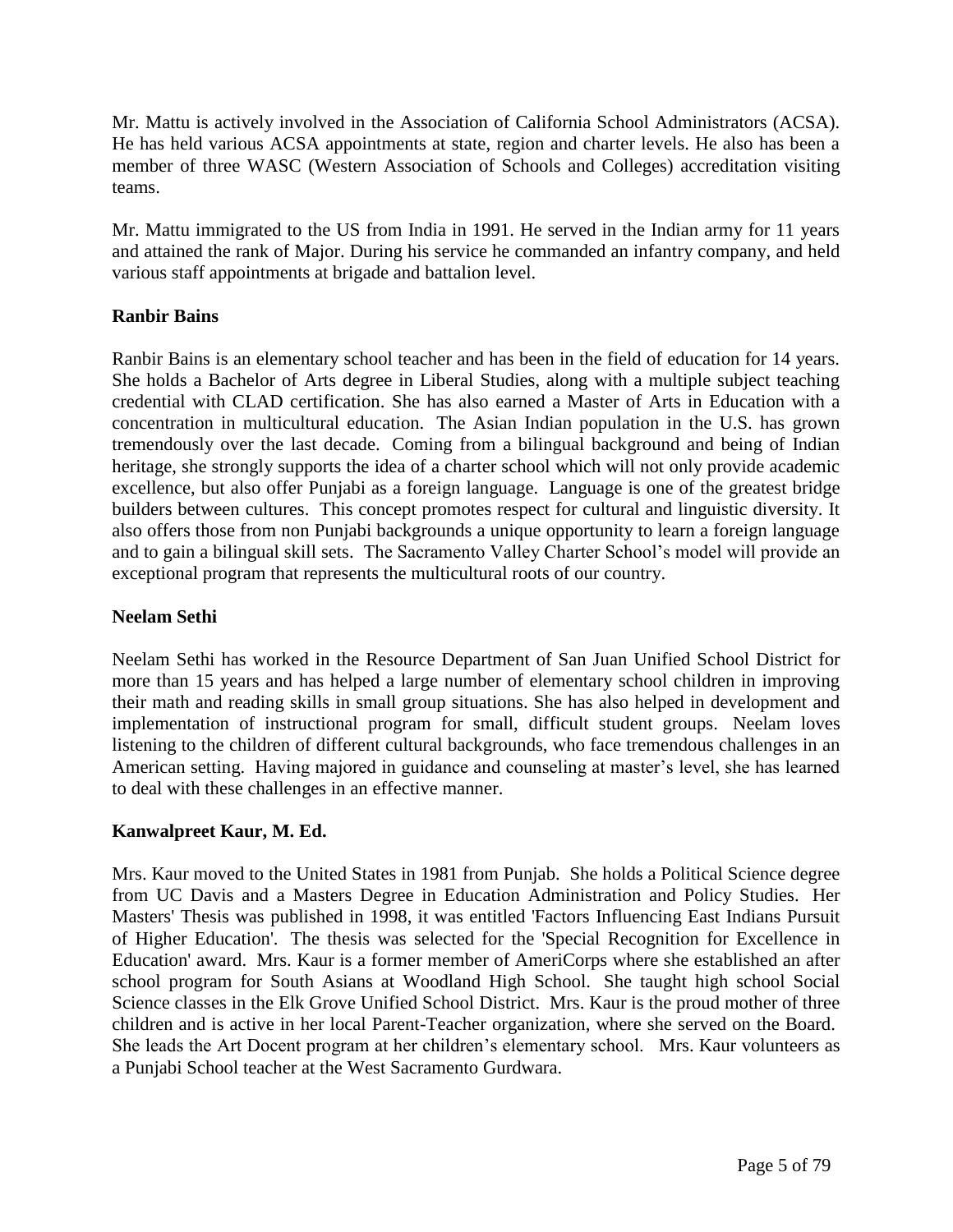#### **Shinder Saeltzer, Ph.D.**

Dr. Saeltzer has a bachelor's degree in child development, a master's degree in multicultural education, and holds a Ph.D. in Transformative Education. Ms. Saeltzer has worked with nonprofits implementing children's programs and has spent the last four years working for Birth and Beyond as a Team Leader/Clinical Supervisor. Dr. Saeltzer will assist the charter School in assuring a high quality educational program, assisting in behavioral analysis assessments, educational plan assessment, professional development in behavioral management, quality assurance reviews, and strategic planning.

## **Dr. Jody Graf**

Dr. Graf's experience in education spans twenty five years as a teacher and school administrator within the San Juan Unified School District (SJUSD). Dr. Graf is currently the Executive Director of Visions In Education Charter School within SJUSD. Through her teaching and administration Dr. Graf aims to strengthen educational opportunities for traditionally underserved students. Her work largely focuses on the development of the site administrator as a means to improve school culture. Previously to her current work, Dr. Graf lead the Alliance for Excellence, a State Demonstration Grant, a collaborative of state, county and district resources to support families in the Arden Arcade community.

An advocate for families and communities working collaboratively to support education, Dr. Graf is providing her backing to the Sacramento Valley Charter School designed to provide educational support to Punjabi speaking house holds.

#### **C. Consultants**

The following consultants have contributed to the development of this charter proposal and will continue to advise the work and development of the Sacramento Valley Academy in the years ahead:

#### **The Law Offices of Middleton, Young & Minney, LLP**

Middleton, Young & Minney, LLP ("MYM") has sixteen attorneys who dedicate their practice exclusively to charter school law. The firm's attorneys provide legal counsel to over half of California's charter schools within the state. SVCS's lead counsel, Lisa Corr, has been involved in the charter school development process for thirteen years. MYM offers superior legal expertise as well as the technical know-how to assist charter schools to effectively resolve problems and prevent operational challenges by utilizing a preventative approach to the law.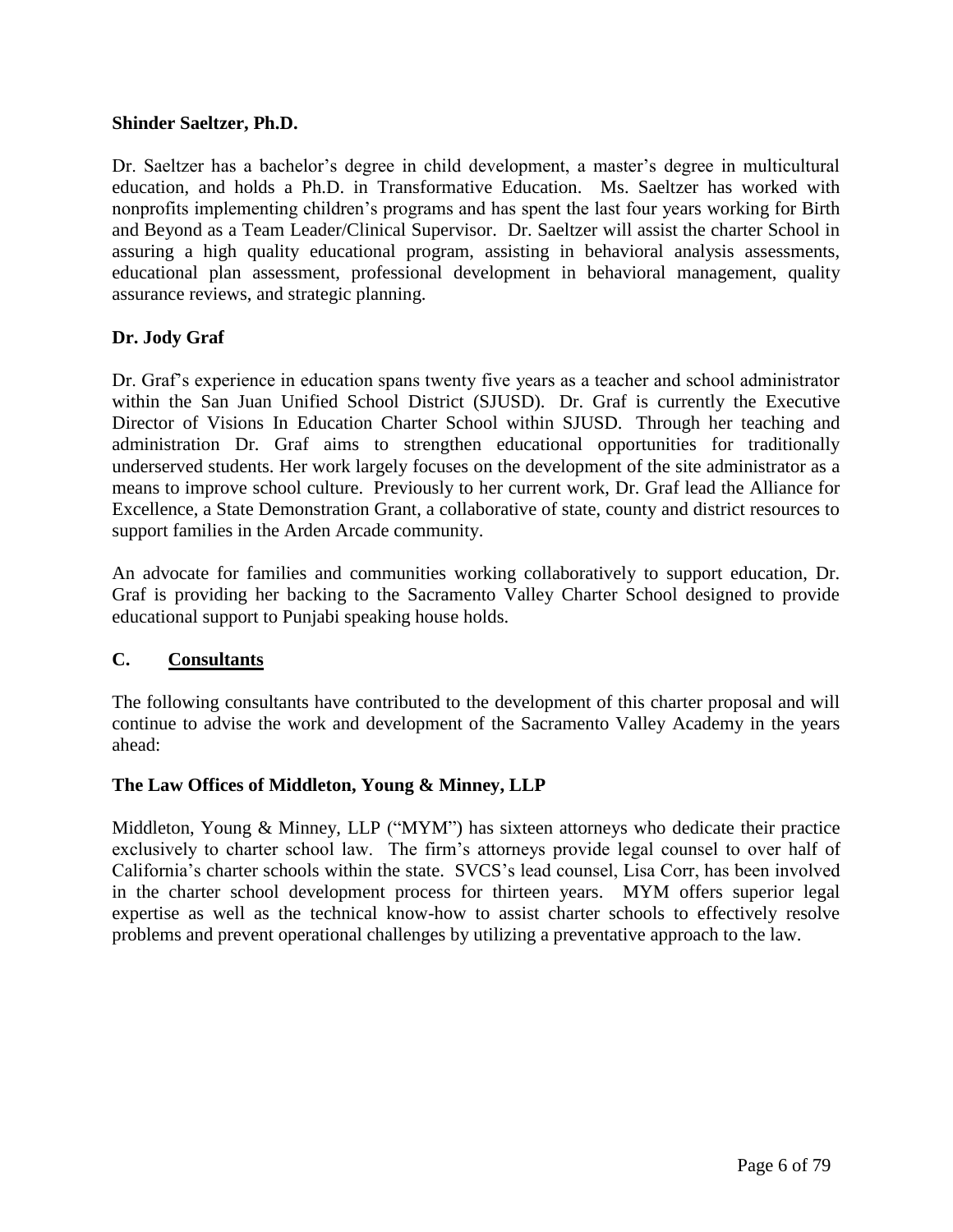#### **II. EDUCATIONAL PROGRAM**

*"A description of the educational program of the school, designed, among other things, to identify those whom the school is attempting to educate, what it means to be an "educated person" in the 21st century, and how learning best occurs. The goals identified in that program shall include the objective of enabling pupils to become self-motivated, competent, and lifelong learners."*

*-California Education Code Section 47605(b)(5)(A)(i)*

#### **A. Mission Statement**

To create an inspiring and challenging learning environment for our children and to promote a culture of strong social and family values.

#### **B. Vision Statement**

A charter school with strong community support and participation that provides a rigorous, standards-based curriculum and individualized support for all children. A safe and compassionate learning environment that promotes love of learning among children while meeting their academic, social and emotional needs. A highly professional staff that builds an uncompromising commitment to learn, compete and excel.

#### **C. Target Population – Whom the Charter School Intends to Serve**

All K-8 students are welcome to attend SVCS, and we intend to serve students from all backgrounds who live in the greater Sacramento Valley. We expect that the majority of our students will come from families who speak Punjabi at home, but also welcome students with no exposure to the Punjabi language. We also expect that the families who are attracted to SVCS will share a common dream of a good education for their children.

Based upon the 2010 STAR data for Stonegate Elementary, the attendance area in which the Charter School will be located, the neighborhood demographics are as follows:

| Demographic                         | Percent %      |
|-------------------------------------|----------------|
| African American                    | 9              |
| American Indian or Alaska native    |                |
| Asian                               | 11             |
| Filipino                            | 4              |
| Hispanic Latino                     | 41             |
| Native Hawaii                       | $\overline{2}$ |
| White                               | 32             |
| Two of more races                   |                |
| Free and reduced lunch participants | 66             |
| <b>English learners</b>             | 21             |
| Students with disabilities          | 8              |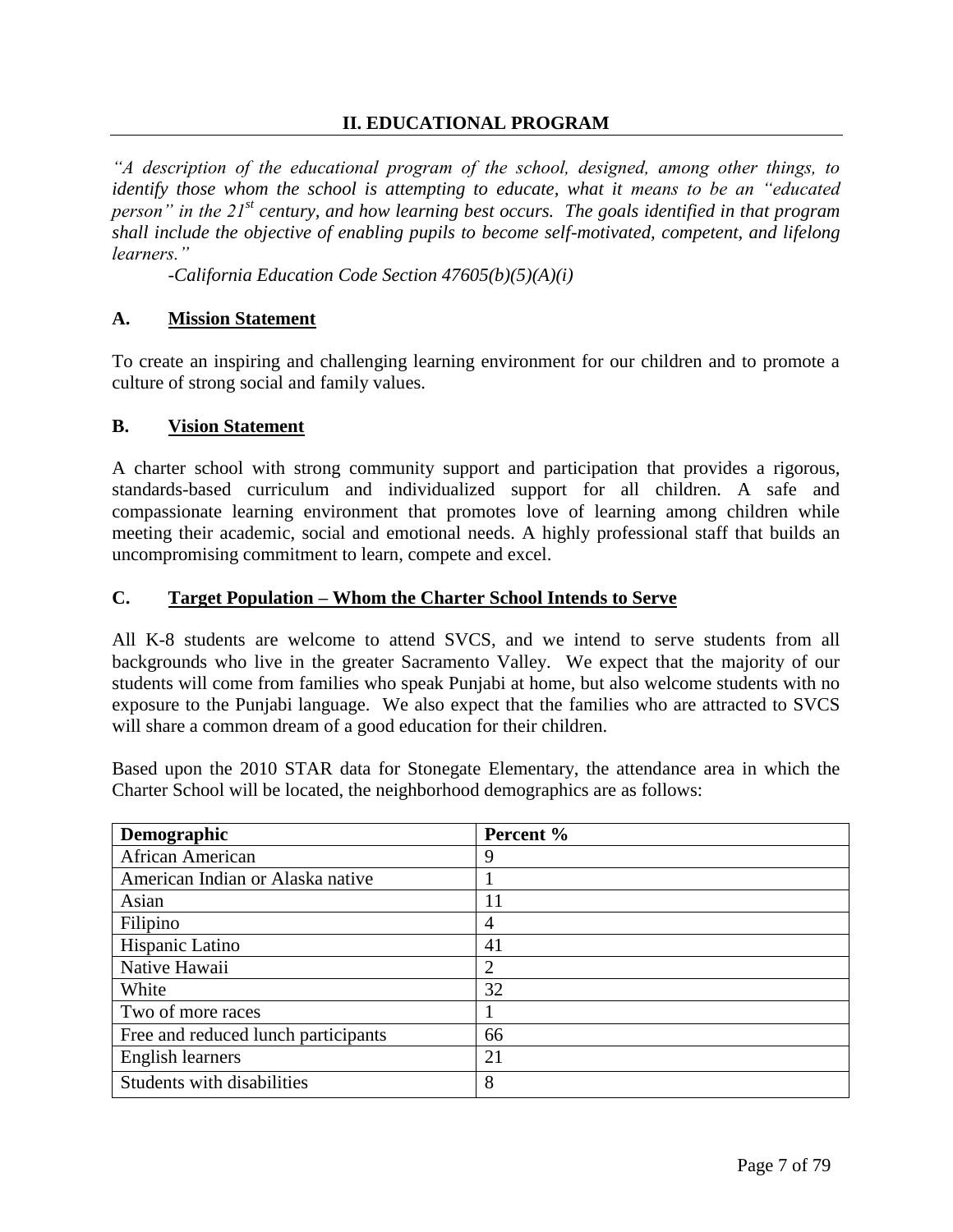Families will choose SVCS based upon location and/or the offering of the Punjabi language and the focus on an appreciation of cultural diversity. From early advertising, SVCS appears to be attracting students from throughout the Sacramento County area. Our offered transportation will assist in attracting a wide geographically wide range of students.

# **D. How Learning Best Occurs**

In order for students to learn best, the SVCS curriculum will focus on rigor and relevance for all students. The instruction will be based on the California State Content Standards for all subjects. SVCS intends to provide each student with powerful learning experiences that are differentiated to meet individual student needs. Mentoring of each individual student by staff as well as fellow students at SVCS will foster positive learning experiences, further develop our community and diminish the need for remediation.

In order to ensure best teaching and learning practices, faculty will be trained to design standards based instruction and align assessments to content standards. Teachers will also design instruction that incorporates strategies detailed in *Classroom Instruction that Works, by Marzano, Pickering, and Pollock.* SVCS will provide professional development to all teachers to implement strategies of effective standards-based instruction as developed by Marzano and other leading researchers.

In "Classroom Instruction that Works," nine broad strategies are identified that SVCS believes can assist its students to learn best:

# **1. Identifying Similarities and Differences**

In this strategy, SVCS will provide students with explicit guidance in identifying similarities and differences to enhance students understanding of and ability to use knowledge.

# **2. Summarizing and Note-Taking**

Using this strategy, students will learn to effectively analyze information at a fairly deep level in order to determine what information should be kept and summarized, what information should be substituted, and what information should be deleted.

# **3. Reinforcing Effort and Providing Recognition**

SVCS believes that learning best occurs when students understand the relationship between hard work and effort and achievement. Accordingly, SVCS will provide praise and/or rewards for accomplishments of student goals.

#### **4. Homework and Practice**

SVCS will ensure that learning opportunities for students to practice, review and apply knowledge are provided to enhance students' ability to reach and exceed proficiency.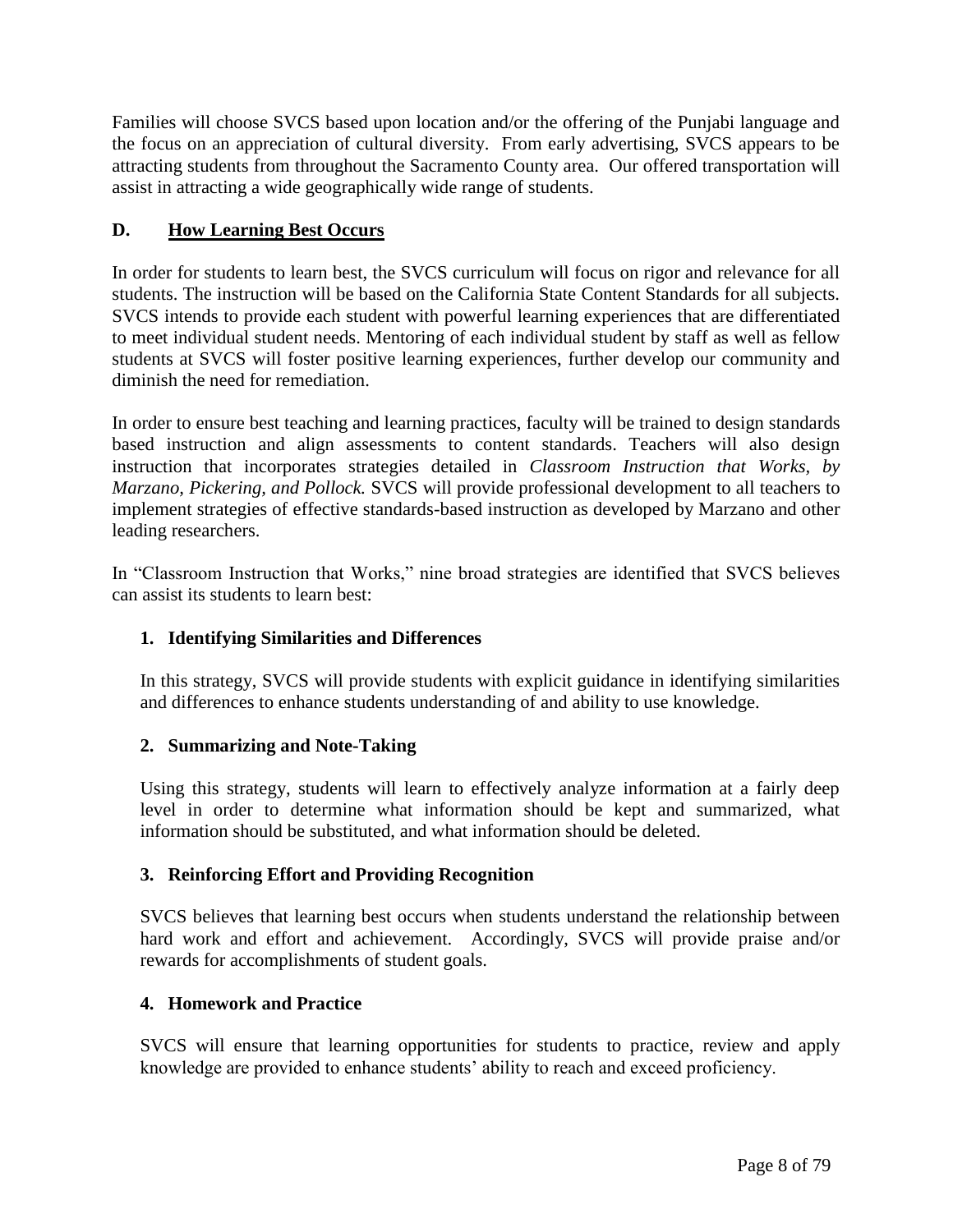## **5. Nonlinguistic representation**

SVCS will use a variety of activities aimed at enhancing the student's abilities to produce mental images that elaborate on knowledge.

## **6. Cooperative Learning**

SVCS believes that students learn best when working cooperatively. Students will have the opportunity to work together in formal and informal groupings, using a variety of criteria to group students, to enhance their learning.

## **7. Setting Objectives and Providing Feeback**

Students at SVCS will be provided with specific direction for learning and ongoing information as to how well they are performing related to goals.

## **8. Generating and Testing Hypothesis**

SVCS teachers will enhance students' understanding of and ability to use knowledge by engaging them in mental processes that involve the making and testing of hypothesis.

## **9. Question, Cues, and Advance Organizers**

SVCS teachers will enhance students' ability to retrieve, use, and organize what they already know about a topic by cuing students on the important components of instructional topics.

#### **Backward Design**

SVCS will also provide teachers professional development in "Backward Design" or "Backward Mapping" of content standards. In backward design teachers try to unpack content standards into smaller strands. One content standard may be covered in multi grades, but each grade focuses on different sub-strands. Backward mapping of content standards also gives teachers ability to identify the sub-strands that students have not mastered. "Backward Design" is an instructional design method with a strong research base currently being implemented in educational reform efforts across the nation. The methodology of Backward Design was originally published in "Understanding by Design," by Grant Wiggins and Jay McTighe.

#### **Explicit Direct Instruction**

SVCS believes that the students identified herein will learn best using Explicit Direct Instruction (―EDI‖) as described in ―Explicit Direct Instruction. The Power of the Well-Crafted, Well-Taught Lesson" by John Hollingworth and Silvia Ybarra. Hollingsworth and Ybarra, through their company, DataWORKS studied student achievement and drew conclusions as to which research-based strategies delivered the most effective lessons to students. EDI, as it is stated in their book is "one-hundred years of educational research" combined into a "unique, easy-tounderstand instructional model" by using defined essential instructional skills. EDI is "a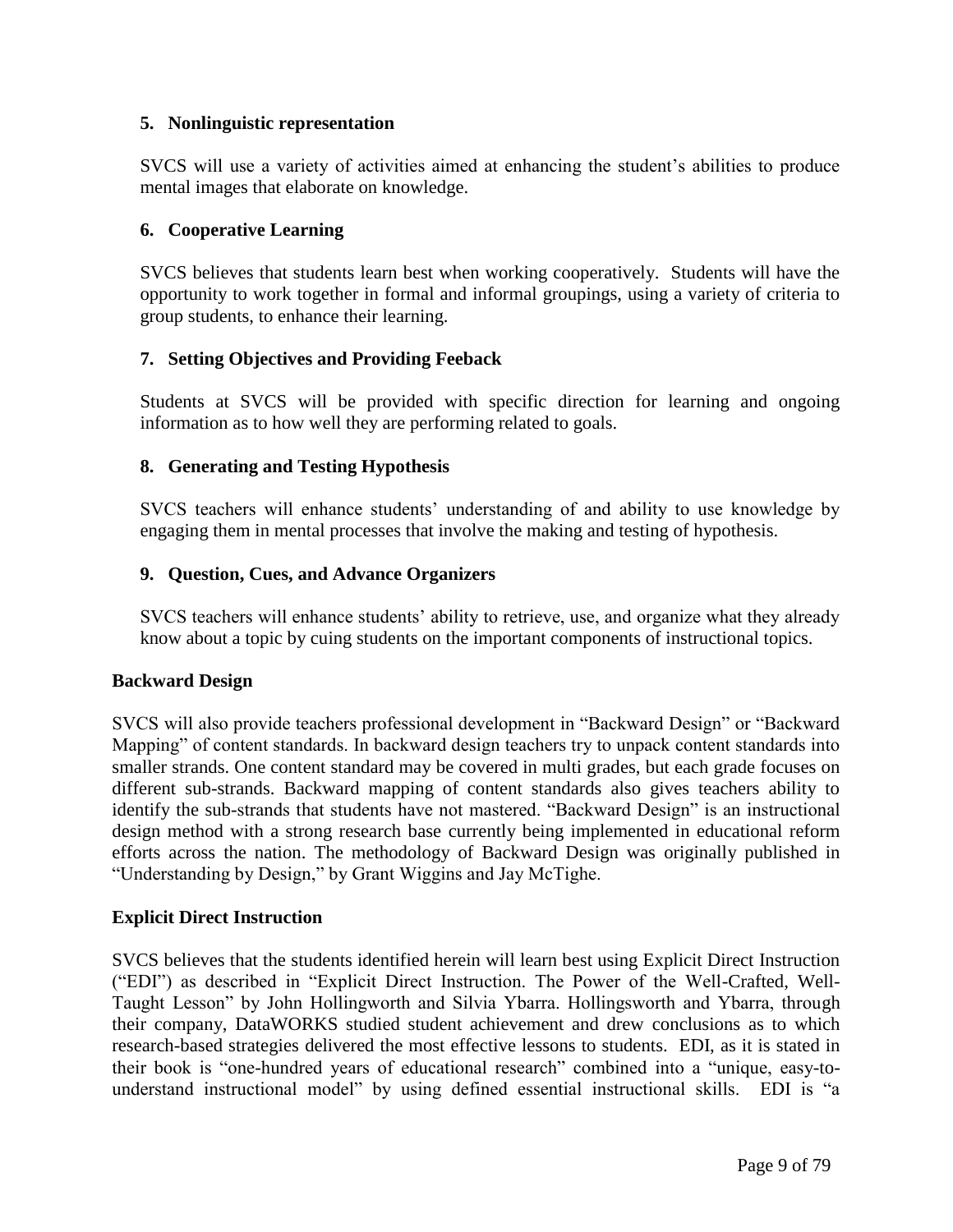strategic collection of instructional practices combined together to design and deliver wellcrafted lessons that explicitly teach content, especially grade-level content to all students."

The EDI lesson design components are as follows:

- 1. **Learning Objective:** A statement describing what students will be able to do by the end of the lesson. It will match independent practice and must be clearly stated to students.
- 2. **Activate Prior Knowledge:** Purposefully moving something connected to the new lesson from students' long-term memories into their working memories so they can build upon existing knowledge.
- 3. **Concept Development:** Teaching students the concepts contained in the Learning Objective.
- 4. **Skill Development:** Teaching students the steps or processes used to execute the skills in the Learning Objective. Teaching students how to do it.
- 5. **Lesson Importance:** Teaching students why the content in the lesson is important for them to learn.
- 6. **Guided Practice:** working problems *with* students at the same time, step-by-step, while checking that they execute each step correctly.
- 7. **Lesson Closure:** Having students work problem or answer questions to prove that they have learned the concepts and skills in the Learning Objective before they are given Independent Practice to do by themselves.
- 8. **Independent Practice:** Having students successfully practice exactly what they were just taught.

SVCS also believes that the lesson delivery strategies incorporated within EDI ensures that students learn best, including:

1. **Checking for Understanding:** Continually verifying that students are learning while they are being taught.

To do so, SVCS teachers will use the TAPPLE method:

- a. **T**each First
- b. **A**sk a Question
- c. **P**ause
- d. **P**ick a non-volunteer
- e. **L**isten to the **R**esponse
- f. **E**ffective Feedback.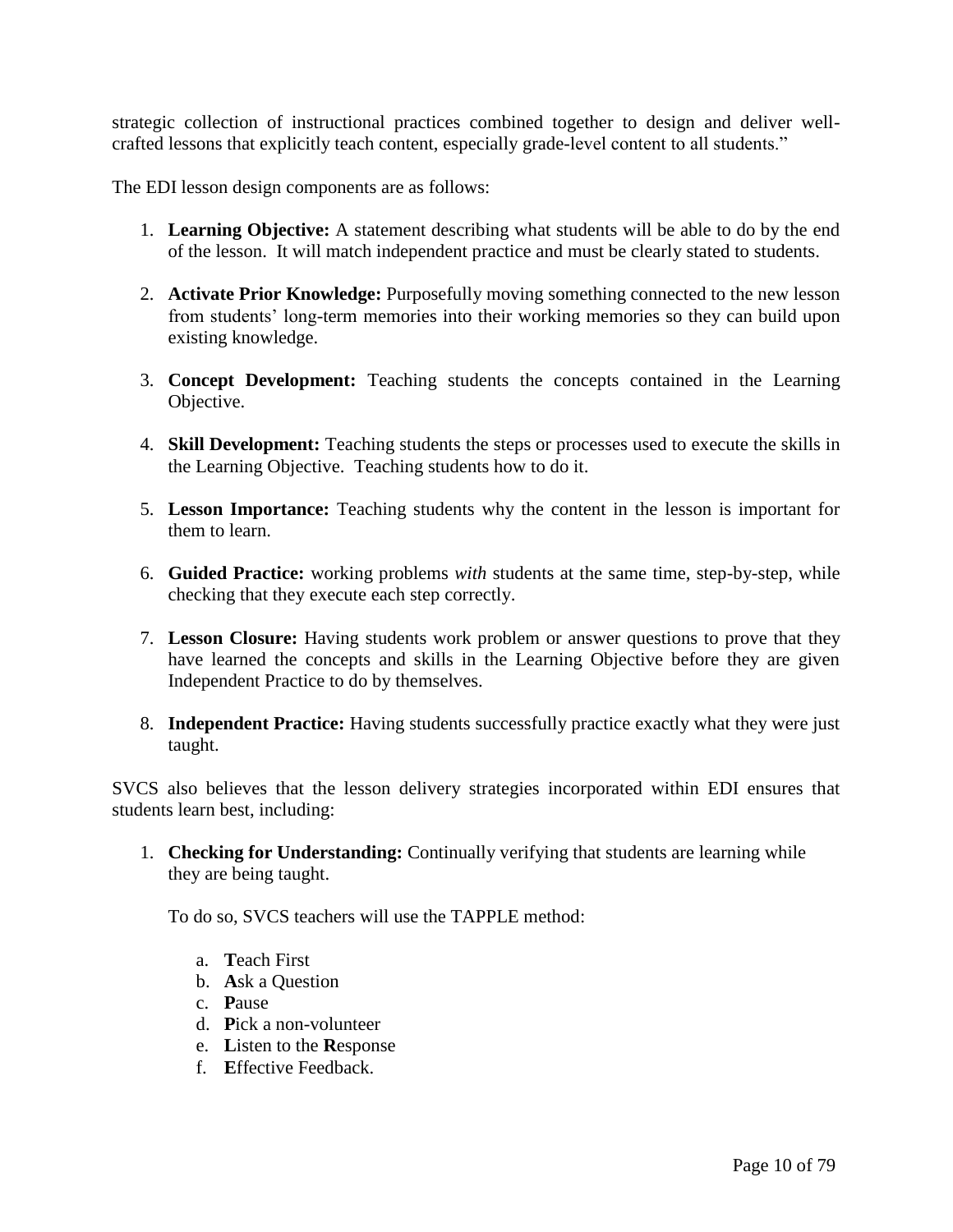SVCS will use white boards (write on wipe off) held up by students to check for understanding of the class all at once (students holding these over their heads).

- 2. **Explaining:** Teaching by telling.
- 3. **Modeling:** Teaching using think-aloud to reveal to students the strategic thinking required to solve a problem.
- 4. **Demonstrating:** Teaching using physical objects to clarify the content and to support kinesthetic learning

Professional development in EDI will be provided annually.

#### **Differentiated Instruction**

All students' learning needs will be met through differentiated instructional (DI) strategies. By using DI teachers try to modify learning to suit different learning styles of students. It is a process to teaching and learning for students of differing abilities in the same class. Differentiated instruction is a teaching theory based on the premise that instructional approaches should vary and be adapted in relation to individual and diverse students in classrooms (Tomlinson, 2001).

To implement DI, a teacher can give students options of learning a concept in a variety of ways. For example some student may like to write a paper while another may like to work on an art project. At the same time some student may like to work individually while two other students may like to collaborate with each other. Offering students a variety and choice in their work motivates students to learning by making them partners in their own learning.

#### **Multi-Sensory Approach**

Teachers will also use multi sensory approach to address different learning styles of all students. Howard Gardner (1991) has identified multiple intelligences among different individuals. According to Gardener's theory, "we are all able to know the world through language, logicalmathematical analysis, spatial representation, musical thinking, use of the body to solve problems or to make things, an understanding of other individuals, and an understanding of ourselves. Where individuals differ is in the strength of these intelligences - the so-called profile of intelligences -and in the ways in which such intelligences are invoked and combined to carry out different tasks, solve diverse problems, and progress in various domains."

To address the different predominant intelligences or learning styles of students, teachers need to use maximum variety of approaches to teach their subjects. SVCS will arrange to provide professional development to its teachers in making them comfortable using creative teaching and learning techniques that address different learning styles and make learning interesting. The variety of learning techniques used by teachers will actively engage students in their learning.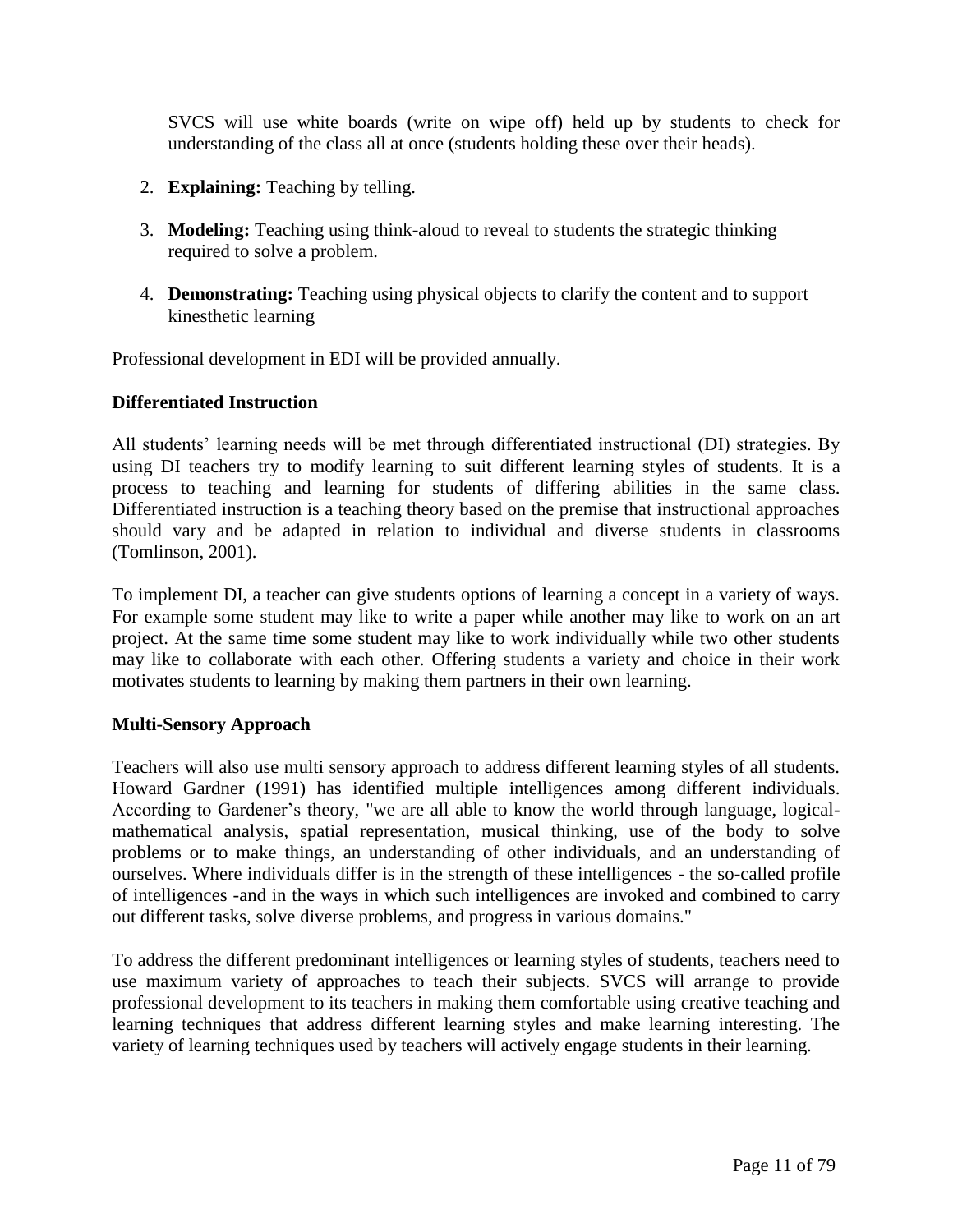We believe that all students can learn when provided the caring and supporting environment that meets students' individual needs. We will design collaboration structure amongst parents, teachers and the school counselor to provide a safety network for students who face academic, social and emotional challenges.

# **E. What it Means to be an Educated Person in the 21st Century**

Sacramento Valley Charter School will provide its students an educational experience that prepares them for high school, college, leadership and life. The Charter School will focus on enabling students to become self-motivated, competent, lifelong learners who are prepared for the challenges of the 21<sup>st</sup> Century. Sacramento Valley Charter School believes that an "educated" person in the  $21^{st}$  century" will have following skills:

- To think creatively and to have problem solving skills
- To be able to set short and long term goals
- To be capable of using technology as a tool in the pursuit of continued learning
- To be good communicators
- To possess the attributes of responsibility, citizenship, sociability, diligence, civility, integrity and honesty
- To be able to work with individuals of various backgrounds
- To be able to think critically, analytically, creatively, and logically
- To appreciate healthy life style and dietary habits
- To be proficient in more than one language.

# **F. Instructional Program and Curriculum**

The Charter School curriculum will be based on California Common Core Standards. Teachers will use backward mapping of key content standards to make sure that students master all standards. Ongoing intensive professional development will be provided to all teachers to align their instruction and assessments. Teachers will also learn "chunking" content standards to ensure standards mastery by all students. Teachers will be conversant with the skills that students are expected to learn at each grade level in all core subjects.

SVCS instruction and assessment will be aligned to common core standards. Teachers will give formative and summative assessments based on content standards. Teachers will prepare pacing guides to ensure that they cover standard in a timely, logical, and sequential manner. Attached as Appendix A is a sample pacing guide. Many content standards will be covered at more than one grade level in a spiral manner, and teachers will cover them in increased depth in higher grades.

In addition to the common core standards, students will be required to take instruction in the Punjabi language. There is ample research to show that students master a foreign language if they start learning in elementary grades. At present most of the children in Punjabi families learn conversational Punjabi from their parents, but they do not become proficient in reading and writing, and they do not develop academic vocabulary at home. The Charter School will fulfill their need to developing the academic side of the language for students who speak Punjabi in the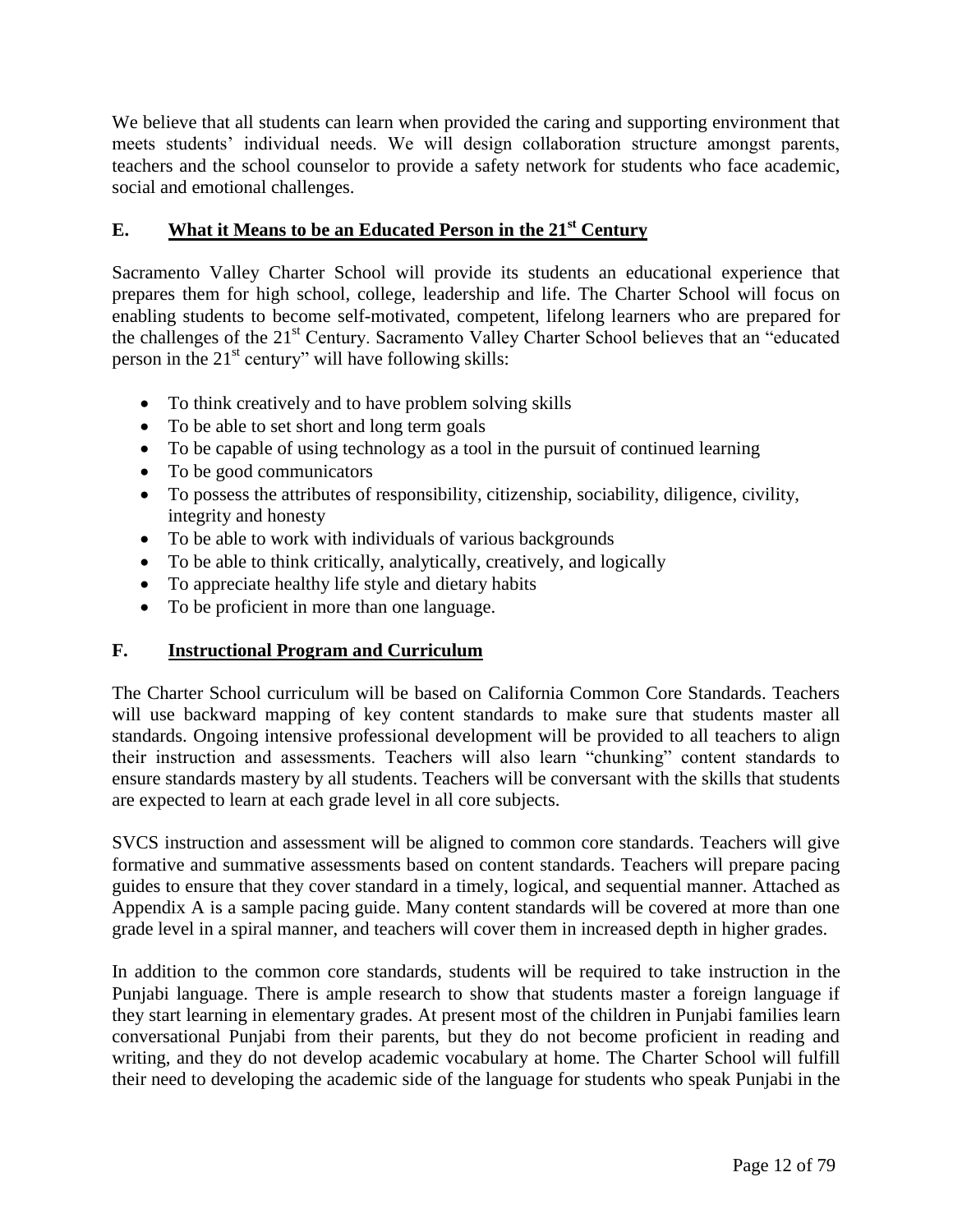home in addition to teaching conversational and academic Punjabi to students without exposure to the Punjabi language in the home.

The sample curriculum examples given below cover Kindergarten standards in different subjects with the cross-curricular theme of animals and plants, Third Grade with the theme of Economic Literacy, and Sixth Grade with the theme of Philosophy: Then and Now:

| Grade: Kindergarten                                                         |                                                                                                 |  |  |
|-----------------------------------------------------------------------------|-------------------------------------------------------------------------------------------------|--|--|
| <b>Common Core standards</b>                                                | <b>Instruction and Assessments</b>                                                              |  |  |
| <b>Number Sense</b>                                                         | <b>Assessment Outcomes</b>                                                                      |  |  |
| 1.1 Compare two or more sets of objects                                     | Students will write (through dictation, pictures,                                               |  |  |
| (up to 10 objects in each group) and                                        | and phonetic writing a "more than, less than"                                                   |  |  |
| identify which set is equal to, more                                        | story involving a variety of living things—plants                                               |  |  |
| than, or less than the other.                                               | and animals. Students will be verbally asked if                                                 |  |  |
|                                                                             | attributes of plants and animals are real and                                                   |  |  |
| 1.2 Count, recognize, represent, name,                                      | which are not real. Students will share their story                                             |  |  |
| and order of number of objects (up to                                       | orally with the teacher and the class.                                                          |  |  |
| 30)                                                                         |                                                                                                 |  |  |
|                                                                             | Assessment rubric will be developed by the                                                      |  |  |
| 1.3 Know that the larger numbers describe                                   | teacher and shared with the class.                                                              |  |  |
| sets with more objects in them than                                         |                                                                                                 |  |  |
| the smaller numbers have.                                                   | <b>Instructional Activities</b>                                                                 |  |  |
|                                                                             |                                                                                                 |  |  |
| <b>Algebra and Functions</b><br>1.1 Identify, sort, and classify objects by | 1. Students will be prepared for assessments<br>through a variety of textbook-based and teacher |  |  |
| attribute and identify objects that do not                                  | created activities. For example, students will sort                                             |  |  |
| belong to a particular group (e.g. all these                                | objects by attributes, use manipulatives to explore                                             |  |  |
| balls are green, those are red).                                            | the concepts of comparative quantity, and work                                                  |  |  |
|                                                                             | with actual plants and models of animals to                                                     |  |  |
| <b>Vocabulary and Concept Development</b>                                   | practice identifying parts and generally describing                                             |  |  |
| 1.18 Describe common objects and events                                     | their characteristics.                                                                          |  |  |
| in both general and specific language.                                      |                                                                                                 |  |  |
|                                                                             | 2. Students will also read and discuss stories in                                               |  |  |
| <b>Listening and Speaking</b>                                               | which animals are given human attributes.                                                       |  |  |
| 2.1 Describe people, places, things (e.g.                                   |                                                                                                 |  |  |
| size, color, shape, locations, and actions.                                 | 3. Students will role play different animals.                                                   |  |  |
|                                                                             |                                                                                                 |  |  |
| 2.2 Recite short poems, rhymes, and                                         | 4. Students will watch videos and discuss                                                       |  |  |
| songs.                                                                      | characteristics of plants and animals in videos.                                                |  |  |
|                                                                             |                                                                                                 |  |  |
| 2.3 Relate an experience in a logical                                       |                                                                                                 |  |  |
| sequence.                                                                   |                                                                                                 |  |  |
|                                                                             |                                                                                                 |  |  |
|                                                                             |                                                                                                 |  |  |
| <b>Life Science</b><br>3a. Students know how to observe and                 |                                                                                                 |  |  |
|                                                                             |                                                                                                 |  |  |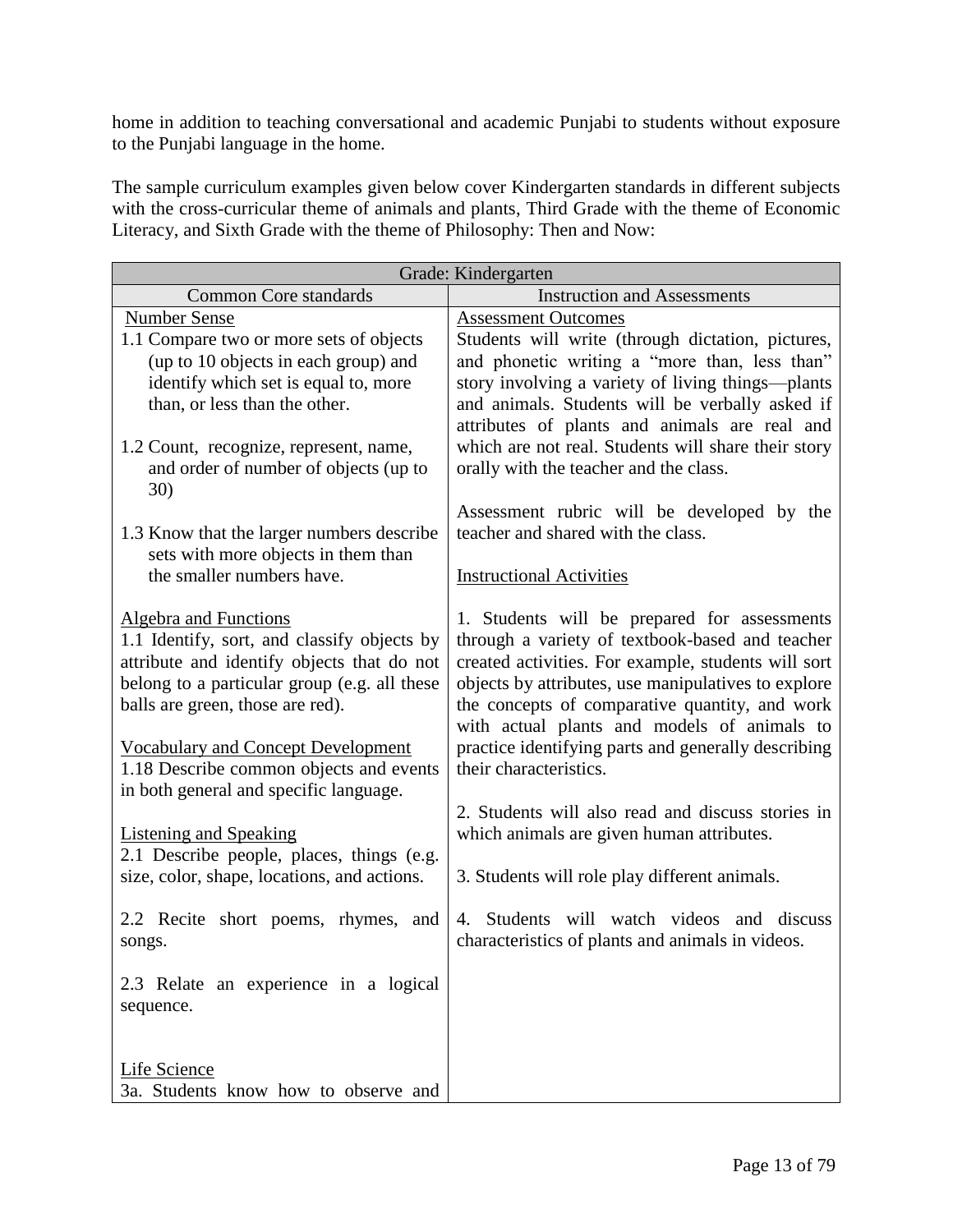| describe similarities and differences in the<br>appearance and behavior of plants and<br>animals.<br>3b. Students know stories sometimes give<br>plants and animals attributes they really<br>do not have.<br>3c. Students know how to identify major<br>structures of common plants and animals<br>(e.g. stems, leaves, roots, arms, wings,<br>legs).                                                                                                                                                               |                                                                                                                                                                                                                                                                                                                                                                                                                                                                                                                                                                                                                                                                                                                                                  |
|----------------------------------------------------------------------------------------------------------------------------------------------------------------------------------------------------------------------------------------------------------------------------------------------------------------------------------------------------------------------------------------------------------------------------------------------------------------------------------------------------------------------|--------------------------------------------------------------------------------------------------------------------------------------------------------------------------------------------------------------------------------------------------------------------------------------------------------------------------------------------------------------------------------------------------------------------------------------------------------------------------------------------------------------------------------------------------------------------------------------------------------------------------------------------------------------------------------------------------------------------------------------------------|
|                                                                                                                                                                                                                                                                                                                                                                                                                                                                                                                      | <b>THIRD GRADE</b>                                                                                                                                                                                                                                                                                                                                                                                                                                                                                                                                                                                                                                                                                                                               |
|                                                                                                                                                                                                                                                                                                                                                                                                                                                                                                                      | Theme: Economic Literacy                                                                                                                                                                                                                                                                                                                                                                                                                                                                                                                                                                                                                                                                                                                         |
| <b>Content Standards</b>                                                                                                                                                                                                                                                                                                                                                                                                                                                                                             | <b>Instruction and Assessment</b>                                                                                                                                                                                                                                                                                                                                                                                                                                                                                                                                                                                                                                                                                                                |
| <b>Continuity and Change</b>                                                                                                                                                                                                                                                                                                                                                                                                                                                                                         | <b>Assessment Outcomes</b>                                                                                                                                                                                                                                                                                                                                                                                                                                                                                                                                                                                                                                                                                                                       |
| 1. Describe the ways in which local<br>producers have used and are using<br>natural resources, human resources,<br>and capital resources to produce goods<br>and services in the past and the<br>present.<br>2. Understand that some goods are made<br>locally, some elsewhere in the United<br>States, and some abroad.<br>3. Understand that individual economic<br>choices involve trade-offs and the<br>evaluation of benefits and costs.<br><b>Number Sense</b><br>whole<br>read,<br>and<br>1.1 Count,<br>write | Students will produce a food and agriculture<br>report on a food product that they regularly eat or<br>will<br>research<br>drink.<br>They<br>production<br>characteristics of the ingredients contained in that<br>food product. Students will use information<br>provided about labor, transportation, and land<br>costs to calculate the cost of producing the<br>ingredients used in their favorite food. Students<br>will also research alternatives to that food (e.g.<br>drinking juice instead of Kool-Aid), and report on<br>the cost differences Students will present their<br>findings as part of a food and agriculture report<br>that recommends whether consumers should<br>purchase the food they researched, and explain<br>why. |
| numbers to 10,000.<br>order<br>whole<br>1.2 1.2<br>Compare<br>and<br>numbers to 10,000.<br>1.3 Identify the place value for each digit<br>in numbers to 10,000.<br>1.4 Round off numbers to 10,000 to the<br>nearest ten, hundred, and thousand.<br>1.5 Use expanded notation to represent<br>numbers (e.g. $3,207 = 3000+200+7$ ).<br>2.1 Find the sum or difference of two<br>$\overline{0}$<br>numbers<br>whole<br>between<br>and<br>10,000.<br>2.2 Memorize<br>automaticity<br>the<br>to                         | <b>Instructional Activities</b><br>Students will practice calculating production<br>1.<br>costs given information about labor, supplies<br>and transportation.<br>Students will study the characteristics of<br>2.<br>production of major commodities (e.g. sugar,<br>cotton, wheat, corn, salt, rice, etc.)<br>Students will practice developing<br>3.<br>oral<br>presentation on simple topics that involve<br>props and visual aids.<br>Students will learn research methodologies<br>4.<br>and practice those<br>methods<br>simple<br>on<br>research topics (e.g. what country or area of                                                                                                                                                    |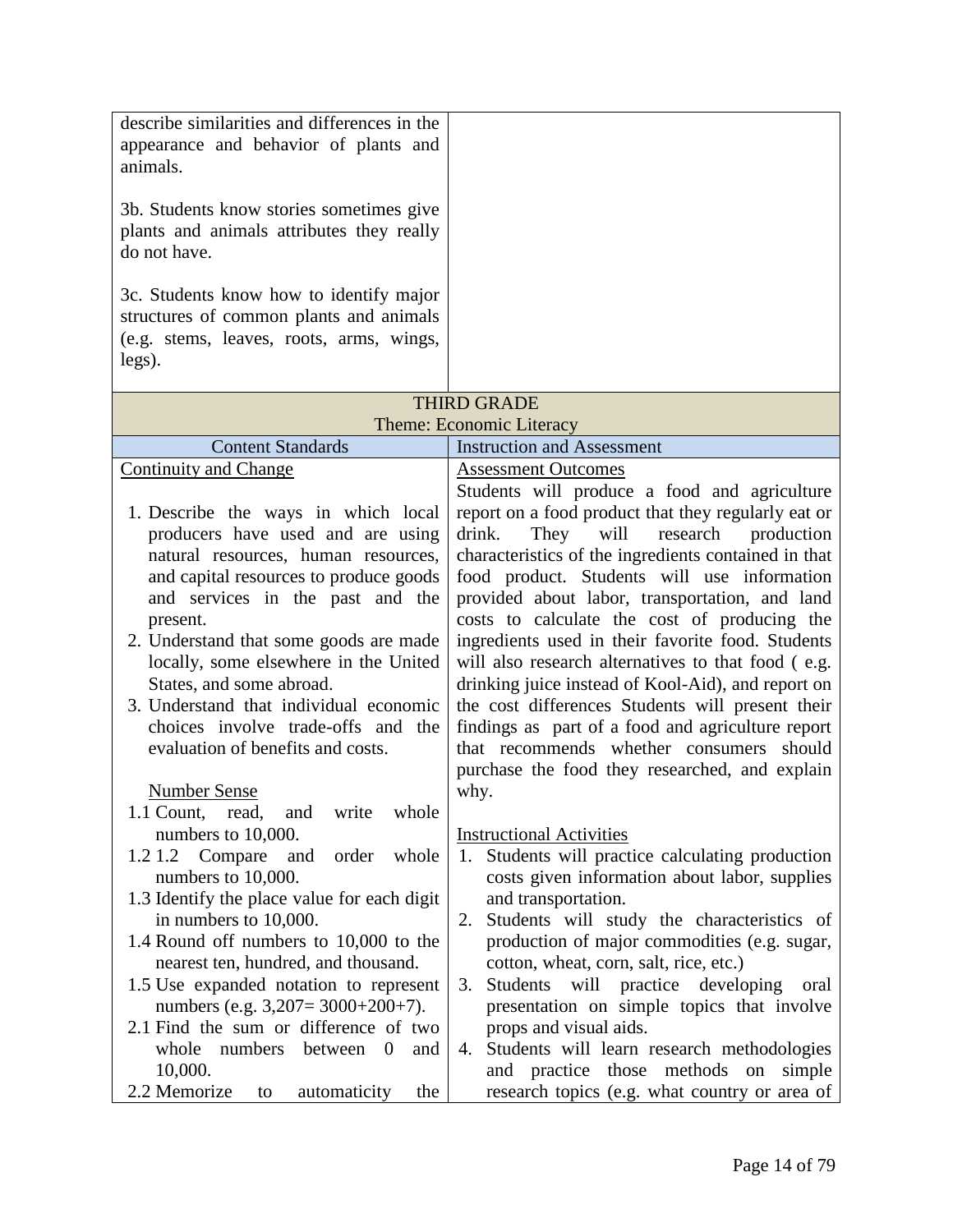| multiplication table for numbers              | the world produces the most rice etc.)               |
|-----------------------------------------------|------------------------------------------------------|
| between 1 and 10.                             |                                                      |
| 2.3 Use the inverse relationship<br>of        |                                                      |
| division<br>multiplication<br>and<br>to       |                                                      |
| compute and check results.                    |                                                      |
| 2.4 Solve simple problems involving           |                                                      |
| multiplication of multi-digit number          |                                                      |
| by one-digit number e.g. $(2,563 \times 3 =$  |                                                      |
|                                               |                                                      |
| 2.5 Solve division problems in which a        |                                                      |
| multi digit number is evenly divided          |                                                      |
| by a one digit number e.g. $(135/5)$ .        |                                                      |
| 2.6 Understand the special properties of 0    |                                                      |
| and 1 in multiplication and division.         |                                                      |
| 2.7 Determine the unit cost when given        |                                                      |
| the total cost and number of units.           |                                                      |
| 2.8 Solve problems that require two or        |                                                      |
| more of the skills mentioned above.           |                                                      |
|                                               |                                                      |
| Listening and Speaking                        |                                                      |
| 1.8 Clarify and enhance oral presentation     |                                                      |
| through the use of appropriate props          |                                                      |
| (e.g. objects, pictures and charts.)          |                                                      |
| 2.3 Make descriptive presentations that       |                                                      |
| use concrete sensory details to set           |                                                      |
| forth and support unified impression          |                                                      |
| of<br>people, places,<br>things,<br><b>or</b> |                                                      |
| experiences.                                  |                                                      |
|                                               | <b>SIXTH GRADE</b>                                   |
|                                               | Theme: Philosophy, Then and Now                      |
| <b>Content Standards</b>                      | <b>Instruction and Assessment</b>                    |
| <b>Writing Strategies</b>                     | <b>Sample Assessment</b>                             |
| 1.3 Use a variety of effective and coherent   | Students will write a research report about the      |
| organizational<br>including<br>patterns,      | life, culture, political context, and philosophy of  |
| comparison and contrast; organization by      | Confucius. The report will identify how he           |
| categories; and arrangement by spatial        | addressed the issues of his time and place.          |
| order, order of importance, or climactic      | Students will apply their understanding of           |
| order.                                        | Confucius<br>write<br>an editorial<br>from his<br>to |
| 1.5 Compose documents with appropriate        | perspective on a modern day issue of current         |
| formatting by using word-processing           | even. Students will be assessed on both the          |
| skills and principles of design (e.g.         | editorial they write from Confucius's perspective    |
| margins, tabs, spacing, columns, and page     | and how it connects to the research they             |
| orientation).                                 | conducted on his life. Students will orally present  |
|                                               | both a summary of the report and their editorial.    |
| <b>Writing Applications</b>                   |                                                      |
| 2.4 Write persuasive arguments:               | <b>Instructional Activities</b>                      |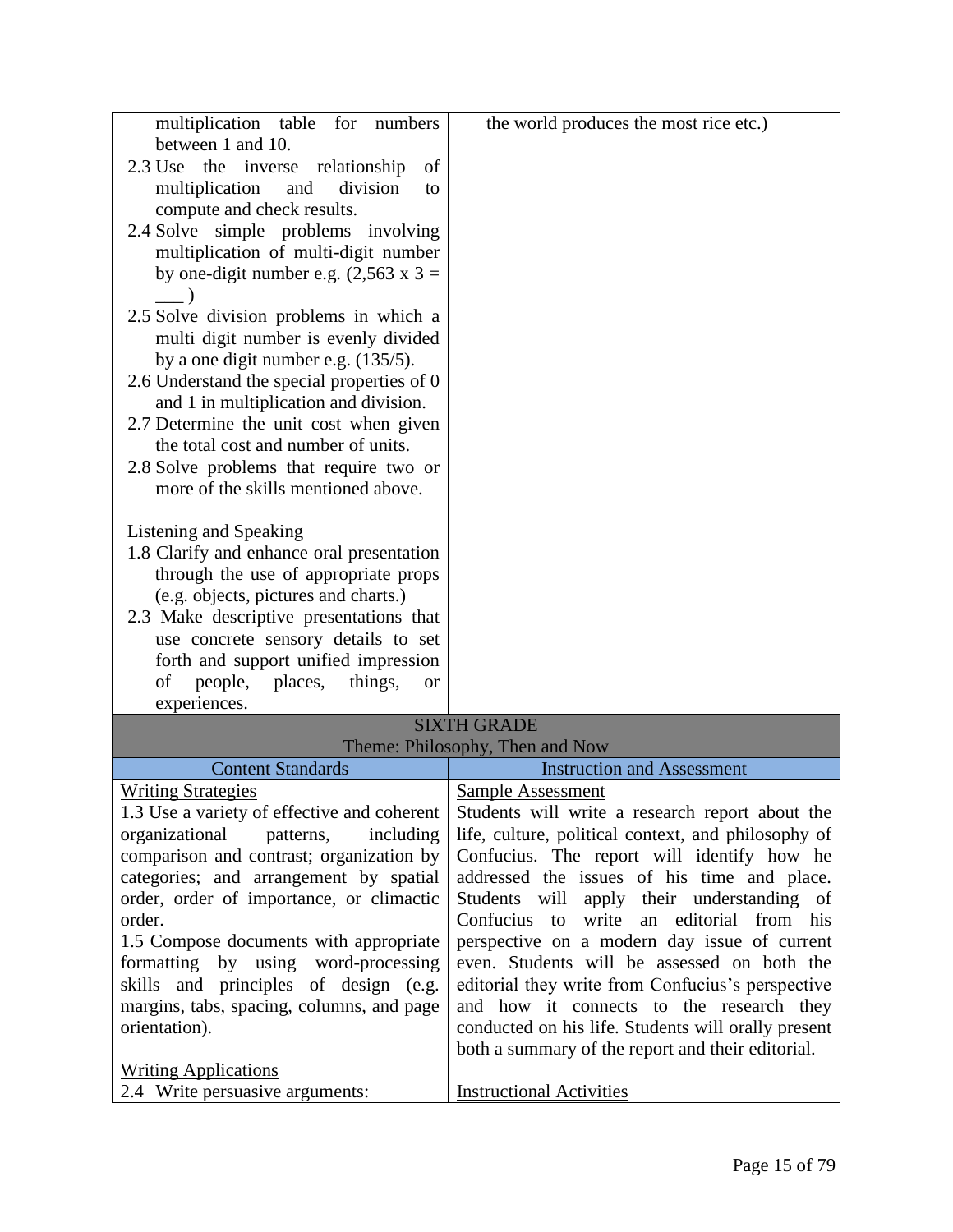| a. Include a well defined thesis (i.e. the  | 1. Students will analyze quotes from Confucius      |
|---------------------------------------------|-----------------------------------------------------|
| makes<br>a<br>clear<br>that<br>and<br>one   | circa 560 BC and think about how they apply to      |
| knowledgeable judgment.)                    | themselves or people around them.                   |
| b. Present detailed evidence, examples,     | <b>Sample Quotes:</b>                               |
| and reasoning to support arguments,         | "Be not ashamed of mistakes and thus make them      |
| differentiating between facts<br>and        | crimes."                                            |
| opinion.                                    | "Everything has its beauty but not everyone sees    |
| c. Provide<br>details,<br>reasons,<br>and   | $it.$ "                                             |
| examples, arranging them effectively        |                                                     |
| anticipating<br>by<br>and<br>answering      | 2. Students will read articles or passages in       |
| concerns and counterarguments.              | textbooks about the life and times of Confucius.    |
|                                             |                                                     |
| <b>World History and Geography</b>          | 3. Students will look at art from the time of       |
| 6.6 Students analyze the geographic,        | Confucius and analyze cultural, political, societal |
| political, economic, religious and social   | and religious themes in the works.                  |
| structures of the early civilizations of    |                                                     |
| China.                                      | 4. Students will synthesize information gained      |
| 2. Explain the geographic features of       | throughout the unit and look at how certain issues  |
| China that made government and the          | and themes connect to modern society.               |
| spread of IDEIAs and goods difficult and    |                                                     |
| served to isolate the country from the rest |                                                     |
| of the world.                               |                                                     |
| 3. Know about the life of Confucius and     |                                                     |
| fundamental<br>teachings<br>the<br>of       |                                                     |
| Confucianism and Taoism.                    |                                                     |
| 4. Identify the political and cultural      |                                                     |
| problems prevalent in the time<br>- of      |                                                     |
| Confucius and how he sought to solve        |                                                     |
| them.                                       |                                                     |
|                                             |                                                     |
| Reading comprehension                       |                                                     |
| 2.1 Identify the structural features of     |                                                     |
| popular media (e.g. newspapers,             |                                                     |
| magazines, online information) and use      |                                                     |
| the features to obtain information.         |                                                     |
| 2.3 Connect and clarify main IDEIAs by      |                                                     |
| identifying their relationships of other    |                                                     |
| sources and related topics.                 |                                                     |
|                                             |                                                     |
| <b>Listening and Speaking</b>               |                                                     |
| 1.4 Select a focus, an organizational       |                                                     |
| and a point of view,<br>structure           |                                                     |
| matching the<br>purpose,<br>message,        |                                                     |
| occasion, and vocal modulation to the       |                                                     |
| audience.                                   |                                                     |
| 1.5 Emphasize salient points to assist the  |                                                     |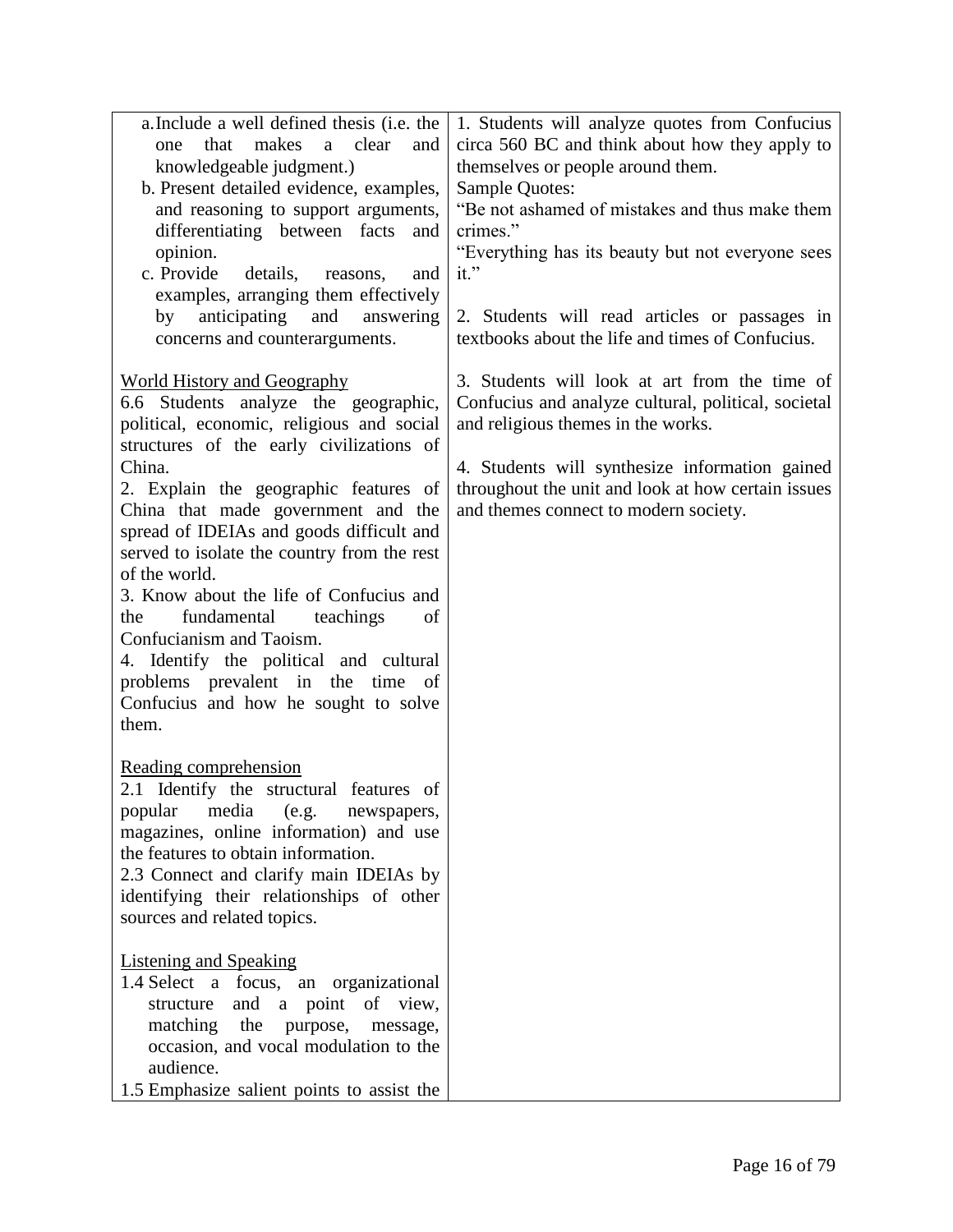| listener in following the main IDEIAs<br>and concepts.<br>1.6 Support opinions with detailed<br>evidence and with visual or media<br>displays that use appropriate<br>technology.<br>1.7 Use effective rate, volume, pitch, and<br>tone and align nonverbal elements to<br>sustain audience interest |  |
|------------------------------------------------------------------------------------------------------------------------------------------------------------------------------------------------------------------------------------------------------------------------------------------------------|--|
| Visual Arts<br>3.1 Research and discuss the role of<br>visual arts in selected periods of history,<br>using a variety of resources (both print<br>and electronic).<br>3.2 View selected works of art from a<br>culture and describe how they have<br>changed or not changed in theme and             |  |
| content over a period of time.<br>3.3 Compare, in oral or written form,<br>representative images or designs from at<br>least two selected cultures.                                                                                                                                                  |  |

We are likely to adopt the following instructional materials for all grades:

- (a) English Language Arts: Houghton Miffin Publishers
- (b) Math and Science: Pearson Success program
- (c) English Language Development for English Learners: Rigby Literacy program

Attached as Appendix B, please find a sample Punjabi curriculum.

# **G. School Calendar and Bell Schedule**

Sacramento Valley Charter School's anticipated calendar for 2011-2012 will have 180 instructional days. The calendar is attached as Appendix C. The following table includes first and last days of instruction, professional development days, and holidays.

| August 17-19, 2011   | <b>Professional Development</b> |
|----------------------|---------------------------------|
| August 22, 2011      | First day of instruction        |
| October 29-30, 2011  | <b>Professional Development</b> |
| November 10, 2011    | Veteran's Day                   |
| November 24-25, 2011 | Thanksgiving                    |
| December 19-30, 2011 | <b>Winter Recess</b>            |
| January 16, 2012     | <b>MLK Holiday</b>              |
| February 20-24, 2012 | President's Day week            |
| April 9-13, 2012     | Spring break                    |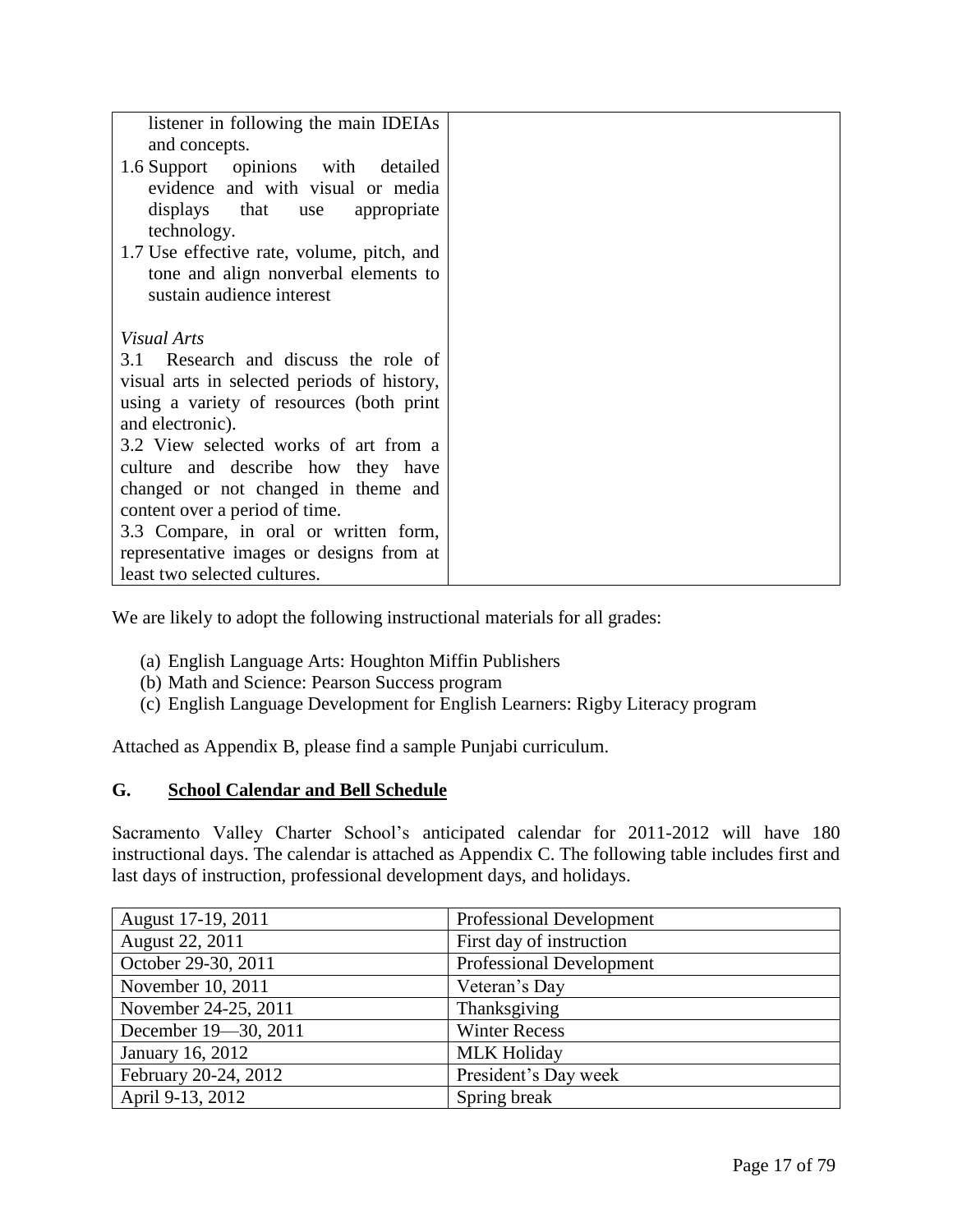| 2012<br>28.<br>May | Memorial dav            |
|--------------------|-------------------------|
| 2012<br>June       | Last day of instruction |

The Charter School's Bell Schedule is attached as Appendix D.

#### **H. Plan for Serving Academically Low-Achieving Students**

Sacramento Valley Charter School will maintain a culture of high expectations for all students and will promote success for all. The Charter School believes that all students can achieve high standards, regardless of their strengths, weaknesses, and life experiences, and, therefore, all students should be offered opportunities to engage in a rigorous curriculum.

Students who are not meeting grade level benchmarks will be provided additional interventions beyond the regular school day. The interventions will focus on building and supporting basic reading, writing and math skills for success in the regular grade level appropriate curriculum. Students will be identified for interventions based on the following assessments/performances:

- Letter grades given by teachers. Students below the "C" average grade will be considered for interventions.
- Progress reports sent home by teachers.
- Student score on California Standardized Tests (CSTs).
- Formative and summative assessments given by classroom teachers.

The personalized support system for students who need help in academics and social skills will be provided through a Student Success Team ("SST"). A student who is facing academic or social challenges will be referred to the SST by the parent, the teacher, or an administrator. The SST will have a comprehensive discussion on the issues being faced by the student. The team will discuss students' strong areas, learning style, and identify what kind of support can be provided to the student. The follow up meetings will be held to review the progress made by the student.

A SST uses a systematic problem solving approach to assist students with concerns that are interfering with success. The SST clarifies problems and concerns; develops strategies and organizes resources; provides a system for school accountability; and serves to assist and counsel the parent, teacher and student. A SST is a general education function. All students can benefit from an SST, including but not limited to, those students achieving below or above grade level and students who have experienced emotional trauma, behavioral issues, or language issues.

Anyone who has a concern for a student can refer that student to SST for consideration. Anyone who is connected with that student can be included in the SST to provide information to share about the student's strengths, concerns and strategies that have been used in the past. These people may include, but are not limited to, teachers, parents, counselors, doctors, administration, social workers and law enforcement. The meeting is designed to bring out the best in the people involved.

The Charter School 12 SST meeting steps shall include: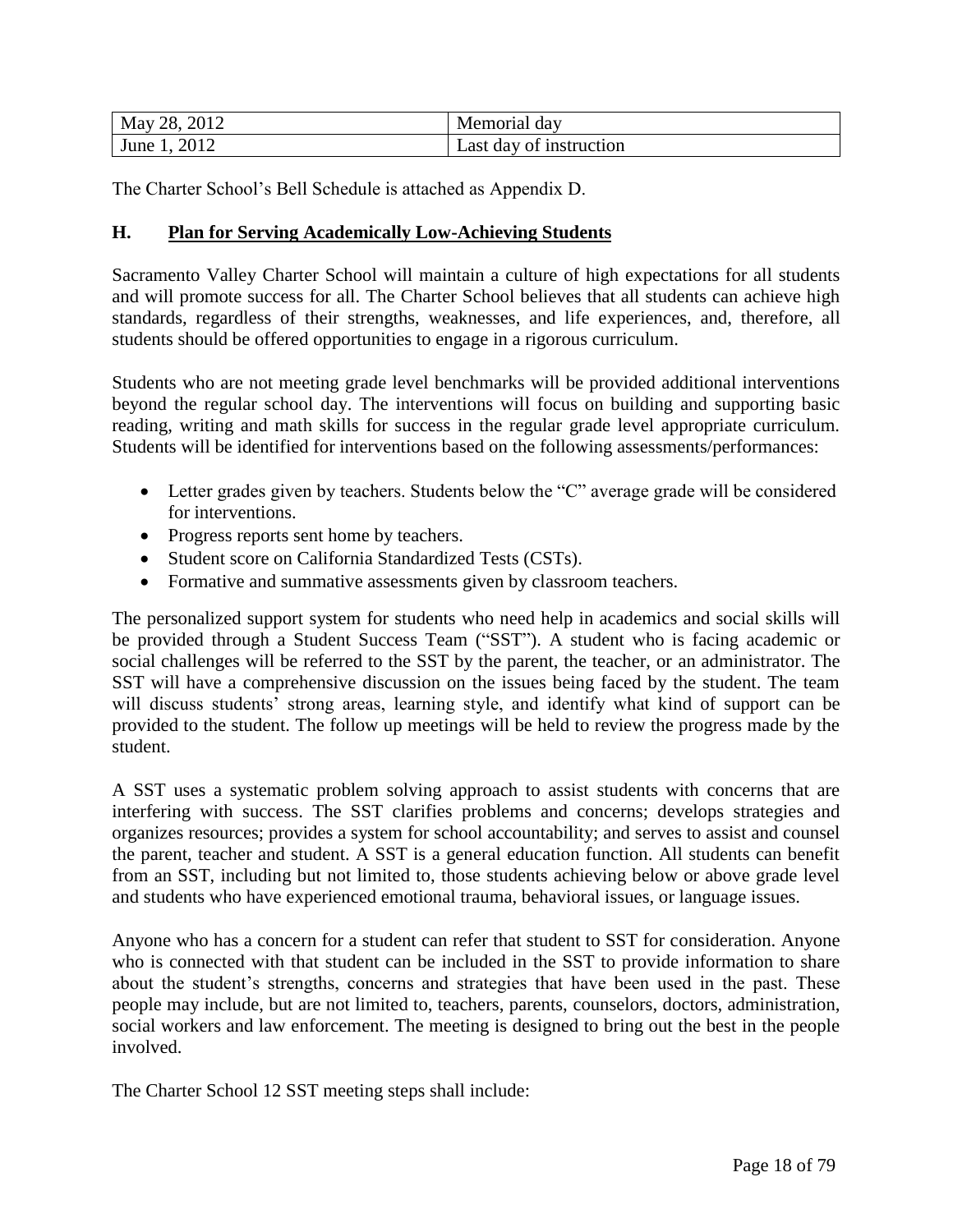- 1. Team members introduce themselves and their roles
- 2. Purpose and process of the meeting are stated
- 3. Timekeeper is appointed
- 4. Strengths are identified
- 5. Concerns are discussed, clarified and listed
- 6. Pertinent information and modifications are listed
- 7. Concerns are synthesized with one or two chosen for focus
- 8. Strategies to deal with are chosen; concerns are brainstormed
- 9. Team chooses best strategies to carry into actions
- 10. Individuals make commitments to actions
- 11. Person responsible and timelines for actions are recorded
- 12. Follow-up date is set

After implementation of a SST plan and follow up, if the problem continues, revisions to the plan may be discussed, or if necessary, a referral for Special Education testing or Section 504 assessment might be deemed necessary by the SST.

In addition to systemic interventions designed for individual students, teachers will be provided ongoing professional development that enables them to use differentiated instruction and backward mapping, address different learning styles, re-teach concepts using different techniques. These instructional strategies will help teachers to meet needs of all students.

#### **I. Plan for Serving Academically High-Achieving Students**

SVCS will provide growth/enrichment opportunities for excellence for students who demonstrate an ability to achieve beyond their grade level. The school will be committed to providing high achieving students with opportunities to study the curriculum in more depth and inculcate in them higher order thinking skills. Teachers will use differentiated instruction strategies to provide challenging assignments to advanced level students to bring out the originality in them.

Flexible academic groupings within the classroom, along with the after-school enrichment opportunities, will be designed and implemented to fully serve high achieving students. SVCS teachers will provide a qualitatively differentiated curriculum that will stress higher order thinking, concept learning, and cross-curricular study according to the state academic content standards.

Teachers will be provided professional development to implement following strategies to challenge high achieving students:

#### WebQuest Projects

WebQuest projects provide students opportunities to independently research topics of their interest that are closely linked to an area of study in which rest of the class is participating. The teacher provides guidelines and web resources for such projects. The teacher also gives the students the rubric for the assessment of such projects. The high achieving students are provided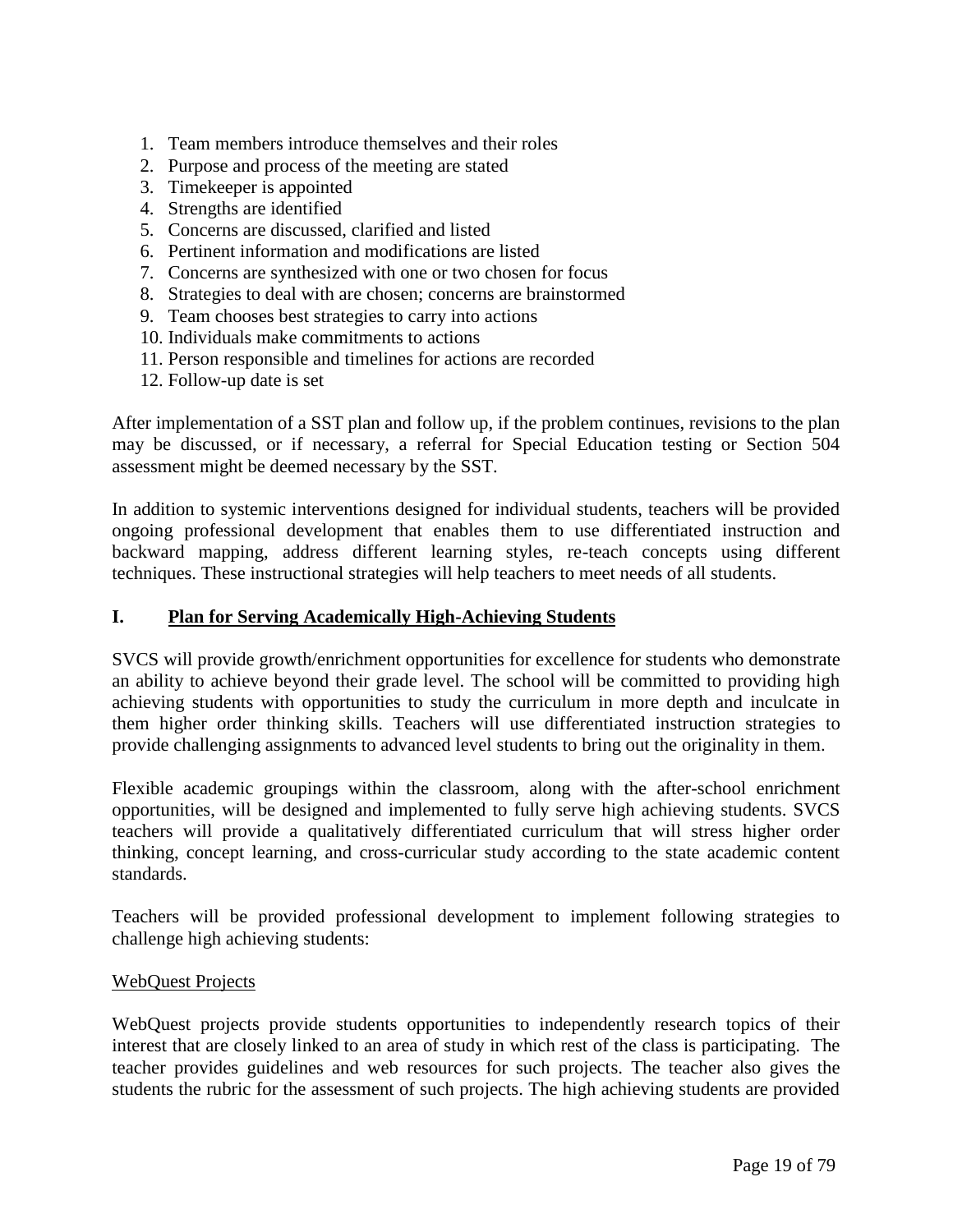the work space to explore and research while the rest of the class works on reading or math skills in which the high achieving student is already proficient.

## Small Group Research Projects

Teachers can arrange for a group of high-achieving, self-directed students to work together exploring a topic. Students assign themselves roles such as report writer, PowerPoint creator, or poster designer. Each student specializes in one area of expertise. The teacher allows these highachieving students class time to work on their research project when the other students are practicing skills the small group has already mastered. The teacher schedules a time this group will present the research project to the class and present to other classes as well. Such activities by students encourage cooperative learning among high achieving students also raise expectations for all students.

#### Authentic Materials

High achieving students collect the books and poetry anthologies that comprise the basal reader the class is using for their reading program. These basal readers are comprised of collections of small portions from larger novels. Teachers allow high-achieving readers to read the entire novel while the rest of the class reads the portion provided in the basal reader. Teachers also encourage discussions involving comparing and contrasting the basal story with the entire novel if more than one high-achieving students are participating in the extension reading.

#### Independent Study

The teacher allows a student to research a topic based on his or her own inquiry or based on the curriculum in the [classroom.](http://www.ehow.com/info_7796216_reading-grade-students-high-achievers.html)

The teacher encourages the student to using resources at home, in the library and in the classroom. The independent study can be completed in the form of a report written by the student, a PowerPoint presentation, a poster showcasing the knowledge gained, or other authentic demonstrations of content mastery."

# **J. Plan for Serving English Learners**

#### **Overview**

SVCS will meet all applicable legal requirements for English Learners ("EL") as they pertain to annual notification to parents, student identification, placement, program options, EL and core content instruction, teacher qualifications and training, re-classification to fluent English proficient status, monitoring and evaluating program effectiveness, and standardized testing requirements. The Charter School will implement policies to assure proper placement, evaluation, and communication regarding ELs and the rights of students and parents.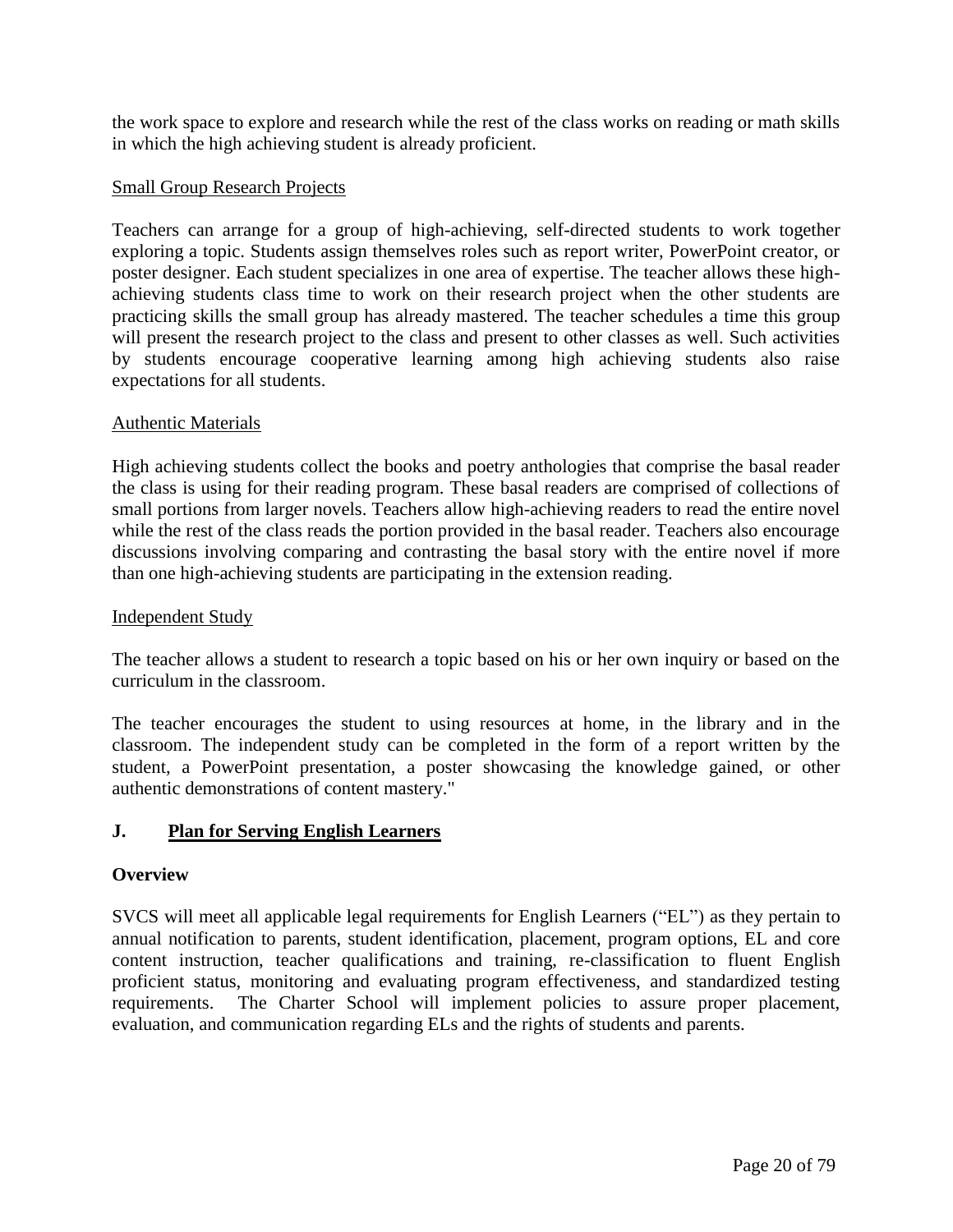## **Home Language Survey**

The Charter School will administer the home language survey upon a student's initial enrollment into the Charter School (on enrollment forms).

## **CELDT Testing**

 $\overline{a}$ 

All students who indicate that their home language is other than English will be CELDT tested within thirty days of initial enrollment<sup>4</sup> and at least annually thereafter between July 1 and October 31<sup>st</sup> until re-designated as fluent English proficient.

The Charter School will notify all parents of its responsibility for CELDT testing and of CELDT results within thirty days of receiving results from publisher. The CELDT shall be used to fulfill the requirements under the No Child Left Behind Act for annual English proficiency testing.

#### **Reclassification Procedures**

Reclassification procedures utilize multiple criteria in determining whether to classify a pupil as proficient in English including, but not limited to, all of the following:

- Assessment of language proficiency using an objective assessment instrument including, but not limited to, the California English Language Development Test or CELDT.
- Participation of the pupil's classroom teachers and any other certificated staff with direct responsibility for teaching or placement decisions of the pupil to evaluate the pupil's curriculum mastery.
- Parental opinion and consultation, achieved through notice to parents or guardians of the language reclassification and placement including a description of the reclassification process and the parents opportunity to participate, and encouragement of the participation of parents or guardians in the reclassification procedure including seeking their opinion and consultation during the reclassification process.
- Comparison of the pupil's performance in basic skills against an empirically established range of performance and basic skills based upon the performance of English proficient pupils of the same age that demonstrate to others that the pupil is sufficiently proficient in English to participate effectively in a curriculum designed for pupils of the same age whose native language is English.
- The Student Oral Language Observation Matrix will be used by teachers to measure progress regarding comprehension, fluency, vocabulary, pronunciation, and grammar usage.

<sup>&</sup>lt;sup>4</sup> The thirty-day requirement applies to students who are entering a California public school for the first time or for students who have not yet been CELDT tested. All other students who have indicated a home language other than English will continue with annual CELDT testing based upon the date last tested at the prior school of enrollment.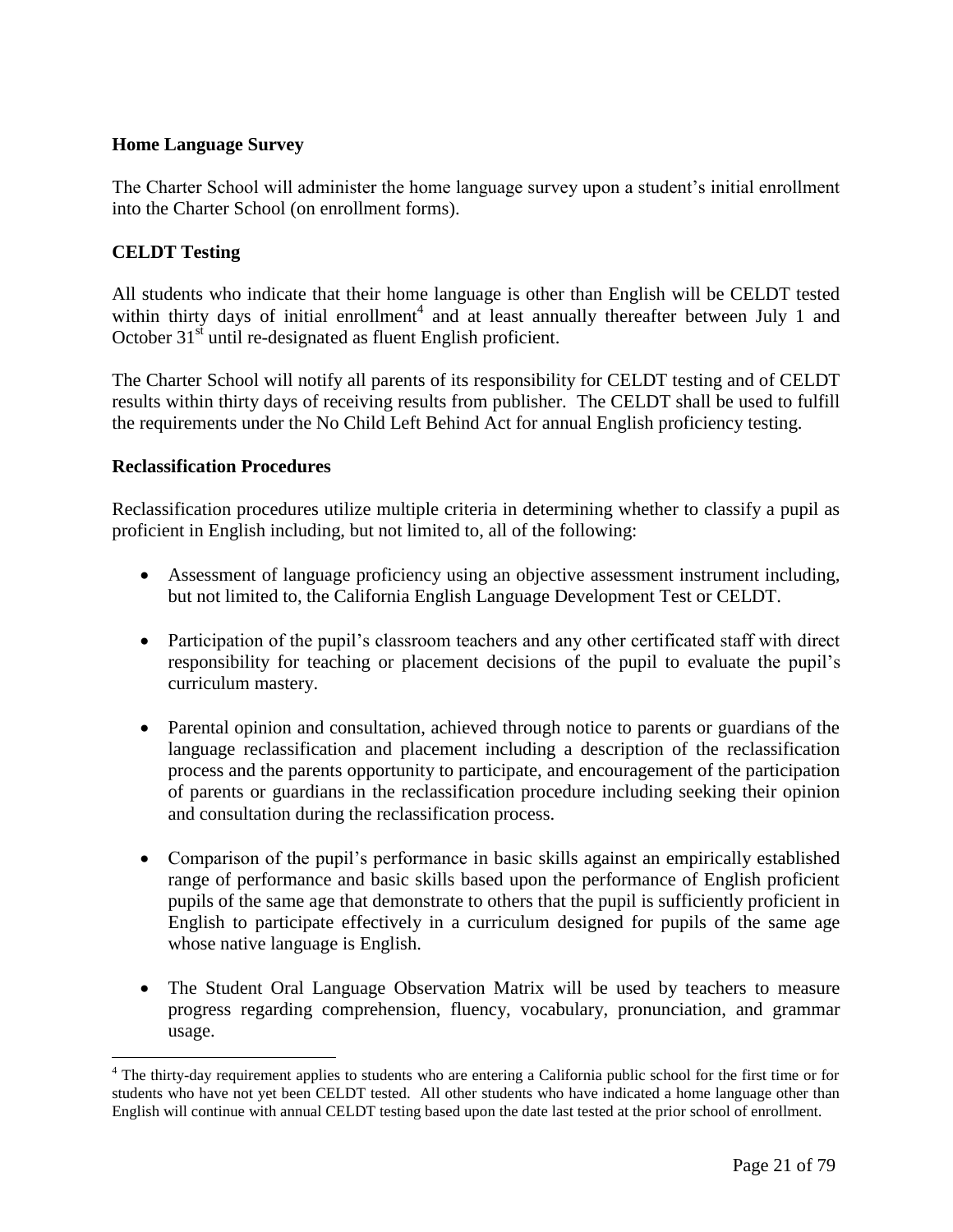## **Strategies for English Learner Instruction and Intervention**

All teachers who will teach ELs will have Cross-cultural Language and Academic Development (―CLAD‖) certification, and they will be proficient in using Specially Designed Academic Instruction in English ("SDAIE"). The ongoing professional development of teachers will include instructional strategies that are effective in teaching ELs.

Teachers who teach EL students will use Rigby Literacy program to teach and monitor English language acquisition for EL students. Teachers will consistently follow the instructional strategies listed below, in addition to others as the need arises, to ensure equal access to the curriculum for ELs:

- Differentiated instruction (described above);
- Cooperative learning (described above);
- Academic language acquisition by using strategies like frontloading content vocabulary, and using context clues;
- Total physical response ("TPR") approach. As developed by James Asher, TPR is a language learning method based on the coordination of speech and action.
- First language (L1) support;
- Graphic organizers like Venn diagrams and other tabulated diagrams.

The Charter School shall utilize an English Language Development curriculum and is currently reviewing the use of the curriculum "English Now" by Litcon, Inc.

# **K. Plan for Serving Students with Disabilities**

# **Overview**

The Charter School shall comply with all applicable state and federal laws in serving students with disabilities, including, but not limited to, Section 504 of the Rehabilitation Act ("Section 504"), the Americans with Disabilities Act ("ADA") and the Individuals with Disabilities in Education Improvement Act ("IDEIA").

The Charter School shall be categorized as a public school of the District in accordance with Education Code Section 47641(b).

The Charter School shall comply with all state and federal laws related to the provision of special education instruction and related services and all SELPA policies and procedures; and shall utilize appropriate SELPA forms.

The Charter School shall be solely responsible for its compliance with Section 504 and the ADA. The facilities to be utilized by the Charter School shall be accessible for all students with disabilities.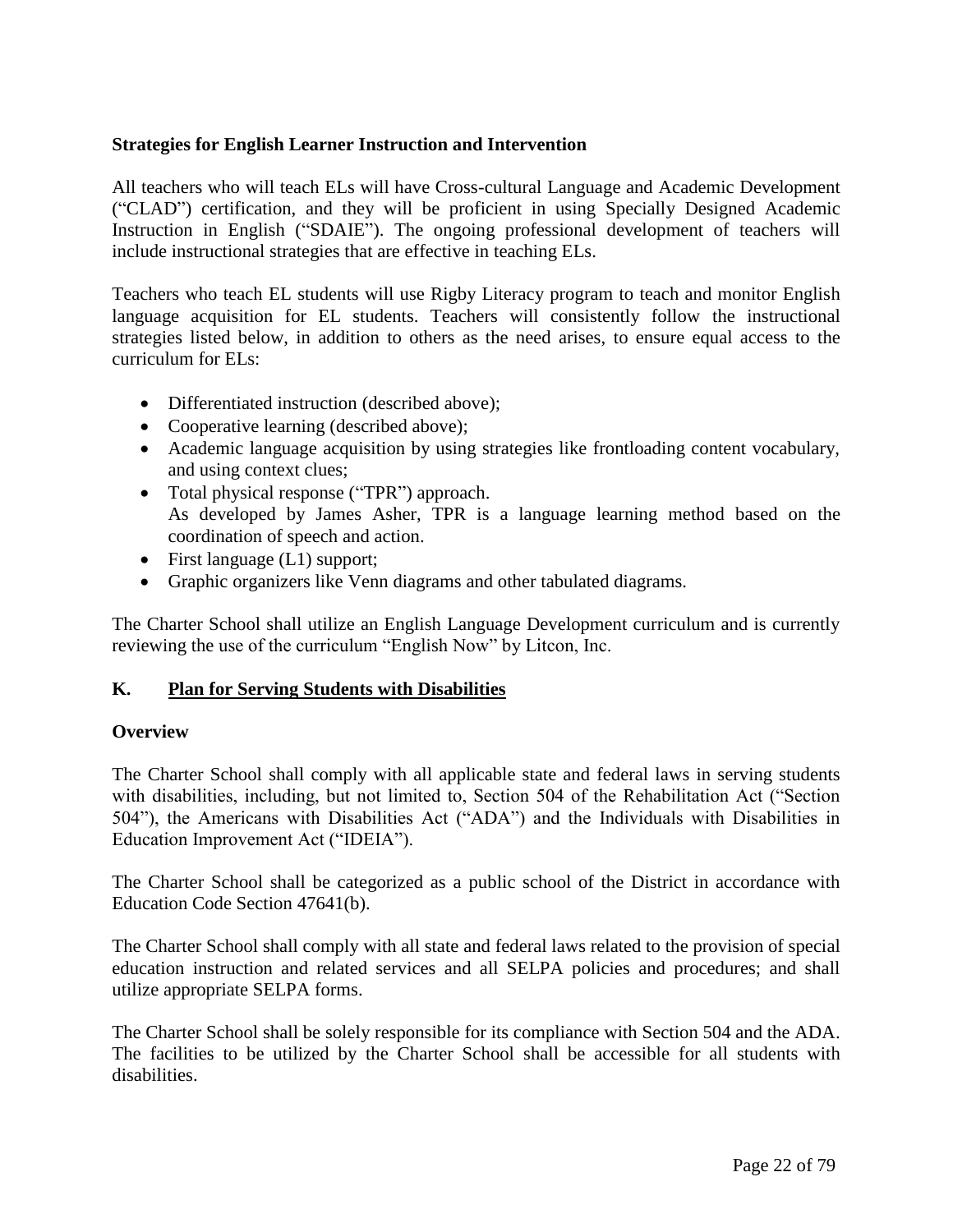#### **Section 504 of the Rehabilitation Act**

The Charter School recognizes its legal responsibility to ensure that no qualified person with a disability shall, on the basis of disability, be excluded from participation, be denied the benefits of, or otherwise be subjected to discrimination under any program of the Charter School. Any student, who has an objectively identified disability which substantially limits a major life activity including but not limited to learning, is eligible for accommodation by the Charter School.

A 504 team will be assembled by the Principal and shall include the parent/guardian, the student (where appropriate) and other qualified persons knowledgeable about the student, the meaning of the evaluation data, placement options, and accommodations. The 504 team will review the student's existing records; including academic, social and behavioral records, and is responsible for making a determination as to whether an evaluation for 504 services is appropriate. If the student has already been evaluated under the IDEIA but found ineligible for special education instruction or related services under the IDEIA, those evaluations may be used to help determine eligibility under Section 504. The student evaluation shall be carried out by the 504 team, which will evaluate the nature of the student's disability and the impact upon the student's education. This evaluation will include consideration of any behaviors that interfere with regular participation in the educational program and/or activities. The 504 team may also consider the following information in its evaluation:

- Tests and other evaluation materials that have been validated for the specific purpose for which they are used and are administered by trained personnel.
- Tests and other evaluation materials including those tailored to assess specific areas of educational need, and not merely those which are designed to provide a single general intelligence quotient.
- Tests are selected and administered to ensure that when a test is administered to a student with impaired sensory, manual or speaking skills, the test results accurately reflect the student's aptitude or achievement level, or whatever factor the test purports to measure, rather than reflecting the student's impaired sensory, manual or speaking skills.

The final determination of whether the student will or will not be identified as a person with a disability is made by the 504 team in writing and notice is given in writing to the parent or guardian of the student in their primary language along with the procedural safeguards available to them. If during the evaluation, the 504 team obtains information indicating possible eligibility of the student for special education per the IDEIA, a referral for assessment under the IDEIA will be made by the 504 team.

If the student is found by the 504 team to have a disability under Section 504, the 504 team shall be responsible for determining what, if any, accommodations or services are needed to ensure that the student receives a free and appropriate public education ("FAPE"). In developing the 504 Plan, the 504 team shall consider all relevant information utilized during the evaluation of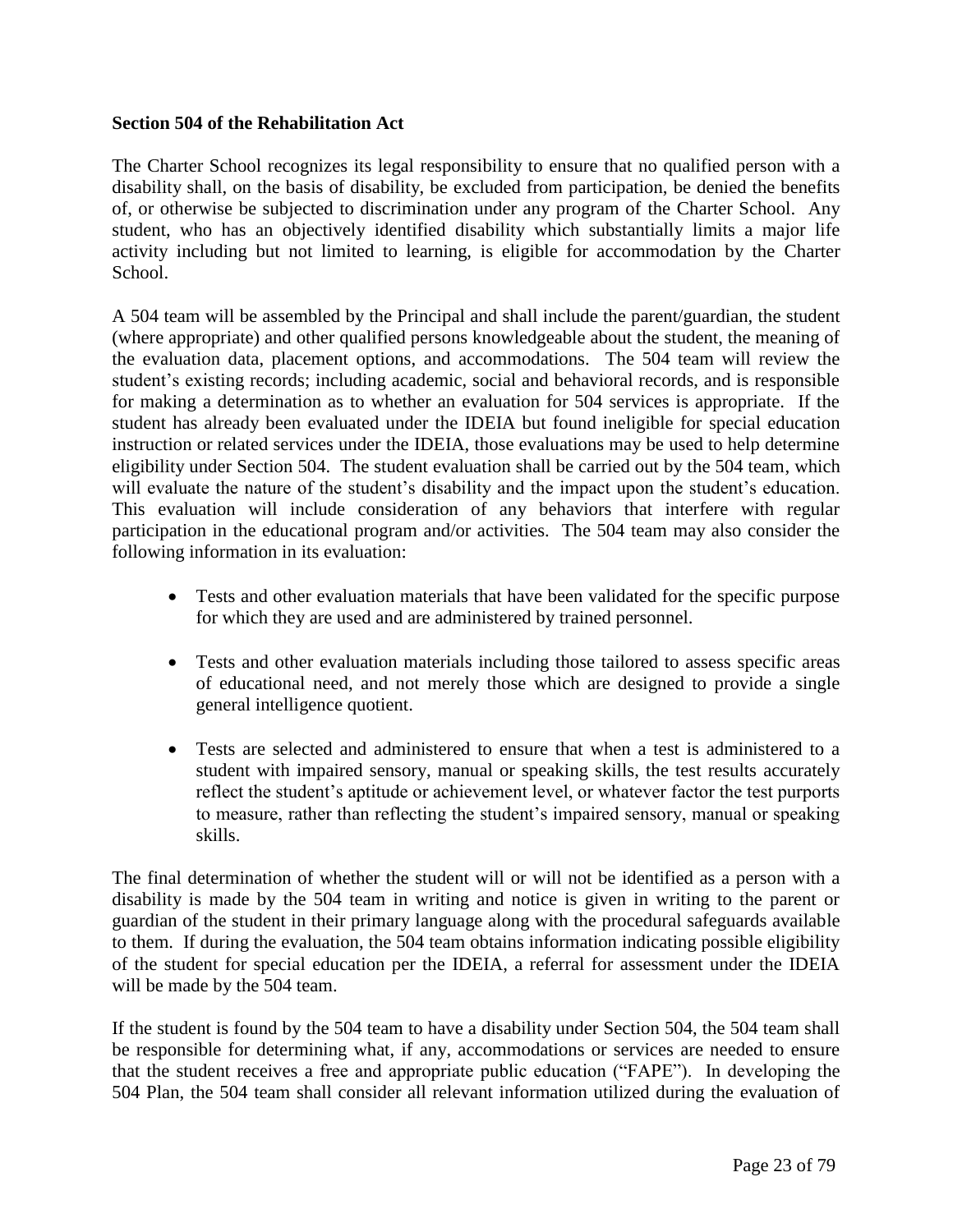the student, drawing upon a variety of sources, including, but not limited to, assessments conducted by the School's professional staff.

The 504 Plan shall describe the Section 504 disability and any program accommodations, modifications or services that may be necessary.

All 504 team participants, parents, guardians, teachers and any other participants in the student's education, including substitutes and tutors, must have a copy of each student's 504 Plan. The site administrator will ensure that teachers include 504 Plans with lesson plans for short-term substitutes and that he/she review the 504 Plan with a long-term substitute. A copy of the 504 Plan shall be maintained in the student's file. Each student's 504 Plan will be reviewed at least once per year to determine the appropriateness of the Plan, needed modifications to the plan, and continued eligibility. Attached as Appendix E, please find a Section 504 Board Policy, Administrative Regulations, and Parent/Student Rights.

## **Services for Students under the "IDEIA"**

*The following description regarding how special education and related services will be provided and funded is being proposed by the Charter School for the sole purpose of providing a reasonably comprehensive description of the special education program in the Charter Petition, and is not binding on the District. The specific manner in which special education and related services will be provided and funded shall be set forth in a Memorandum of Understanding ("MOU"), delineating the respective responsibilities of the Charter School and the District, which MOU shall be executed at least thirty (30) days prior to the commencement of operation, or as otherwise agreed upon by the parties. The following provisions are meant to summarize the Charter School Petitioner's understanding of the manner in which special education instruction and related services shall be provided by the Charter School and the District. Petitioners have met with the Superintendent and reviewed the District's MOU with its existing charter school and the language that follows aligns with our conversation and the reviewed MOU.*

The Charter School intends to provide special education instruction and related services in accordance with the IDEIA, Education Code requirements, and applicable policies and practices of the Special Education Local Plan Area ("SELPA"). The Charter School shall remain, by default, a public school of the District for purposes of Special Education purposes pursuant to Education Code Section 47641(b). However, after two years of operation under this charter, the Charter School reserves the right to make written verifiable assurances that the Charter School shall become an independent LEA and join a SELPA pursuant to Education Code Section 47641(a) either on its own or with a grouping of charter school LEAs as a consortium.

As a public school of the District, solely for purposes of providing special education and related services under the IDEIA pursuant to Education Code Section 47641(b), in accordance with Education Code Section 47646 and 20 U.S.C. 1413, the Charter School seeks services from the District for special education students enrolled in the Charter School in the same manner as is provided to students in other District schools. The Charter School will follow the District and SELPA policies and procedures, and shall utilize SELPA forms in seeking out and identifying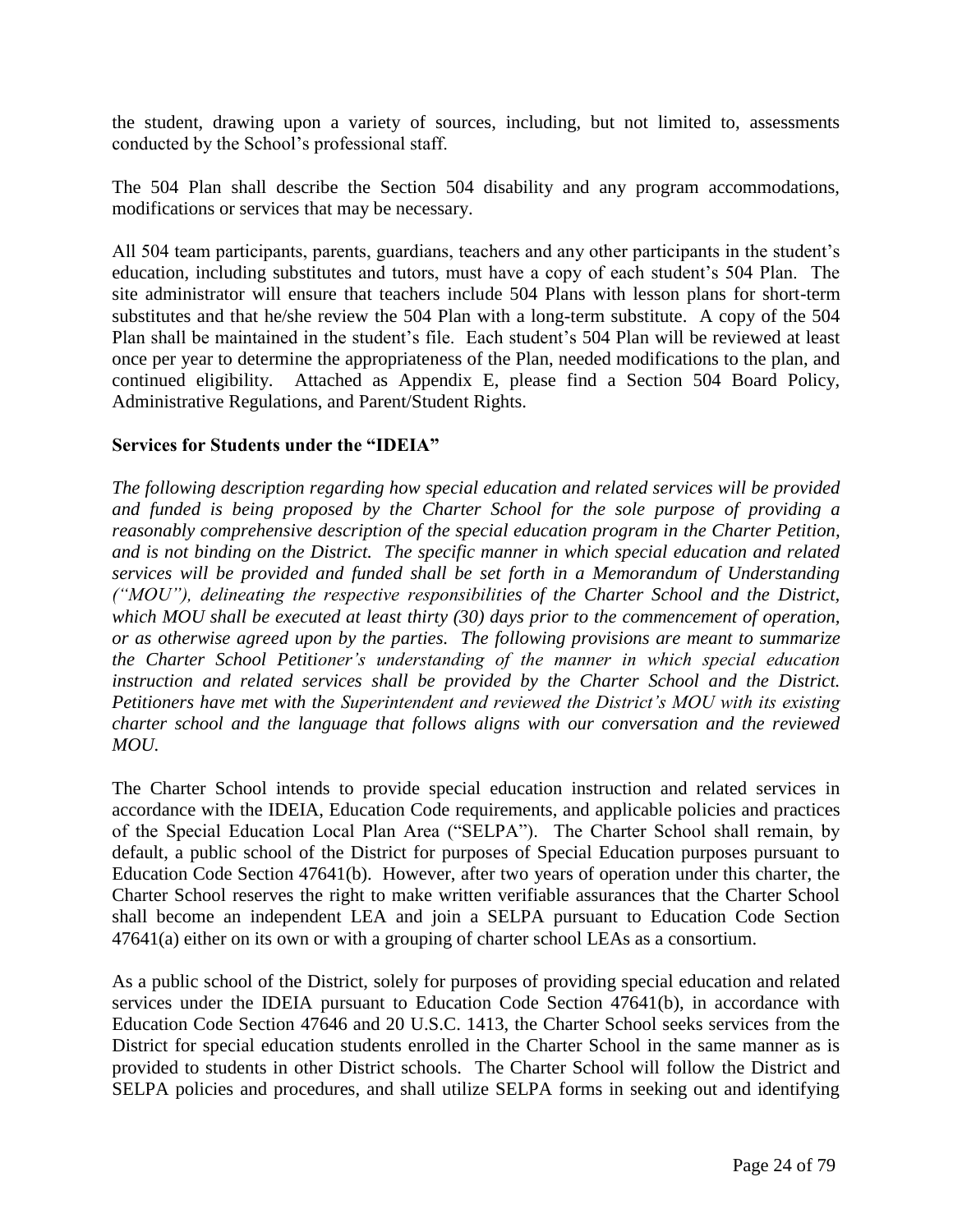and serving students who may qualify for special education programs and services and for responding to record requests and parent complaints, and maintaining the confidentiality of pupil records. The Charter School will comply with District protocol as to the delineation of duties between the District central office and the local school site in providing special education instruction and related services to identified pupils. An annual meeting between the Charter School and the District to review special education policies, procedures, protocols, and forms of the District and the SELPA and District protocol, will ensure that the Charter School and the District have an ongoing mutual understanding of District protocol and will facilitate ongoing compliance.

As long as the Charter School functions as a public school of the District solely for purposes of providing special education and related services under the IDEIA pursuant to Education Code Section 47641(b), then we would anticipate that an MOU would be developed between the District and the Charter School which spells out in detail the responsibilities for provision of special education services and the manner in which special education funding will flow to the students of the School.

The Charter School acknowledges the importance of cooperating with the District so that the District can provide special education services to Charter School students. The Charter School agrees to promptly respond to all District inquiries, to comply with reasonable District directives, and to allow the District access to Charter School students, staff, facilities, equipment and records as required to fulfill all District obligations under this Agreement or imposed by law. The Charter School believes that the allocation of responsibility for the provision of services (including but not limited to referral, identification, assessment, case management, Individualized Education Plan ("IEP") development, modification and implementation) shall be divided in a manner consistent with their allocation between the District and its school sites.

# Staffing

All special education services at the Charter School will be delivered by individuals or agencies qualified to provide special education services as required by California's Education Code and the IDEIA. Charter School staff shall participate in all mandatory District in-service training relating to special education.

It is the Charter School's understanding that the District will be responsible for the hiring, training, and employment of site staff necessary to provide special education services to its students, including, without limitation, special education teachers, paraprofessionals, and resource specialists unless the District directs the Charter School that current District practice is for the individual school sites to hire site special education staff or the District and the Charter School agree that the Charter School must hire on-site special education staff. In that instance, the Charter School shall ensure that all special education staff hired by the Charter School is qualified pursuant to District and SEPLA policies, as well as meet all legal requirements. The District may review the qualifications of all special education staff hired by the Charter School (with the agreement of the District) and may require pre-approval by the District of all hires to ensure consistency with District and SELPA policies. The District shall be responsible for the hiring, training, and employment of itinerant staff necessary to provide special education services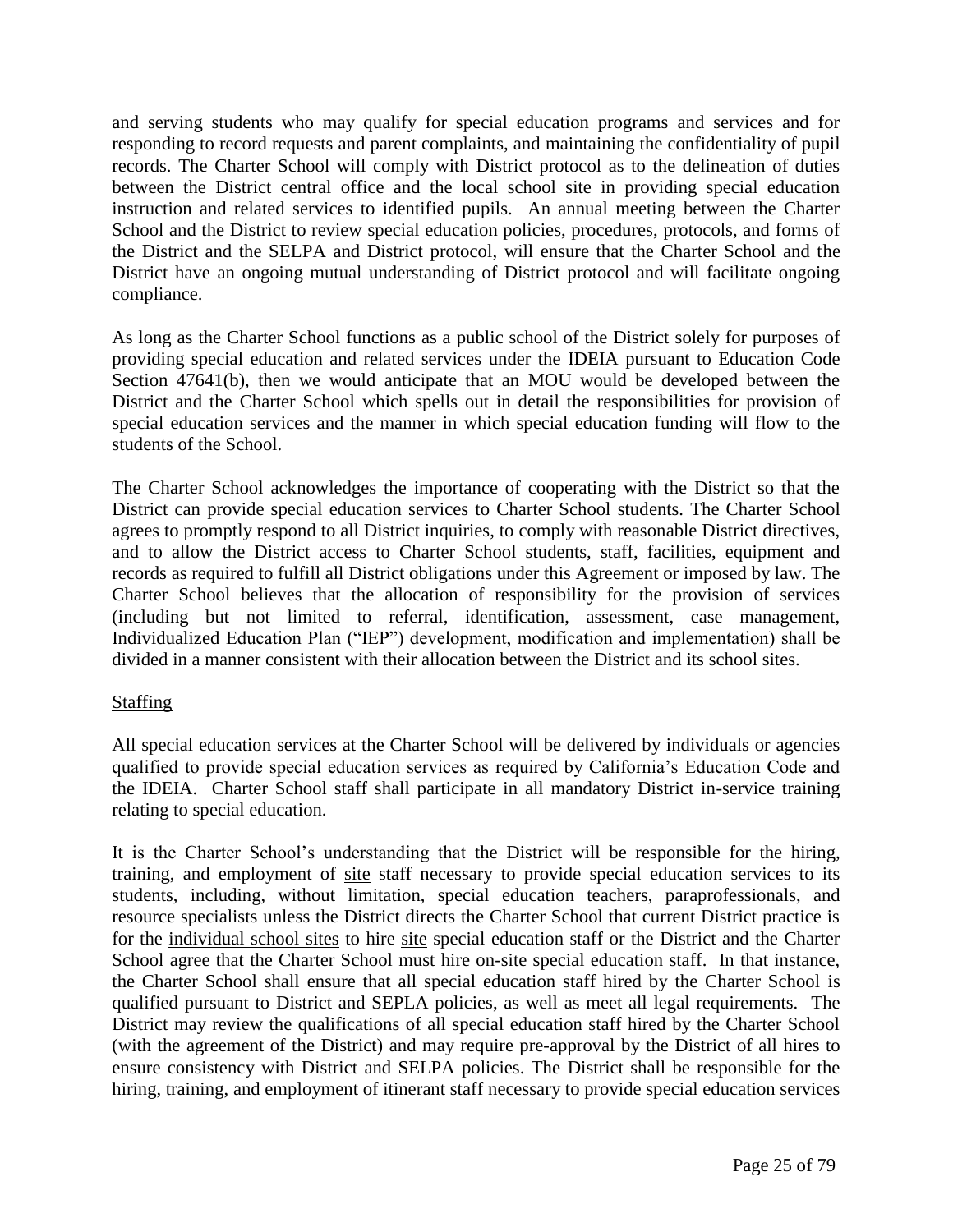to Charter School students, including, without limitation, speech therapists, occupational therapists, behavioral therapists, and psychologists.

#### Notification and Coordination

The Charter School shall follow District policies as they apply to all District schools for responding to implementation of special education services. The Charter School will adopt and implement District polices relating to notification of the District for all special education issues and referrals.

The Charter School shall follow District policies as they apply to all District schools for notifying District personnel regarding the discipline of special education students to ensure District pre-approval prior to imposing a suspension or expulsion. The Charter School shall assist in the coordination of any communications and immediately act according to District administrative policies relating to disciplining special education students.

#### Identification and Referral

The Charter School shall have the responsibility to identify, refer, and work cooperatively in locating Charter School students who have or may have exceptional needs that qualify them to receive special education services. The Charter School will implement District and SELPA policies and procedures to ensure timely identification and referral of students who have, or may have, such exceptional needs. A pupil shall be referred for special education only after the resources of the regular education program have been considered, and where appropriate, utilized.

It is the Charter School's understanding that the District shall provide the Charter School with any assistance that it generally provides its schools in the identification and referral processes, and will ensure that the Charter School is provided with notification and relevant files of all students who have an existing IEP and who are transferring to the Charter School from a District school. The District shall have unfettered access to all Charter School student records and information in order to serve all of Charter School's students' special needs.

The Charter School will follow District child-find procedures to identify all students who may require assessment to consider special education eligibility and special education and related services in the case that general education interventions do not provide a free appropriate public education to the student in question.

#### Assessments

The term "assessments" shall have the same meaning as the term "evaluation" in the IDEIA, as provided in Section 1414, Title 20 of the United States Code. The District will determine what assessments, if any, are necessary and arrange for such assessments for referred or eligible students in accordance with the District's general practice and procedure and applicable law. The Charter School shall work in collaboration with the District to obtain parent/guardian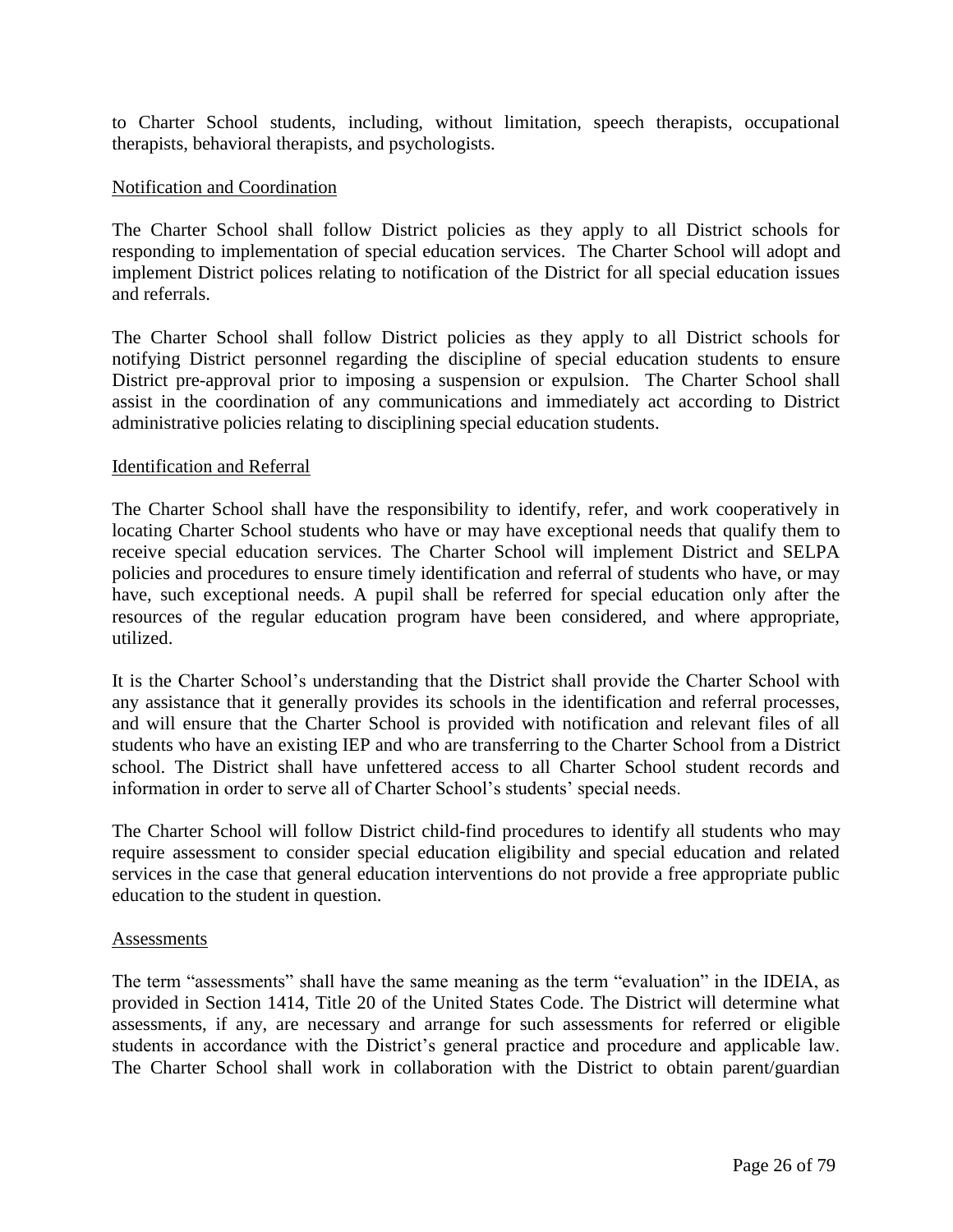consent to assess Charter School students. The Charter School shall not conduct special education assessments unless directed by the District.

#### IEP Meetings

It is the Charter School's understanding that the District shall arrange and notice the necessary IEP meetings. IEP team membership shall be in compliance with state and federal law. The Charter School shall be responsible for having the following individuals in attendance at the IEP meetings or as otherwise agreed upon by the District and Charter School: the Principal and/or the Charter School designated representative with appropriate administrative authority as required by the IDEIA; the student's special education teacher; the student's general education teacher if the student is or may be in a regular education classroom; the student, if appropriate; and other Charter School representatives who are knowledgeable about the regular education program at the Charter School and/or about the student. It is the Charter School's understanding that the District shall arrange for the attendance or participation of all other necessary staff that may include, but are not limited to, an appropriate administrator to comply with the requirements of the IDEIA, a speech therapist, psychologist, resource specialist, and behavior specialist; and shall document the IEP meeting and provide of notice of parental rights.

#### IEP Development

The Charter School understands that the decisions regarding eligibility, goals/objectives, program, services, placement, and exit from special education shall be the decision of the IEP team, pursuant to the District's IEP process. Programs, services and placements shall be provided to all eligible Charter School students in accordance with the policies, procedures and requirements of the District and of the SELPA and State and Federal law.

The Charter School shall promptly notify the District of all requests it receives for assessment, services, IEP meetings, reimbursement, compensatory education, mediation, and/or due process whether these requests are verbal or in writing.

#### IEP Implementation

Pursuant to District policy and how the District operates special education at all other public schools in the District; the District shall be responsible for all school site implementation of the IEP. The Charter School shall assist the District in implementing IEPs, pursuant to District and SELPA polices in the same manner as any other school of the District. The District and Charter School will need to be jointly involved in all aspects of the special education program, with the District holding ultimate authority over implementation and supervision of services. As part of this responsibility, the Charter School shall provide the District and the parents with timely reports on the student's progress as provided in the student's IEP, and at least quarterly or as frequently as progress reports are provided for the Charter School's non-special education students, whichever is more. The Charter School shall also provide all home-school coordination and information exchange unless directed otherwise by the District. The Charter School shall also be responsible for providing all curriculum, classroom materials, classroom modifications, and assistive technology unless directed otherwise by the District. The Charter School shall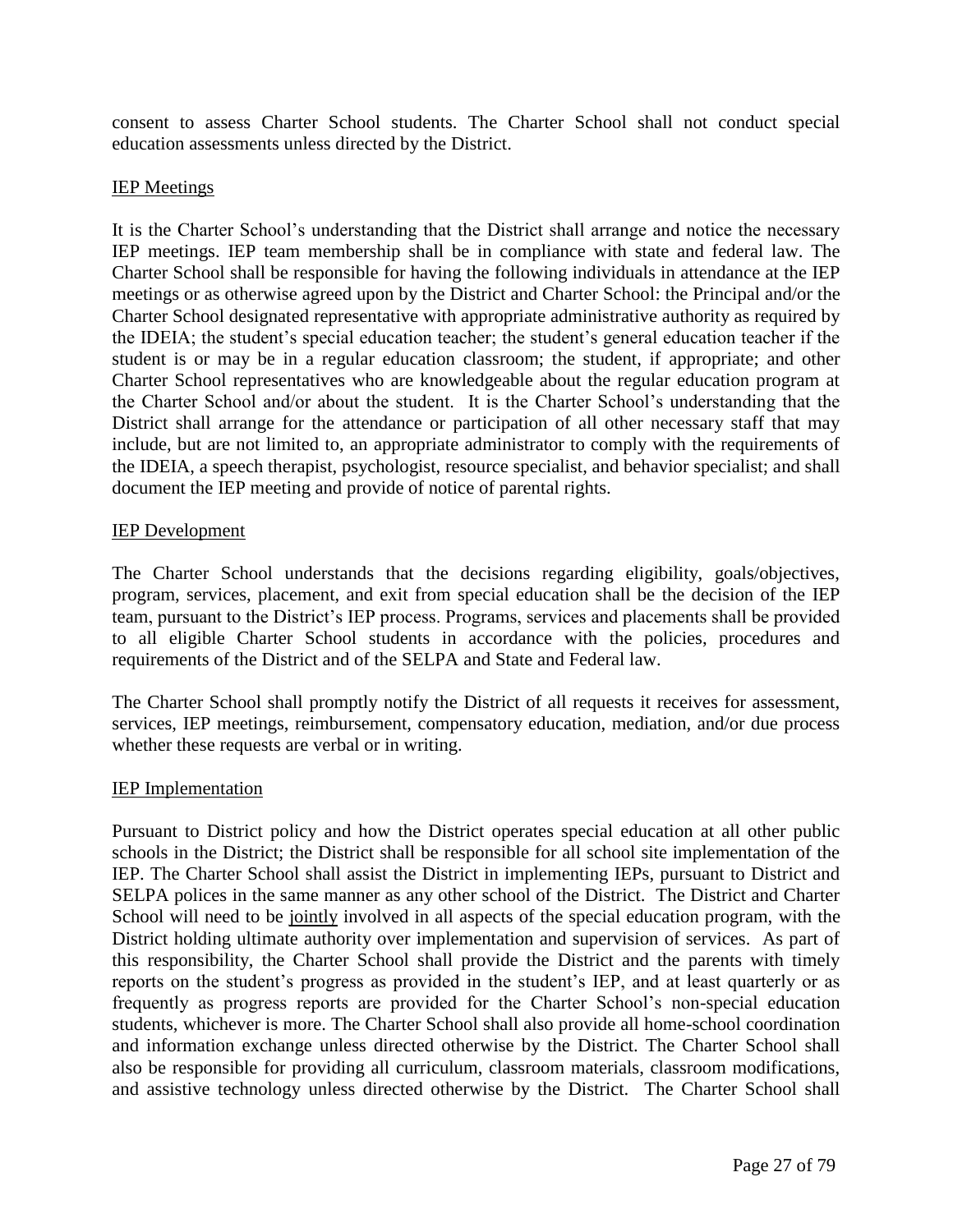comply with any directive of the District as relates to the coordination of the Charter School and District for IEP implementation including but not limited to adequate notification of student progress and immediate notification of any considered discipline of special education students in such matters, the petitioners would notify the District of relevant circumstances and communications immediately and act according to District administrative authority.

#### Interim and Initial Placements of New Charter School Students

For students who enroll in the Charter School from another school district outside of the SELPA with a current IEP, the District and the Charter School shall conduct an IEP meeting within thirty days. Prior to such meeting and pending agreement on a new IEP, the District and the Charter School shall implement the existing IEP at the Charter School, to the extent practicable or as otherwise agreed between the District and parent/guardian.

#### Non-Public Placements/Non-Public Agencies

The District shall be solely responsible for selecting, contracting with, and overseeing all nonpublic schools and non-public agencies used to serve special education students. The Charter School shall not hire, request services from, or pay any non-public school or agency to provide education or services to special education students without the prior written approval of the District. The Charter School shall immediately notify the District of all parental requests for services from non-public schools or agencies, unilateral placements, and/or requests for reimbursement.

#### Non-discrimination

It is understood and agreed that all children will have access to the Charter School and no student shall be denied admission nor counseled out of the Charter School due to the nature, extent, or severity of his/her disability or due to the student's request for, or actual need for, special education services.

#### Parent/Guardian Concerns and Complaints

The Charter School shall follow District policies as they apply to all District schools for responding to parental concerns or complaints related to special education services. The Charter School shall instruct parents/guardians to raise concerns regarding special education services, related services and rights to the District unless otherwise directed by the District. The Charter School shall immediately notify the District of any concerns raised by parents. In addition, the Charter School and the District shall immediately bring to the other's attention any concern or complaint by a parent/guardian that is in writing and/or which involves a potential violation of state or federal law.

The District's designated representative, in consultation with the Charter School's designated representative, shall investigate as necessary, respond to, and address the parent/guardian concern or complaint. The Charter School shall allow the District access to all facilities, equipment, students, personnel, and records to conduct such an investigation.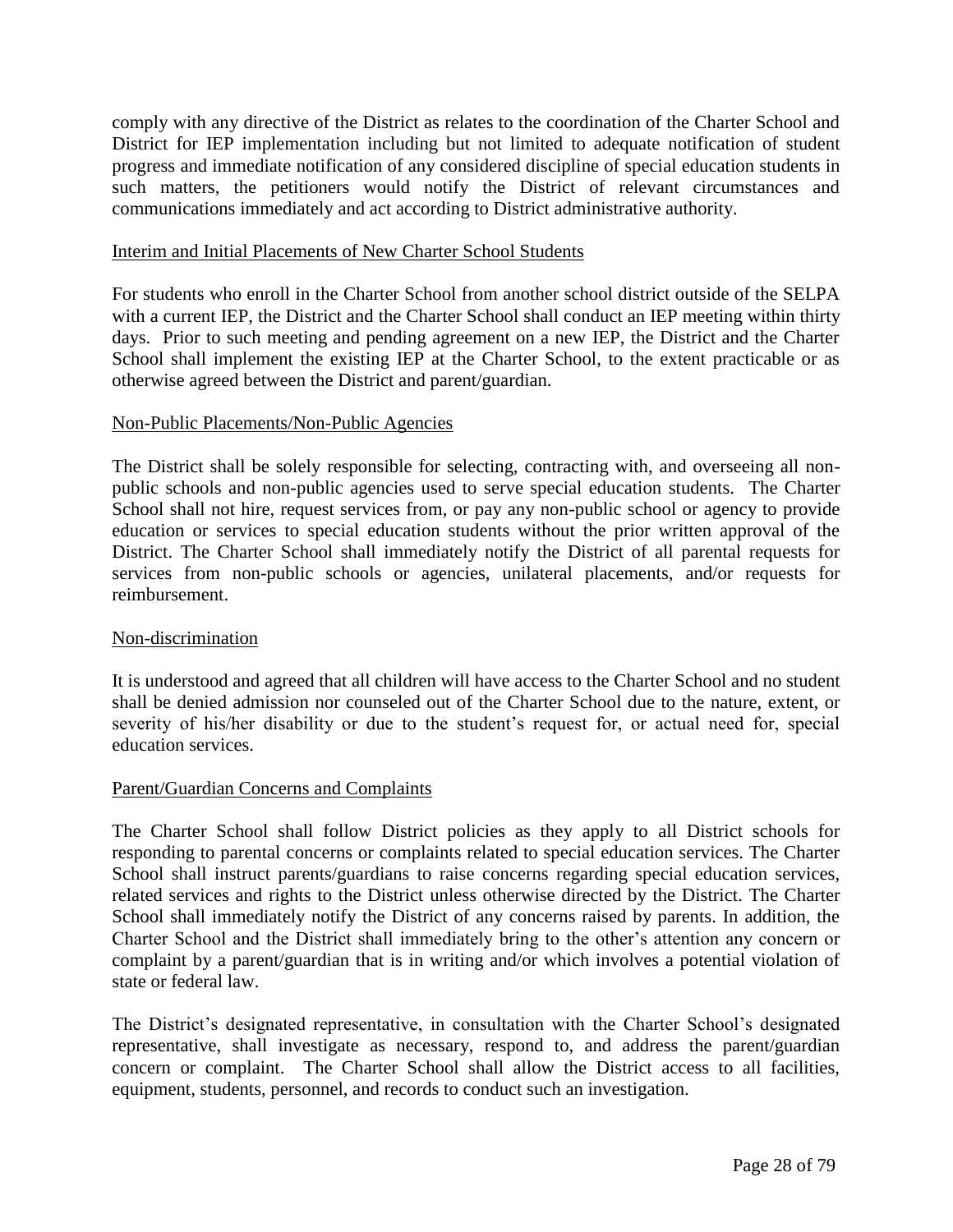The Charter School and the District shall timely notify the other of any meetings scheduled with parents/guardians or their representatives to address the parent/guardian concerns or complaints so that a representative of each entity may attend. The District, as the LEA, shall be ultimately responsible for determining how to respond to parent concerns or complaints, and the Charter School shall comply with the District's decision.

The Charter School and the District shall cooperate in responding to any complaint to or investigation by the California Department of Education, the United States Department of Education, or any other agency, and shall provide timely notice to the other upon receipt of such a complaint or request for investigation.

#### Due Process Hearings

The District may initiate a due process hearing or request for mediation with respect to a student enrolled in Charter School if the District determines such action is legally necessary or advisable. The Charter School agrees to cooperate fully with the District in such a proceeding. In the event that the parents/guardians file for a due process hearing, or request mediation, the District and the Charter School shall work together to defend the case. In the event that the District determines that legal representation is needed, the Charter School agrees that it shall be jointly represented by legal counsel of the District's choosing.

The Charter School understands that the District shall have sole discretion to settle any matter in mediation or due process. The District shall also have sole discretion to file an appeal from a due process hearing or take other legal action involving any Charter School student necessary to protect its rights.

#### SELPA Representation

It is the Charter School's understanding that the District shall represent the Charter School at all SELPA meetings and report to the Charter School of SELPA activities in the same manner as is reported to all schools within the District.

# Funding

The Charter School understands that it will enter into a MOU with the District regarding Special Education funding, and cannot at this time unilaterally dictate the funding relationship between the District and the Charter School. The Charter School anticipates, based upon State and Federal law that the fiscal relationship could be summarized as follows

#### *Retention of Special Education Funds by the District*

The District shall retain all state and federal special education funding allocated for Charter School students though the SELPA Annual Budget Plan, and shall be entitled to count Charter School students as its own for all such purposes. The Charter School will be reimbursed for any special education services it provides with the approval of the District as described in the MOU.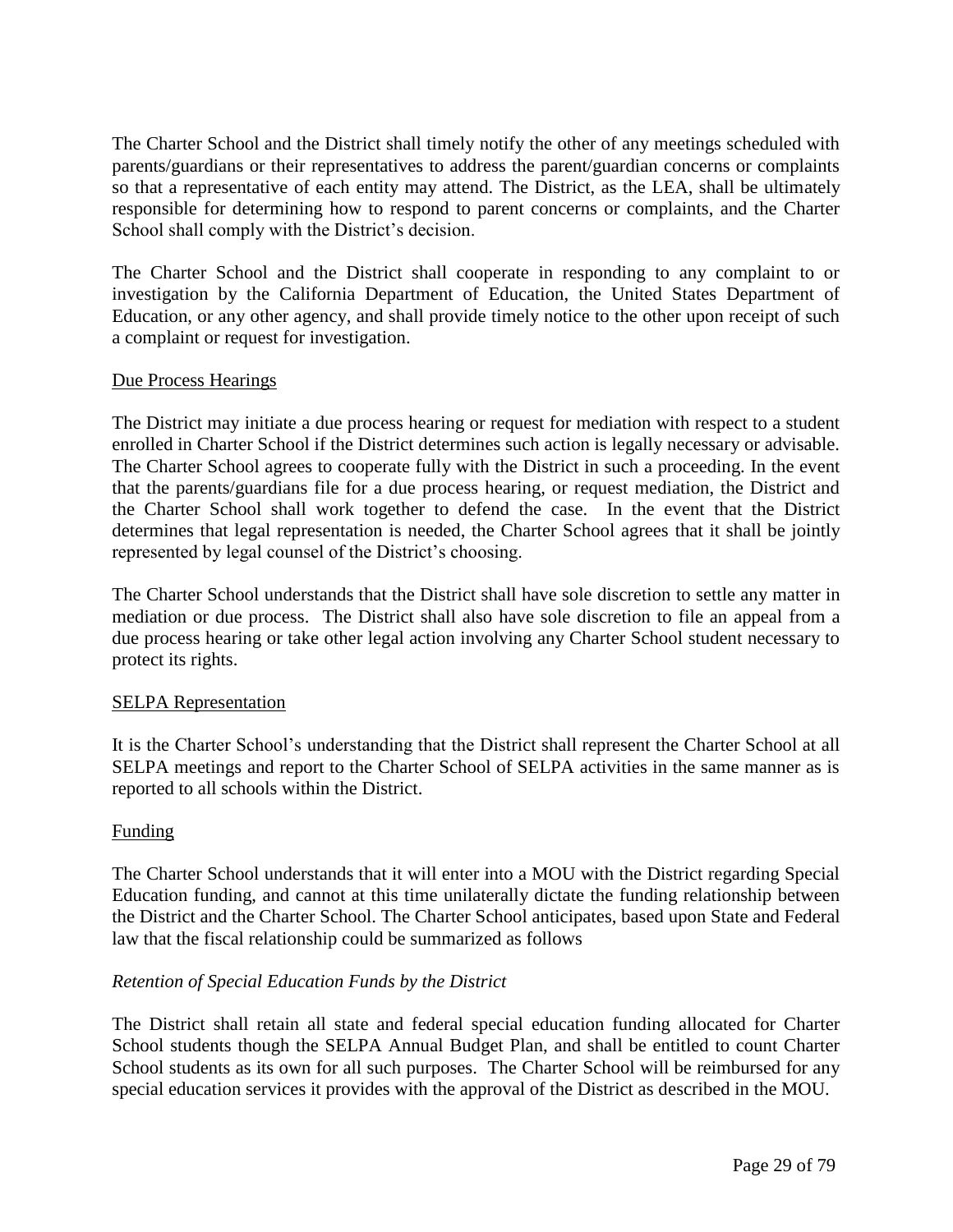## *Retention of ADA Funds by the District for Non-Public Placements*

The Parties acknowledge that the District may be required to pay for or provide Charter School students with placements at locations other than at the Charter School's school site in order to provide them with a free appropriate public education. Such placements could include, without limitation, programs or services in other District schools, in other public school districts within the SELPA, in a County Office of Education program, in a non-public school, at home, at a hospital, or in a residential program. When such programs or services are provided at District expense, the District shall be entitled to receive from the Charter School the pro rata share of all funding received for such student, including, without limitation, all ADA funds, based on the number of instructional days or minutes per day that the student is not at the Charter School site.

#### *Contribution to Encroachment*

The Charter School shall contribute its fair share to offset special education's encroachment upon the District's general fund. Accordingly, the Charter School shall pay to the District a prorata share of the District's unfunded special education costs ("Encroachment"). At the end of each fiscal year, the District shall invoice the Charter School for the Charter School's pro-rata share of the District-wide Encroachment for that year as calculated by the total unfunded special education costs of the District (including those costs attributable to Charter School) divided by the total number of District ADA (including Charter School students), and multiplied by the total number of Charter School ADA. The Charter School ADA shall include all Charter School students, regardless of home district.

# *Out of District Residents*

The Charter School will be fully responsible for any costs above and beyond the average per pupil special education cost of the District.

# **L. Typical Day in the Life of a Sacramento Valley Charter School Student**

The following narrative is meant to describe a typical day for Sacramento Valley Charter School students.

A majority of students will be picked in the school vans from their neighborhoods. Some students may be dropped by their parents, or if they live close to the school, they may walk to school.

Each morning as students arrive at school, they will be greeted by the principal/lead teacher, their classroom teachers and by other school staff. In the classroom, students will be exposed to learning with different modalities. Students will listen to the teacher reading aloud, read themselves, work with visuals and theme organizers, and involve in cooperative learning activities. Based on their grades, students will also involve in choral reading, decoding exercises, sentence forming, paragraph writing and revising. Students will also experience art activities like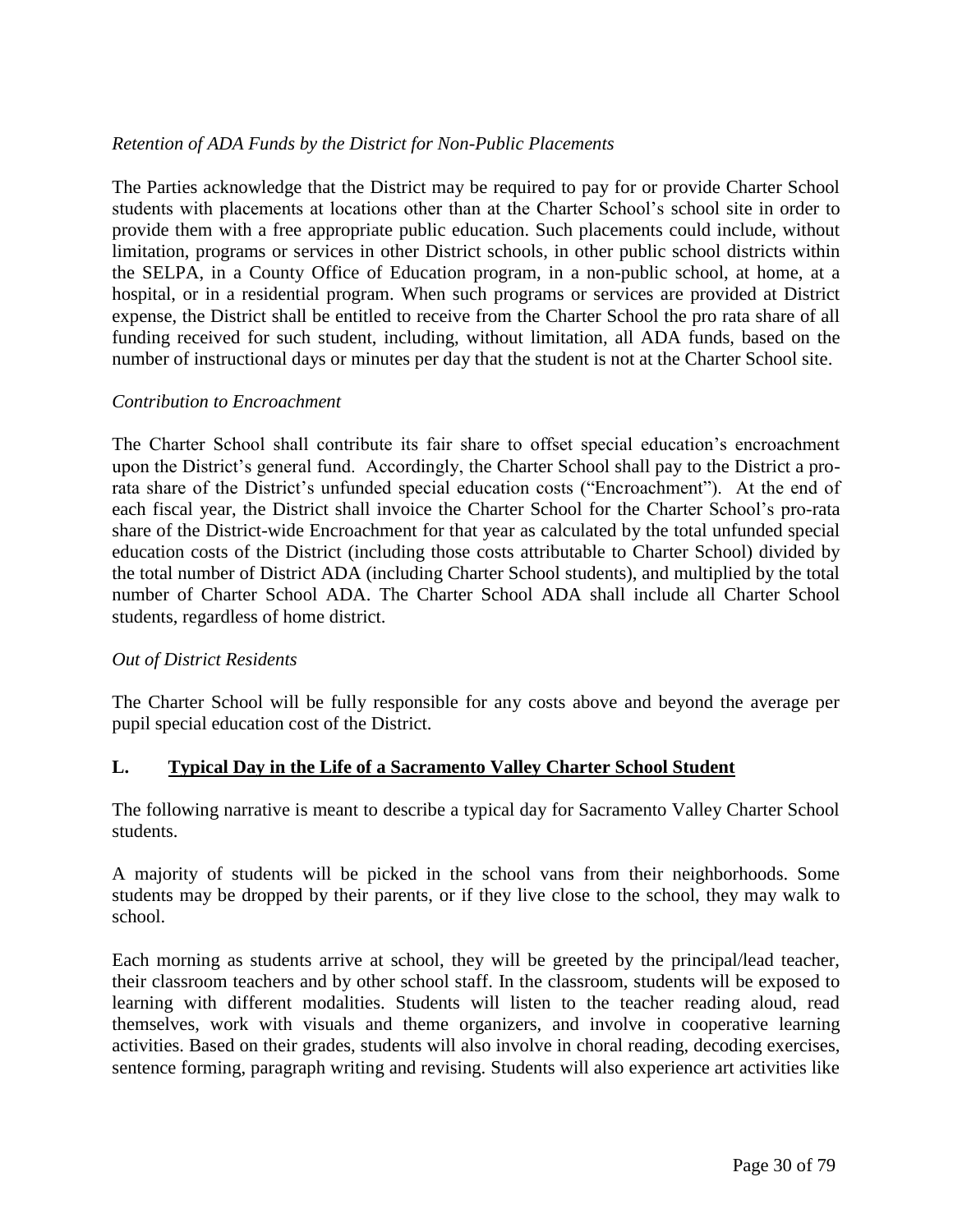painting, drawing, making clay models embedded into their coursework. Grade teachers will take students for PE for 30 minutes each day.

Students will also learn reading and writing Punjabi. They will learn the cultural heritage and history of Punjab and India. In addition, students will have numerous opportunities to listen to and interact with guest speakers. Students will also participate in field trips in and around Sacramento area. Students will have opportunities to attend art exhibitions and cultural activities in greater Sacramento.

If a student needs to miss a school day because of sickness or any other family reason, the family will know which number to call and inform the school about the absence. If a student does not show up at school, and an absence request is not received from the parent or guardian, the student's teacher or the school secretary will call home to inquire the well being of the student.

All teachers and staff members will be encouraged and provided professional development to build close relationship with their students and know their student as a whole child. Teachers and staff will also build good rapport with parents and the community. The close relationship among teachers and students will give students a sense of belonging, and they will consider the school a safe harbor outside of their homes. Members of the PTA will be encouraged to promote the community environment at school.

During a typical day, students will have a morning recess of 15 minutes, a lunch break for 45 minutes, and an evening recess for 10 minutes. All students will be provided free vegetarian lunch by the school. At the same time, students will have the choice of bringing any snacks or lunch from their homes.

Regular parent-teacher meetings will be scheduled for all students in which the teacher will share the student's academic progress with the parent, and discuss individual needs of the student. Parents' input in their children's education will be respected by the teachers and the school administration.

After school hours students will be provided remediation help and enrichment instruction. Students will also be encouraged to participate in academic competitions like science fairs and knowledge bowl at school and region levels. Students will receive coaching to prepare for these contests during and after school hours.

Students will also have opportunities to learn to play traditional Indian musical instruments like "harmonium" and "tabla", and participate in Punjabi individual and choir singing. Groups of students will prepare to perform at community events.

Community service will be embedded in student activities e.g. cleaning of local parks. Students will be taught the value of giving back to the society. We envision SVCS to become a hub of community activities in which staff, students, parents and guardians take pride. The academic, social, and emotional support provided at school will make SVCS the second home for all students. After the school is over, students will be transported back to their homes in school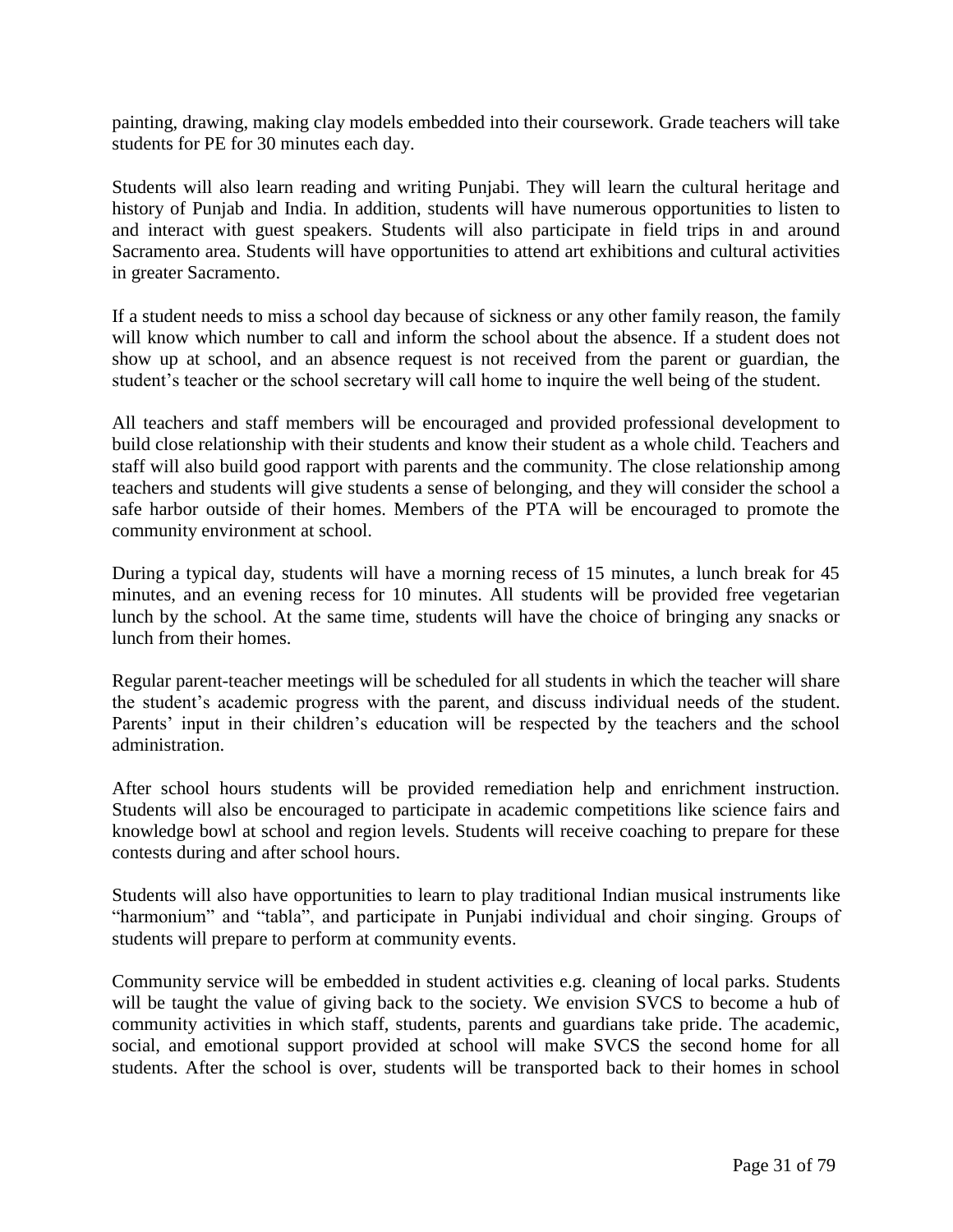vans. We envision making the school so caring and inviting that as students leave school each day, they will long to be back at the school the next day.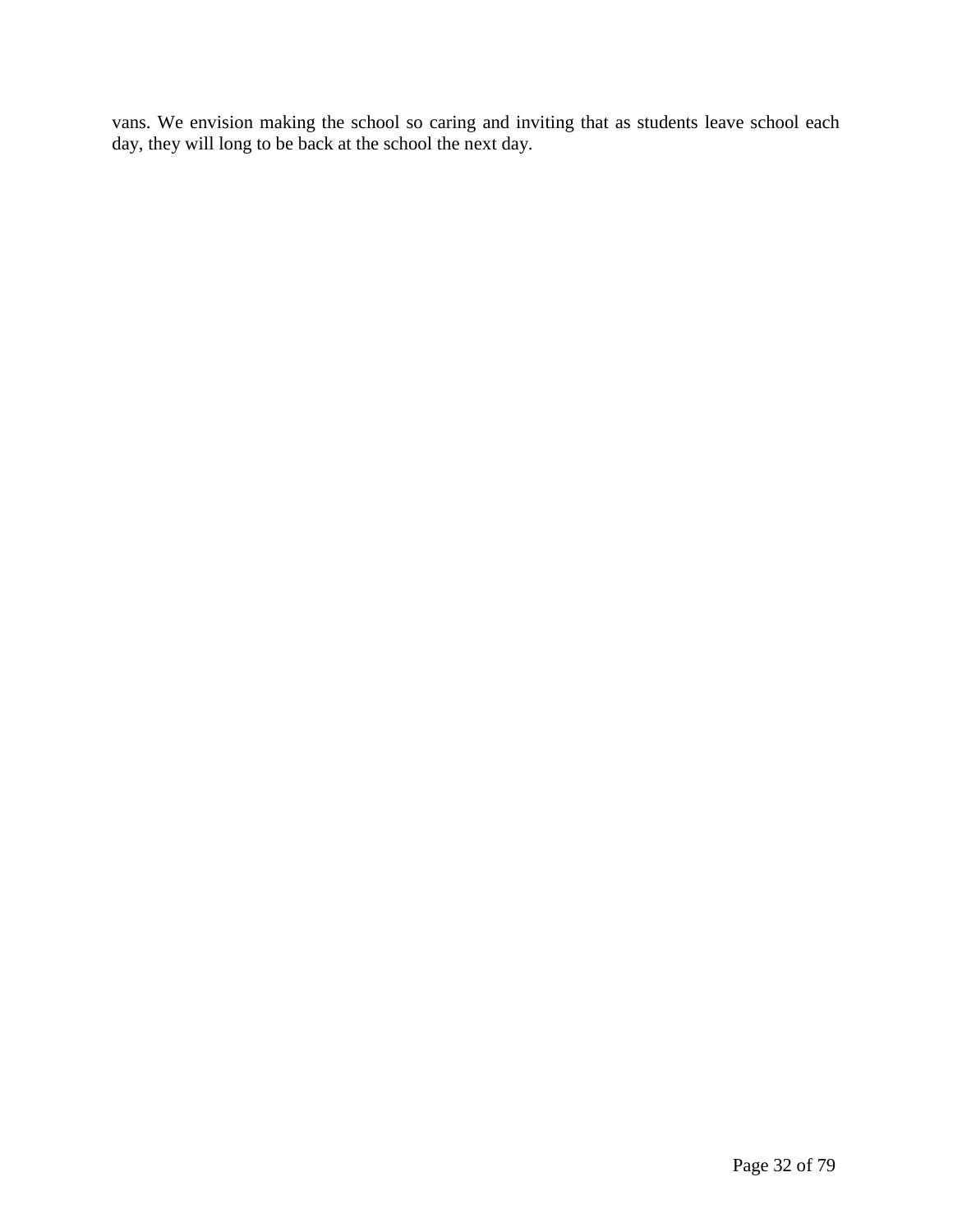## **III. MEASURABLE PUPIL OUTCOMES AND METHODS OF MEASUREMENT**

*"The measurable pupil outcomes identified for use by the charter school. "Pupil outcomes," for purposes of this part, means the extent to which all pupils of the school demonstrate that they have attained the skills, knowledge, and attitudes specified as goals in the school's educational program."* 

*-California Education Code Section 47605(b)(5)(B)*

#### *And*

## *The method by which pupil progress in meeting those pupil outcomes is to be measured. -California Education Code Section 47605(b)(5)(C)*

The Charter School shall meet all statewide standards and conduct the student assessments required, pursuant to Education Code Section 60605, and any other statewide standards authorized in statute, or student assessments applicable to students in non-charter public schools. Sacramento Valley Charter School will track the academic achievement of its students by] pursuing the following measurable objectives:

| <b>Outcome</b>                                          | <b>Method of Measurement</b> |                                 |
|---------------------------------------------------------|------------------------------|---------------------------------|
|                                                         |                              | <b>Frequency of Measurement</b> |
| Academic<br>Maintain<br>an                              | <b>STAR</b> tests            | Annually                        |
| Performance Index ("API")                               |                              |                                 |
| of 800 or above                                         |                              |                                 |
| Meet Adequate Yearly                                    | <b>STAR</b> tests            | Annually                        |
| Progress ("AYP") as defined                             |                              |                                 |
| by NCLB                                                 |                              |                                 |
| Exceed County and State                                 | <b>CST</b> tests             | Annually                        |
| average California Standards                            |                              |                                 |
| Test ("CST") scores<br>as                               |                              |                                 |
| broken out by grade level,                              |                              |                                 |
| and reportable subgroups                                |                              |                                 |
| Exceed County and State                                 |                              |                                 |
| average in physical fitness   PE tests.                 |                              | Quarterly                       |
| tests.                                                  |                              |                                 |
| Maintain a 96% or above                                 | Attendance logs              | Monthly                         |
| attendance rate                                         |                              |                                 |
| Rate as "satisfactory" or   Parent Satisfaction Surveys |                              | Annually                        |
| above on Parent Satisfaction                            |                              |                                 |
| Surveys                                                 |                              |                                 |
| Student participation in                                |                              |                                 |
| academic competitions like                              | Record of co-curricular and  | Annually                        |
| Spelling Bee, Science Fairs                             | extra-curricular activities. |                                 |
|                                                         |                              |                                 |
| Arts events.                                            |                              |                                 |
| and Visual and performing                               |                              |                                 |

#### **A. Student and School-wide Measurable Outcomes**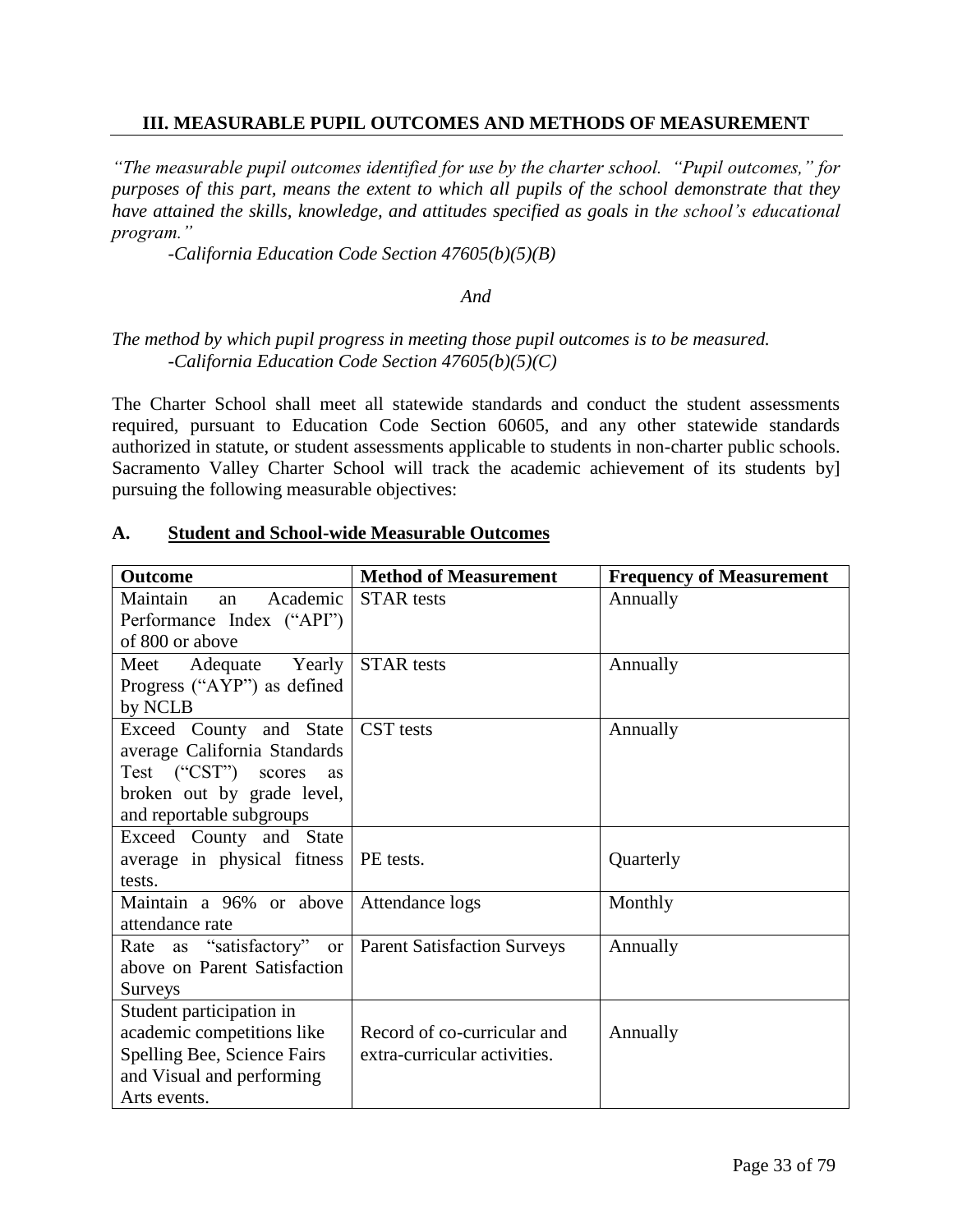| Student participation in       |                      |           |                 |
|--------------------------------|----------------------|-----------|-----------------|
| community and civic            | Record of            | community | Monthly         |
| activities                     | participation        |           |                 |
| <b>English learners shall</b>  | <b>CELDT</b> testing |           | <b>Annually</b> |
| increase by at least one       |                      |           |                 |
| performance level per year in  |                      |           |                 |
| each of the four domains       |                      |           |                 |
| identified on the CELDT        |                      |           |                 |
| (listening, speaking, reading, |                      |           |                 |
| and writing).                  |                      |           |                 |

# Subject Area Competencies

- Teachers will be provided data on the achievement of their students in different strands of all subject areas. Teachers will be encouraged to re-teach the standards in which their students have not performed well.
- Teachers will use formative assessments to ensure standards mastery by their students in all subjects. Students will be given multiple opportunities to attain mastery in all standards.
- Teachers will involve students in cross-curricular projects by incorporating content standards from different core subjects in a single project.
- Students will be given multiple opportunities to show mastery of content standards in all core subjects.
- Students' physical fitness level will be monitored by use of State-approved physical education tests.
- Students will show their competence in visual and performing arts ("VAPA") through their art projects and performances. Assessment of art projects will be aligned to VAPA standards.

SVCS intends to adopt the software "School Loop" for communication between parents and the Charter School, and for teachers to maintain their grade books.

For maintaining the student information data, we will look at the AERIES Student Information System—Eagle Software, but the final decision will be taken after the principal for the Charter School is hired.

# **B. Use of Data to Improve Educational Program**

Assessment data will be managed and monitored through a data management system. The Charter School is committed to utilizing a program that will allow SVCS to utilize data to improve upon the educational program on a regular basis. Currently the School is interested in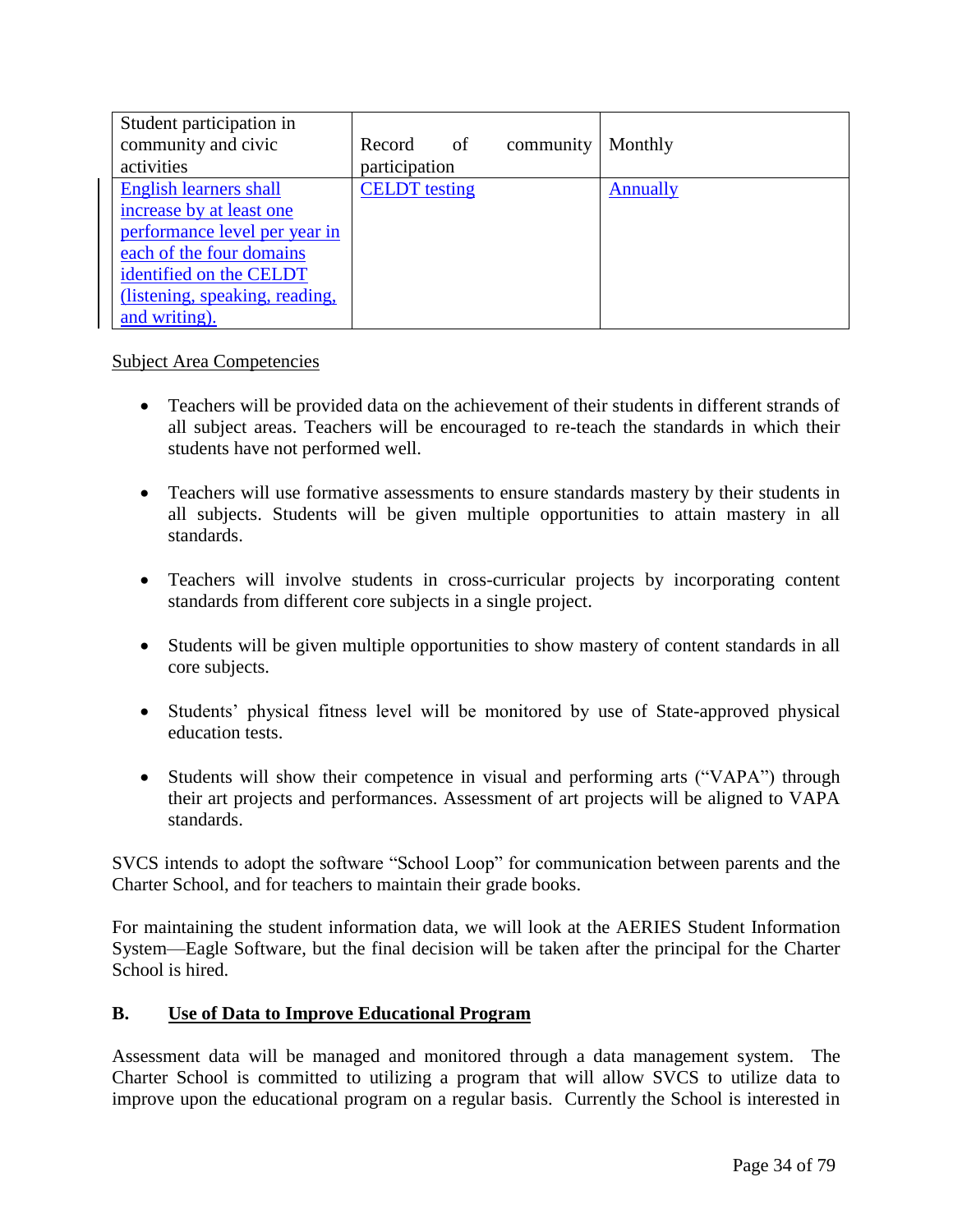using the Northwest Evaluation Association ("NWEA") measures of academic progress ("MAP"). The system chosen will require a minimum of two objective assessments annually to guide instruction and provide predictability to the School and insight into specific needs for professional development.

Teachers will meet at least monthly to analyze assessment data, adjust pacing guides, and support the implementation of strategic instructional strategies.

# **Performance Reporting**

The Charter School will provide a performance reports to the District as required by the MOU. This performance report is in addition to the annual publication of a school accountability report card ("SARC") and, at a minimum, will include an analysis of performance against student outcomes.

## **Visitation**

The Charter School submits to visits and inspections by the District as allowed by Education Code Section 47607 and understands that it must promptly comply with all requests for information as required by Education Code Section 47604.3.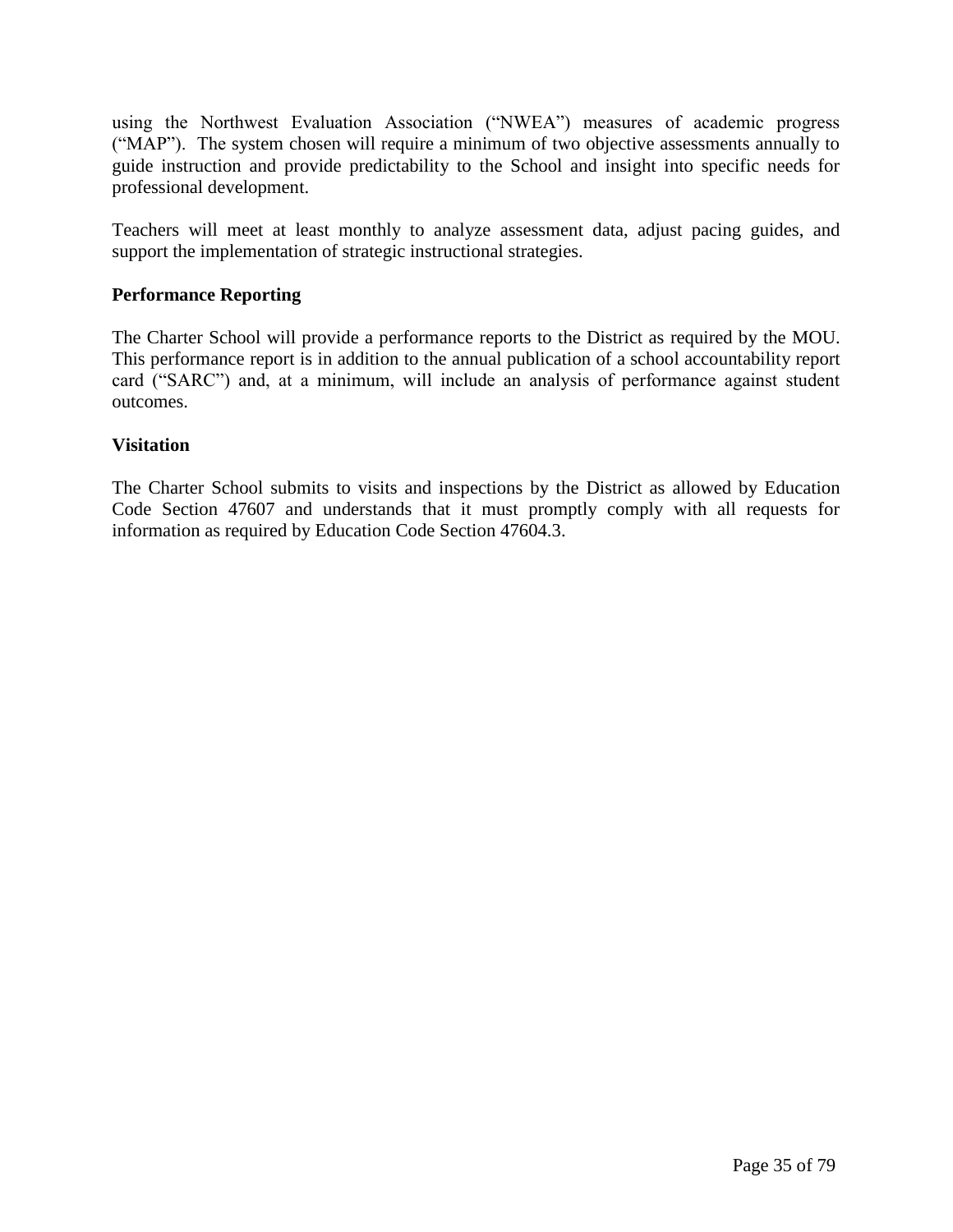# **IV. GOVERNANCE STRUCTURE OF THE SCHOOL**

*"The governance structure of the school will include, but not be limited to, the process to be followed by the school to ensure parental involvement." -California Education Code Section 47605(b)(5)(D)*

## **A. Nonprofit Public Benefit Corporation**

The Charter School will be a directly funded independent charter school operated as a California Nonprofit Public Benefit Corporation, pursuant to California law, which will apply for 501(c)(3) tax exempt status.

The Charter School will operate autonomously from the District, with the exception of the supervisory oversight as required by statute and other contracted services as negotiated between the District and the Charter School. Pursuant to California Education Code Section 47604(c), the District shall not be liable for the debts and obligations of the Charter School, operated by a California nonprofit public benefit corporation, or for claims arising from the performance of acts, errors, or omissions by the Charter School as long as the District has complied with all oversight responsibilities required by law. (Draft Articles of Incorporation, Bylaws and a Conflict of Interest Code for the Charter School are attached as Appendix F.)

#### **B. Board of Directors**

The Charter School will be governed by a Board of Directors ("Board" or "Board of Directors") in accordance with its adopted corporate bylaws, which shall be maintained to be consistent with the terms of this charter. The Board of Directors will have at least five and no more than nine members with expertise among members in the areas of education, law, real estate/facilities, business/finance, and administration/organization.

The Board composition will be determined by founder member team's consensus and then follows the by-laws for succession.

In addition, in accordance with Education Code Section 47604(b), the authority that grants a charter to a charter school to be operated by a nonprofit public benefit corporation shall be entitled to a single representative on the Board of Directors of the nonprofit corporation. If the District places a representative on the Board, the total number of Board members may be increased by one to maintain an odd number of Board members.

Board members shall serve a term of 2 years, with the exception of the initial board members on which some members will serve a 3 year term in order to stagger future vacancies on the Board.

The Charter School Board shall adopt a Conflict of Interest Code which shall comply with the Political Reform Act, Corporations Code Conflicts of Interest rules, and any charter school specific conflicts of interest regulations. As noted above, the draft Conflict of Interest Code is attached as Appendix F. As required, the Conflicts Code will be submitted to the Yolo County Board of Supervisors for approval.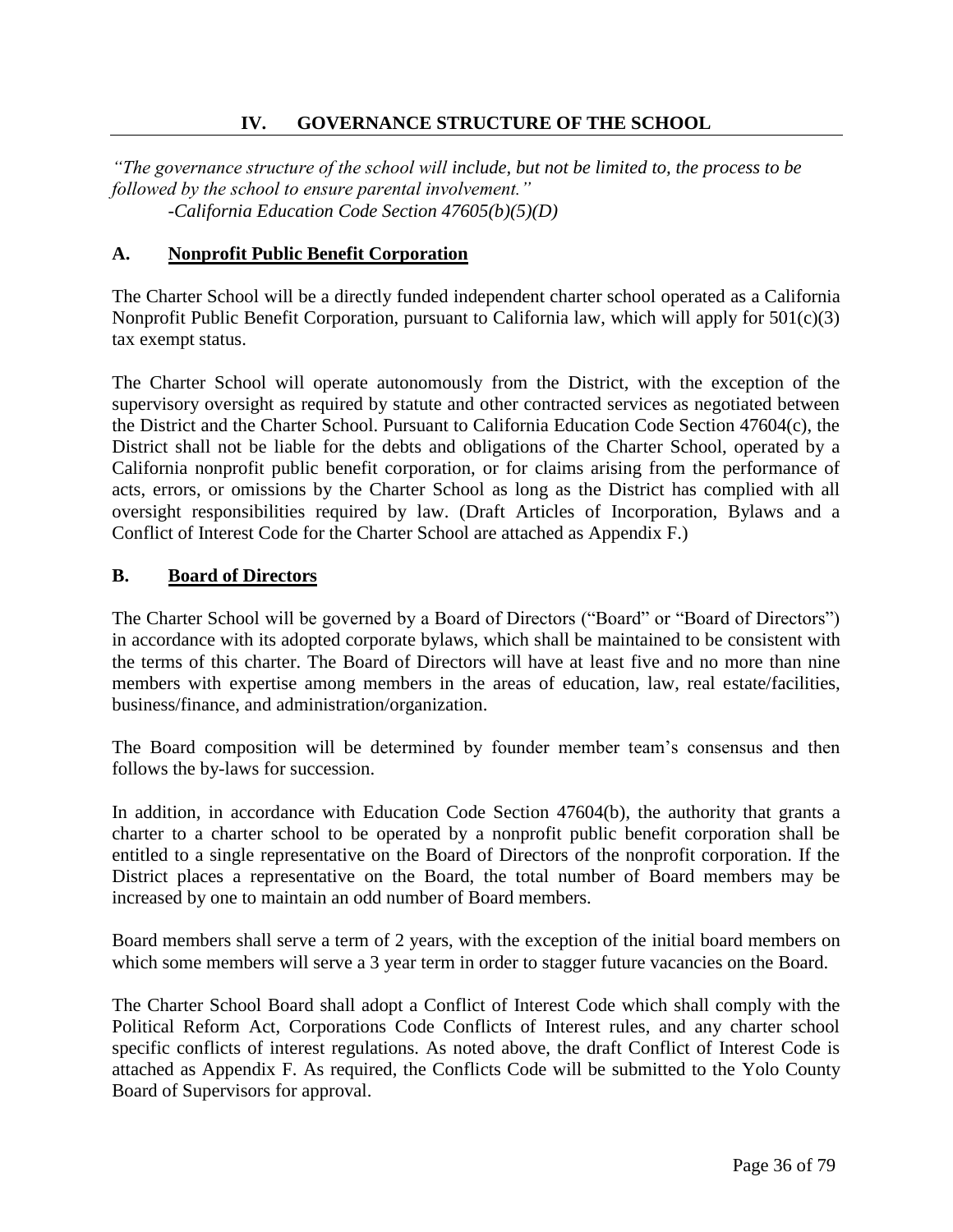The Charter School will post meeting notices at the Charter School in advance of all Board meetings to be held regularly (at least quarterly<sup>5</sup>), in accordance with the Brown Act. A scribe will record all meeting minutes and publish them for all stakeholders to view. The Charter School will also post agendas, meeting times, and minutes on its website.

The SVCS Board of Directors will comply with the Brown Act.

The Board will hold ultimate responsibility for the operation of the Charter School, its compliance with applicable laws and regulations, its financial soundness, and the execution of its mission. The Board will solicit input and opinions from the parents of students, the faculty and staff regarding issues of significance and will weigh the input and opinions carefully before taking action. The Board will focus its work on:

- Upholding the mission and vision of the Charter School
- Providing strategic vision and performing long-range planning
- Hiring and evaluating the Principal
- Creating external or sub-committees as needed, including but not limited to, a nominating committee and an audit committee
- Ensuring compliance with applicable law such as the Public Records Act and policies such as Conflict of Interest.
- Approving and monitoring the school budget and the Charter School's fiscal practices, including solicitation and receipt of grants and donations
- Providing notice and holding meetings in compliance with the Brown Act
- Approving personnel policies, and all hiring and dismissal of Charter School personnel
- Approving and monitoring management of school liabilities, insurance, health, safety, and risk-related matters

The Board shall adopt policies and procedures regarding self-dealing and conflicts of interest. The Board may initiate and carry out any program or activity that is not in conflict with or inconsistent with any law and which is not in conflict with the purposes for which charter schools are established. The Board may execute any powers delegated to it by law, and shall discharge any duty imposed by law upon it and may delegate to an employee of the corporation any of those duties with the exception of budget approval or revision, approval of the fiscal audit and performance report, and the adoption of Board policies. The Board, however, retains ultimate responsibility over the performance of those powers or duties so delegated. Such delegation will:

• Be in writing;

 $\overline{a}$ 

- Specify the entity designated;
- Describe in specific terms the authority of the Board of Directors being delegated, any conditions on the delegated authority or its exercise and the beginning and ending dates of the delegation; and

 $<sup>5</sup>$  Recognizing the need to meet more frequently during the initial formation years.</sup>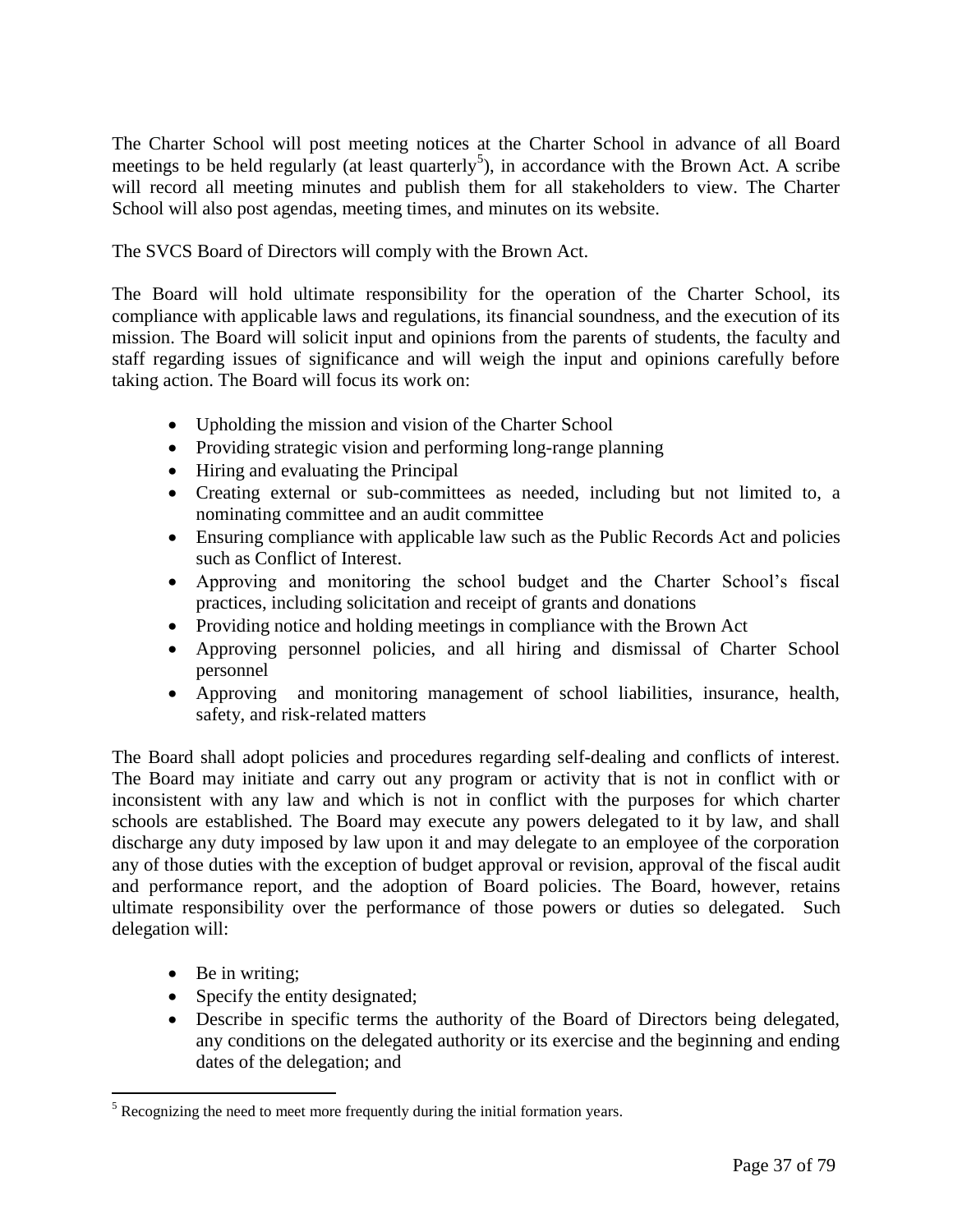• Require an affirmative vote of a majority of Board members.

The Board will receive proper training annually. Some of the topics for the training sessions are:

- Brown Act
- Conflict of Interest
- Delineation of Roles and Responsibilities
- Strategic Planning and Thinking
- Legal and Financial Responsibilities
- Effective Board-Staff Relations
- Creating Effective Committees
- Effective Board Self-Assessment

The above list is a sample and is not meant to be exhaustive.

# **C. The Principal**

The Principal of the Charter School oversees the strategic and operational plans of the Charter School. The Principal has overall day to day management responsibilities of the Charter School and will ensure the Charter School operates in fulfillment of the mission as spelled out in the charter and in compliance with charter school law, bylaws and applicable education law. The Principal will work with the Board and its committees to ensure the Charter School makes sound strategic decisions and will ensure the Charter School maintains a focus on student achievement. The Principal will serve as a spokesperson for the Board to further the Charter School's prominence within the local, state and national education and charter school communities.

The responsibilities of the Principal or his/her designee may include, but are not limited to, the following:

- Takes leadership in creating healthful human relationships which will provide a suitable climate for learning and teaching.
- Develops with the community and the SVCS faculty, a clear statement of instructional goals and/or objectives for the Charter School consistent with the established educational goals of the charter.
- Assists teachers to establish standards of expected progress for individual students in designated areas of study, and techniques for assessment of that progress.
- Provides for the evaluation of all personnel hired by the Charter School according to SVCS guidelines and procedures.
- Develops and maintains effective communication systems with staff, students, parents and the community.
- Encourages the participation of volunteers and supervises their activities.
- Administers the rules and regulations set down by the charter of Board policy.
- Establishes practices and procedures consistent with applicable provisions of the California Education Code, SVCS Board policy, and other applicable laws.
- Assists the Charter School faculty in professional development.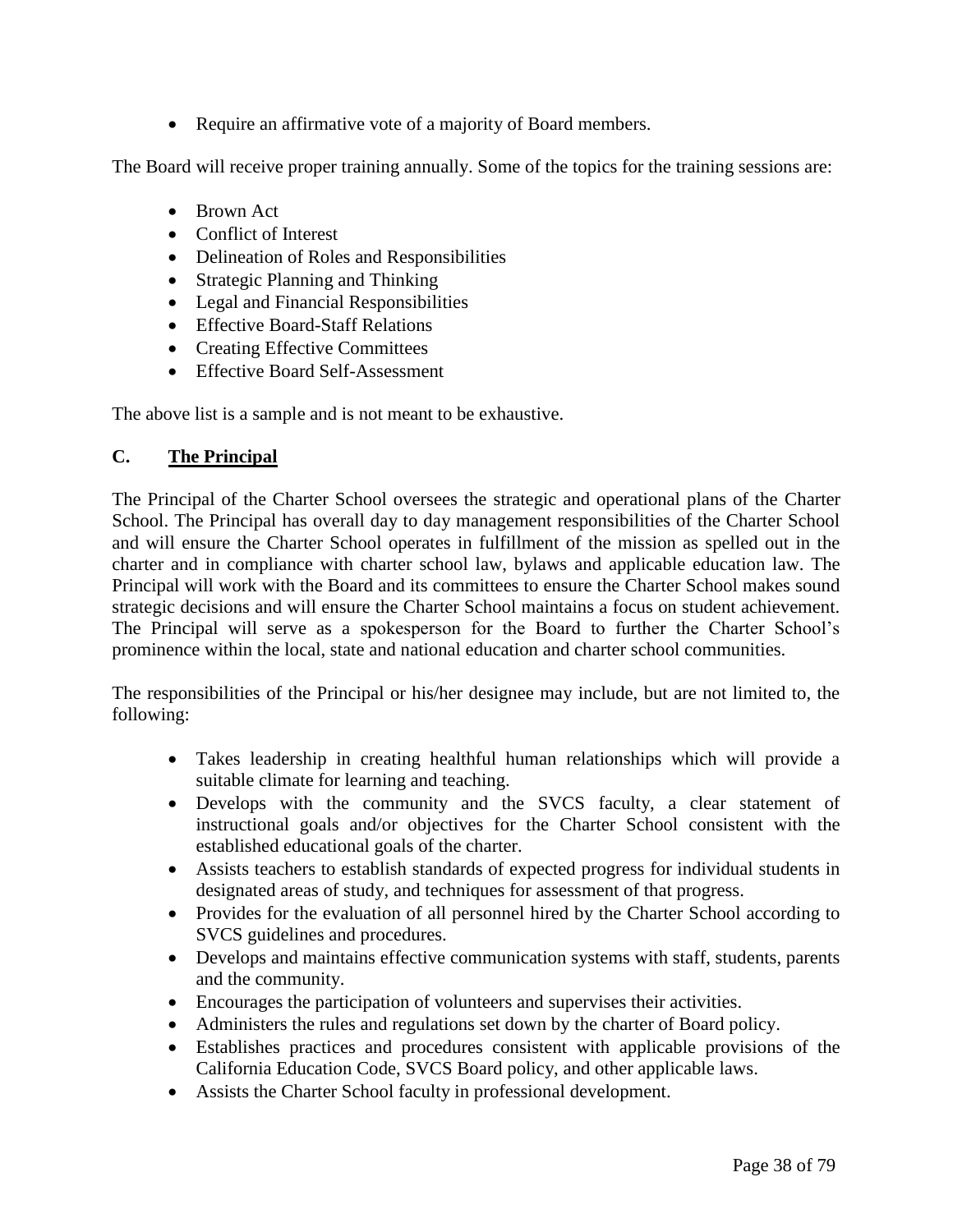- Orients and provides support to new faculty members.
- Works with Charter School personnel to implement, assess, and upgrade the instructional program.
- Develops, implements, and evaluates procedures with respect to staff and pupil placement within the Charter School.
- Implements and communicates the discipline policy to parents and the Charter School community.
- Provides for appropriate procedures which will insure proper supervision of children in the Charter School, and activities after school hours.
- Establishes and implements emergency procedures.
- Supervises attendance within the Charter School.
- Requires that complete and up-to-date cumulative records are kept.
- Manages resources effectively and appropriately including revenues and expenditures, personnel, facilities and equipment.
- Seeks sources of outside funds; may coordinate fund raising or grant writing activities.
- Encourages suitable and adequate student activities and organizations in the Charter School, to develop the varying interests and abilities of the students, and provides for the supervision of such activities and organizations.
- Remains aware of local community sentiment and acts as a liaison between the local community and the Charter School Board.
- Works cooperatively with appropriate agencies and organizations in the community.
- Encourages and fosters close relationships among school staff and parents.
- Coordinates and monitors the usage of Charter School facilities.
- Performs those duties and responsibilities, including supervisory and advisory duties, as may be prescribed by the charter.
- Stays in direct contact with District regarding changes, progress, etc.
- Develops Board meeting agendas in conjunction with the Board Chairperson and in compliance with the Brown Act
- Proposes policies for adoption by the Board
- Provides comments and recommendations regarding policies presented by others to the Board
- Communicates with school legal counsel and any outside consultants
- Stays abreast of school laws and regulations
- Approves all purchase orders, pay warrants, and requisitions and, upon approval, forwarding on for processing
- Participates in the complaint and dispute resolution procedures when necessary
- Establishes and execute enrollment procedures
- Provides all necessary financial reports as required for proper ADA reporting
- Makes budget line item revisions when necessary and report changes regularly to the Board
- Develops and administers the budget in accordance with generally accepted accounting principles
- Presents a monthly financial report to the Board
- Attends IEP meetings when necessary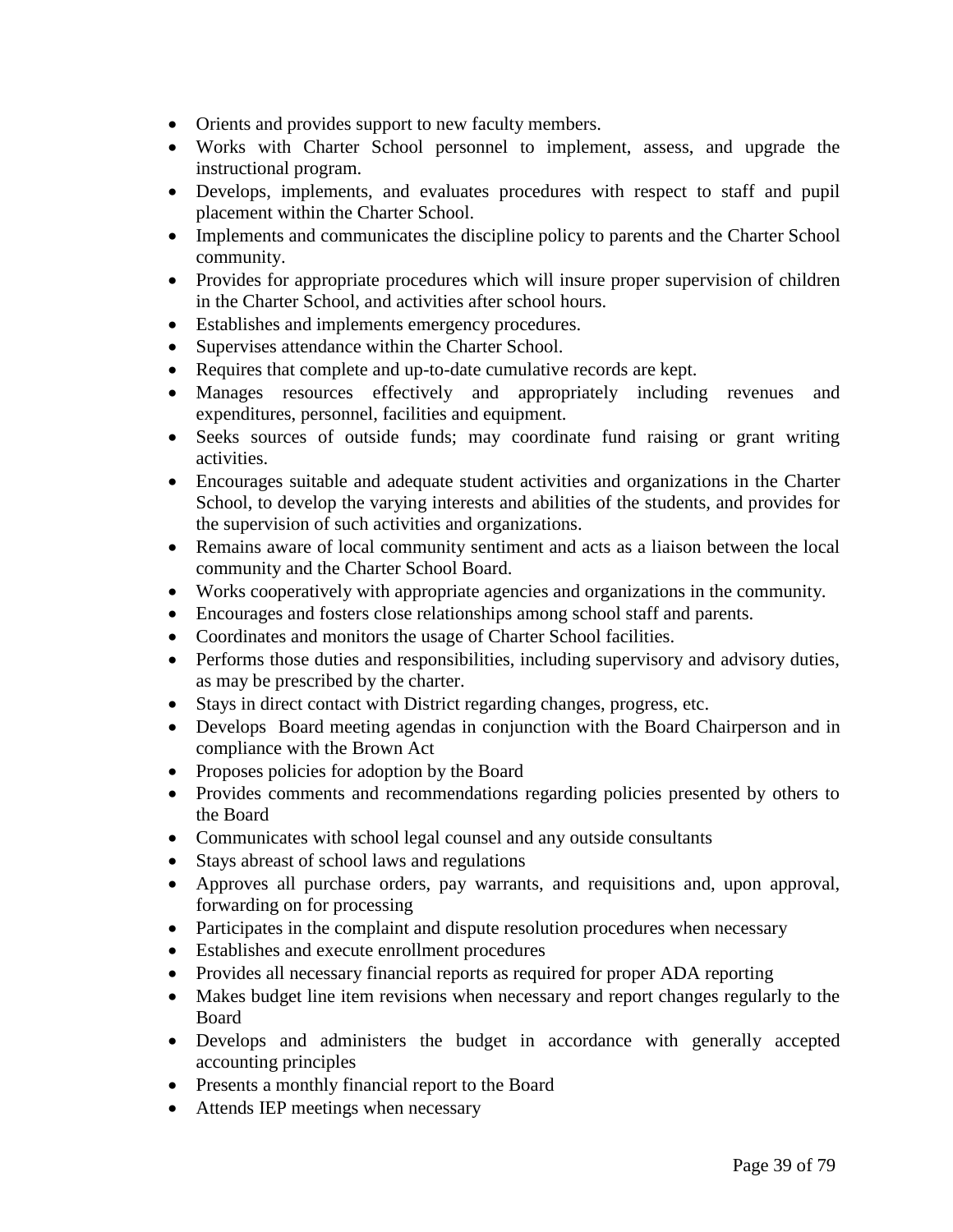- Coordinates the administration of Standardized Testing
- Oversees data collection and reporting to the CDE
- Oversees and coordinating student orientation
- Attends all Board meetings and District Board meetings as necessary, as the Charter School representative
- Establishes procedures designed to carry out Board policies
- Provides timely performance evaluations of all Charter School employees
- Oversees development and implementation of curriculum, instruction and scheduling in alignment with State of California Standards
- Develops the Charter School annual performance target goals
- Handles student disciplinary matters in accordance with Board policies and procedures
- Facilitates open house events
- Oversees parent/student/teacher relations
- Implements Site Safety Procedures in compliance with all applicable laws
- Creates and appoints committees to assist in the execution of certain planning and administrative functions
- Hires and supervises all employees and volunteers at the Charter School
- Conducts community outreach and community relations efforts
- Oversees facility and building operations

The above duties may be delegated or contracted as approved by the Board to another administrator of the Charter School or other employee, a parent volunteer (only in accordance with student and teacher confidentiality rights) or to an appropriate third party provider as allowed by applicable law.

## **D. Charter School Advisory Committee**

SVCS will also have an Advisory Committee of 6-12 members who have been recommended by the Board and selected by the Principal. The Advisors will represent diverse life experiences and will function in a community support role. The Advisory Committee will consist of both experienced and innovative thinkers and leaders in the community. Two seats will be reserved for parents. The Principal's Advisory Committee has an advisory role only and gives advice to Board and the principal. The role is to provide an additional support to improve the Charter School's education, environment and supporting roles needed to meet the common goals of providing excellent education and enriching the lives of students. Attached as Appendix G, please find biographies of the initial named Charter School Advisory Committee members.

## **E. Organizational Chart**

Following is the tentative SVCS Organization Chart: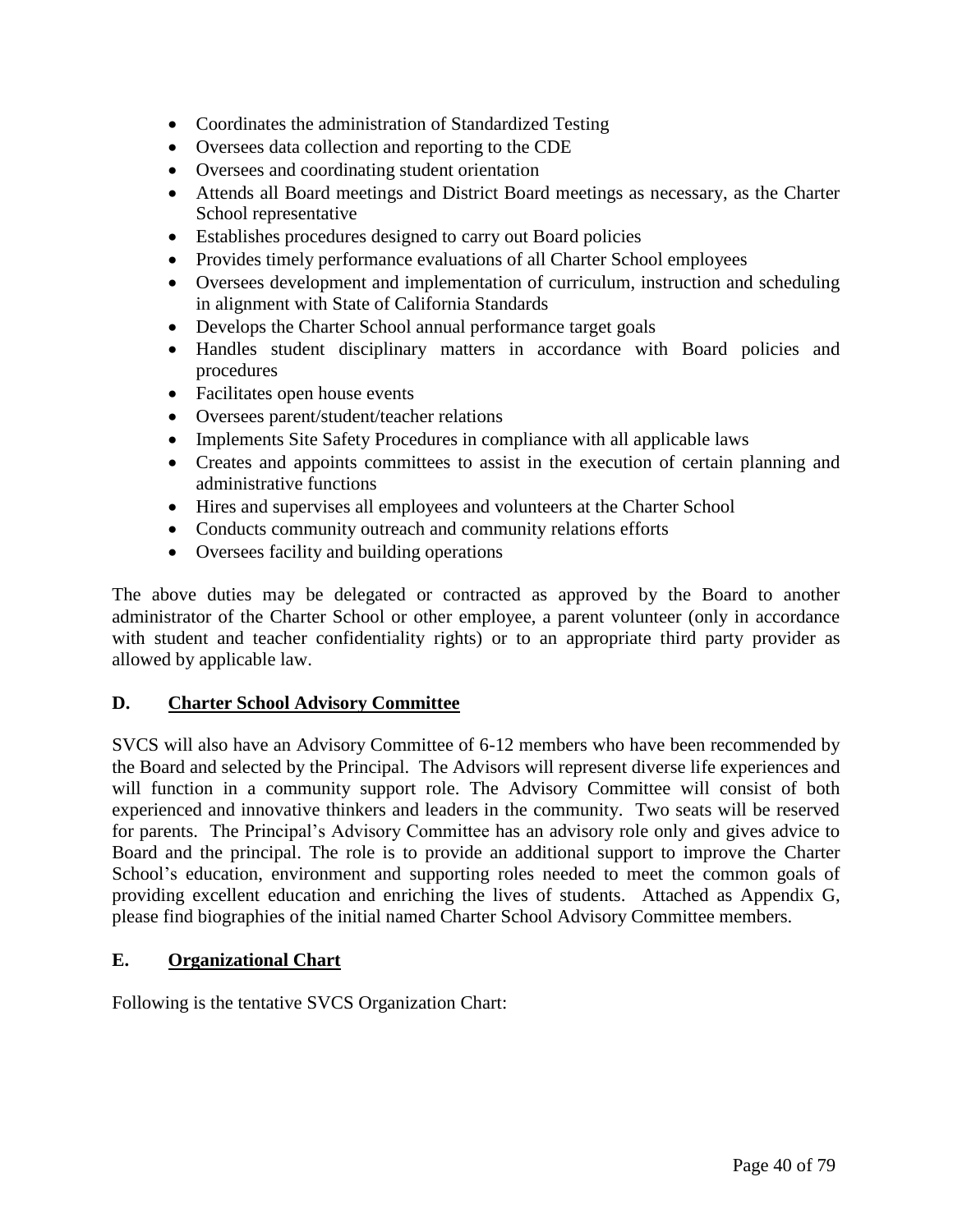

\* Part-time and drivers may be volunteers if appropriately qualified.

# **F. Parental Involvement**

Parents will be involved in the school in the following ways:

- Parents will be encouraged to create a parent teacher organization to act as a fundraising arm of the Charter School and to manage all parental volunteer activities until such time as a parent teacher organization is formed, the Advisory Committee will develop a list of parental volunteer activities and communicate the same to parents.
- Parents, students and teachers will meet regularly to assess individual students' progress and to set learning goals.
- There will be a number of volunteer opportunities including helping in the classroom, leading extracurricular activities, assisting in leadership opportunities, and attending field trips.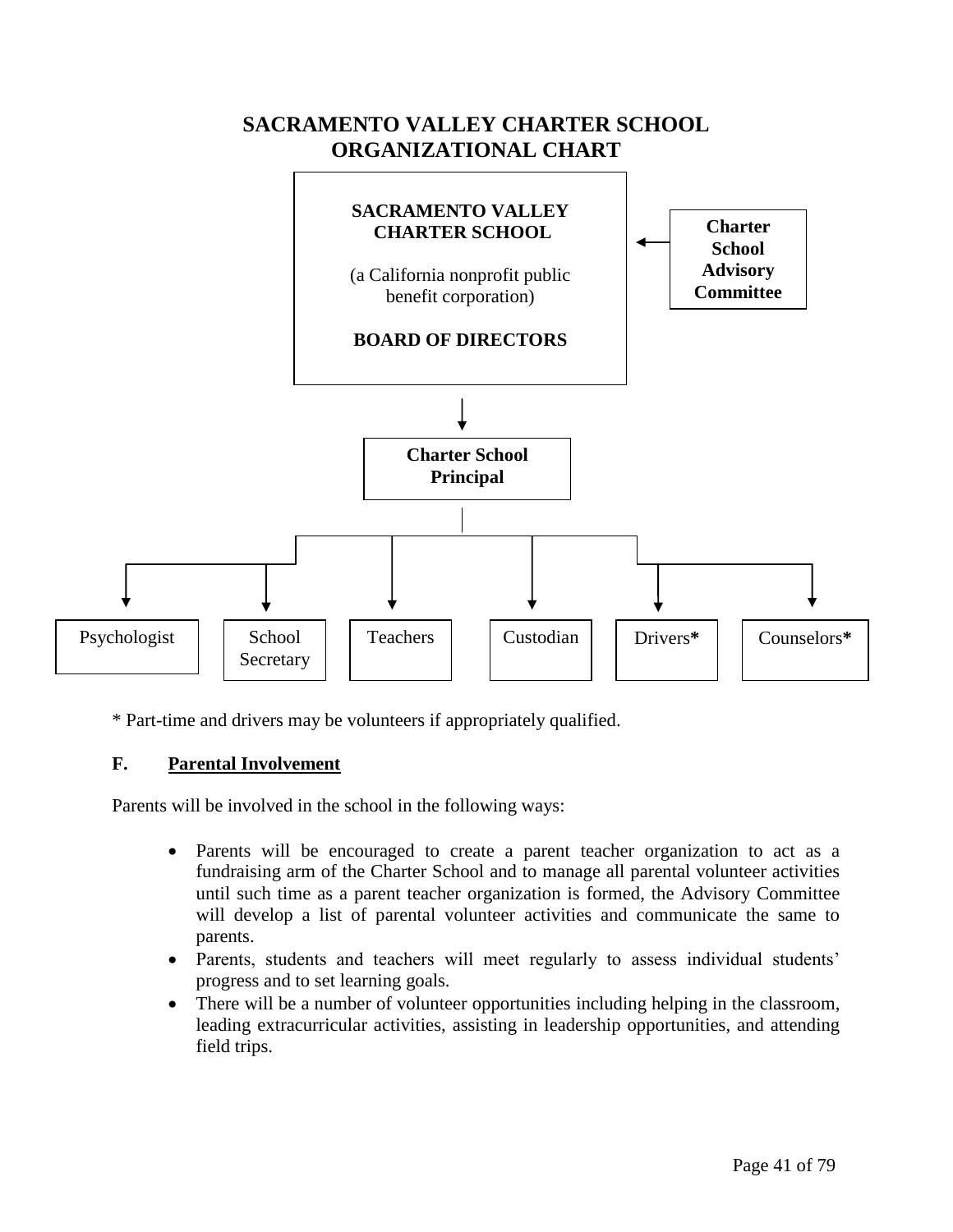- Parents will also be asked to complete evaluations each year addressing the strengths and weaknesses of various Charter School programs, which will be considered for ongoing improvement.
- Parents will also be eligible for Board and Advisory Committee positions.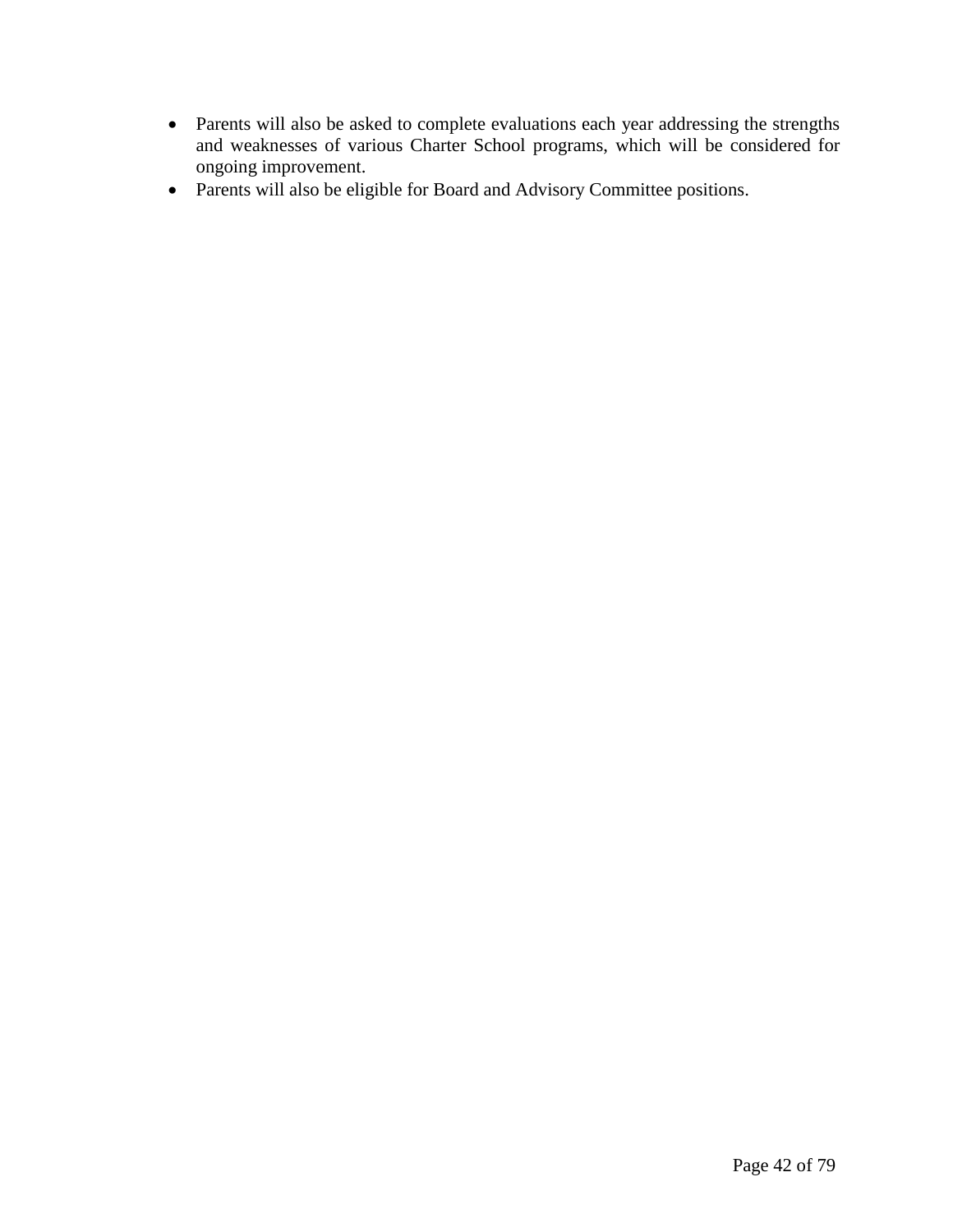# **A. Qualifications Of School Employees**

*Governing Law: "The qualifications to be met by individuals to be employed by the School." - Education Code Section 47605(b)(5)(E)*

SVCS shall recruit professional, effective and qualified personnel for all administrative, instructional, instructional support, and non-instructional support capacities who believe in the instructional philosophy outlined in its mission statement and vision. In accordance with Education Code 47605(d)(1), SVCS shall be nonsectarian in its employment practices and all other operations. The Charter School shall not discriminate against any individual (employee or pupil) on the basis of the characteristics listed in Section 220 (actual or perceived disability, gender, nationality, race or ethnicity, religion, sexual orientation, or any other characteristic that is contained in the definition of hate crimes set forth in Section 422.55 of the Penal Code or association with an individual who has any of the aforementioned characteristics). The Charter School will adhere to California laws, including fingerprinting and prohibitions regarding the employment of any person who has been convicted of a serious or violent felony, a sex offense, or a controlled substance offense. Prior to employments, all employees must furnish or be able to provide:

- Medical clearance for Mantoux tuberculosis ("TB")
- Fingerprinting for a criminal record check. Applicants will be required to provide a full disclosure statement regarding prior criminal record. Prior to the first day of work for every employee, SVCS will process all background checks through the Department of Justice and ensure appropriate clearance.
- Documents establishing legal status to work in the United States.

All employees should possess the personal characteristics, knowledge base and/or relevant experiences in the responsibilities and qualifications identified in the posted job description as determined by SVCS. General job descriptions will be developed for the administrative staff, teachers, other certificated staff, office personnel, and classified staff.

## **Principal**

The Board will select the Principal on an application and interview basis. Selection will be based on proven experience in educational leadership, educational vision for and experience with lowincome and/or minority children, demonstrated ability in program design and/or development, entrepreneurial passion, and interest and commitment to educational reform. The Principal will be responsible for creating a school capable of achieving the Charter School's mission and goals. This will include leading the Charter School in all aspects of its day to day operations, supervising campus teachers and non-instructional staff, working with the Charter School Board of Directors, the District, students, parents, and community members and the other governing bodies specified by local and state law.

The Principal's knowledge and skills shall include, but are not limited to, the following: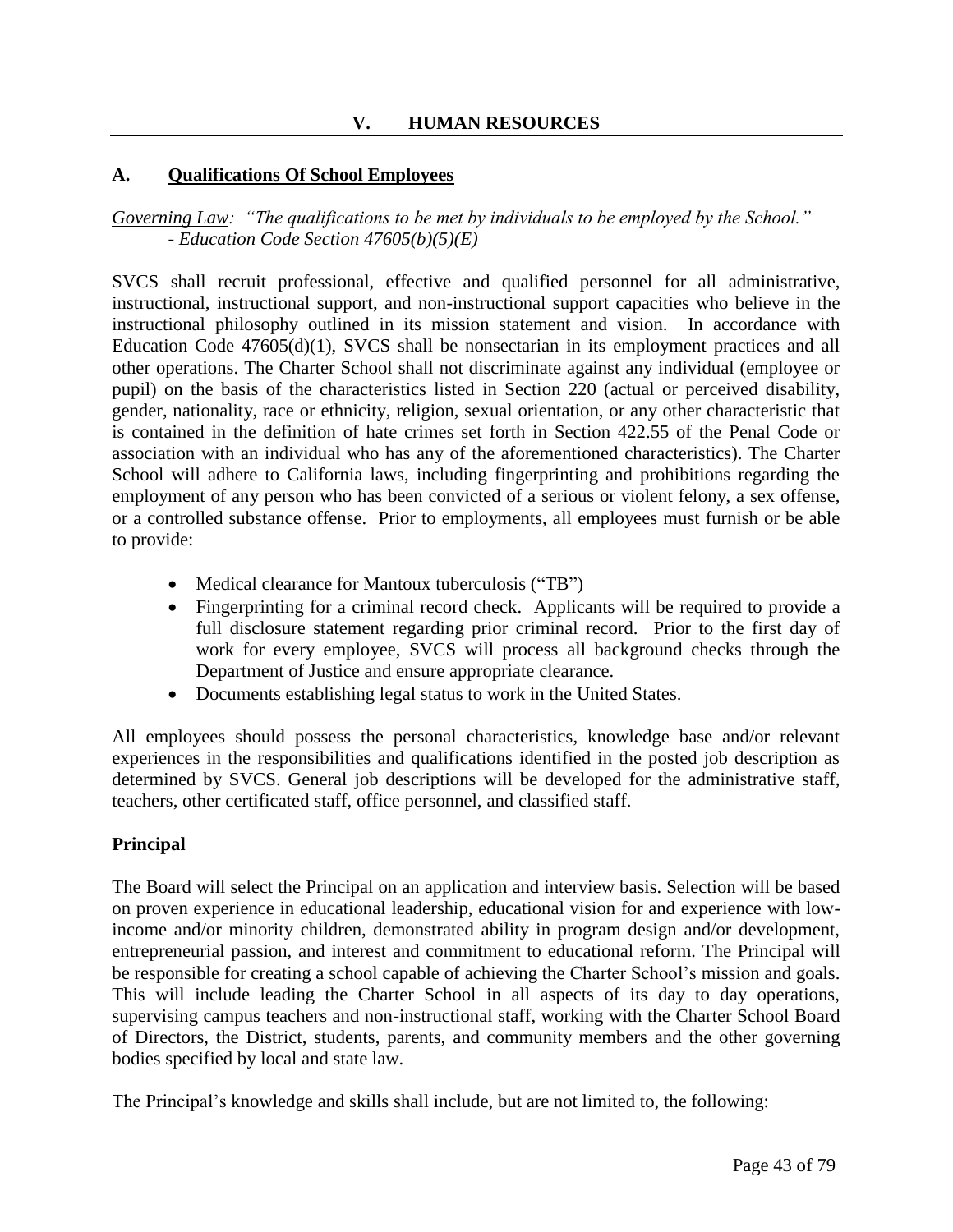- Ability to exhibit the qualities of leadership essential to the successful administration of an elementary school.
- Ability to work with pupils and adults in a supervisory capacity.
- Ability to exercise good judgment and tact.
- Ability to cope with emergency situations.
- Knowledge of basic elements of instruction.
- Knowledge of effective employee supervision and evaluation procedures and techniques.
- Knowledge of curriculum concepts and materials pertinent to an elementary school program.
- Ability to speak and write effectively.
- Ability to work effectively with all segments of the educational community and general public.
- Knowledge of the social, personal, and physical development of children and preadolescents.
- Knowledge of effective and grade level appropriate teaching strategies, curricular programs and materials.
- Knowledge of effective student disciplinary and control procedures and practices.
- Knowledge of school district operations and procedures.

Qualifications for the job include:

- Post graduate work in school administration, curriculum and instruction, or a related field.
- Successful experience as a classroom teacher.
- Progressively responsible experience in providing leadership in a school or district setting.
- Possession of an appropriate school administrative credential.
- Knowledge of Punjabi language and culture preferred.

## **Lead Teacher**

In addition to the qualifications for all teachers as described below, the SVCS Lead Teacher will possess the following qualifications:

- 4 years teaching experience
- Experience in instructional supervision and coaching
- Creation of curriculum development
- Experience in delivery of professional development

## **Teachers**

Teachers are selected by the Principal and ratified by the Board of Directors. Selection is based on teaching experience, the degree of subject matter expertise, and ability to demonstrate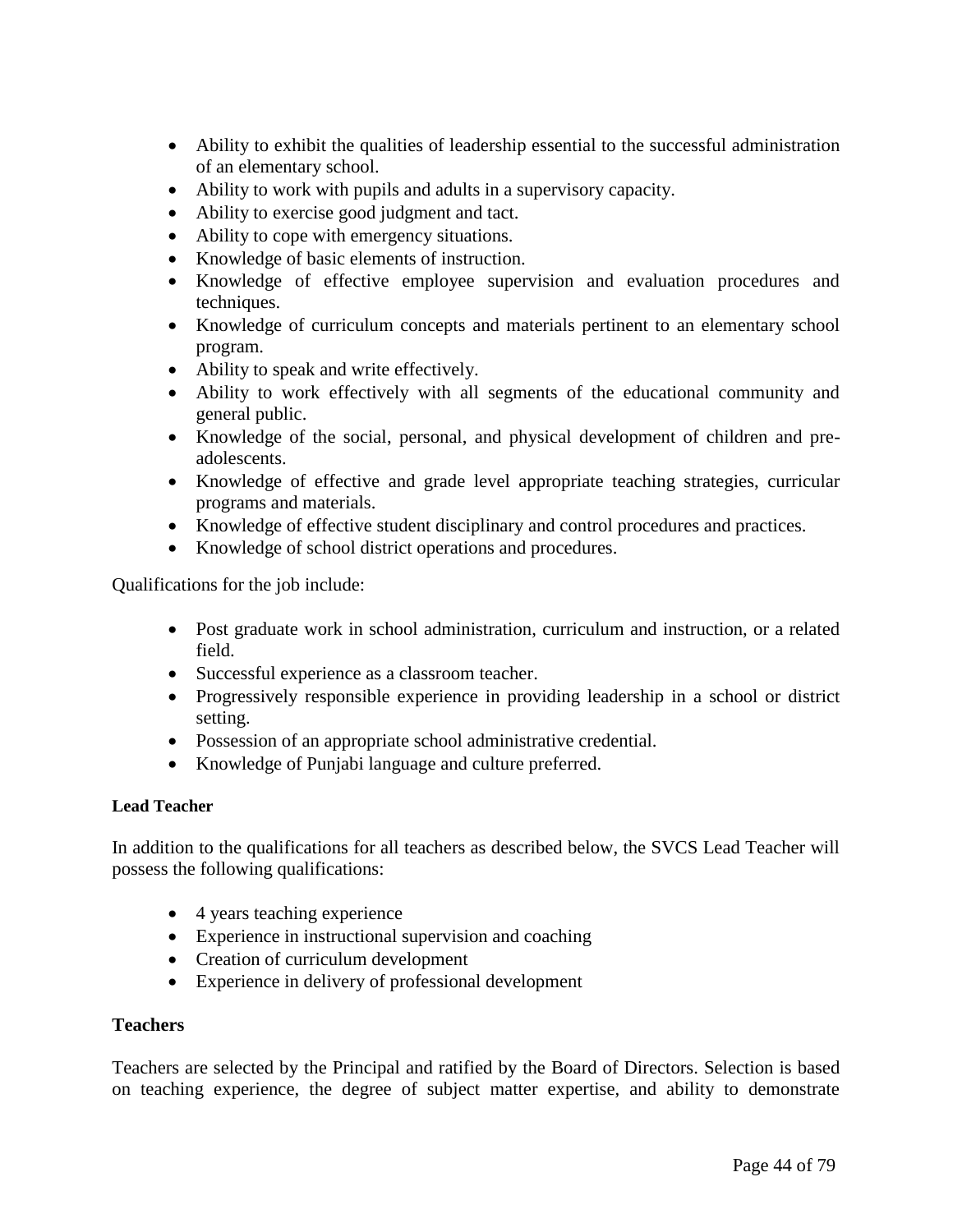classroom capabilities. Teacher candidates will demonstrate how they will provide a quality curriculum and a strong classroom environment. SVCS teachers at all levels shall meet or exceed all "highly qualified requirements" under the No Child Left Behind Act ("NCLB").

Accordingly, a teacher of core academic subjects (including English language arts, mathematics, science, and social studies) must meet the following qualifications:

- a bachelor's degree
- an appropriate State credential
- demonstrated core academic subject matter competence through California Commission on Teacher Credentialing ("CCTC") approved subject matter examination or by completing the California High Objective Uniform State Standard of Education ("HOUSSE")
- demonstrated mastery of classroom skills including classroom management, planning, assessment and instructional practice
- proficiency or fluency in Punjabi desired

SVCS shall comply with Education Code Section 47605(*l*), which states in pertinent part:

Teachers in charter schools shall be required to hold a Commission on Teacher Credentialing certificate, permit or other document equivalent to that which a teacher in other public schools would be required to hold. These documents shall be maintained on file at the charter school and shall be subject to periodic inspection by chartering authority. It is the intent of the Legislature that charter schools be given flexibility with regard to non-core, non-college preparatory courses.

All teachers will hold a CLAD or BCLAD credential or a California Department of Education equivalent certified to serve English Learners.

In order to recruit and attract highly-qualified teachers, SVCS will advertise positions on websites such as EdJoin, as well as local newspapers and other publications.

Responsibilities for teachers include:

- Preparing and implementing lesson plans that lead to student understanding of the pre-established curriculum content
- Assessing student progress and maintaining accurate records
- Participating regularly in professional development opportunities
- Maintaining frequent communication with students, students' families, colleagues, and other school stakeholders
- Maintaining regular, punctual attendance
- Providing an effective classroom environment that reflects and facilitates the academic program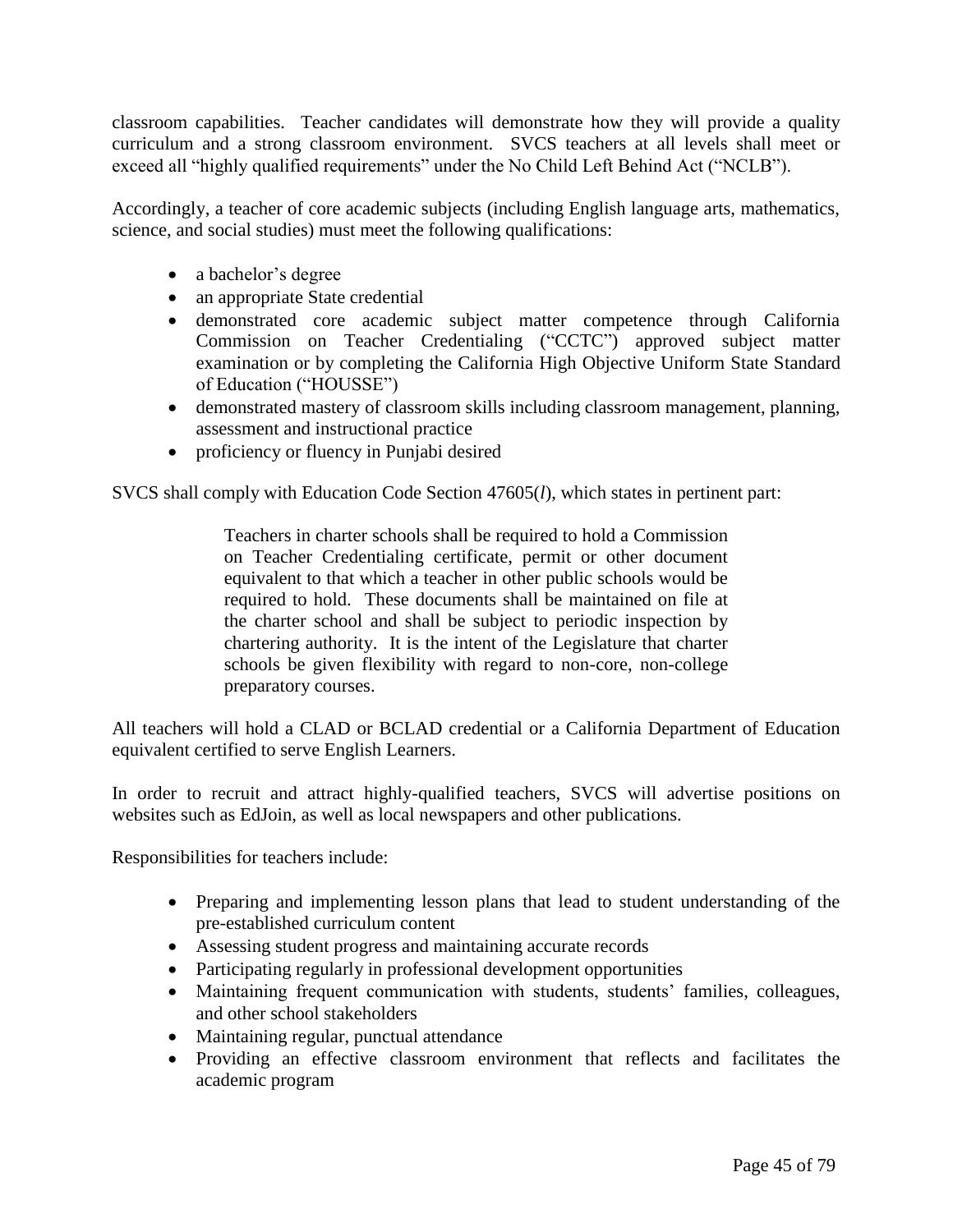- A full day of teaching, primarily within the academic area in which they focus their teaming
- Mentoring and instructional advice for their peers to help them develop the skills needed to progress as teachers

# **School Psychologist<sup>6</sup>**

Qualifications of the school psychologist include the following:

- Masters degree from an accredited college or university with major course work in psychology or related field;
- California Pupil Personnel Services credential and school psychology authorization; and
- Must be able to satisfactorily perform the functions of the job including but not limited to highly technical information; applying assessment instruments and participation in student study teams, section 504 teams or IEP teams; knowledge specific to the job including psychology and educational principles and pertinent laws.

# **School Counselor<sup>7</sup>**

Qualifications of the school counselor include the following:

- Personnel services credential in school counseling;
- Field work; some experience in school counseling;
- Must be able to satisfactorily perform the functions of the job including providing individual and group counseling to students; act as a liason between parents and teachers, and participation in student study team meetings; and
- Knowledge specific to the job including school counseling and pertinent laws.

## **Classified Staff**

## School Secretary

General responsibilities of the School secretary includes:

- Recording attendance
- Primary responsibility for input of Free and Reduced Lunch information into the student database
- Managing the office
- Overseeing purchases of materials
- Day to day bookkeeping

 $\overline{a}$ 

<sup>6</sup> This position will be part time and in consultation with the District may be determined to be unnecessary if District school psychologist services are available to the Charter School based upon an MOU between the Parties.

 $<sup>7</sup>$  This position is part time.</sup>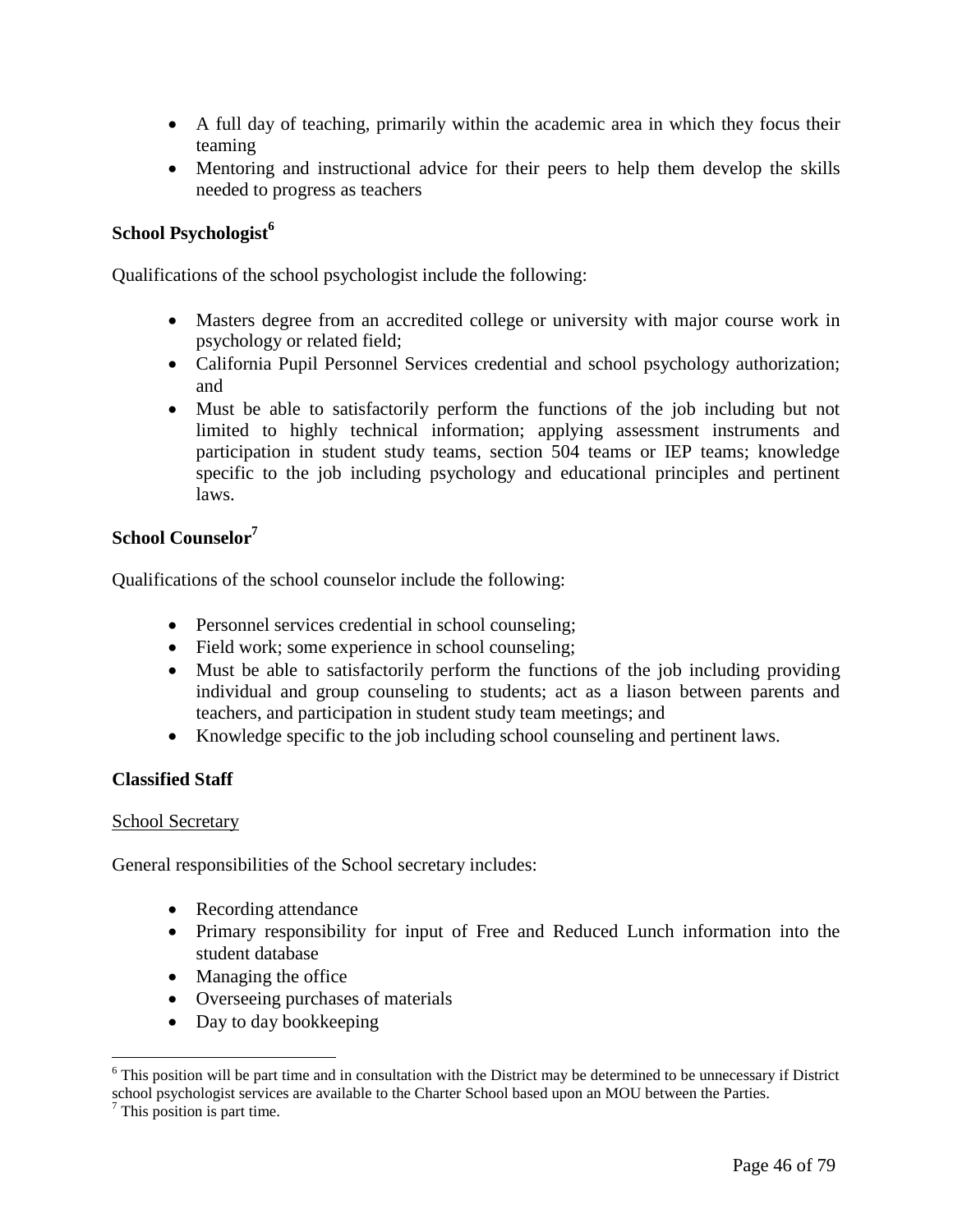- Managing the schedule of the Principal
- Serving as first point of contact for parents contacting the Charter School
- Maintaining student and personnel files

Qualifications for Classified Staff positions include:

- A.A. degree or equivalent work experience
- 3 plus years in administrative support position, preferable
- Experience in public school front office, preferable
- Strong organizational skills
- Strong time management skills
- Ability to work both independently and with a team
- Fluency in Punjabi is highly desirable
- Proficient with Microsoft Office

# Custodian

Required qualifications:

- Experience with cleaning solvents, soaps, waxes and other related chemicals used in custodial work.
- Knowledge of standard safety precautions and rules used in custodial work.
- Knowledge of basic materials and equipment used in custodial work.
- Valid CA driver's license.
- High ethical and moral standards.
- Great communication skills with the ability to understand and interpret directions
- Knowledge of:
	- o Methods, materials, tools, and equipment used in custodial and general building maintenance work
	- o Methods and techniques of cleaning and preserving floors, furniture, walls, and fixtures
	- o Use and minor maintenance of hand and power tools and equipment used in janitorial work
	- o Operational characteristics of cleaning equipment and materials
	- o Safe use of cleaning chemicals
	- o Proper methods of storing equipment, materials, and supplies
	- o Proper lifting techniques
	- o Occupational hazards and standard safety practices
	- o Simple record keeping techniques

Preferred qualifications:

- At least 3 months related experience
- Customer service skills
- Skills to determine tools and equipment needed to perform custodial work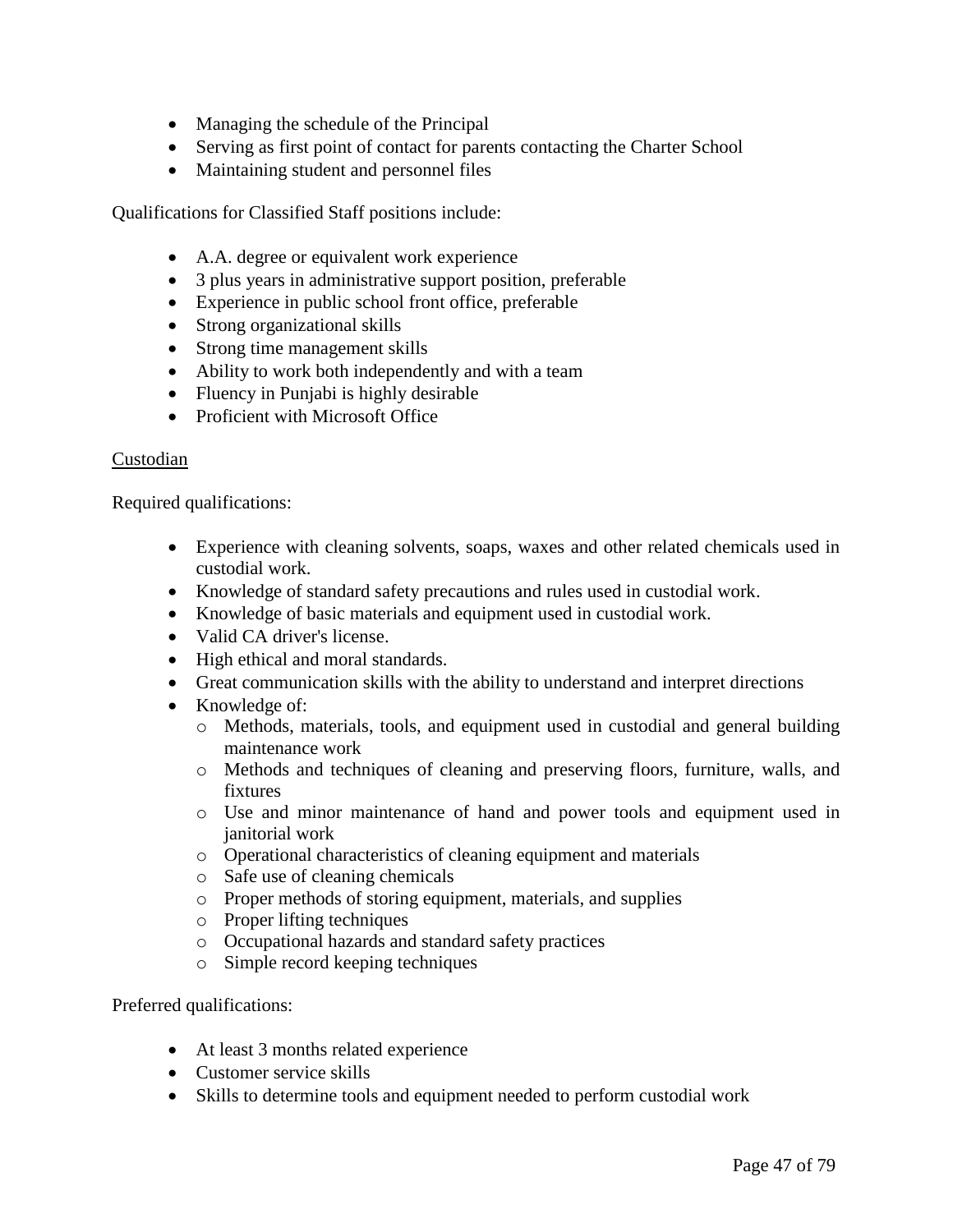- Custodial experience
- Knowledge to follow all health and safety procedures/protocols
- Skill to practice all security procedures related to unlocking, locking and securing of buildings and keys
- Learn and apply knowledge of schedules, procedures, and use of equipment and supplies used in custodial work
- Understand and follow oral and written directions
- Establish and maintain effective working relationships with others
- Meet schedules and time lines

# Van Driver

- Excellent customer service skills
- Two years of driver experience preferred but not mandatory
- Excellent driving and route mapping skills
- Valid Class C driver's license with a history of no more than one moving violation, no suspensions or at fault or accidents within the last three years, and no DUI/DWI within the past seven years
- Neat and professional appearance required
- No more than 3 moving violations in past 3 yrs (no reckless driving in past 3 yrs)
- No more than 1 preventable accident in motor vehicle in last 3 yrs

# Instructional Assistant

Ability to:

- Learn to develop knowledge and skills necessary to function in the specific classroom to which assigned.
- Read notes, memos, and student reports of a moderately complex nature.
- File alphabetically and retrieve letters and reports.
- Communicate effectively both orally and in writing.
- Add, subtract, multiply, and divide.
- Write messages and notes effectively.
- Interact with students, public, and staff effectively.
- Determine steps in a process and structure time effectively.
- Work independently with little direction.
- Analyze situations accurately and adopt an effective course of action.
- Direct group activities of students.
- Assist in the maintenance of student files.
- Work effectively in direct work with individual students and groups.
- Interact effectively with students, parents, staff, and the public.
- Maintain confidentiality of sensitive and privileged information
- Work effectively with individuals from various ethnic and cultural groups.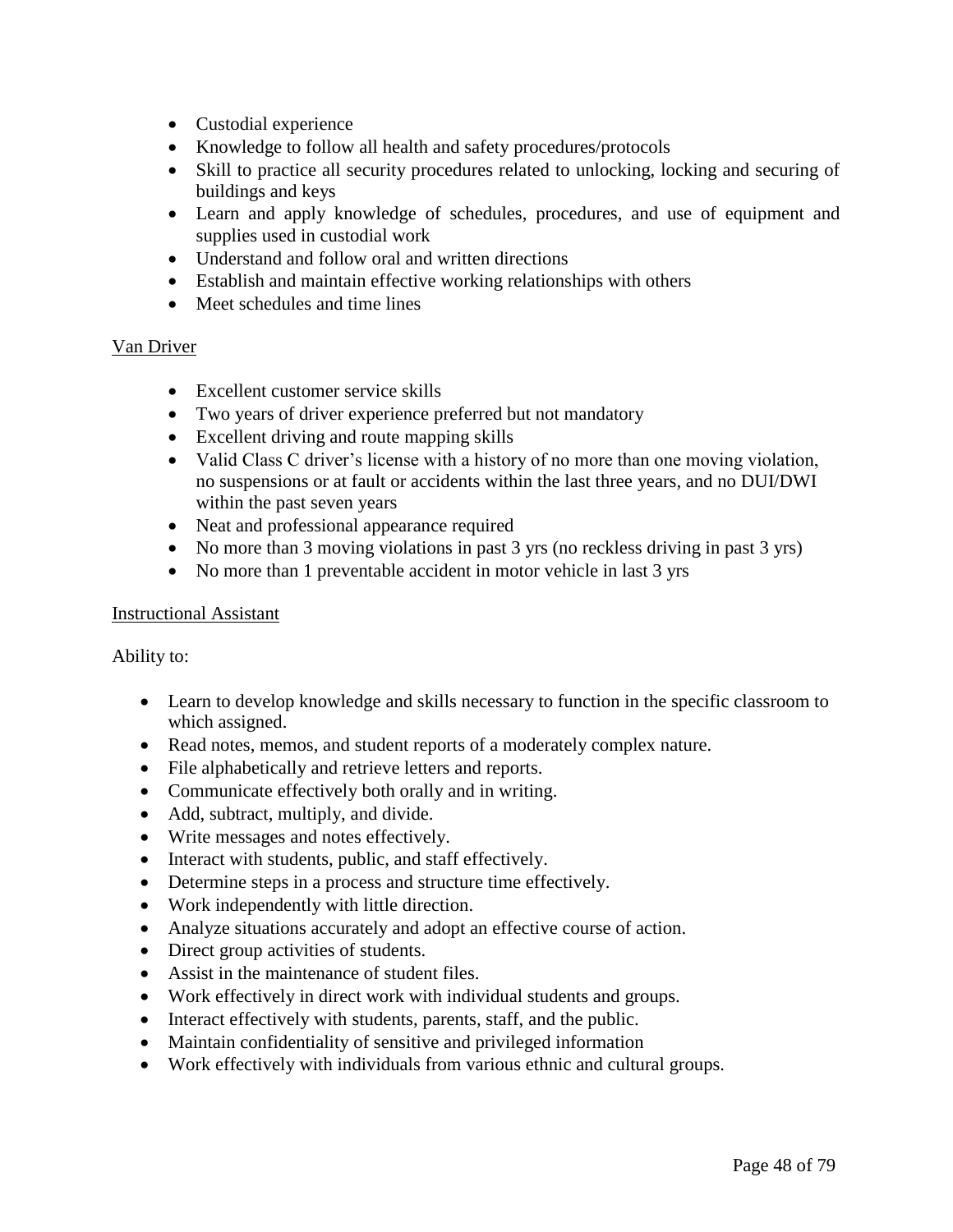Education and experience:

- Any combination equivalent to: graduation from high school and some successful recent experience interacting with youth. May require other specific experience to assist in knowledge and/or skill acquisition. May require formal demonstration of specific knowledge and skills within the area to which assigned. <sup>8</sup>
- Possession of a valid first aid card.

## Food Service Assistant

Licenses and Other Requirements:

 A food Service Handler's Certificate, issued by the County Health Department (can be obtained at time of employment).

Desirable Education/Experience:

- High school diploma or general education degree (GED).
- Completion of formal or informal education sufficient to assure the ability to read and write at the level required for successful job performance.

## **B. Compensation and Benefits**

All employees of SVCS will be individually contracted. The individual contract will address, among other issues, salary, health and welfare benefits, work schedules and responsibilities, accountability measurements, and standards for performance evaluations. Salaries and benefits will be set in a manner to attract qualified employees based upon a review of area salaries and benefits for similar positions. Mandatory benefits, such as workers compensation, unemployment insurance, Medicare, and social security (for non-STRS members) will be provided by SVCS.

Attached as Appendix H, please find a draft employee handbook.

## **C. Retirement Benefits**

 $\overline{a}$ 

*Governing Law: "The manner by which staff members of the charter schools will be covered by the State Teachers' Retirement System, the Public Employees' Retirement System, or federal social security."* 

*- Education Code Section 47605(b)(5)(K)*

<sup>&</sup>lt;sup>8</sup> If the Charter School accepts Title I funding, these requirements will be increased to required highly qualified requirements for paraprofessionals, as follows: Complete an associate degree OR Complete two years of college OR Demonstrate knowledge of reading, writing, math, and the ability to assist in instructing these subjects.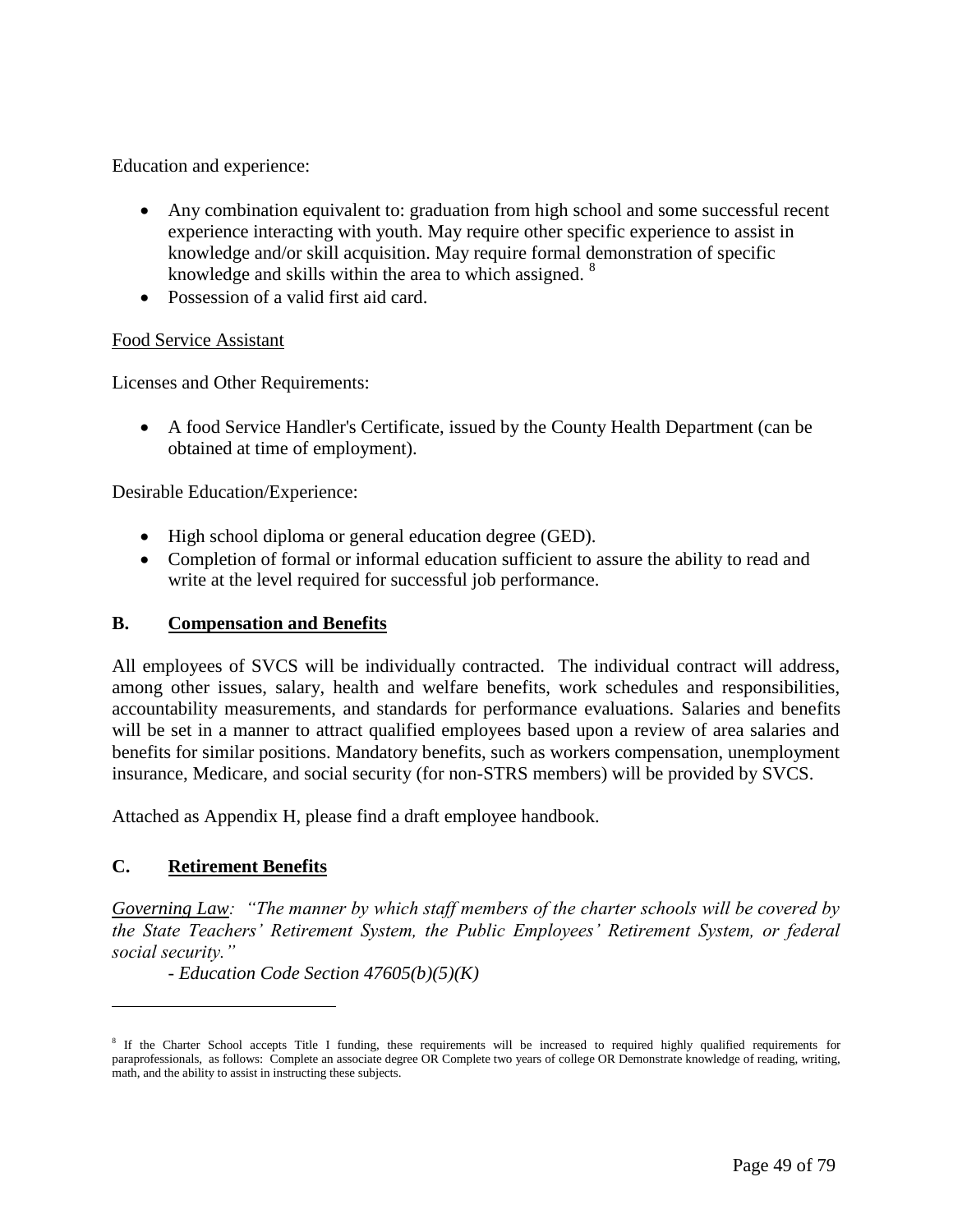Eligible full-time certificated teachers will either participate in the State Teachers' Retirement System ("STRS"). Employees will contribute the required percentage, and SVCS will contribute the employer's portion required by STRS. All withholdings from employees and the Charter School will be forwarded to the STRS Fund as required. SVCS will submit all retirement data through the District or County Office of Education, and pay actual costs for this service per Education Code Section 47611.3 and will comply with all policies and procedures for payroll reporting. Employees will accumulate service credit years in the same manner as all other members of STRS. SVCS accepts and understands obligations to comply with Education Code Section 47611.

All other staff will participate in the federal social security system. The Charter School Board of Directors retains the option to consider any other public or private retirement plans and to coordinate such participation with existing programs, as it deems appropriate.

The SVCS Principal will be responsible for ensuring that appropriate arrangements for applicable retirement coverage have been made.

# **D. Employee Representation**

*Governing Law: "A declaration whether or not the charter school shall be deemed the exclusive public school employer of the employees of the charter school for the purposes of the Educational Employment Relations Act."* 

*- Education Code Section 47605(b)(5)(O)*

SVCS shall be deemed the exclusive public school employer of the employees of the Charter School for the purposes of the Educational Employment Relations Act ("EERA"). The Charter School shall comply with the EERA.

# **E. Rights of School District Employees**

*Governing Law: "A description of the rights of any employee of the school district upon leaving the employment of the school district to work in a charter school, and of any rights of return to the school district after employment at a charter school."* 

*- Education Code Section 47605(b)(5)(M)*

No public school district employee shall be required to work at the Charter School. Employees of the District who choose to leave the employment of the District to work at the Charter School will have no automatic rights of return to the District after employment by the Charter School unless specifically granted by the District through a leave of absence or other agreement. Charter School employees shall have any right upon leaving the District to work in the Charter School that the District may specify, any rights of return to employment in a school district after employment in the school that the District may specify, and any other rights upon leaving employment to work in the Charter School that the District determines to be reasonable and not in conflict with any law.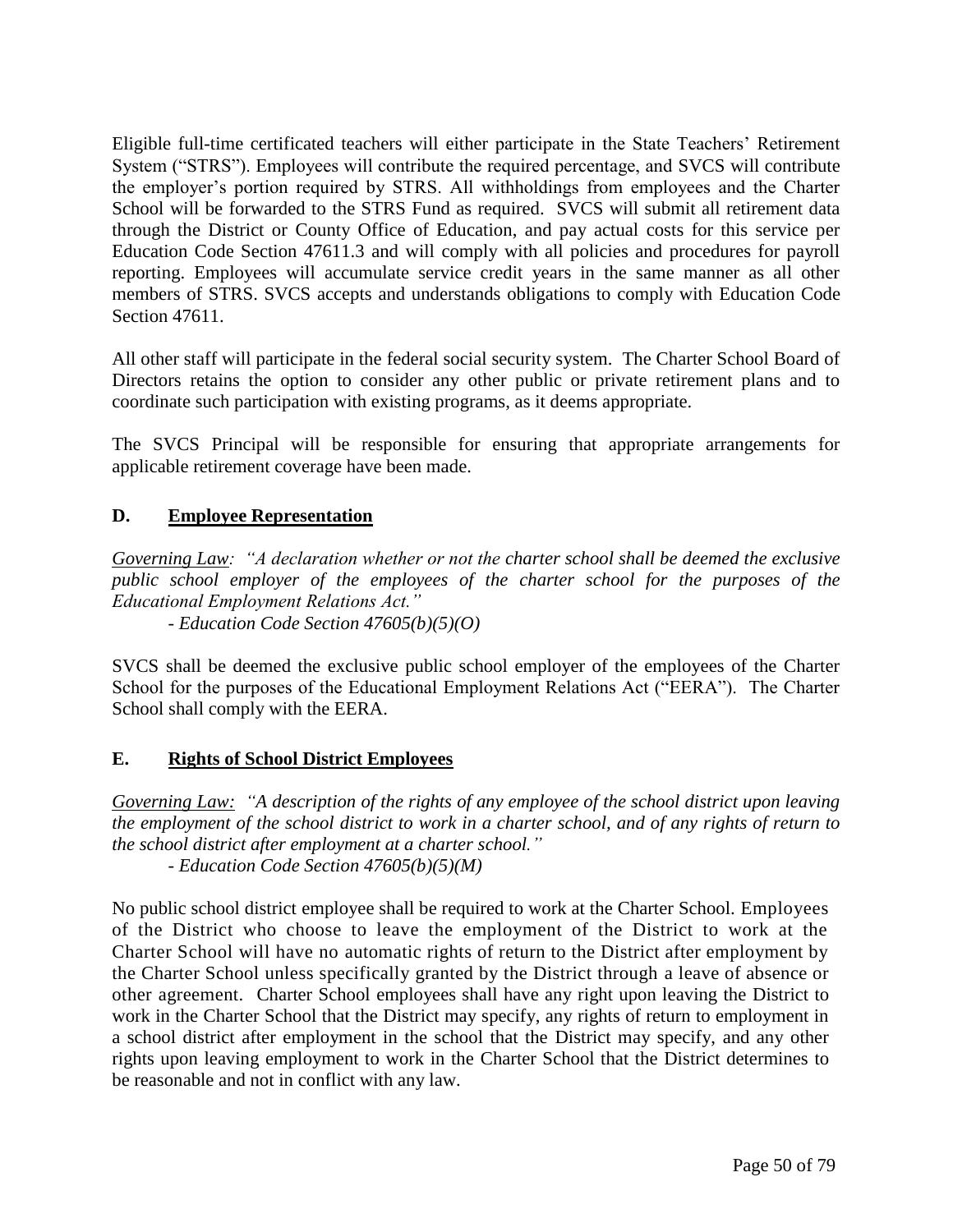All employees of the Charter School will be considered the exclusive employees of the Charter School and not of the District, unless otherwise mutually agreed in writing. Sick or vacation leave or years of service credit at the District or any other school district will not be transferred to the Charter School. Employment by the Charter School provides no rights of employment at any other entity, including any rights in the case of closure of the Charter School.

# **F. Health and Safety**

*Governing Law: "The procedures that the school will follow to ensure the health and safety of pupils and staff. These procedures shall include the requirement that each employee of the school furnish the school with a record summary as described in Section 44237." - Education Code Section 47605(b)(5)(F)*

The health and safety of Charter School staff and pupils is a high priority for the Charter School. The Charter School will follow all required safety regulations including emergency policies and procedures.

The following provides a summary of the health and safety policies and procedures to be followed at the Charter School. Attached, as Appendix I, please find the draft health and safety policies and procedures to be utilized by the Charter School. These policies and procedures will be further developed and tailored to the Charter School's facility and operation and adopted by the Charter School Board and provided to the District at least thirty days prior to operation. The policies and procedures will be kept on file for review on an ongoing basis. SVCS may create additional policies and procedures as the need occurs and to stay in compliance with changes to local, state and federal laws and regulations.

# **Procedures for Background Checks**

Employees and contractors of the Charter School will be required to submit to a criminal background check and to furnish a criminal record summary as required by Education Code Sections 44237 and 45125.1. New employees not possessing a valid California Teaching Credential must submit two sets of fingerprints to the California Department of Justice for the purpose of obtaining a criminal record summary. The Principal of the Charter School shall monitor compliance with this policy and report to the Charter School Board of Directors on a quarterly basis. The Board President shall monitor the fingerprinting and background clearance of the Principal. Volunteers who will volunteer outside of the direct supervision of a credentialed employee shall be fingerprinted and receive background clearance prior to volunteering without the direct supervision of a credentialed employee.

# **Role of Staff as Mandated Child Abuse Reporters**

All non-certificated and certificated staff will be mandated child abuse reporters and will follow all applicable reporting laws, the same policies and procedures used by the District. Training will be provided every two years through the SVCS legal office or other appropriate contractor.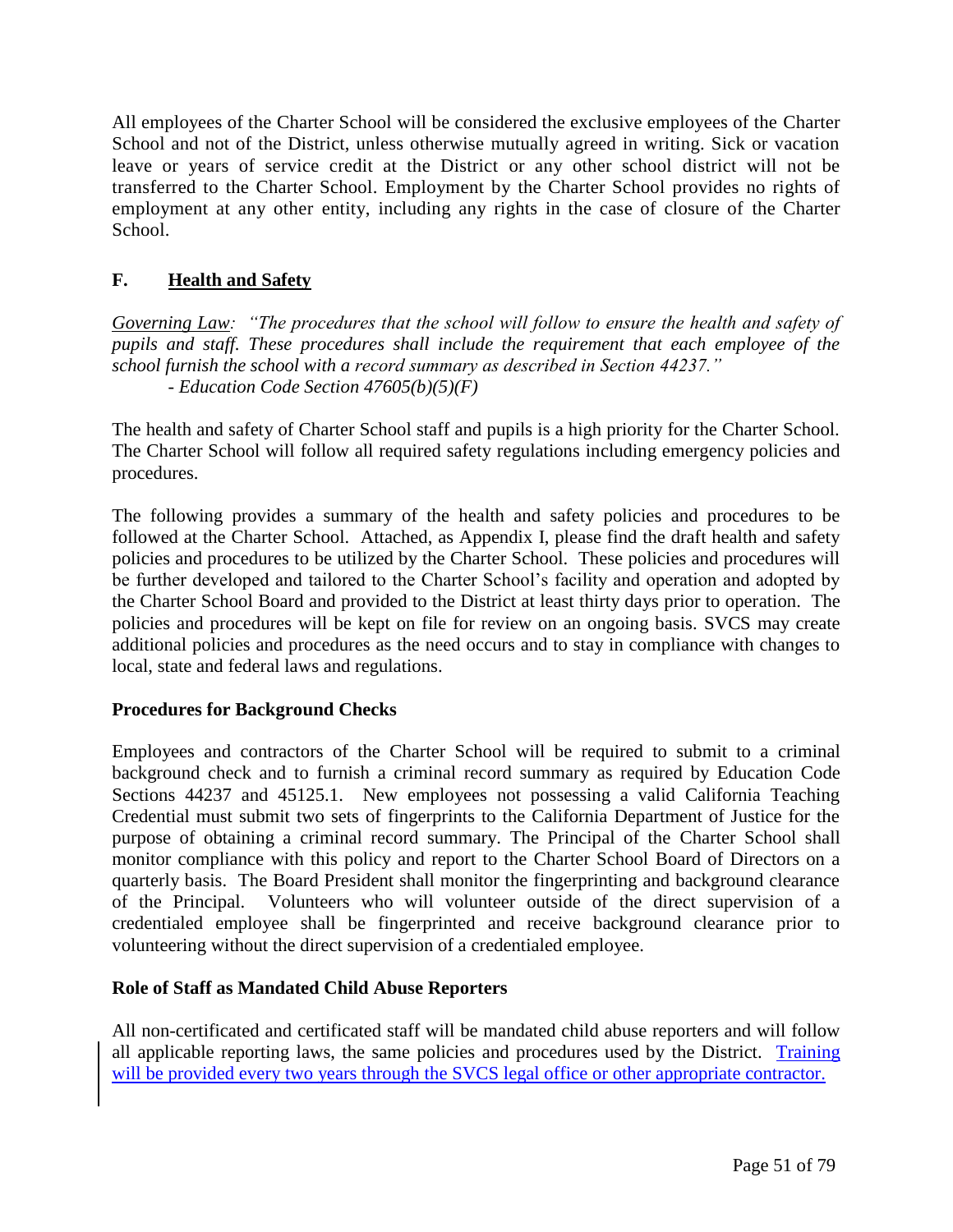# **TB Testing**

Faculty and staff will be tested for tuberculosis prior to commencing employment and working with students as and as further required by Education Code Section 49406.

#### **Immunizations**

All students enrolled and staff will be required to provide records documenting immunizations as is required at public schools pursuant to Health and Safety Code Sections 120325-120375, and Title 17, California Code of Regulations Sections 6000-6075. Beginning July 1, 2012, all rising 7<sup>th</sup> graders must be immunized with a pertussis (whooping cough) vaccine booster.

#### **Medication in School**

The Charter School will adhere to Education Code Section 49423 regarding administration of medication in school.

#### **Vision, Hearing, and Scoliosis**

Students will be screened for vision, hearing and scoliosis. The Charter School will adhere to Education Code Section 49450, *et seq.*, as applicable to the grade levels served by the Charter School.

#### **Diabetes**

The Charter School will provide an information sheet regarding type 2 diabetes to the parent or guardian of incoming  $7<sup>th</sup>$  grade students, pursuant to Education Code Section 49452.7. The information sheet shall include, but shall not be limited to, all of the following:

- 1. A description of type 2 diabetes.
- 2. A description of the risk factors and warning signs associated with type 2 diabetes.
- 3. A recommendation that students displaying or possibly suffering from risk factors or warning signs associated with type 2 diabetes should be screened for type 2 diabetes.
- 4. A description of treatments and prevention of methods of type 2 diabetes.
- 5. A description of the different types of diabetes screening tests available.

#### **Emergency Preparedness**

The Charter School shall adhere to an Emergency Preparedness Handbook drafted specifically to the needs of the school site in conjunction with law enforcement and the Fire Marshall. This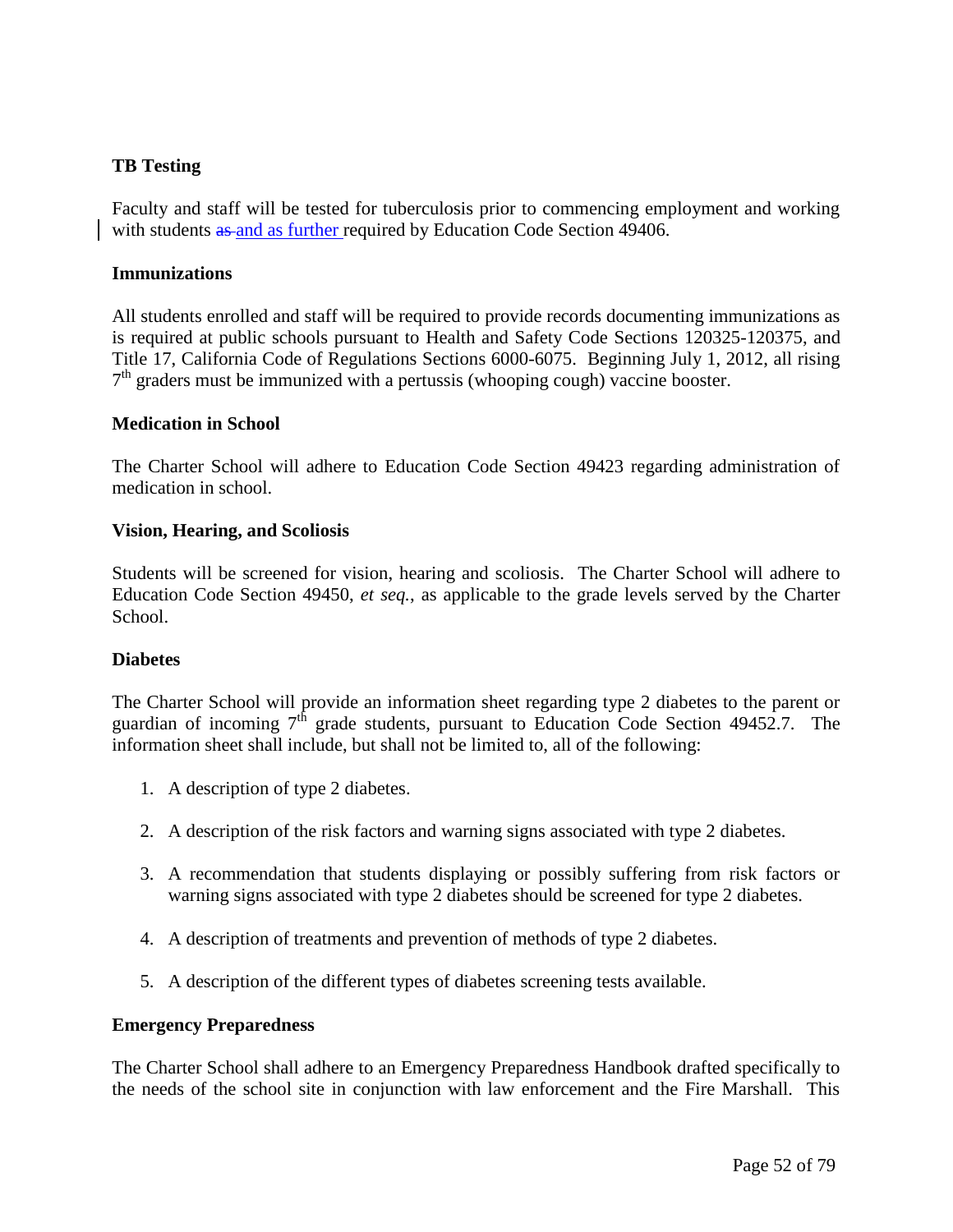handbook shall include, but not be limited to the following responses: fire, flood, earthquake, terrorist threats, and hostage situations. If assuming a facility that was previously used as a School site, any existing emergency preparedness plan for the school site shall be used as a starting basis for updating the handbook for the Charter School.

# **Blood borne Pathogens**

The Charter School shall meet state and federal standards for dealing with blood borne pathogens and other potentially infectious materials in the work place. The Board shall establish a written infectious control plan designed to protect employees and students from possible infection due to contact with blood borne viruses, including human immunodeficiency virus ("HIV") and hepatitis B virus ("HBV").

Whenever exposed to blood or other bodily fluids through injury or accident, staff and students shall follow the latest medical protocol for disinfecting procedures. The control plan shall include mandatory annual training as required by the California Code of Regulations

# **Drug Free/Alcohol Free/Smoke Free Environment**

The Charter School shall function as a drug, alcohol and tobacco free workplace.

# **Facility Safety**

The Charter School shall comply with Education Code Section 47610 by either utilizing facilities that are compliant with the Field Act or facilities that are compliant with the California Building Standards Code. The Charter School agrees to test sprinkler systems, fire extinguishers, and fire alarms annually at its facilities to ensure that they are maintained in an operable condition at all times. The Charter School shall conduct fire drills as required under Education Code Section 32001 and in conjunction with the District (if at District facilities).

## **Comprehensive Sexual Harassment Policies and Procedures**

The Charter School is committed to providing a school that is free from sexual harassment, as well as any harassment based upon such factors as race, religion, creed, color, national origin, ancestry, age, medical condition, marital status, sexual orientation, or disability. The Charter School has developed a comprehensive policy to prevent and immediately remediate any concerns about sexual discrimination or harassment at the Charter School (including employee to employee, employee to student, and student to employee misconduct). Misconduct of this nature is very serious and will be addressed in accordance with the Charter School's sexual harassment policy.

## **G. Dispute Resolution**

*Governing Law: "The procedures to be followed by the Charter School and the entity granting the charter to resolve disputes relating to provisions of the charter." - Education Code Section 47605(b)(5)(N)*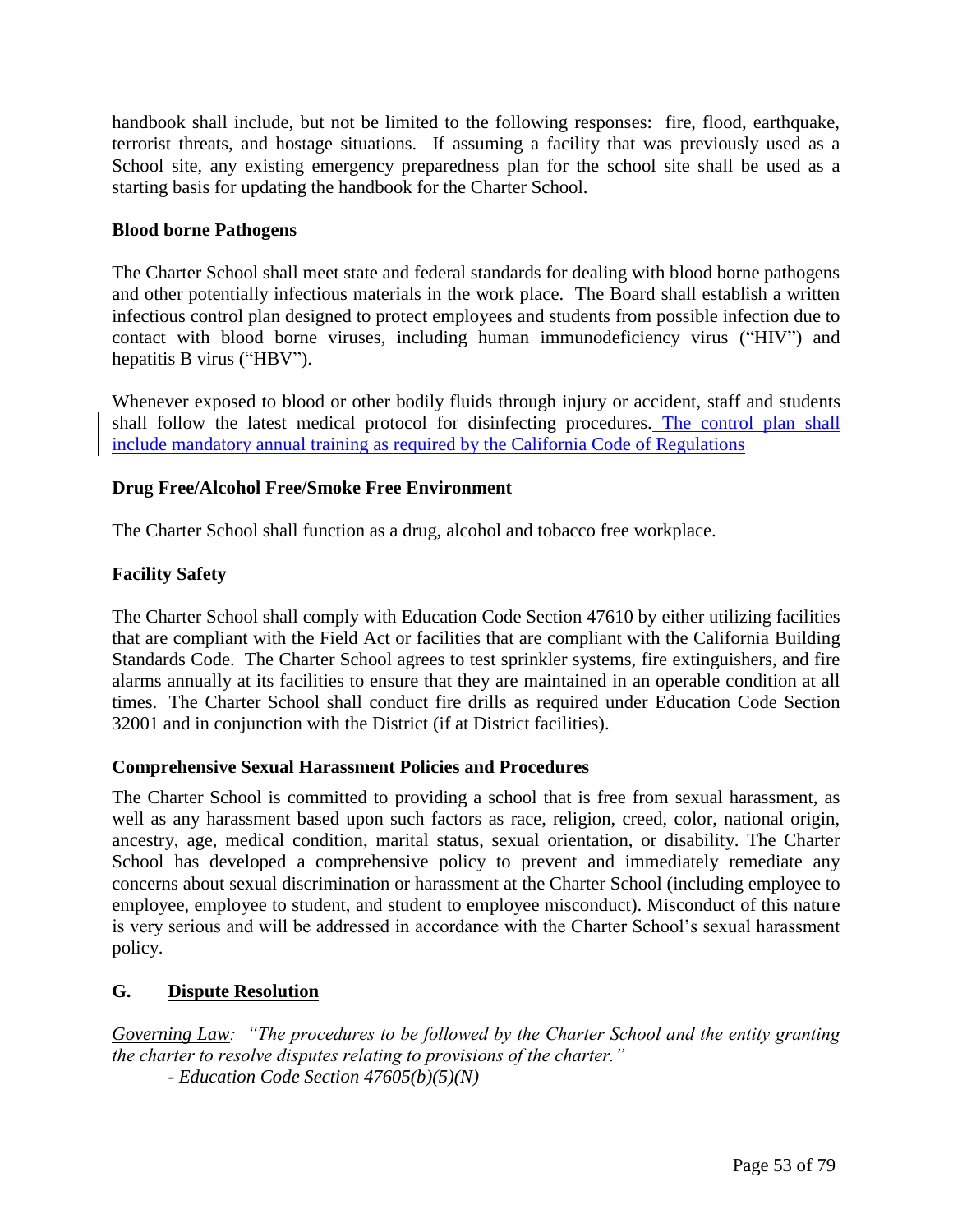The Charter School recognizes that it cannot bind the District to a dispute resolution procedure to which the District does not agree. The policy below is intended as a starting point for a discussion of dispute resolution procedures. The Charter School is willing to consider changes to the process outline below as suggested by the District.

The Charter School and the District will be encouraged to attempt to resolve any disputes with the District amicably and reasonably without resorting to formal procedures. The Charter School firmly believes that nurturing its relationship with the District and ensuring ongoing cooperation, transparent dialogue and accountability will prevent disputes from occurring.

In the event of a dispute between the Charter School and the District, Charter School staff, employees and Board members of the Charter School and the District agree to first frame the issue in written format ("dispute statement") and to refer the issue to the District Superintendent and Principal of the Charter School. In the event that the District Board of Trustees believes that the dispute relates to an issue that could lead to revocation of the charter in accordance with Education Code Section 47607, the Charter School requests that this shall be noted in the written dispute statement, although it recognizes it cannot legally bind the District to do so. However, participation in the dispute resolution procedures outlined in this section shall not be interpreted to impede or act as a pre-requisite to the District's ability to proceed with revocation in accordance with Education Code Section 47607.

The Principal and Superintendent shall informally meet and confer in a timely fashion to attempt to resolve the dispute, not later than 5 business days from receipt of the dispute statement. In the event that this informal meeting fails to resolve the dispute, both parties shall identify two Board members from their respective boards who shall jointly meet with the Superintendent and the Principal of the Charter School and attempt to resolve the dispute within 15 business days from receipt of the dispute statement.

If this joint meeting fails to resolve the dispute, the Superintendent and the Principal shall meet to jointly identify a neutral third party mediator to engage the Parties in a mediation session designed to facilitate resolution of the dispute. The format of the mediation session shall be developed jointly by the Superintendent and the Principal. Mediation shall be held within sixty business days of receipt of the dispute statement. The costs of the mediator shall be split equally between the District and the Charter School. If mediation does not resolve the dispute either party may pursue any other remedy available under the law. All timelines and procedures in this section may be revised upon mutual written agreement of the District and the Charter School.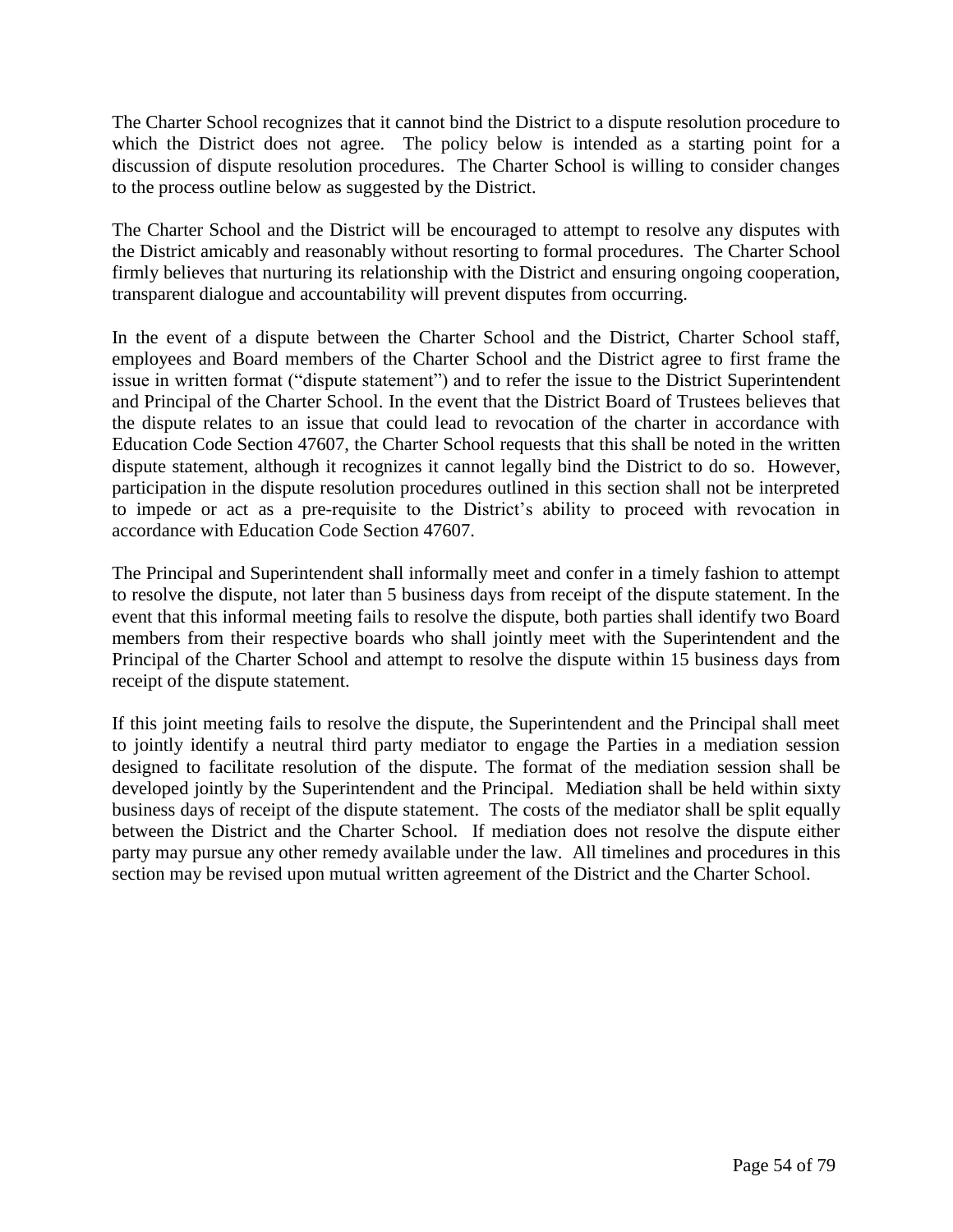# **A. Student Admissions Policies and Procedures**

*Governing Law: "Admission requirements, if applicable." - Education Code Section 47605(b)(5)(H).*

The Charter School will be nonsectarian in its programs, admission policies, and all other operations, and will not charge tuition nor discriminate against any student based upon the characteristics listed in Section 220 (actual or perceived disability, gender, nationality, race or ethnicity, religion, sexual orientation, or any other characteristic that is contained in the definition of hate crimes set forth in Section 422.55 of the Penal Code or association with an individual who has any of the aforementioned characteristics).

The Charter School shall admit all pupils who wish to attend the Charter School. No test or assessment shall be administered to students prior to admission and enrollment into SVCS. The Charter School will comply with all laws establishing minimum and maximum age for public school attendance in charter schools.

The Charter School application process is comprised of the following:

- Parent attendance at a school orientation meeting is encouraged
- Completion of a prospective student information form (a copy of which is attached as Appendix J)

Registration packets for students who are admitted will also gather the following information:

- Proof of Immunization and necessary physical and dental screenings
- Home Language Survey
- Completion of Emergency Medical Information Form
- Proof of minimum age requirements, e.g. birth certificate
- Release of records, if applicable

Applications will be accepted during a publicly advertised open application period each year for enrollment in the following school year. Following the open enrollment period each year, applications shall be counted to determine whether any grade level has received more applications than availability. In the event that this happens, the Charter School will hold a public random drawing to determine enrollment for the impacted grade level, with the exception of existing students who are guaranteed enrollment in the following school year.<sup>9</sup> Enrollment preferences in the case of a public random drawing shall be as follows:

• Siblings of existing pupils

 $\overline{a}$ 

 $9$  During any period of eligibility for Public Charter School Grant Program ("PCSGP") funding, the public random drawing will be held as a single weighted public lottery.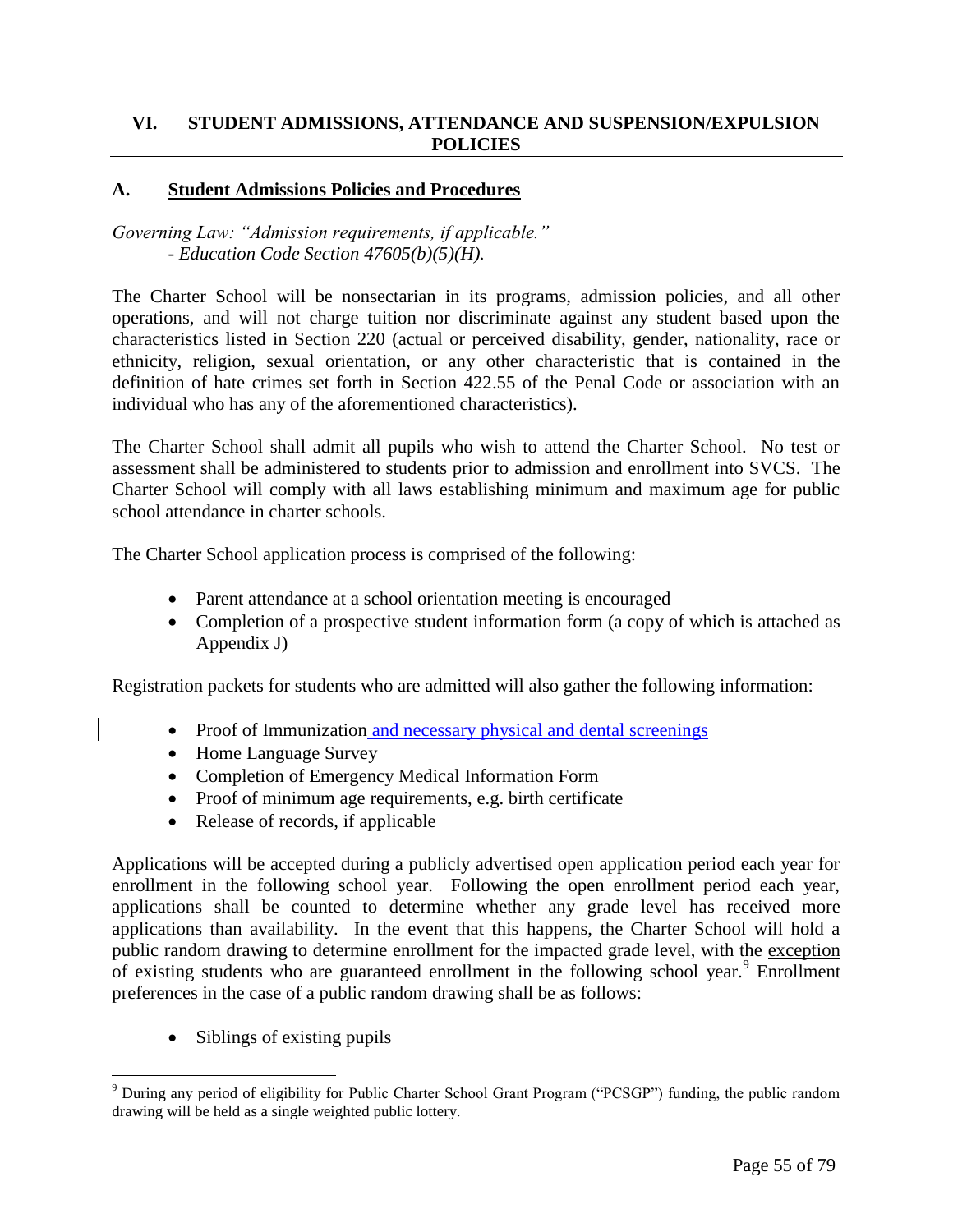- Children of Charter School employees, board members, and advisory committee members $10<sup>10</sup>$
- Residents of the elementary attendance area in which the Charter School is located to the extent that the elementary school is 70% or more free and reduced lunch and the Charter School accesses funds pursuant to Education Code Section 47614.5
- Residents of the District<sup>11</sup>
- All other applicants

 $\overline{a}$ 

At the conclusion of the public random drawing, all students who were not granted admission due to capacity shall be placed on a waiting list according to their draw in the lottery. This waiting list will allow students the option of enrollment in the case of an opening during the current school year.

In no circumstance will a waiting list carry over to the following school year.

## **Planned Application, Public Random Drawing, and Admission Schedule:**

## **Approximately one Month After Charter Approval**

Applications forms available at school administrative office or online at the Charter School's website.

## **Approximately Two months after Charter Approval**

|                                    | Public random drawing conducted (if there are<br>more applicants than capacity).                                                                                                                                                       |
|------------------------------------|----------------------------------------------------------------------------------------------------------------------------------------------------------------------------------------------------------------------------------------|
| <b>After Public Random Drawing</b> | Admission notification and enrollment packets<br>distributed to parents and children who have<br>been drawn in the public random drawing.                                                                                              |
| Date Set by Board of Directors     | Completed enrollment packets due back to the<br>Charter School, which will include proof of<br>immunizations, proof of residency, proof of<br>age requirements and proof of withdrawal from<br>prior school and district of residence. |
| <b>Subsequent Applications</b>     | Additional open application periods<br>and<br>subsequent public random drawings held if<br>additional applications are submitted after the                                                                                             |

<sup>&</sup>lt;sup>10</sup> During any period of eligibility for the PCSGP, this preference will be limited solely to children of teachers and will be limited to 10% of total enrollment.

 $11$  During any period of eligibility for the PCSGP, the weighting factor for residents of the District and residents of the elementary attendance area (if applicable) will be determined by agreement between the authorizer and the Charter School.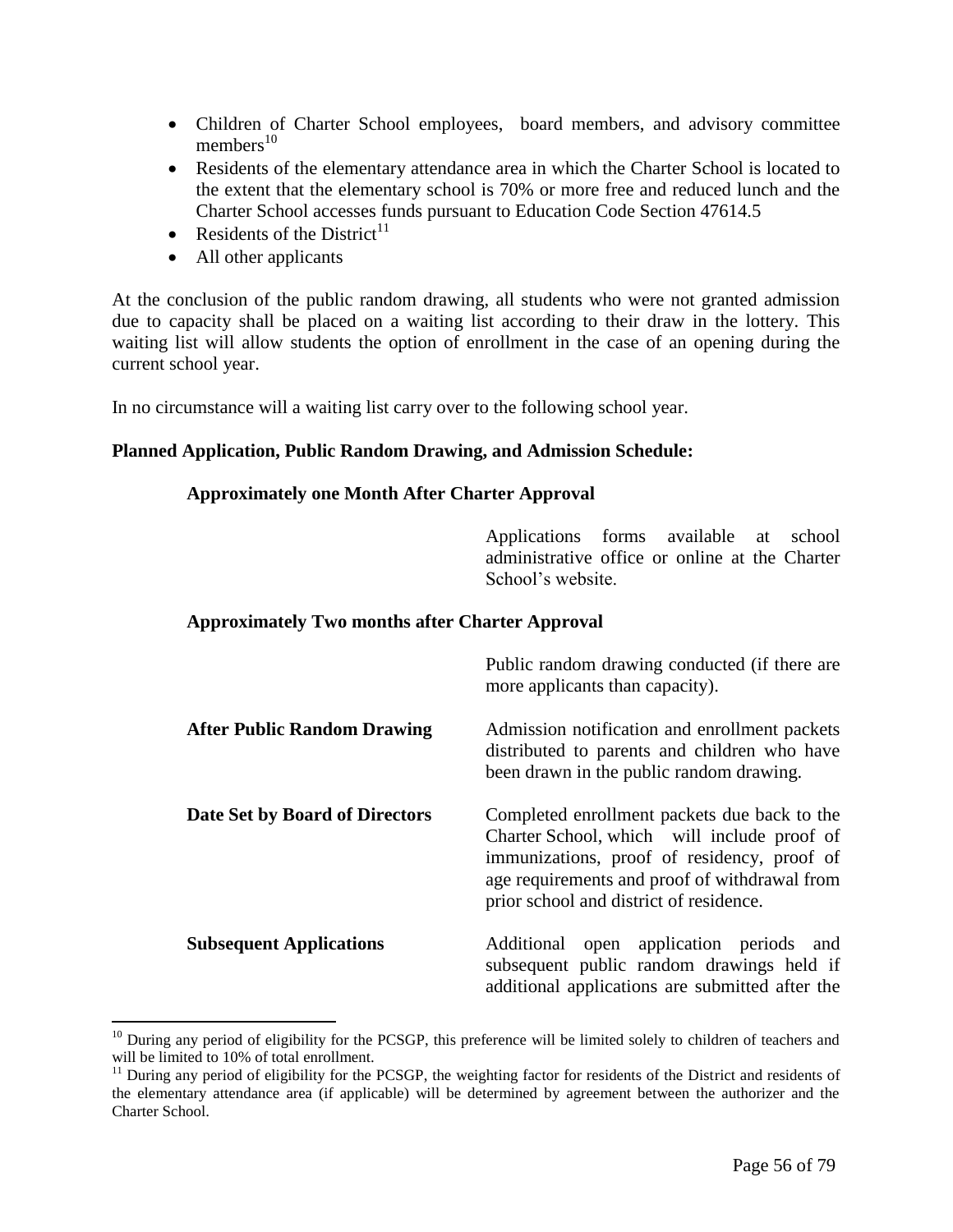initial public random drawing is held.

# **B. Attendance**

Daily attendance is required by students. The Charter School shall maintain contemporaneous documentation of daily attendance as required by Education Code Section 47612.5 and Title 5 California Code of regulations Section 11960. As stated above, the Charter School will use a student information system such as AERIES for maintaining student information data.

# **C. Racial and Ethnic Balance**

*Governing Law: "The means by which the school will achieve a racial and ethnic balance among its pupils that is reflective of the general population residing within the territorial jurisdiction of the district to which the charter petition is submitted." - Education Code Section 47605(b)(5)(G).*

The Petitioners have already begun efforts to inform our parents, neighbors and community members about the charter establishment process. These efforts will continue throughout the approval process and following approval until the first year enrollment goal has been met. It is our desire to attract a diverse student body reflective of the general population residing within the territorial jurisdiction of the District, and we are reaching out to the community accordingly.

Our outreach plans consist of marketing at community events (for example Harmony on the River, West Sacramento Neighbors Fair, Yolo Arts, etc.), letters of outreach to community organizations (Rotary International, West Sacramento Chamber of Commerce, Rivers Community Association, Cub Scouts, etc.), networking via Facebook and an aggressive email campaign. We believe that these efforts will reach a diverse group of families, whose racial and ethnic balance that reflects that of the District. All outreach efforts will be supported by a website that illustrates our commitment to providing a superior educational environment for our community's children. Advertisements will be distributed in English, Punjabi, and Spanish.

## **D. Public School Attendance Alternatives**

*Governing Law: "The public school attendance alternatives for pupils residing within the school district who choose not to attend charter schools." - Education Code Section 47605(b)(5)(L).*

No student may be required to attend the Charter School. Students who reside within the District who choose not to attend the Charter School may attend school within the District according to District policy or at another school district or school within the District through the District's intra-and inter-district policies. Parents and guardians of each student enrolled in the Charter School will be informed on admissions forms that the students have no right to admission in a particular school of a local education agency as a consequence of enrollment in the Charter School, except to the extent that such a right is extended by the local education agency.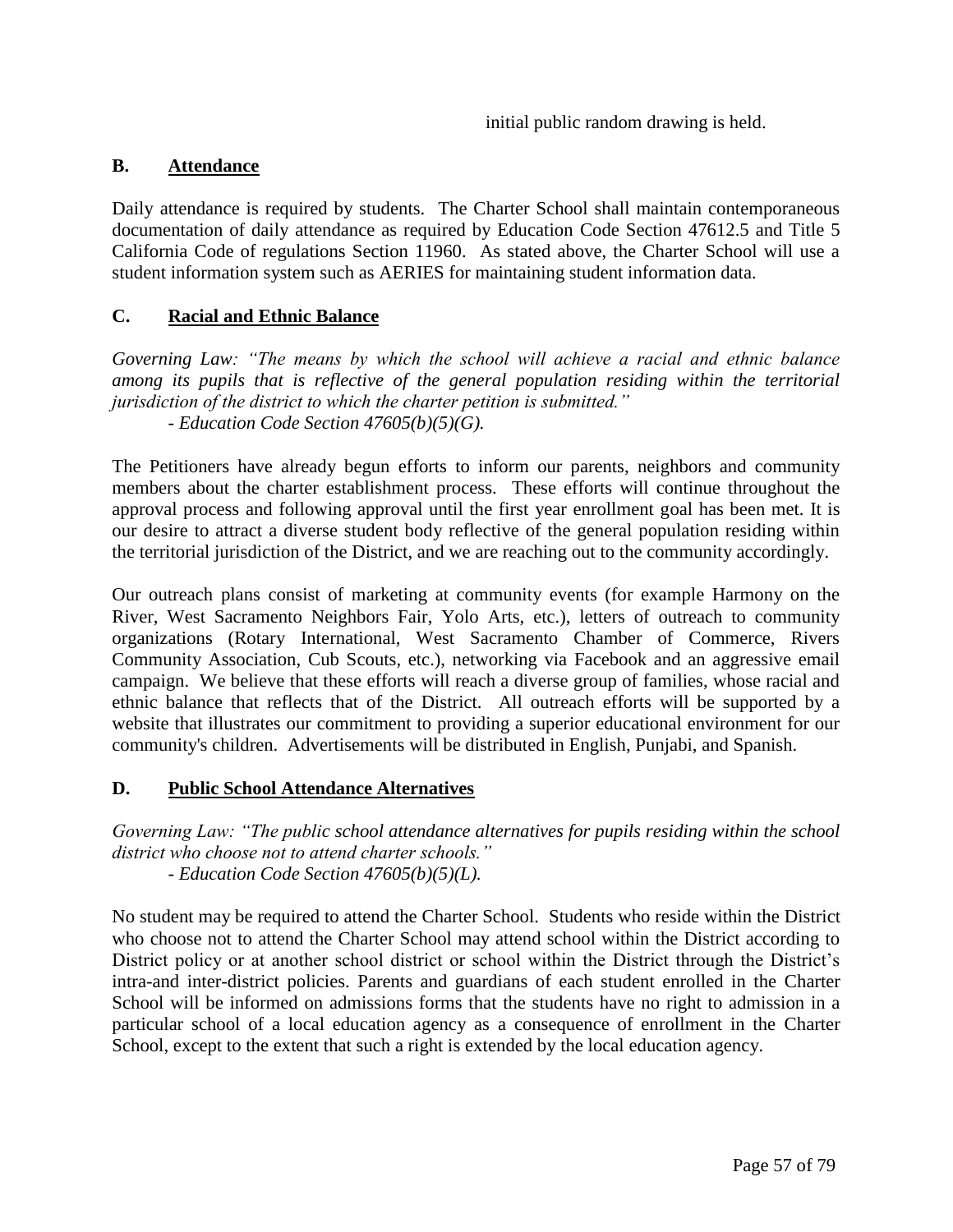# **E. Suspension/Expulsion Policy**

*Governing Law: "The procedures by which pupils can be suspended or expelled." - Education Code Section 47605(b)(5)(J).*

This Pupil Suspension and Expulsion Policy has been established in order to promote learning and protect the safety and well-being of all students at the Charter School. When the Policy is violated, it may be necessary to suspend or expel a student from regular classroom instruction. This policy shall serve as the Charter School's policy and procedures for student suspension and expulsion and it will be reviewed and amended from time to time in consultation with employees, parents, and legal counsel to comport with applicable law. Charter School staff shall enforce disciplinary rules and procedures fairly and consistently among all students. This Policy and its Procedures will be printed and distributed as part of the Student Handbook and will clearly describe discipline expectations. Corporal punishment shall not be used as a disciplinary measure against any student. Corporal punishment includes the willful infliction of or willfully causing the infliction of physical pain on a student. For purposes of the Policy, corporal punishment does not include an employee's use of force that is reasonable and necessary to protect the employee, students, staff or other persons or to prevent damage to school property.

The Charter School administration shall ensure that students and their parents/guardians are notified in writing upon enrollment of all discipline policies and procedures. The notice shall state that this Policy and Procedures are available on request at the Principal's office.

Suspended or expelled students shall be excluded from all school and school-related activities unless otherwise agreed during the period of suspension or expulsion.

A student identified as an individual with disabilities or for whom the Charter School has a basis of knowledge of a suspected disability pursuant to the Individuals with Disabilities Education Improvement Act of 2004 ("IDEIA") or who is qualified for services under Section 504 of the Rehabilitation Act of 1973 ("Section 504") is subject to the same grounds for suspension and expulsion and is accorded the same due process procedures applicable to general education students except when federal and state law mandates additional or different procedures. The Charter School will follow all applicable federal and state laws including but not limited to the California Education Code, when imposing any form of discipline on a student identified as an individual with disabilities or for whom the Charter School has a basis of knowledge of a suspected disability or who is otherwise qualified for such services or protections in according due process to such students.

## **A. Grounds for Suspension and Expulsion of Students**

A student may be suspended or expelled for prohibited misconduct if the act is related to school activity or school attendance occurring at anytime including but not limited to: a) while on school grounds; b) while going to or coming from school; c) during the lunch period, whether on or off the school campus; d) during, going to, or coming from a school-sponsored activity.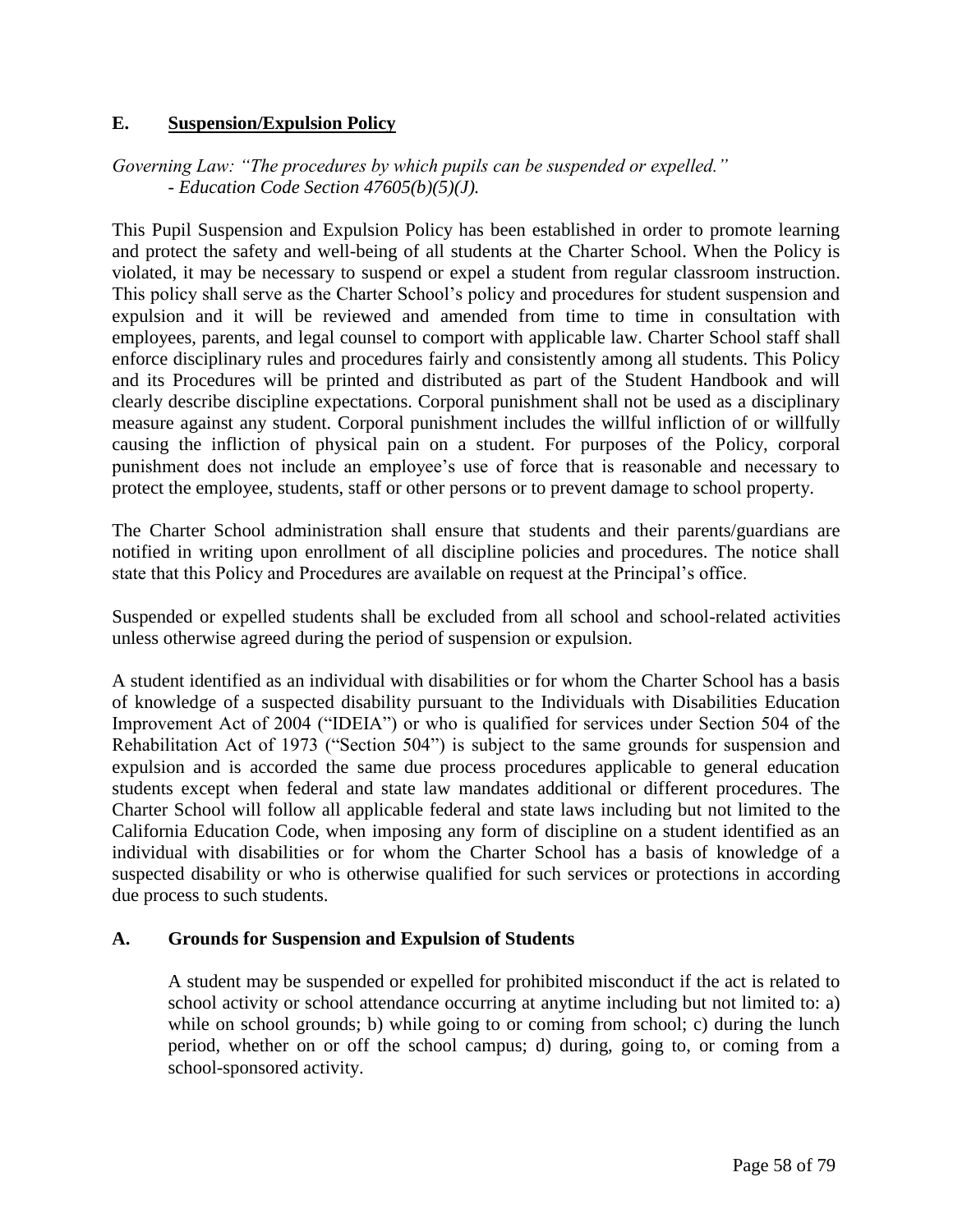# **B. Enumerated Offenses**

- 1. Discretionary Suspension Offenses. Students may be suspended for any of the following acts when it is determined the pupil:
	- a) Caused, attempted to cause, or threatened to cause physical injury to another person.
	- b) Willfully used force of violence upon the person of another, except selfdefense.
	- c) Unlawfully possessed, used, sold or otherwise furnished, or was under the influence of any controlled substance, as defined in Health and Safety Code 11053-11058, alcoholic beverage, or intoxicant of any kind.
	- d) Unlawfully offered, arranged, or negotiated to sell any controlled substance as defined in Health and Safety Code Sections 11053-11058, alcoholic beverage or intoxicant of any kind, and then sold, delivered or otherwise furnished to any person another liquid substance or material and represented same as controlled substance, alcoholic beverage or intoxicant.
	- e) Committed or attempted to commit robbery or extortion.
	- f) Caused or attempted to cause damage to school property or private property.
	- g) Stole or attempted to steal school property or private property.
	- h) Possessed or used tobacco or products containing tobacco or nicotine products, including but not limited to cigars, cigarettes, miniature cigars, clove cigarettes, smokeless tobacco, snuff, chew packets and betel. This section does not prohibit the use of his or her own prescription products by a pupil.
	- i) Committed an obscene act or engaged in habitual profanity or vulgarity.
	- j) Unlawfully possessed or unlawfully offered, arranged, or negotiated to sell any drug paraphernalia, as defined in Health and Safety Code Section 11014.5.
	- k) Disrupted school activities or otherwise willfully defied the valid authority of supervisors, teachers, administrators, other school officials, or other school personnel engaged in the performance of their duties.
	- l) Knowingly received stolen school property or private property.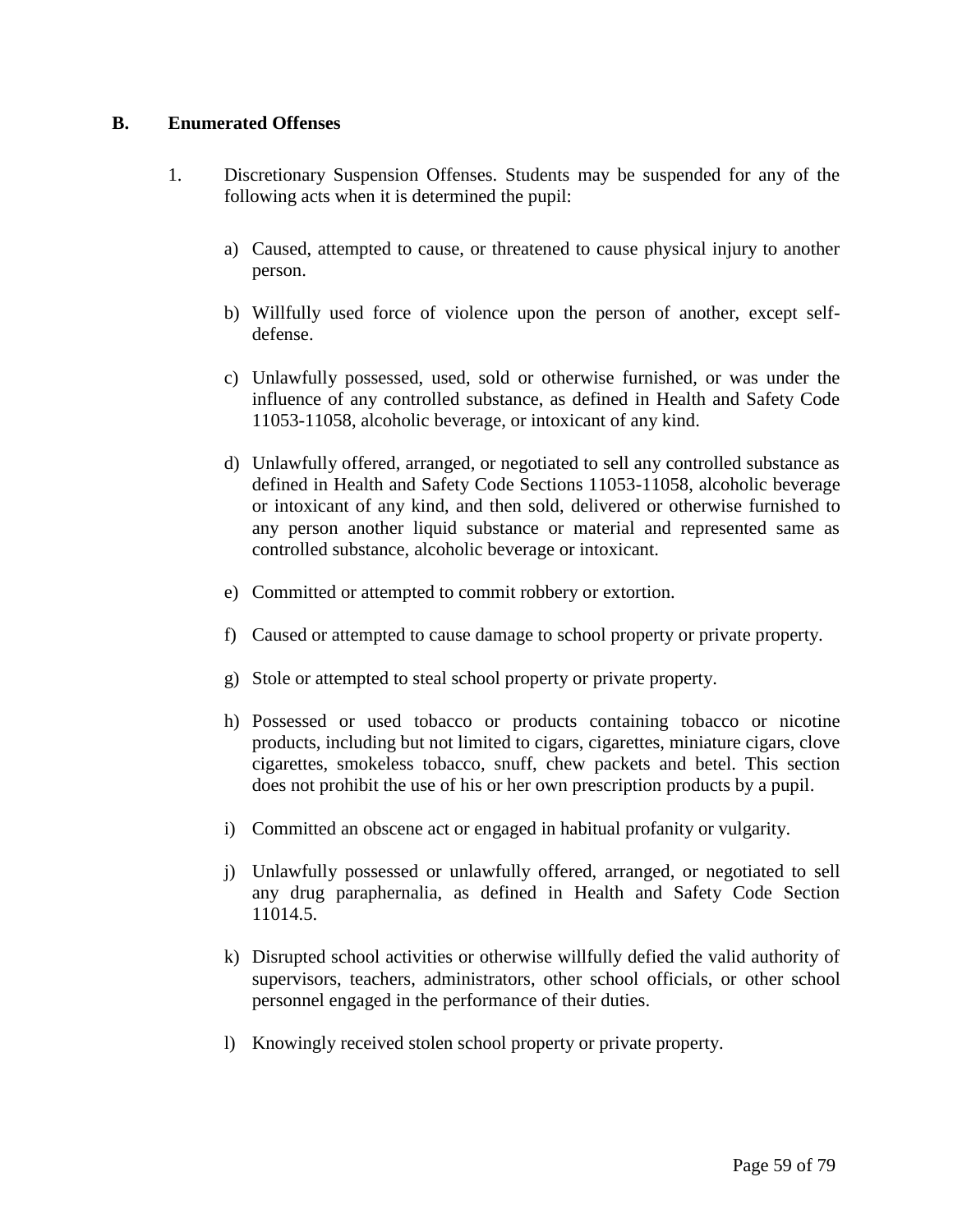- m) Possessed an imitation firearm, i.e.: a replica of a firearm that is so substantially similar in physical properties to an existing firearm as to lead a reasonable person to conclude that the replica is a firearm.
- n) Committed or attempted to commit a sexual assault as defined in Penal Code Sections 261, 266c, 286, 288, 288a or 289, or committed a sexual battery as defined in Penal Code Section 243.4.
- o) Harassed, threatened, or intimidated a student who is a complaining witness or witness in a school disciplinary proceeding for the purpose of preventing that student from being a witness and/or retaliating against that student for being a witness.
- p) Unlawfully offered, arranged to sell, negotiated to sell, or sold the prescription drug Soma.
- q) Engaged in, or attempted to engage in hazing. For the purposes of this subdivision, "hazing" means a method of initiation or preinitiation into a pupil organization or body, whether or not the organization or body is officially recognized by an educational institution, which is likely to cause serious bodily injury or personal degradation or disgrace resulting in physical or mental harm to a former, current, or prospective pupil. For purposes of this section, "hazing" does not include athletic events or school-sanctioned events.
- r) Made terrorist threats against school officials and/or school property. For purposes of this section, "terroristic threat" shall include any statement, whether written or oral, by a person who willfully threatens to commit a crime which will result in death, great bodily injury to another person, or property damage in excess of one thousand dollars (\$1,000), with the specific intent that the statement is to be taken as a threat, even if there is no intent of actually carrying it out, which, on its face and under the circumstances in which it is made, is so unequivocal, unconditional, immediate, and specific as to convey to the person threatened, a gravity of purpose and an immediate prospect of execution of the threat, and thereby causes that person reasonably to be in sustained fear for his or her own safety or for his or her immediate family's safety, or for the protection of school property, or the personal property of the person threatened or his or her immediate family.
- s) Committed sexual harassment, as defined in Education Code Section 212.5. For the purposes of this section, the conduct described in Section 212.5 must be considered by a reasonable person of the same gender as the victim to be sufficiently severe or pervasive to have a negative impact upon the individual's academic performance or to create an intimidating, hostile, or offensive educational environment. This section shall apply to pupils in any of grades 4 to 12, inclusive.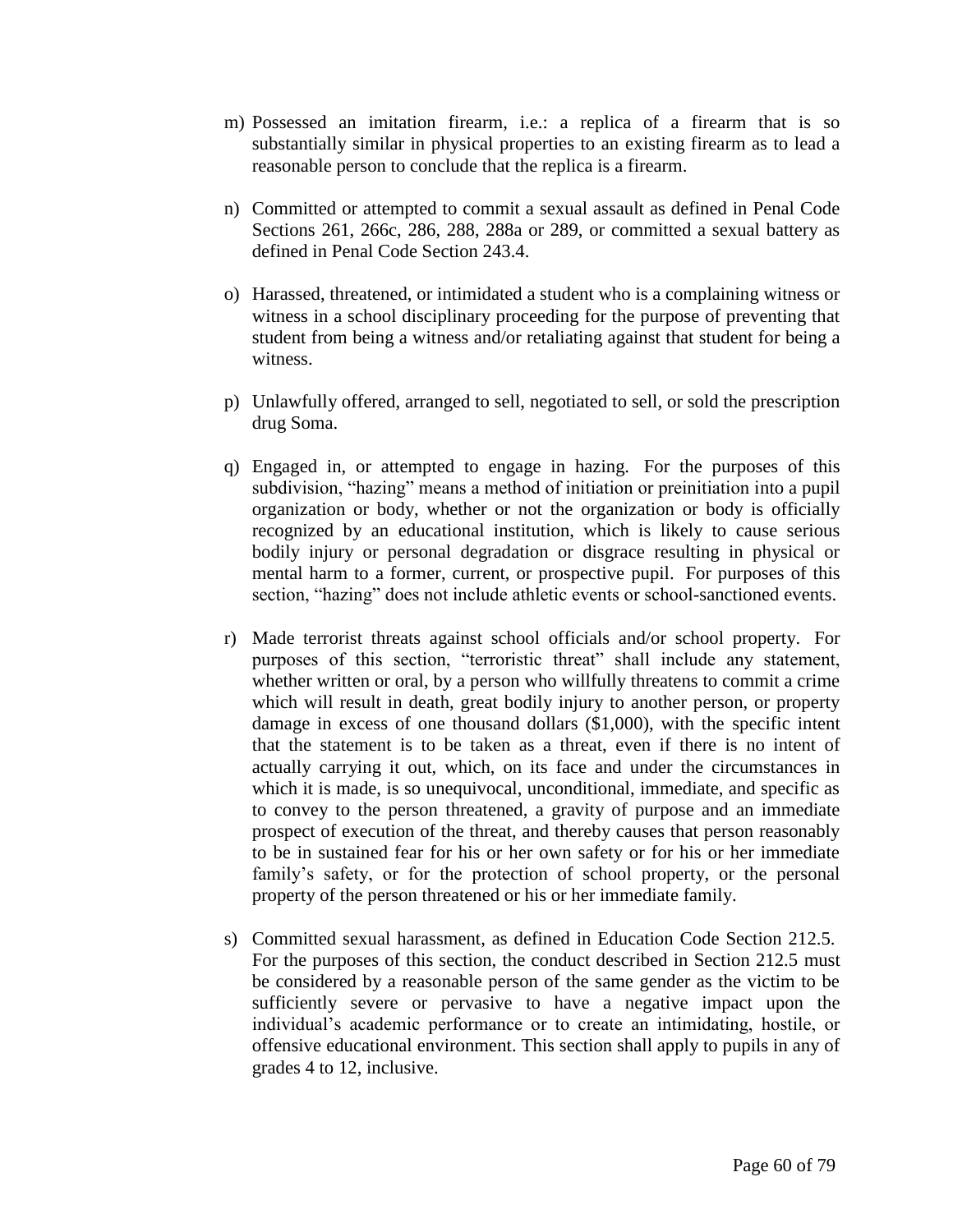- t) Caused, attempted to cause, threaten to cause or participated in an act of hate violence, as defined in subdivision (e) of Section 233 of the Education Code. This section shall apply to pupils in any of grades 4 to 12, inclusive.
- u) Intentionally harassed, threatened or intimidated a student or group of students to the extent of having the actual and reasonably expected effect of materially disrupting class work, creating substantial disorder and invading student rights by creating an intimidating or hostile educational environment. This section shall apply to pupils in any of grades 4 to 12, inclusive.
- v) Engaged in an act of bullying, including, but not limited to, bullying committed by means of an electronic act, as defined in subdivisions (f) and (g) of Section 32261 of the Education Code, directed specifically toward a pupil or school personnel.
- w) A pupil who aids or abets, as defined in Section 31 of the Penal Code, the infliction or attempted infliction of physical injury to another person may be subject to suspension, but not expulsion, except that a pupil who has been adjudged by a juvenile court to have committed, as an aider and abettor, a crime of physical violence in which the victim suffered great bodily injury or serious bodily injury shall be subject to discipline pursuant to subdivision (1).
- x) Possessed, sold, or otherwise furnished any knife unless, in the case of possession of any object of this type, the student had obtained written permission to possess the item from a certificated school employee, with the Principal or designee's concurrence.
- 2. Non- Discretionary Suspension Offenses: Students must be suspended and recommended for expulsion for any of the following acts when it is determined the pupil:
	- a) Possessed, sold, or otherwise furnished any firearm, explosive, or other dangerous object unless, in the case of possession of any object of this type, the students had obtained written permission to possess the item from a certificated school employee, with the Principal or designee's concurrence.
- 3. Discretionary Expellable Offenses: Students may be expelled for any of the following acts when it is determined the pupil:
	- a) Caused, attempted to cause, or threatened to cause physical injury to another person.
	- b) Willfully used force of violence upon the person of another, except selfdefense.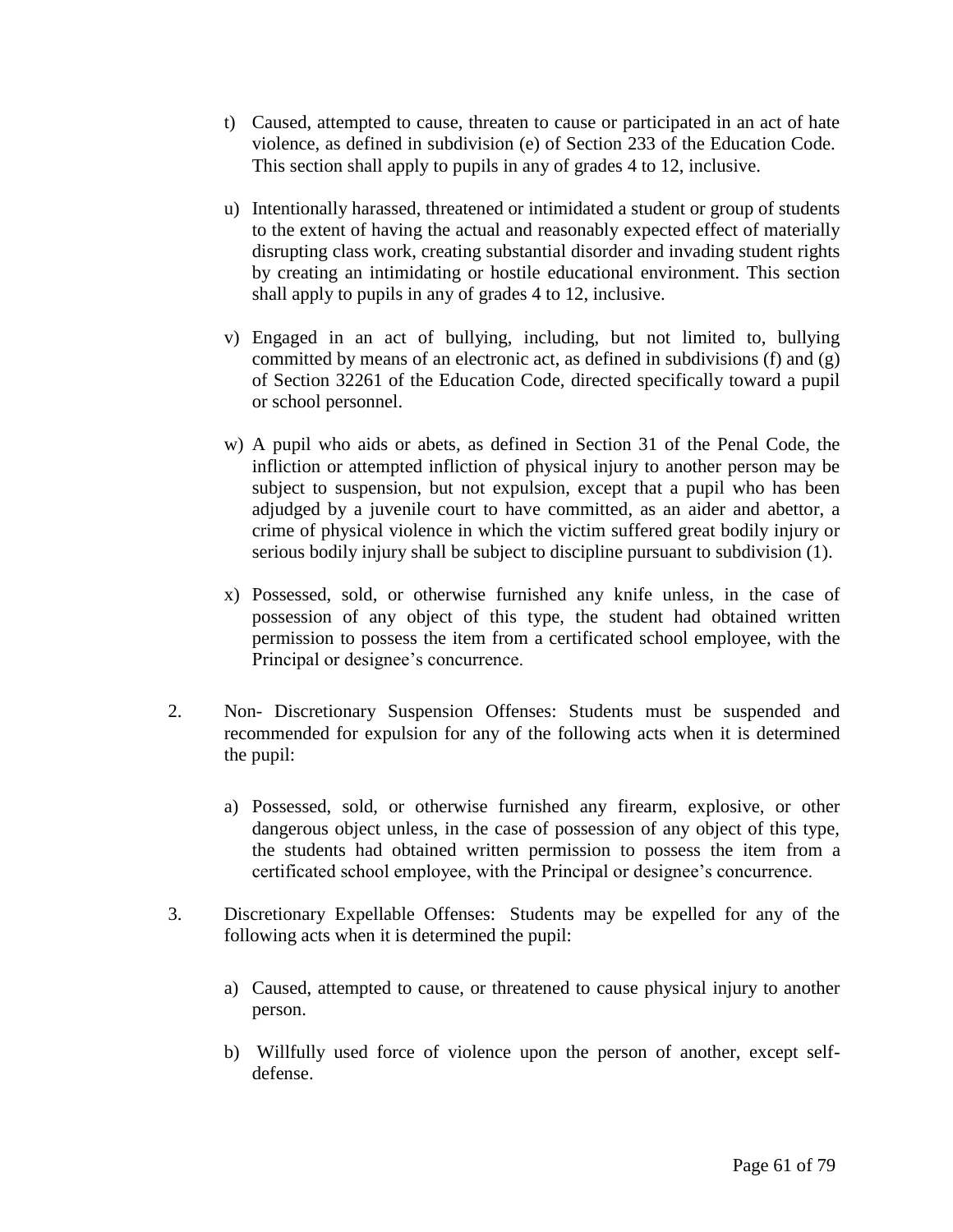- c) Unlawfully possessed, used, sold or otherwise furnished, or was under the influence of any controlled substance, as defined in Health and Safety Code Sections 11053-11058, alcoholic beverage, or intoxicant of any kind.
- d) Unlawfully offered, arranged, or negotiated to sell any controlled substance as defined in Health and Safety Code Sections 11053-11058, alcoholic beverage or intoxicant of any kind, and then sold, delivered or otherwise furnished to any person another liquid substance or material and represented same as controlled substance, alcoholic beverage or intoxicant.
- e) Committed or attempted to commit robbery or extortion.
- f) Caused or attempted to cause damage to school property or private property.
- g) Stole or attempted to steal school property or private property.
- h) Possessed or used tobacco or products containing tobacco or nicotine products, including but not limited to cigars, cigarettes, miniature cigars, clove cigarettes, smokeless tobacco, snuff, chew packets and betel. This section does not prohibit the use of his or her own prescription products by a pupil.
- i) Committed an obscene act or engaged in habitual profanity or vulgarity.
- j) Unlawfully possessed or unlawfully offered, arranged, or negotiated to sell any drug paraphernalia, as defined in Health and Safety Code Section 11014.5.
- k) Disrupted school activities or otherwise willfully defied the valid authority of supervisors, teachers, administrators, other school officials, or other school personnel engaged in the performance of their duties.
- l) Knowingly received stolen school property or private property.
- m) Possessed an imitation firearm, i.e.: a replica of a firearm that is so substantially similar in physical properties to an existing firearm as to lead a reasonable person to conclude that the replica is a firearm.
- n) Committed or attempted to commit a sexual assault as defined in Penal Code Sections 261, 266c, 286, 288, 288a or 289, or committed a sexual battery as defined in Penal Code Section 243.4.
- o) Harassed, threatened, or intimidated a student who is a complaining witness or witness in a school disciplinary proceeding for the purpose of preventing that student from being a witness and/or retaliating against that student for being a witness.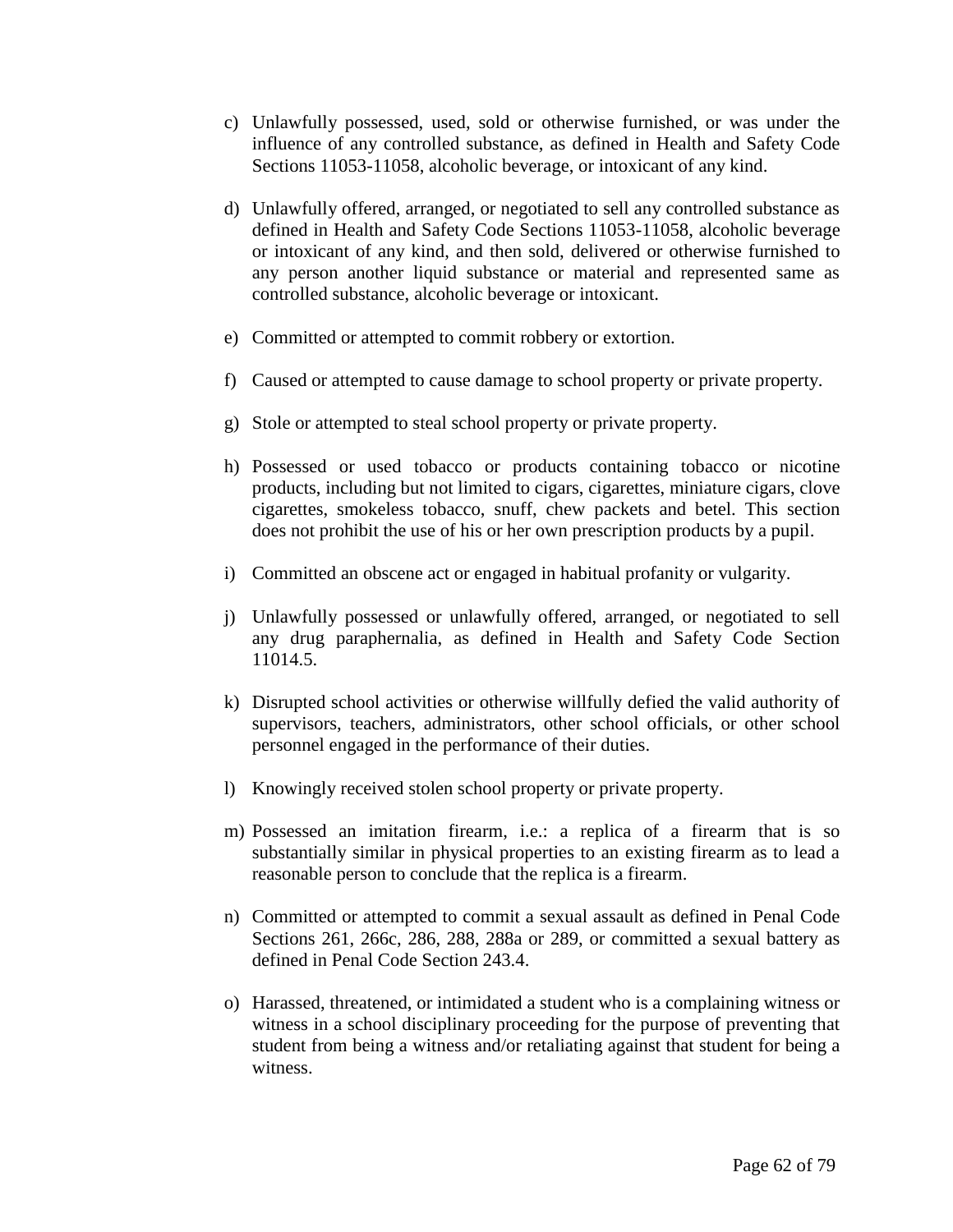- p) Unlawfully offered, arranged to sell, negotiated to sell, or sold the prescription drug Soma.
- q) Engaged in, or attempted to engage in hazing. For the purposes of this subdivision, "hazing" means a method of initiation or preinitiation into a pupil organization or body, whether or not the organization or body is officially recognized by an educational institution, which is likely to cause serious bodily injury or personal degradation or disgrace resulting in physical or mental harm to a former, current, or prospective pupil. For purposes of this section, "hazing" does not include athletic events or school-sanctioned events.
- r) Made terrorist threats against school officials and/or school property. For purposes of this section, "terroristic threat" shall include any statement, whether written or oral, by a person who willfully threatens to commit a crime which will result in death, great bodily injury to another person, or property damage in excess of one thousand dollars (\$1,000), with the specific intent that the statement is to be taken as a threat, even if there is no intent of actually carrying it out, which, on its face and under the circumstances in which it is made, is so unequivocal, unconditional, immediate, and specific as to convey to the person threatened, a gravity of purpose and an immediate prospect of execution of the threat, and thereby causes that person reasonably to be in sustained fear for his or her own safety or for his or her immediate family's safety, or for the protection of school property, or the personal property of the person threatened or his or her immediate family.
- s) Committed sexual harassment, as defined in Education Code Section 212.5. For the purposes of this section, the conduct described in Section 212.5 must be considered by a reasonable person of the same gender as the victim to be sufficiently severe or pervasive to have a negative impact upon the individual's academic performance or to create an intimidating, hostile, or offensive educational environment. This section shall apply to pupils in any of grades 4 to 12, inclusive.
- t) Caused, attempted to cause, threaten to cause or participated in an act of hate violence, as defined in subdivision (e) of Section 233 of the Education Code. This section shall apply to pupils in any of grades 4 to 12, inclusive.
- u) Intentionally harassed, threatened or intimidated a student or group of students to the extent of having the actual and reasonably expected effect of materially disrupting class work, creating substantial disorder and invading student rights by creating an intimidating or hostile educational environment. This section shall apply to pupils in any of grades 4 to 12, inclusive.
- v) Engaged in an act of bullying, including, but not limited to, bullying committed by means of an electronic act, as defined in subdivisions (f) and (g)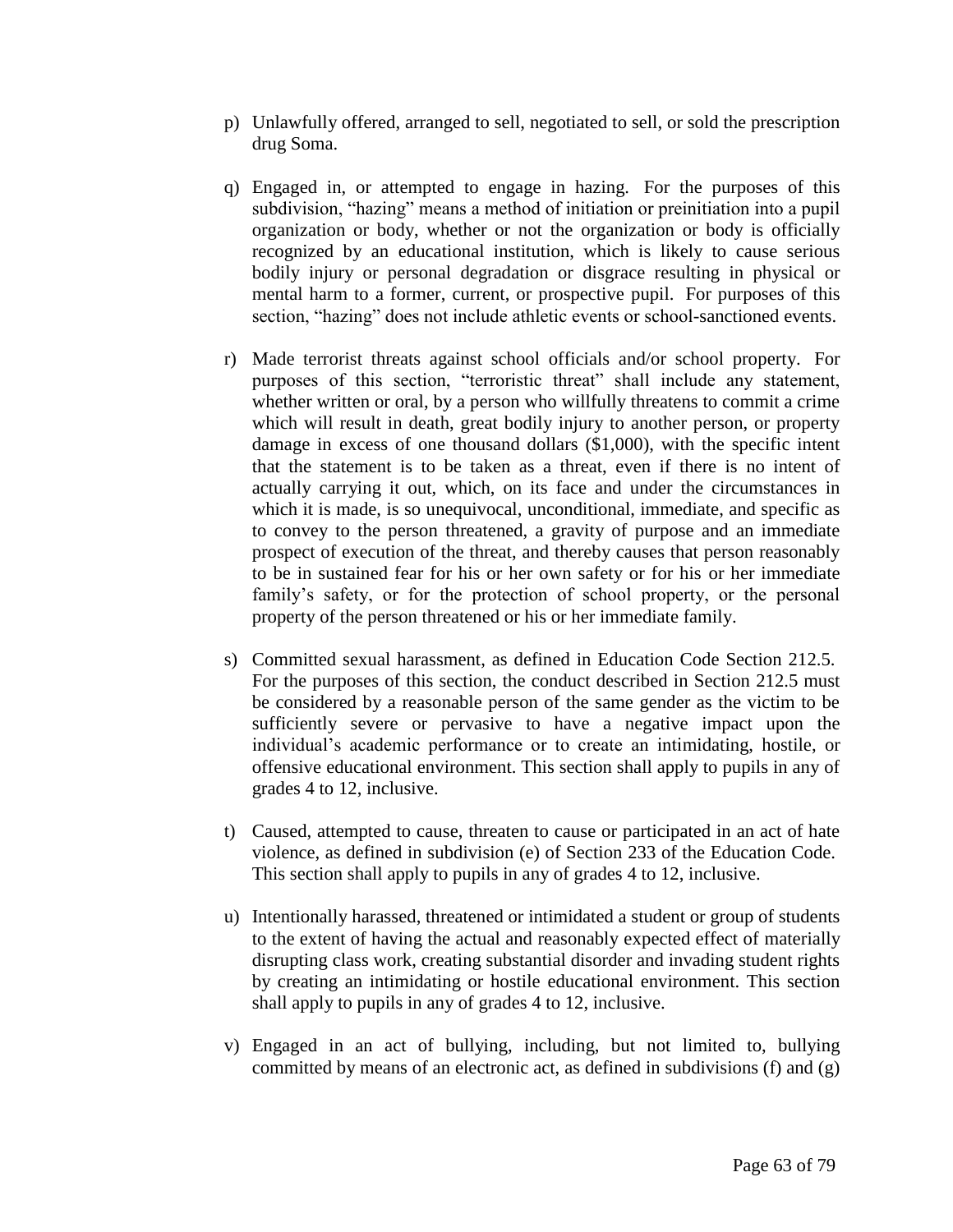of Section 32261 of the Education Code, directed specifically toward a pupil or school personnel.

- w) A pupil who aids or abets, as defined in Section 31 of the Penal Code, the infliction or attempted infliction of physical injury to another person may be subject to suspension, but not expulsion, except that a pupil who has been adjudged by a juvenile court to have committed, as an aider and abettor, a crime of physical violence in which the victim suffered great bodily injury or serious bodily injury shall be subject to discipline pursuant to subdivision (1).
- x) Possessed, sold, or otherwise furnished any knife unless, in the case of possession of any object of this type, the student had obtained written permission to possess the item from a certificated school employee, with the Principal or designee's concurrence.
- 4. Non-Discretionary Expellable Offenses: Students must be expelled for any of the following acts when it is determined pursuant to the procedures below that the pupil:
	- a) Possessed, sold, or otherwise furnished any firearm, explosive, or other dangerous object unless, in the case of possession of any object of this type, the students had obtained written permission to possess the item from a certificated school employee, with the Principal or designee's concurrence.

If it is determined by the Board of Directors that a student has brought a fire arm or destructive device, as defined in Section 921 of Title 18 of the United States Code, on to campus or to have possessed a firearm or dangerous device on campus, the student shall be expelled for one year, pursuant to the Federal Gun Free Schools Act of 1994.

The term "firearm" means (A) any weapon (including a starter gun) which will or is designed to or may readily be converted to expel a projectile by the action of an explosive; (B) the frame or receiver of any such weapon; (C) any firearm muffler or firearm silencer; or (D) any destructive device. Such term does not include an antique firearm.

The term "destructive device" means (A) any explosive, incendiary, or poison gas, including but not limited to: (i) bomb, (ii) grenade, (iii) rocket having a propellant charge of more than four ounces, (iv) missile having an explosive or incendiary charge of more than one-quarter ounce, (v) mine, or (vi) device similar to any of the devices described in the preceding clauses.

## **C. Suspension Procedure**

Suspensions shall be initiated according to the following procedures: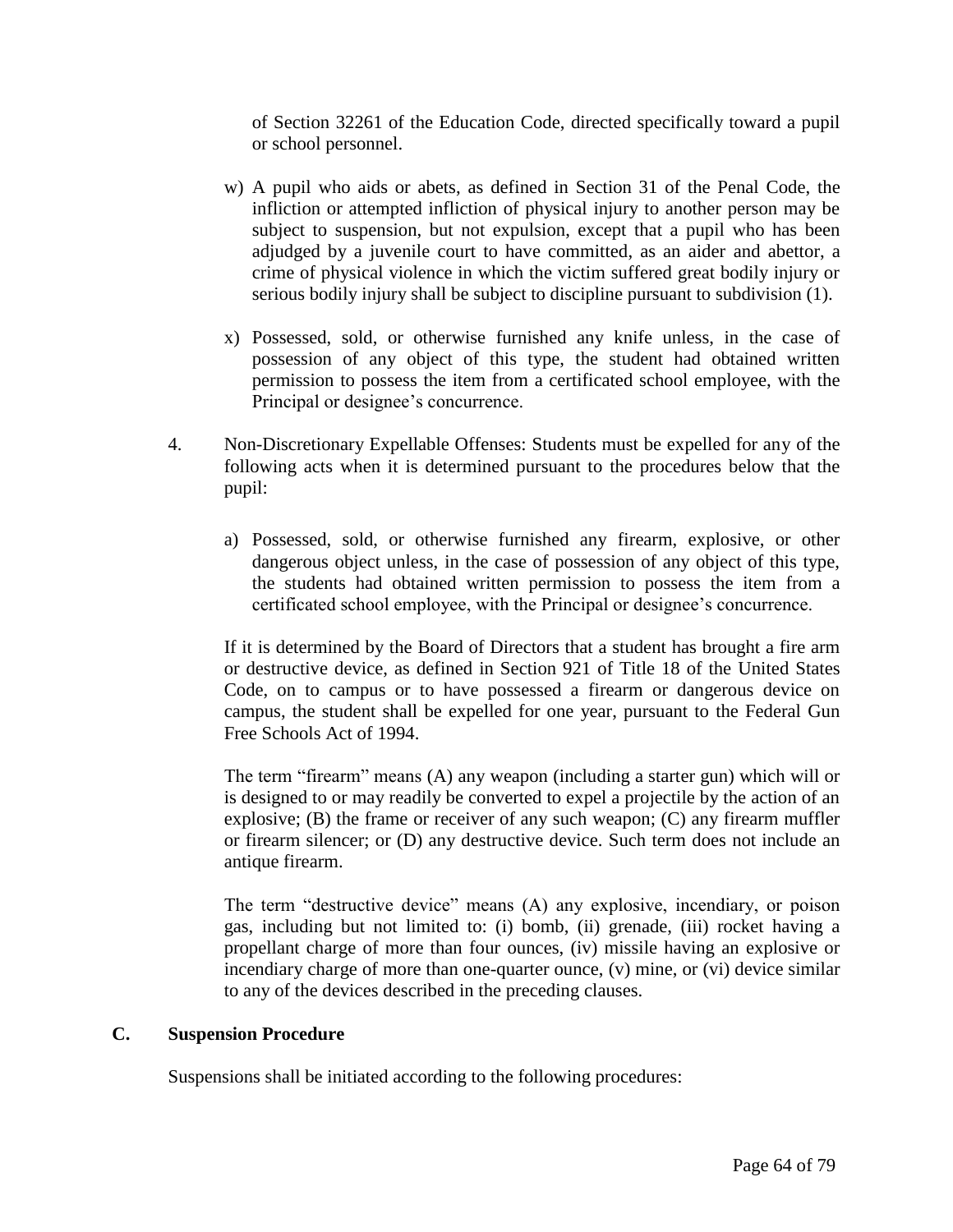## 1. Conference

Suspension shall be preceded, if possible, by a conference conducted by the Principal or the Principal's designee with the student and his or her parent/guardian and, whenever practical, the teacher, supervisor or Charter School employee who referred the student to the Principal or designee.

The conference may be omitted if the Principal or designee determines that an emergency situation exists. An "emergency situation" involves a clear and present danger to the lives, safety or health of students or Charter School personnel. If a student is suspended without this conference, both the parent/guardian and student shall be notified of the student's right to return to school for the purpose of a conference.

At the conference, the pupil shall be informed of the reason for the disciplinary action and the evidence against him or her and shall be given the opportunity to present his or her version and evidence in his or her defense. This conference shall be held within two school days, unless the pupil waives this right or is physically unable to attend for any reason including, but not limited to, incarceration or hospitalization. No penalties may be imposed on a pupil for failure of the pupil's parent or guardian to attend a conference with Charter School officials. Reinstatement of the suspended pupil shall not be contingent upon attendance by the pupil's parent or guardian at the conference.

2. Notice to Parents/Guardians

At the time of the suspension, an administrator or designee shall make a reasonable effort to contact the parent/guardian by telephone or in person. Whenever a student is suspended, the parent/guardian shall be notified in writing of the suspension and the date of return following suspension. This notice shall state the specific offense committed by the student. In addition, the notice may also state the date and time when the student may return to school. If Charter School officials wish to ask the parent/guardian to confer regarding matters pertinent to the suspension, the notice may request that the parent/guardian respond to such requests without delay.

3. Suspension Time Limits/Recommendation for Expulsion

Suspensions, when not including a recommendation for expulsion, shall not exceed five (5) consecutive school days per suspension. Upon a recommendation of Expulsion by the Principal or Principal's designee, the pupil and the pupil's guardian or representative will be invited to a conference to determine if the suspension for the pupil should be extended pending an expulsion hearing. This determination will be made by the Principal or designee upon either of the following: 1) the pupil's presence will be disruptive to the education process; or 2) the pupil poses a threat or danger to others. Upon either determination, the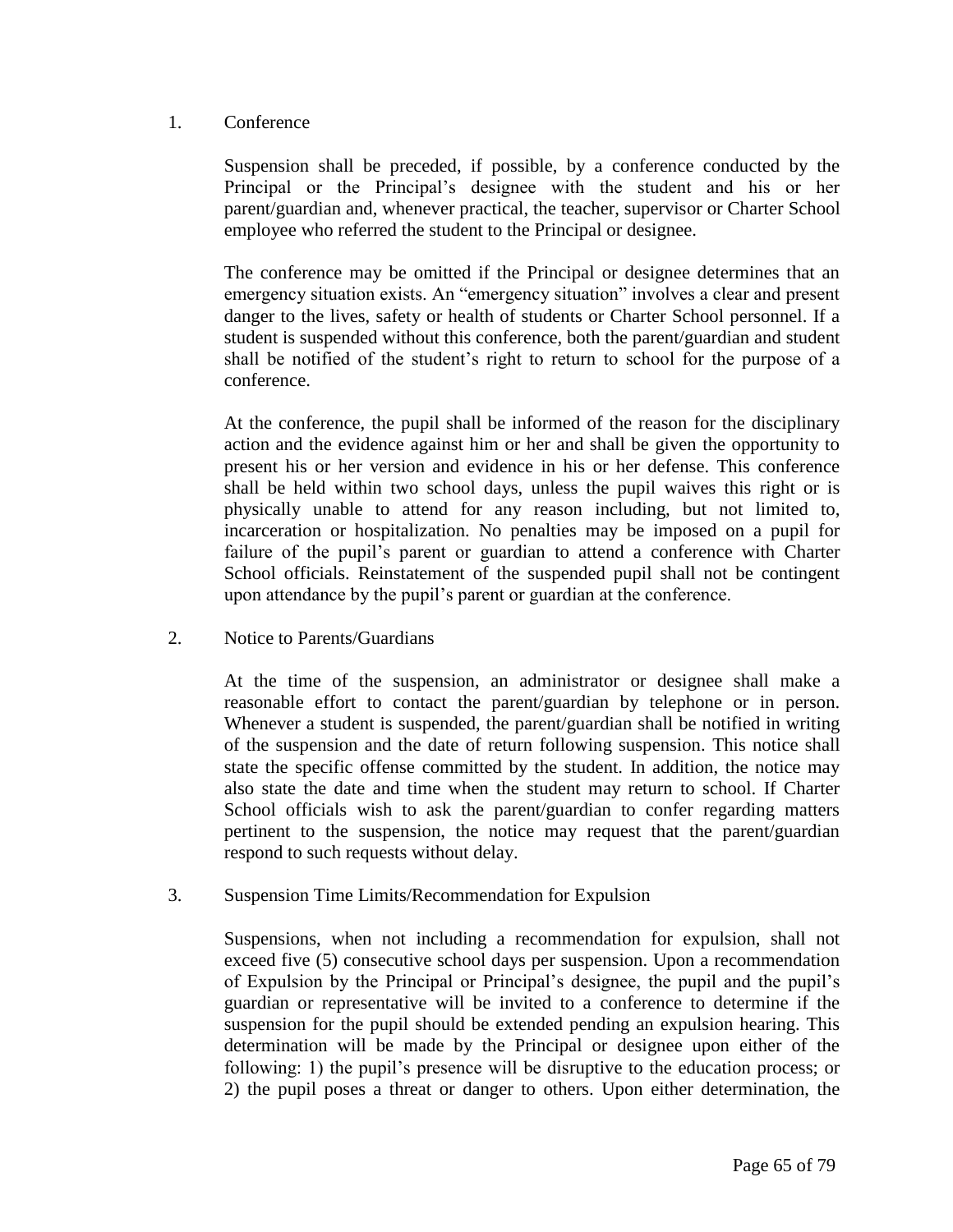pupil's suspension will be extended pending the results of an expulsion hearing.

# **D. Authority to Expel**

A student may be expelled either by the Charter School Board following a hearing before it or by the Charter School Board upon the recommendation of an Administrative Panel to be assigned by the Board as needed. The Administrative Panel should consist of at least three members who are certificated and neither a teacher of the pupil or a Board member of the Charter School's governing board. The Administrative Panel may recommend expulsion of any student found to have committed an expellable offense.

# **E. Expulsion Procedures**

Students recommended for expulsion are entitled to a hearing to determine whether the student should be expelled. Unless postponed for good cause, the hearing shall be held within thirty (30) school days after the Principal or designee determines that the Pupil has committed an expellable offense.

In the event an administrative panel hears the case, it will make a recommendation to the Charter School Board for a final decision whether to expel. The hearing shall be held in closed session (complying with all pupil confidentiality rules under FERPA) unless the Pupil makes a written request for a public hearing three (3) days prior to the hearing.

Written notice of the hearing shall be forwarded to the student and the student's parent/guardian at least ten (10) calendar days before the date of the hearing. Upon mailing the notice, it shall be deemed served upon the pupil. The notice shall include:

- 1) The date and place of the expulsion hearing;
- 2) A statement of the specific facts, charges and offenses upon which the proposed expulsion is based;
- 3) A copy of the Charter School's disciplinary rules which relate to the alleged violation;
- 4) Notification of the student's or parent/guardian's obligation to provide information about the student's status at the Charter School to any other school district or school to which the student seeks enrollment;
- 5) The opportunity for the student or the student's parent/guardian to appear in person or to employ and be represented by counsel or a non-attorney advisor;
- 6) The right to inspect and obtain copies of all documents to be used at the hearing;
- 7) The opportunity to confront and question all witnesses who testify at the hearing;
- 8) The opportunity to question all evidence presented and to present oral and documentary evidence on the student's behalf including witnesses.

## **F. Special Procedures for Expulsion Hearings Involving Sexual Assault or Battery**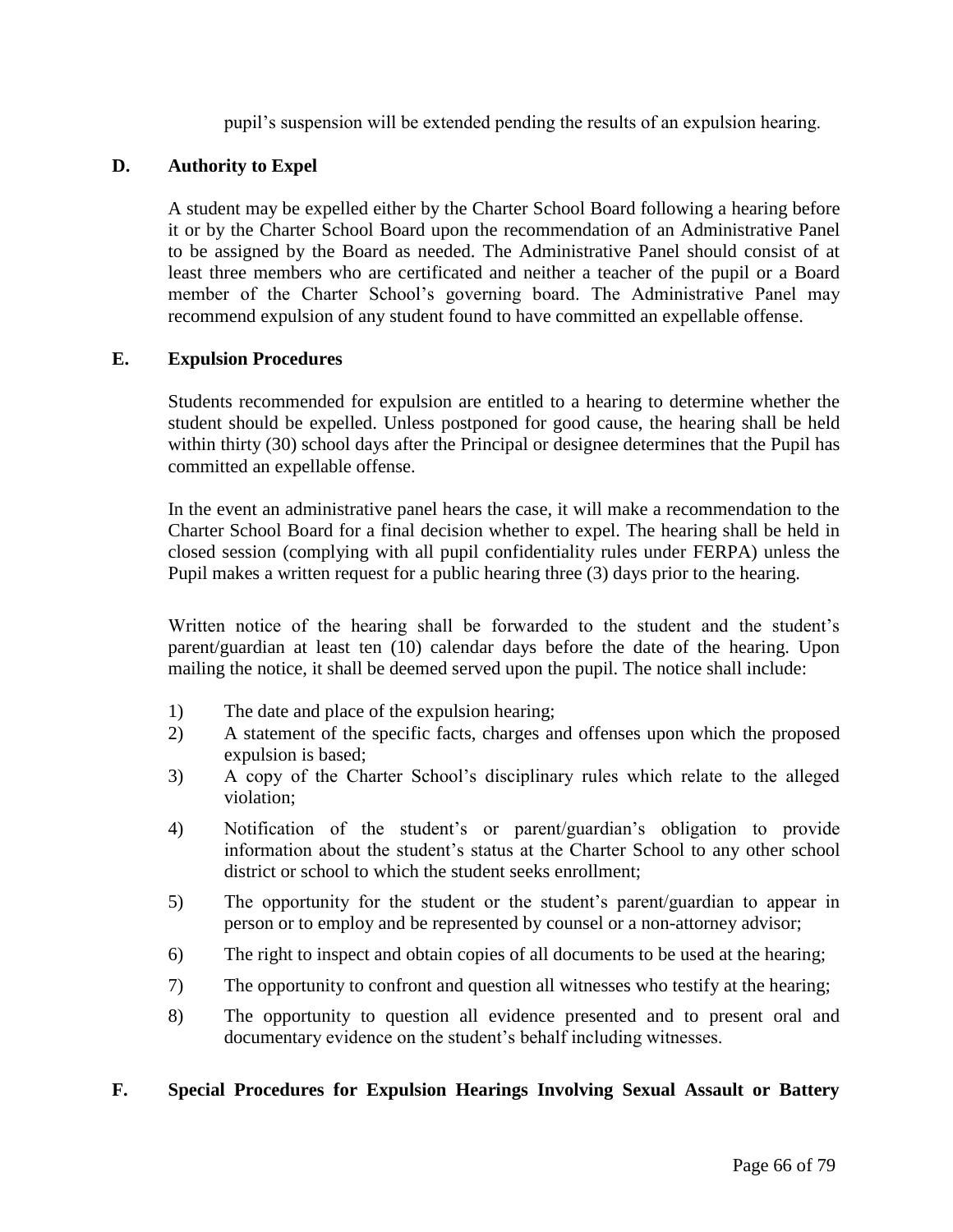## **Offenses**

The Charter School may, upon a finding of good cause, determine that the disclosure of either the identity of the witness or the testimony of that witness at the hearing, or both, would subject the witness to an unreasonable risk of psychological or physical harm. Upon this determination, the testimony of the witness may be presented at the hearing in the form of sworn declarations that shall be examined only by the Charter School or the hearing officer. Copies of these sworn declarations, edited to delete the name and identity of the witness, shall be made available to the pupil.

- 1. The complaining witness in any sexual assault or battery case must be provided with a copy of the applicable disciplinary rules and advised of his/her right to (a) receive five days notice of his/her scheduled testimony, (b) have up to two (2) adult support persons of his/her choosing present in the hearing at the time he/she testifies, which may include a parent, guardian, or legal counsel, and (c) elect to have the hearing closed while testifying.
- 2. The Charter School must also provide the victim a room separate from the hearing room for the complaining witness' use prior to and during breaks in testimony.
- 3. At the discretion of the person or panel conducting the hearing, the complaining witness shall be allowed periods of relief from examination and crossexamination during which he or she may leave the hearing room.
- 4. The person conducting the expulsion hearing may also arrange the seating within the hearing room to facilitate a less intimidating environment for the complaining witness.
- 5. The person conducting the expulsion hearing may also limit time for taking the testimony of the complaining witness to the hours he/she is normally in school, if there is no good cause to take the testimony during other hours.
- 6. Prior to a complaining witness testifying, the support persons must be admonished that the hearing is confidential. Nothing in the law precludes the person presiding over the hearing from removing a support person whom the presiding person finds is disrupting the hearing. The person conducting the hearing may permit any one of the support persons for the complaining witness to accompany him or her to the witness stand.
- 7. If one or both of the support persons is also a witness, the Charter School must present evidence that the witness' presence is both desired by the witness and will be helpful to the Charter School. The person presiding over the hearing shall permit the witness to stay unless it is established that there is a substantial risk that the testimony of the complaining witness would be influenced by the support person, in which case the presiding official shall admonish the support person or persons not to prompt, sway, or influence the witness in any way. Nothing shall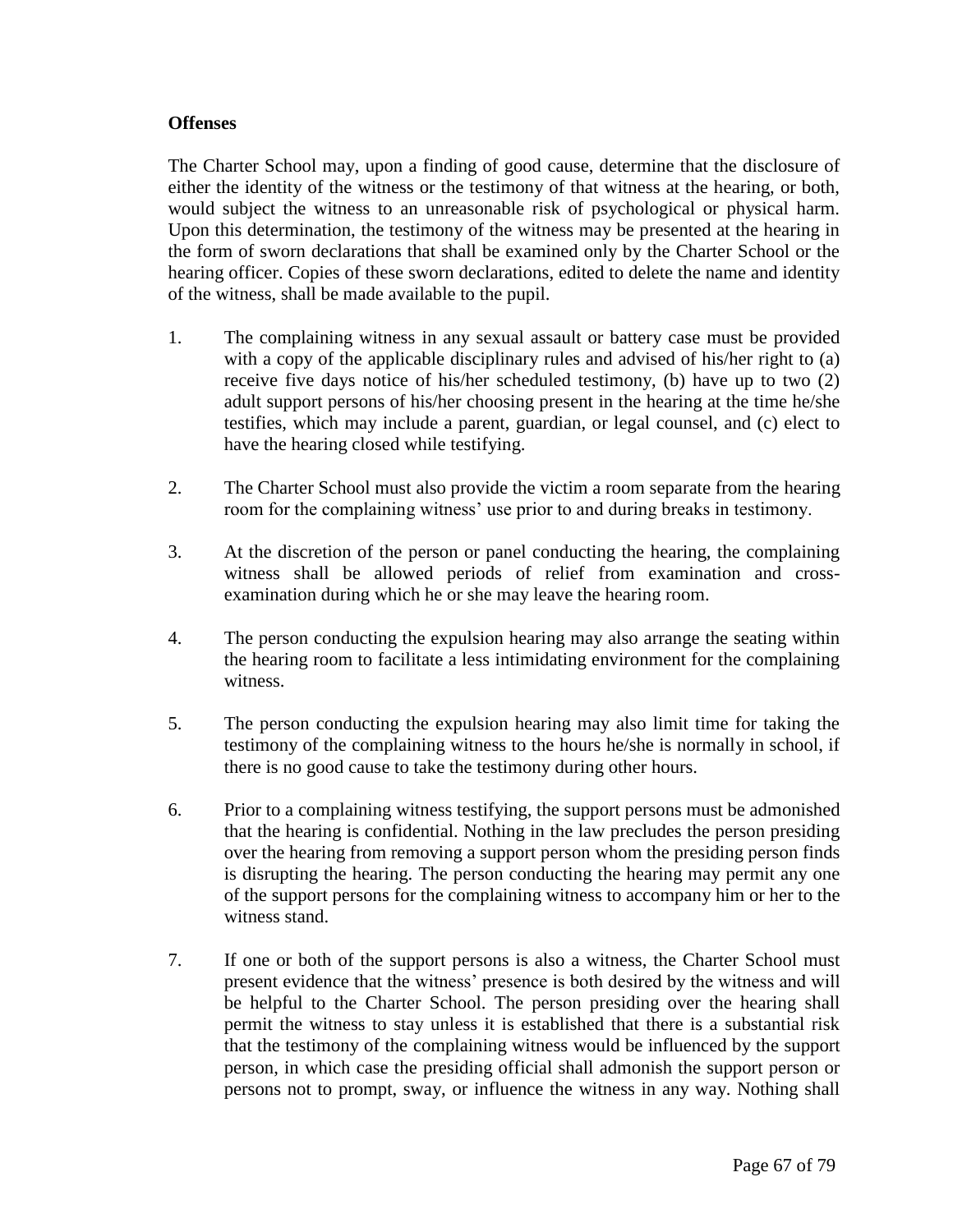preclude the presiding officer from exercising his or her discretion to remove a person from the hearing whom he or she believes is prompting, swaying, or influencing the witness.

- 8. The testimony of the support person shall be presented before the testimony of the complaining witness and the complaining witness shall be excluded from the courtroom during that testimony.
- 9. Especially for charges involving sexual assault or battery, if the hearing is to be conducted in the public at the request of the pupil being expelled, the complaining witness shall have the right to have his/her testimony heard in a closed session when testifying at a public meeting would threaten serious psychological harm to the complaining witness and there are no alternative procedures to avoid the threatened harm. The alternative procedures may include videotaped depositions or contemporaneous examination in another place communicated to the hearing room by means of closed-circuit television.
- 10. Evidence of specific instances of a complaining witness' prior sexual conduct is presumed inadmissible and shall not be heard absent a determination by the person conducting the hearing that extraordinary circumstances exist requiring the evidence be heard. Before such a determination regarding extraordinary circumstance can be made, the witness shall be provided notice and an opportunity to present opposition to the introduction of the evidence. In the hearing on the admissibility of the evidence, the complaining witness shall be entitled to be represented by a parent, legal counsel, or other support person. Reputation or opinion evidence regarding the sexual behavior of the complaining witness is not admissible for any purpose.

### **G. Record of Hearing**

A record of the hearing shall be made and may be maintained by any means, including electronic recording, as long as a reasonably accurate and complete written transcription of the proceedings can be made.

### **H. Presentation of Evidence**

While technical rules of evidence do not apply to expulsion hearings, evidence may be admitted and used as proof only if it is the kind of evidence on which reasonable persons can rely in the conduct of serious affairs. A recommendation by the Administrative Panel to expel must be supported by substantial evidence that the student committed an expellable offense. Findings of fact shall be based solely on the evidence at the hearing. While hearsay evidence is admissible, no decision to expel shall be based solely on hearsay. Sworn declarations may be admitted as testimony from witnesses of whom the Board, Panel or designee determines that disclosure of their identity or testimony at the hearing may subject them to an unreasonable risk of physical or psychological harm.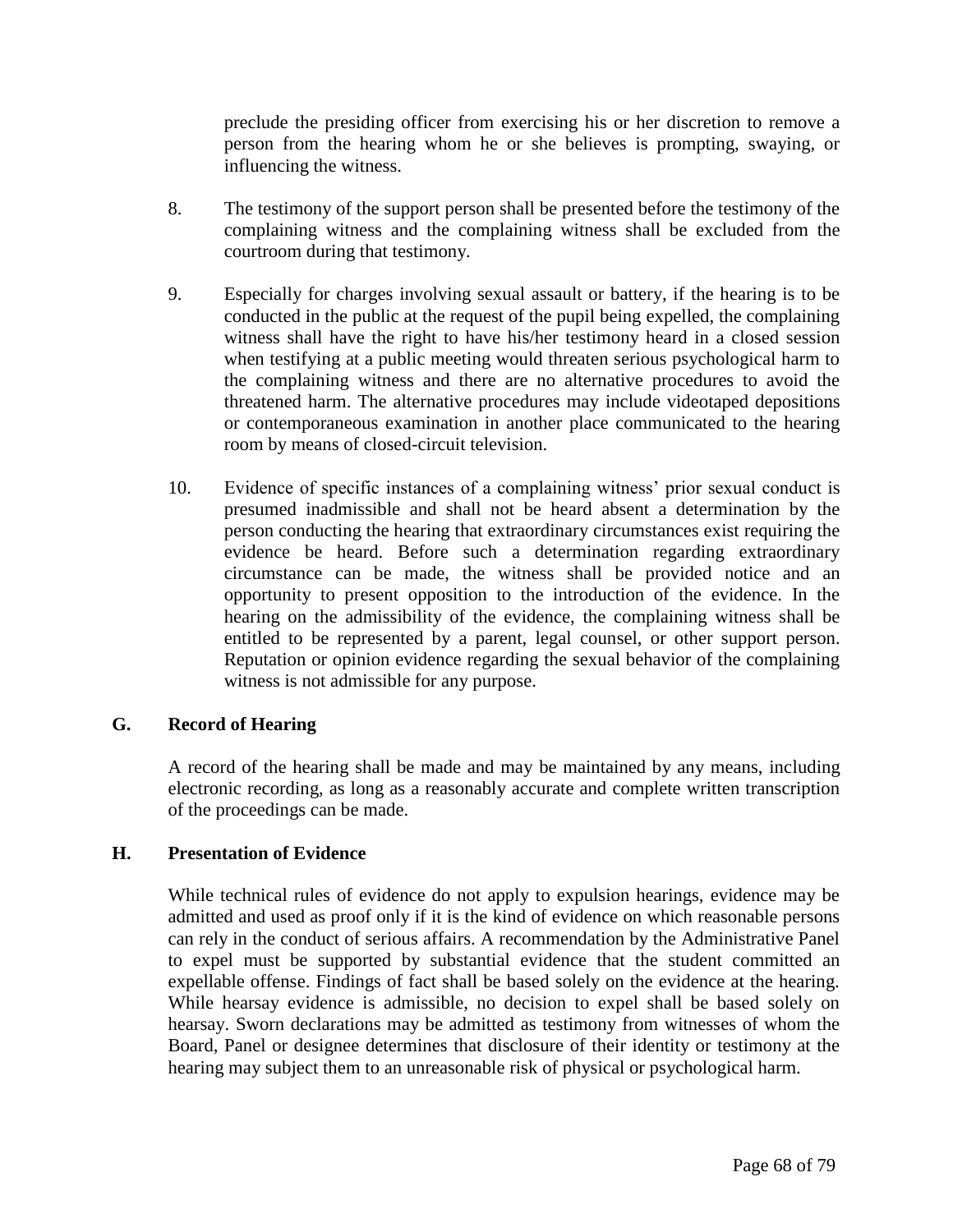If, due to a written request by the expelled pupil, the hearing is held at a public meeting, and the charge is committing or attempting to commit a sexual assault or committing a sexual battery as defined in Education Code Section 48900, a complaining witness shall have the right to have his or her testimony heard in a session closed to the public.

The decision of the Administrative Panel shall be in the form of written findings of fact and a written recommendation to the Board who will make a final determination regarding the expulsion. The final decision by the Board shall be made within ten (10) school days following the conclusion of the hearing. The Decision of the Board is final.

If the Administrative Panel decides not to recommend expulsion, the pupil shall immediately be returned to his/her educational program.

## **I. Written Notice to Expel**

The Principal or designee following a decision of the Board to expel shall send written notice of the decision to expel, including the Board's adopted findings of fact, to the student or parent/guardian. This notice shall also include the following: Notice of the specific offense committed by the student; and Notice of the student's or parent/guardian's obligation to inform any new district in which the student seeks to enroll of the student's status with the Charter School.

The Principal or designee shall send a copy of the written notice of the decision to expel to the authorizer. This notice shall include the following: a) The student's name b) The specific expellable offense committed by the student

### **J. Disciplinary Records**

The Charter School shall maintain records of all student suspensions and expulsions at the Charter School. Such records shall be made available to the authorizer upon request.

## **K. No Right to Appeal**

The pupil shall have no right of appeal from expulsion from the Charter School as the Charter School Board's decision to expel shall be final.

### **L. Expelled Pupils/Alternative Education**

Pupils who are expelled shall be responsible for seeking alternative education programs including, but not limited to, programs within the County or their school district of residence. The Charter School shall work cooperatively with parents/guardians as requested by parents/guardians or by the school district of residence to assist with locating alternative placements during expulsion.

### **M. Rehabilitation Plans**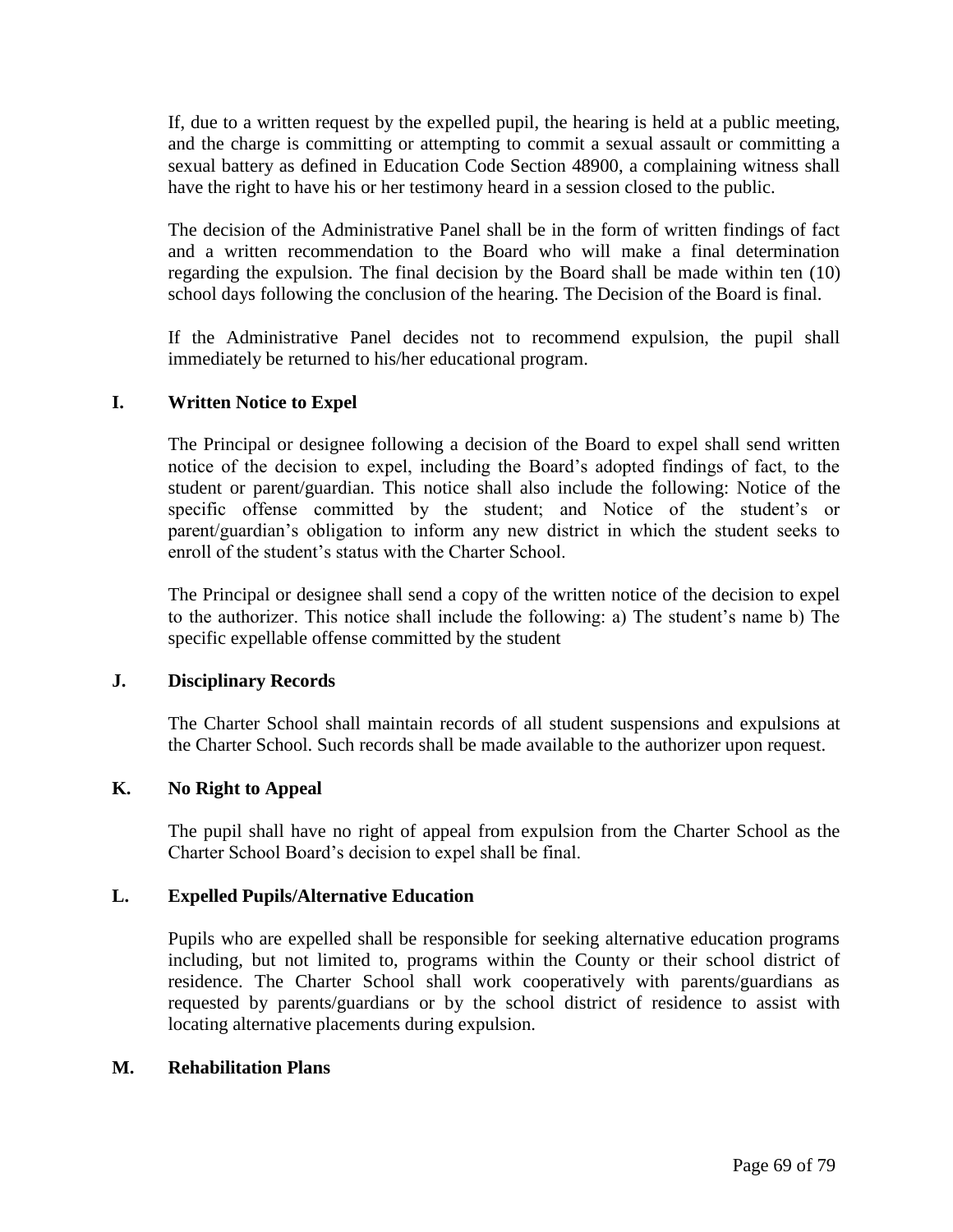Students who are expelled from the Charter School shall be given a rehabilitation plan upon expulsion as developed by the Board at the time of the expulsion order, which may include, but is not limited to, periodic review as well as assessment at the time of review for readmission. The rehabilitation plan should include a date not later than one year from the date of expulsion when the pupil may reapply to the Charter School for readmission.

## **N. Readmission**

The decision to readmit a pupil or to admit a previously expelled pupil from another school district or charter school shall be in the sole discretion of the Board following a meeting with the Principal or designee and the pupil and guardian or representative to determine whether the pupil has successfully completed the rehabilitation plan and to determine whether the pupil poses a threat to others or will be disruptive to the school environment. The Principal or designee shall make a recommendation to the Board following the meeting regarding his or her determination. The pupil's readmission is also contingent upon the Charter School's capacity at the time the student seeks readmission.

## **O. Special Procedures for the Consideration of Suspension and Expulsion of Students with Disabilities**

1. Notification of District

The Charter School shall immediately notify the District and coordinate the procedures in this policy with the District of the discipline of any student with a disability or student who the Charter School or District would be deemed to have knowledge that the student had a disability

2. Services During Suspension

Students suspended for more than ten (10) school days in a school year shall continue to receive services so as to enable the student to continue to participate in the general education curriculum, although in another setting, and to progress toward meeting the goals set out in the child's IEP/504 Plan; and receive, as appropriate, a functional behavioral assessment or functional analysis, and behavioral intervention services and modifications, that are designed to address the behavior violation so that it does not recur. These services may be provided in an interim alterative educational setting.

3. Procedural Safeguards/Manifestation Determination

Within ten (10) school days of a recommendation for expulsion or any decision to change the placement of a child with a disability because of a violation of a code of student conduct, the Charter School, the parent, and relevant members of the IEP/504 Team shall review all relevant information in the student's file, including the child's IEP/504 Plan, any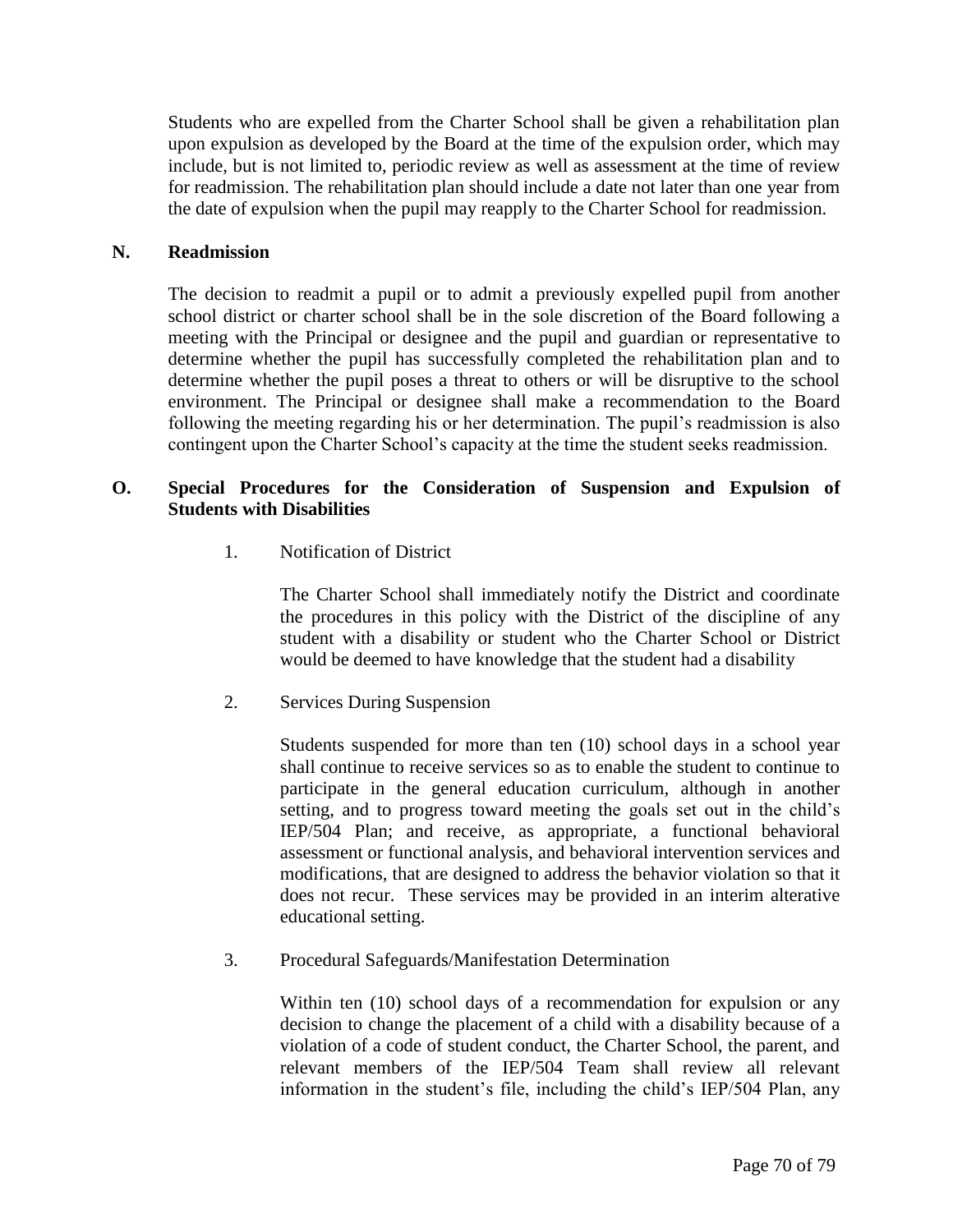teacher observations, and any relevant information provided by the parents to determine:

- a) If the conduct in question was caused by, or had a direct and substantial relationship to, the child's disability; or
- b) If the conduct in question was the direct result of the local educational agency's failure to implement the IEP/504 Plan.

If the Charter School, the parent, and relevant members of the IEP/504 Team determine that either of the above is applicable for the child, the conduct shall be determined to be a manifestation of the child's disability.

If the Charter School, the parent, and relevant members of the IEP/504 Team make the determination that the conduct was a manifestation of the child's disability, the IEP/504 Team shall:

- a) Conduct a functional behavioral assessment or a functional analysis assessment, and implement a behavioral intervention plan for such child, provided that the Charter School had not conducted such assessment prior to such determination before the behavior that resulted in a change in placement;
- b) If a behavioral intervention plan has been developed, review the behavioral intervention plan if the child already has such a behavioral intervention plan, and modify it, as necessary, to address the behavior; and
- c) Return the child to the placement from which the child was removed, unless the parent and the Charter School agree to a change of placement as part of the modification of the behavioral intervention plan.

If the Charter School, the parent, and relevant members of the IEP/504 team determine that the behavior was not a manifestation of the student's disability and that the conduct in question was not a result of the failure to implement the IEP/504 Plan, then the Charter School may apply the relevant disciplinary procedures to children with disabilities in the same manner and for the same duration as the procedures would be applied to students without disabilities.

4. Due Process Appeals

The parent of a child with a disability who disagrees with any decision regarding placement, or the manifestation determination, or the Charter School believes that maintaining the current placement of the child is substantially likely to result in injury to the child or to others, may request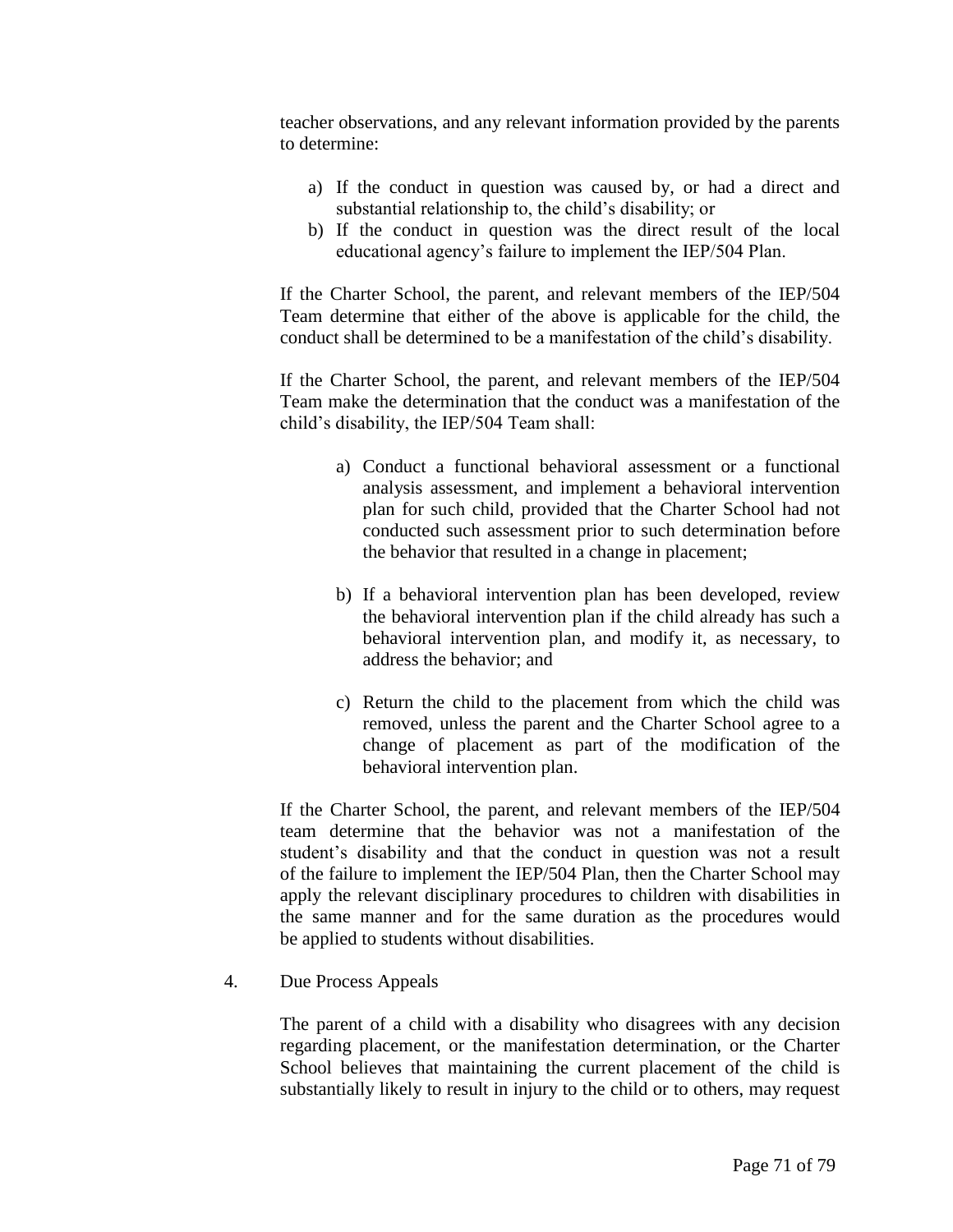an expedited administrative hearing through the Special Education Unit of the Office of Administrative Hearings or by utilizing the dispute provisions of the 504 Policy and Procedures.

When an appeal relating to the placement of the student or the manifestation determination has been requested by either the parent or the Charter School, the student shall remain in the interim alternative educational setting pending the decision of the hearing officer or until the expiration of the forty-five (45) day time period provided for in an interim alternative educational setting, whichever occurs first, unless the parent and the Charter School agree otherwise.

5. Special Circumstances

Charter School personnel may consider any unique circumstances on a case-by-case basis when determining whether to order a change in placement for a child with a disability who violates a code of student conduct.

The Principal or designee may remove a student to an interim alternative educational setting for not more than forty-five (45) days without regard to whether the behavior is determined to be a manifestation of the student's disability in cases where a student:

- a) Carries or possesses a weapon, as defined in 18 USC 930, to or at school, on school premises, or to or at a school function;
- b) Knowingly possesses or uses illegal drugs, or sells or solicits the sale of a controlled substance, while at school, on school premises, or at a school function; or
- c) Has inflicted serious bodily injury, as defined by 20 USC  $1415(k)(7)(D)$ , upon a person while at school, on school premises, or at a school function.
- 6. Interim Alternative Educational Setting

The student's interim alternative educational setting shall be determined by the student's IEP/504 team.

7. Procedures for Students Not Yet Eligible for Special Education Services

A student who has not been identified as an individual with disabilities pursuant to IDEIA and who has violated the Charter School's disciplinary procedures may assert the procedural safeguards granted under this administrative regulation only if the Charter School had knowledge that the student was disabled before the behavior occurred.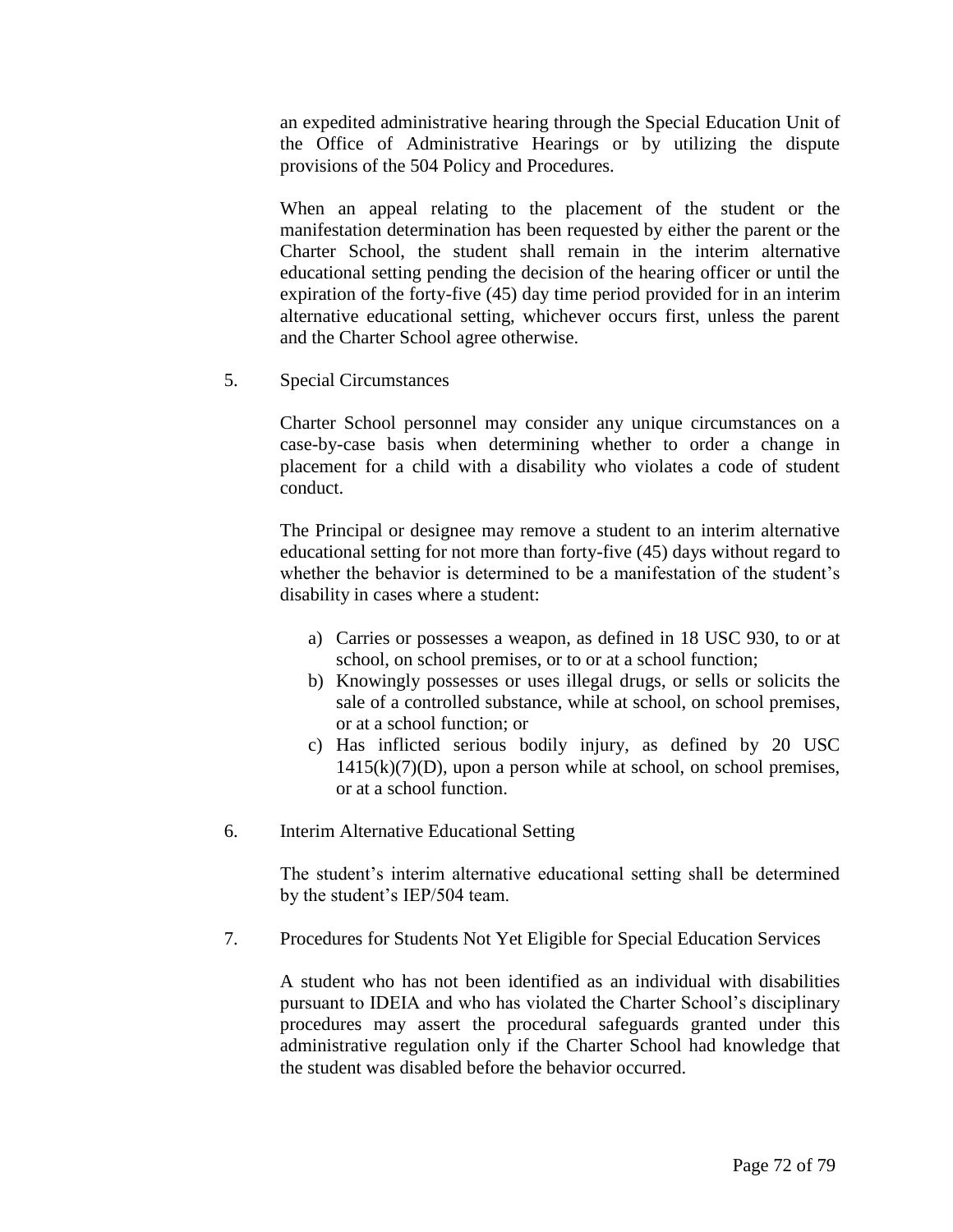The Charter School shall be deemed to have knowledge that the student had a disability if one of the following conditions exists:

- a) The parent/guardian has expressed concern in writing, or orally if the parent/guardian does not know how to write or has a disability that prevents a written statement, to the Charter School supervisory or administrative personnel, or to one of the child's teachers, that the student is in need of special education or related services.
- b) The parent has requested an evaluation of the child.
- c) The child's teacher, or other Charter School personnel, has expressed specific concerns about a pattern of behavior demonstrated by the child, directly to the director of special education or to other Charter School supervisory personnel.

If the Charter School knew or should have known the student had a disability under any of the three (3) circumstances described above, the student may assert any of the protections available to IDEIA-eligible children with disabilities, including the right to stay-put.

If the Charter School had no basis for knowledge of the student's disability, it shall proceed with the proposed discipline. The Charter School shall conduct an expedited evaluation if requested by the parents; however the student shall remain in the education placement determined by the Charter School pending the results of the evaluation.

The Charter School shall not be deemed to have knowledge of that the student had a disability if the parent has not allowed an evaluation, refused services, or if the student has been evaluated and determined to not be eligible.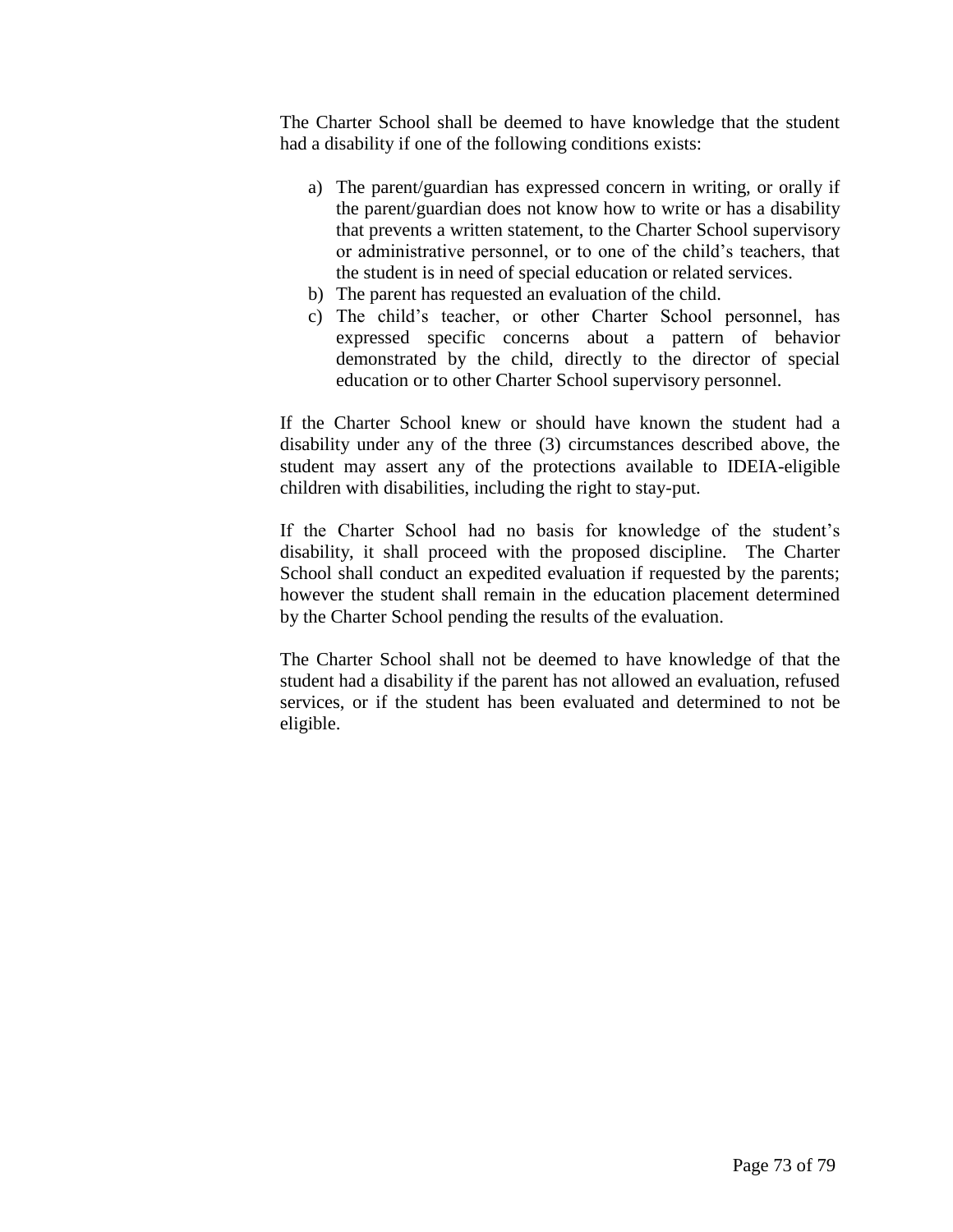## **VII. FINANCIAL PLANNING, REPORTING AND ACCOUNTABILITY**

### **A. Budget and Financial Reporting**

*Governing Law: "The petitioner or petitioners shall also be required to provide financial statements that include a proposed first year operational budget, including startup costs, and cash flow and financial projections for the first three years of operation." - Education Code Section 47605(g).*

Attached, as Appendix K, please find the following documents:

- A projected first year budget including startup costs and cash-flow
- Budget assumptions
- Financial projections for the first three years of operation

Appendix L provides a memorandum of understanding between the West Sacramento Sikh Temple and the Charter School related to the start up costs of the Charter School.

These documents are based upon the best data available to the Petitioners at this time.

The Charter School shall provide reports to the District as follows, and may provide additional fiscal reports as requested by the District:

- 1. By July 1, a preliminary budget for the current fiscal year. For a charter school in its first year of operation, financial statements submitted with the charter petition pursuant to Education Code 47605(g) will satisfy this requirement.
- 2. By December 15, an interim financial report for the current fiscal year reflecting changes through October 31. Additionally, on December 15, a copy of the Charter School's annual, independent financial audit report for the preceding fiscal year shall be delivered to the District, State Controller, State Department of Education and County Superintendent of Schools.
- 3. By March 15, a second interim financial report for the current fiscal year reflecting changes through January 31.
- 4. By September 15, a final unaudited report for the full prior year. The report submitted to the District shall include an annual statement of all the Charter School's receipts and expenditures for the preceding fiscal year.

### **B. Insurance**

The Charter School shall acquire and finance general liability, workers compensation, and other necessary insurance of the types and in the amounts required for an enterprise of similar purpose and circumstance. Coverage amounts will be based on recommendations provided by the District and the Charter School's insurer. The District Board of Education shall be named as an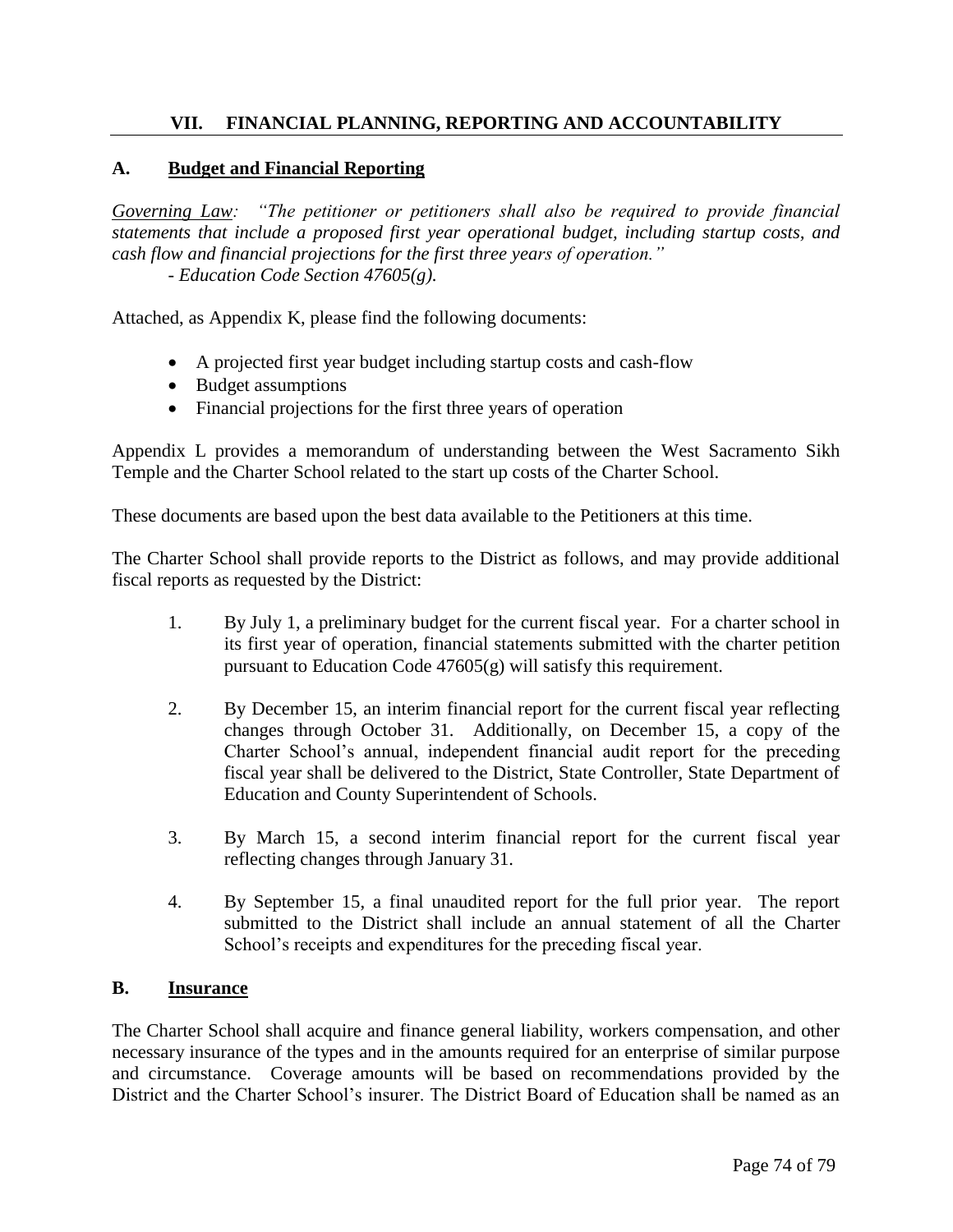additional insured on all policies of the Charter School. Prior to opening, the Charter School will provide evidence of the above insurance coverage to the District.

# **C. Administrative Services**

*Governing Law: "The manner in which administrative services of the school are to be provided."* 

*- Education Code Section 47605(g).*

It is anticipated that the Charter School will provide or procure most of its own administrative services including, but not limited to, financial management, personnel, and instructional program development either through its own staff or through an appropriately qualified thirdparty contractor. The Charter School is interested in discussing the possibility of purchasing administrative services from the District. If the District is interested, the specific terms and cost for these services will be the subject of an annual memorandum of understanding between the Charter School and the District and subject to District availability and willingness to provide such services.

# **D. Facilities**

*Governing Law: "The facilities to be utilized by the school. The description of the facilities to be used by the charter school shall specify where the school intends to locate." - Education Code Section 47605(g).*

SVCS will be located within the District boundaries. SVCS will be located on property owned by the West Sacramento Sikh Temple, 2399 Sellers Way, West Sacramento, CA 95691. The facility will consist of consist of **seven** classrooms, principal's office, computer room, room for school secretary and registrar, employee break room, 2000 sq ft lunch/dinning and an indoor and outdoor recreation area. There is a kitchen onsite, which will be used to prepare free vegetarian lunch and refreshments which meets state requirements for nutritionally adequate lunch or breakfast. Attached, as Appendix M, please find a blue print of the schoolsite. A memorandum of understanding with the West Sacramento Sikh Temple with regard to the facilities usage for the Charter School has been attached as Appendix L.

## **E. Transportation**

The Charter School will provide free transportation to and from school, including as required by law for students with disabilities in accordance with a student's IEP.

# **F. Audits**

*Governing Law: "The manner in which annual, independent, financial audits shall be conducted, which shall employ generally accepted accounting principles, and the manner in which audit exceptions and deficiencies shall be resolved to the satisfaction of the chartering authority."* 

*- Education Code Section 47605(b)(5)(I).*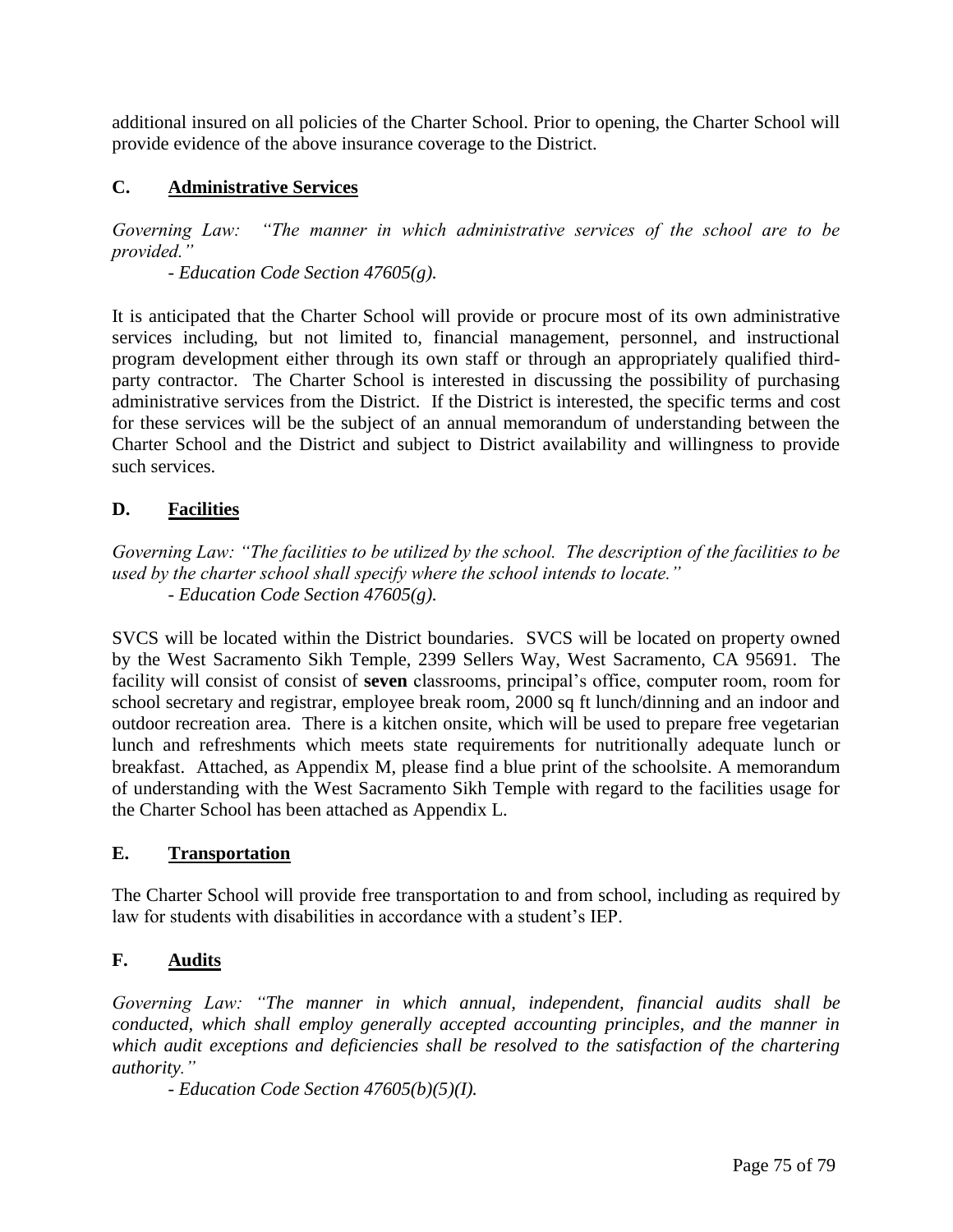An annual independent financial audit of the books and records of the Charter School will be conducted as required by Education Code Sections 47605(b)(5)(I) and 47605(m). The books and records of the Charter School will be kept in accordance with generally accepted accounting principles, and as required by applicable law and the audit will employ generally accepted accounting procedures. The audit shall be conducted in accordance with applicable provisions within the California Code of Regulations governing audits of charter schools as published in the State Controllers K-12 Audit Guide.

An audit committee will select an independent auditor through a request for proposal format. The auditor will have, at a minimum, a CPA and educational institution audit experience and approved by the State Controller on its published list as an educational audit provider. To the extent required under applicable federal law, the audit scope will be expanded to include items and processes specified in applicable Office of Management and Budget Circulars.

The annual audit will be completed and forwarded to the District, the County Superintendent of Schools, the State Controller, and to the CDE by the 15th of December of each year. The Principal, along with the audit committee, will review any audit exceptions or deficiencies and report to the Charter School Board of Directors with recommendations on how to resolve them. The Board will submit a report to the District describing how the exceptions and deficiencies have been or will be resolved to the satisfaction of the District along with an anticipated timeline for the same. Audit appeals or requests for summary review shall be submitted to the Education Audit Appeals Panel ("EAAP") in accordance with applicable law.

The independent financial audit of the Charter School is public record to be provided to the public upon request.

# **G. Closure Protocol**

*Governing Law: "A description of the procedures to be used if the charter school closes. The procedures shall ensure a final audit of the school to determine the disposition of all assets and liabilities of the School, including plans for disposing of any net assets and for the maintenance and transfer of pupil records."* 

*- Education Code Section 47605(b)(5)(P).*

Closure of the Charter School will be documented by official action of the Board of Directors. The action will identify the reason for closure. The official action will also identify an entity and person or persons responsible for closure-related activities.

The Board of Directors will promptly notify parents and students of the Charter School, the District, the County Office of Education, the Charter School's SELPA, the retirement systems in which the Charter School's employees participate (e.g., Public Employees' Retirement System, State Teachers' Retirement System, and federal social security), and the California Department of Education of the closure as well as the effective date of the closure. This notice will also include the name(s) of and contact information for the person(s) to whom reasonable inquiries may be made regarding the closure; the pupils' school districts of residence; and the manner in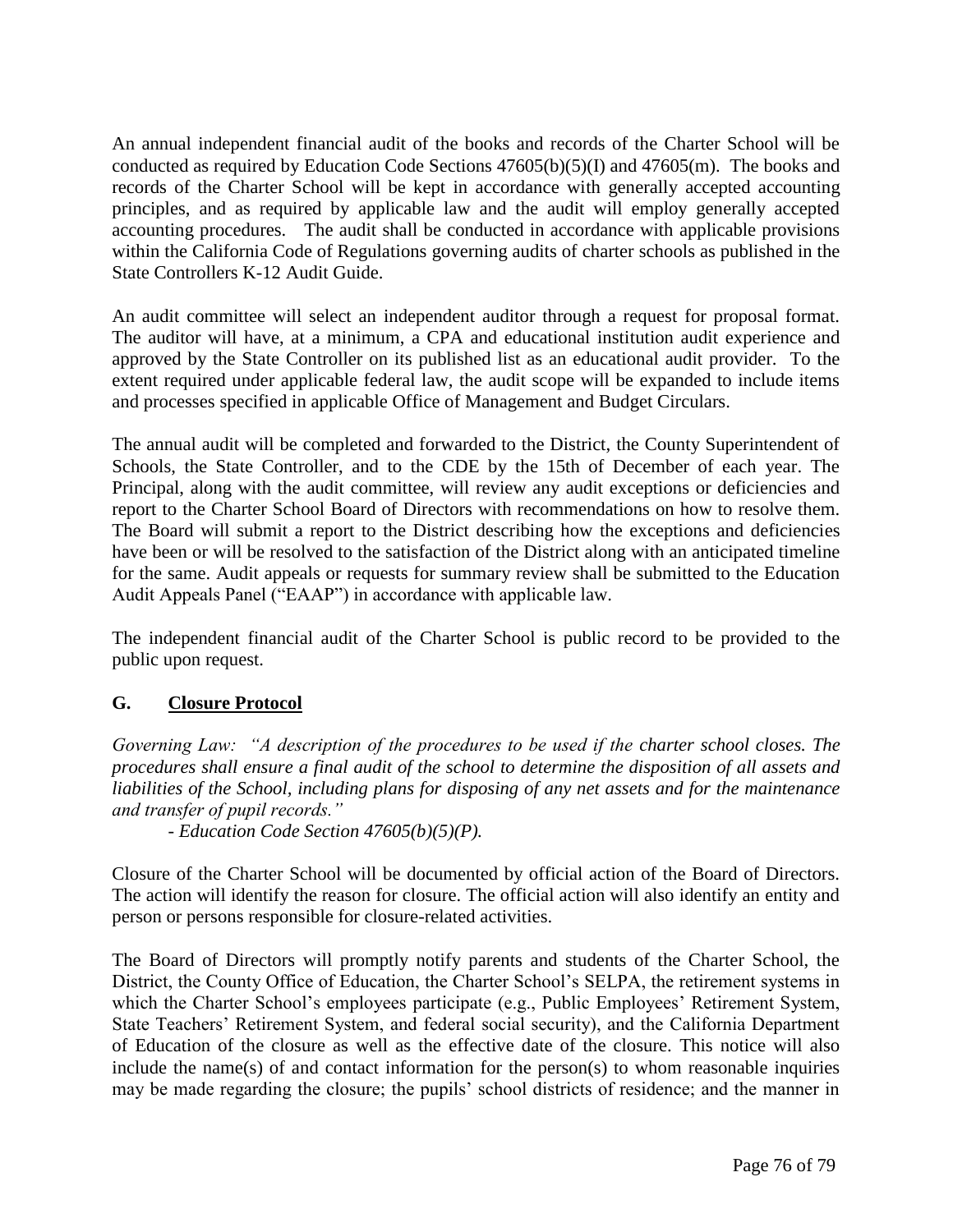which parents/guardians may obtain copies of pupil records, including specific information on completed courses and credits that meet graduation requirements.

The Board will ensure that the notification to the parents and students of the Charter School of the closure provides information to assist parents and students in locating suitable alternative programs. This notice will be provided promptly following the Board's decision to close the Charter School.

The Board will also develop a list of pupils in each grade level and the classes they have completed, together with information on the pupils' districts of residence, which they will provide to the entity responsible for closure-related activities.

As applicable, the Charter School will provide parents, students and the District with copies of all appropriate student records and will otherwise assist students in transferring to their next school. All transfers of student records will be made in compliance with the Family Educational Rights and Privacy Act ("FERPA") 20 U.S.C. § 1232g. The Charter School will ask the District to store original records of SVCS students. All records of the Charter School shall be transferred to the District upon Charter School closure. If the District will not or cannot store the records, the Charter School shall work with the Yolo County Office of Education to determine a suitable alternative location for storage.

All state assessment results, special education records, and personnel records will be transferred to and maintained by the entity responsible for closure-related activities in accordance with applicable law.

As soon as reasonably practical, the Charter School will prepare final financial records. The Charter School will also have an independent audit completed within six months after closure. The Charter School will pay for the final audit. The audit will be prepared by a qualified Certified Public Accountant selected by the Charter School and will be provided to the District promptly upon its completion. The final audit will include an accounting of all financial assets, including cash and accounts receivable and an inventory of property, equipment, and other items of material value, an accounting of the liabilities, including accounts payable and any reduction in apportionments as a result of audit findings or other investigations, loans, and unpaid staff compensation, and an assessment of the disposition of any restricted funds received by or due to the Charter School.

The Charter School will complete and file any annual reports required pursuant to Education Code section 47604.33.

On closure of the Charter School, all assets of the Charter School, including but not limited to all leaseholds, personal property, intellectual property and all ADA apportionments and other revenues generated by students attending the Charter School, remain the sole property of the Charter School and shall be distributed in accordance with the Articles of Incorporation upon the dissolution of the non-profit public benefit corporation to a nonprofit fund, foundation, or association which is organized and operated exclusively for educational, public or charitable purposes and which has established its tax exempt status under Section 501(c)(3) of the Internal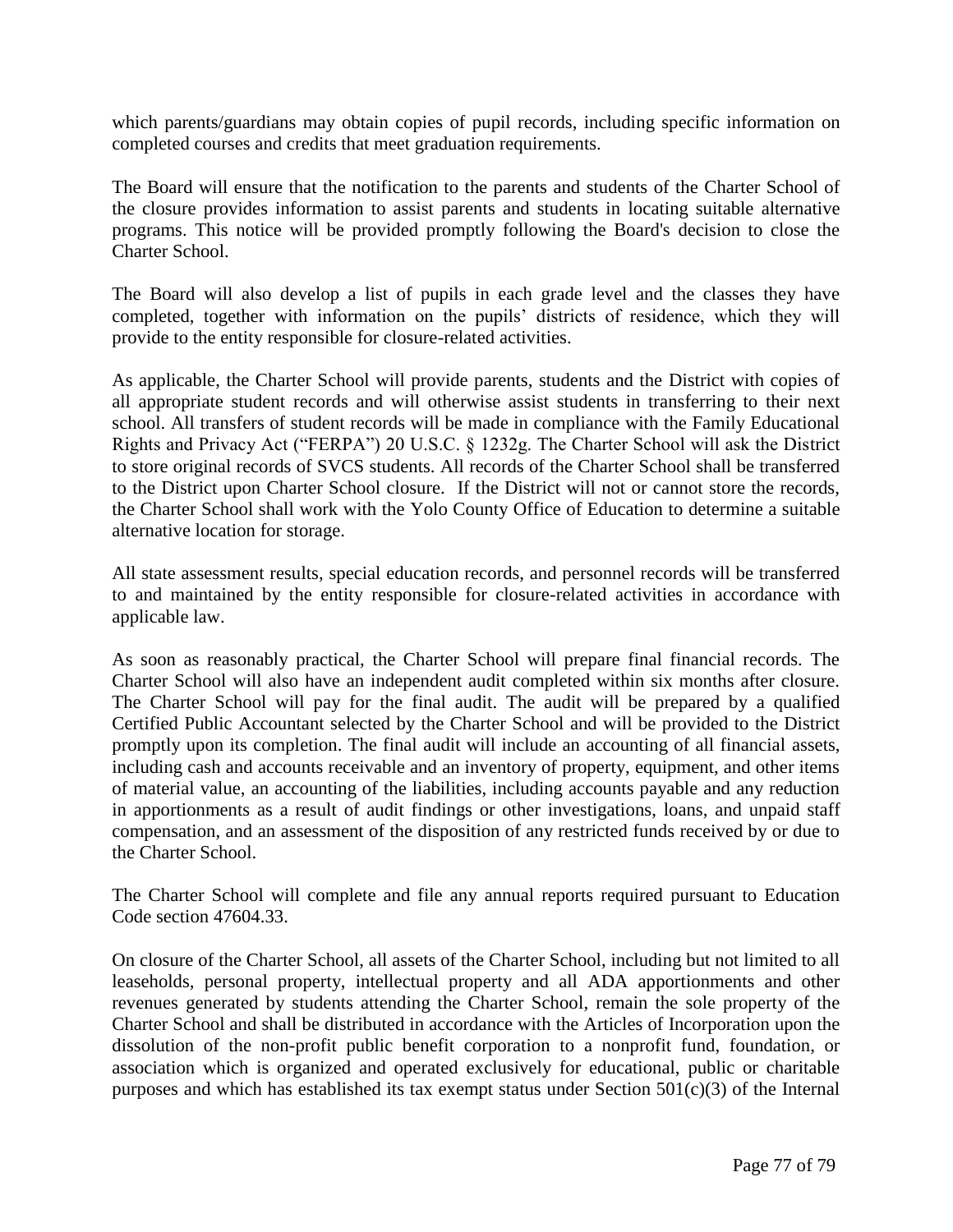Revenue Code, or the corresponding section of any future federal tax code, or shall be distributed to the federal government, or to a state or local government, for a public purpose. Any assets acquired from the District or District property will be promptly returned upon Charter School closure to the District. The distribution shall include return of any grant funds and restricted categorical funds to their source in accordance with the terms of the grant or state and federal law, as appropriate, which may include submission of final expenditure reports for entitlement grants and the filing of any required Final Expenditure Reports and Final Performance Reports, as well as the return of any donated materials and property in accordance with any conditions established when the donation of such materials or property was accepted.

On closure, the Charter School shall remain solely responsible for all liabilities arising from the operation of the Charter School.

As the Charter School is operated as a non-profit public benefit corporation, should the corporation dissolve with the closure of the Charter School, the Board will follow the procedures set forth in the California Corporations Code for the dissolution of a non-profit public benefit corporation and file all necessary filings with the appropriate state and federal agencies.

As specified by the Budget in Appendix K, the Charter School will utilize the reserve fund to undertake any expenses associated with the closure procedures identified above.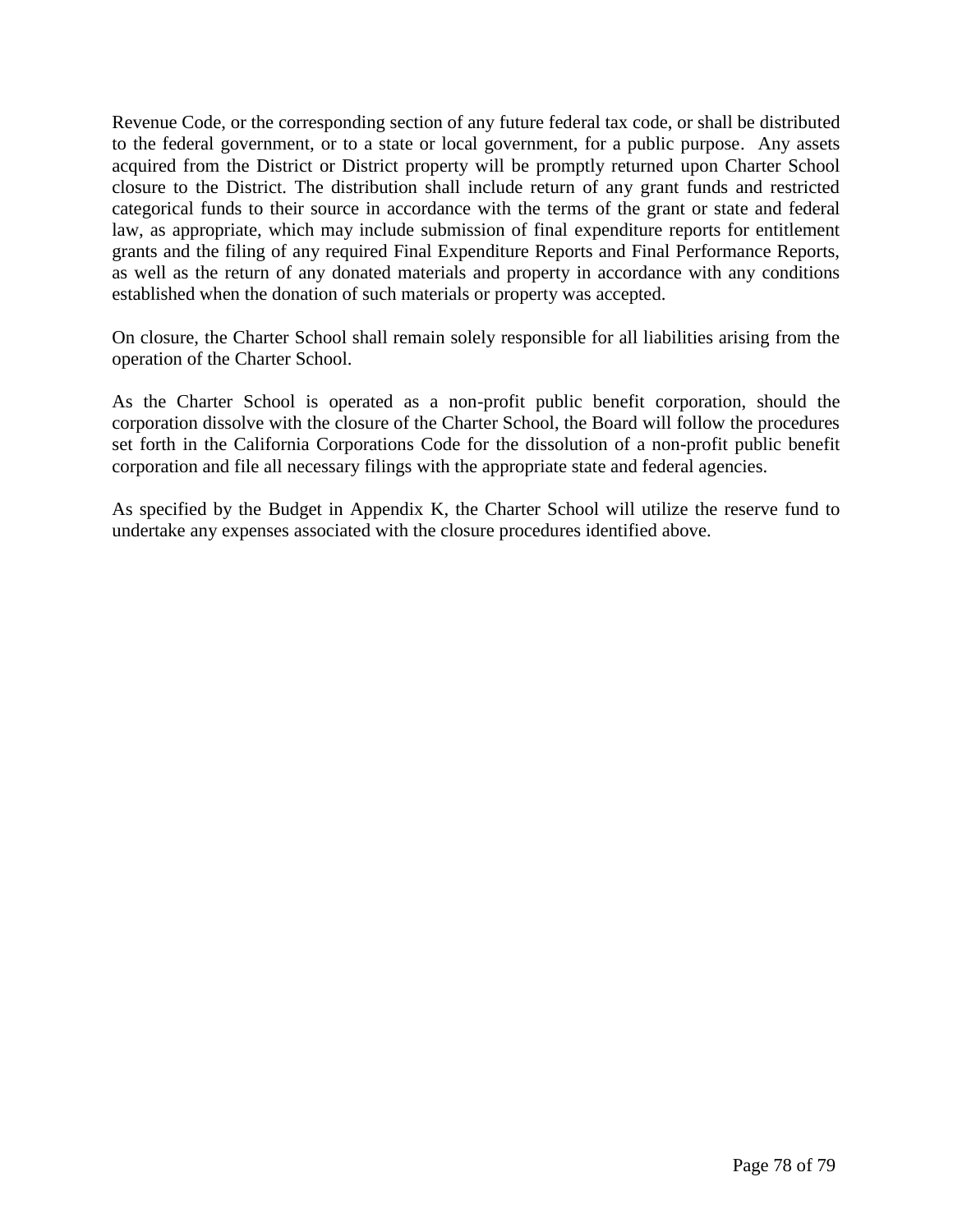## **VIII. IMPACT ON THE CHARTER AUTHORIZER**

*Governing Law: "Potential civil liability effects, if any, upon the school and upon the District." - Education Code Section 47605(g).*

SVCS shall be operated as a California non-profit public benefit corporation. This corporation is organized and operated exclusively for charitable purposes within the meaning of Section 501(c)(3) of the Internal Revenue Code and California Revenue and Taxation Code Section 23701d.

Pursuant to Education Code Section 47604(c), an entity that grants a charter to a charter school operated by or as a non-profit public benefit corporation shall not be liable for the debts or obligations of the charter school or for claims arising from the performance of acts, errors or omissions by the Charter School if the authority has complied with all oversight responsibilities required by law. SVCS shall work diligently to assist the District in meeting any and all oversight obligations under the law, including monthly meetings, reporting, or other Districtrequested protocol to ensure the District shall not be liable for the operation of the Charter School.

Further, the Charter School and the District shall enter into a MOU, wherein the Charter School shall indemnify the District for the actions of the Charter School under this charter.

The corporate bylaws of the Charter School shall provide for indemnification of the Charter School's Board, officers, agents, and employees, and the Charter School will purchase general liability insurance, Board Member and Officer insurance, and fidelity bonding to secure against financial risks.

As stated above, insurance amounts will be determined by recommendation of the District and the Charter School's insurance company for schools of similar size, location, and student population. The District shall be named an additional insured on the general liability insurance of the Charter School.

The Charter School Board will institute appropriate risk management practices as discussed herein, including screening of employees, establishing codes of conduct for students, and dispute resolution.